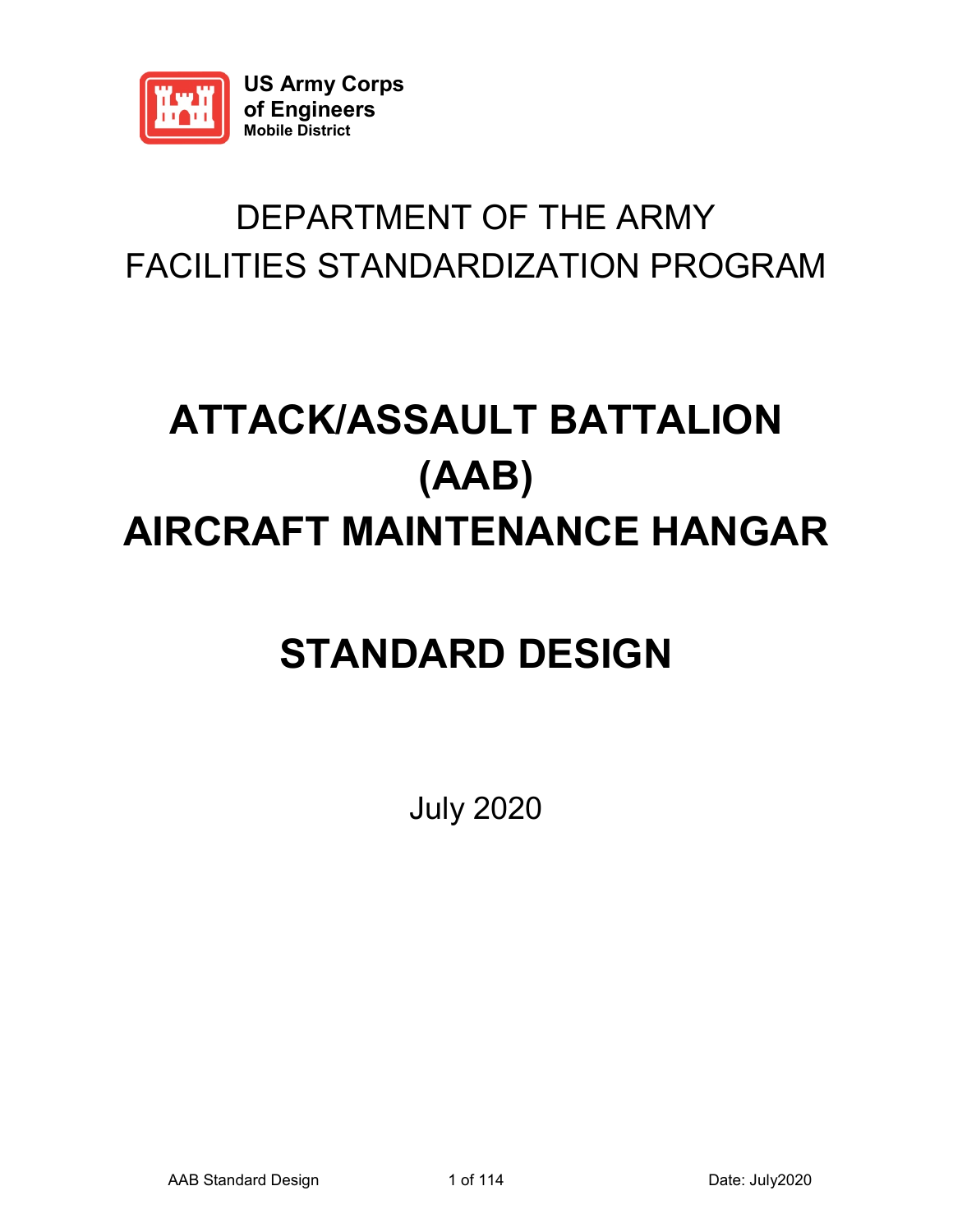#### **ATTACK/ASSAULT BATTALION (AAB) AIRCRAFT MAINTENANCE HANGAR STANDARD DEFINITIVE DESIGN**

#### **Record of Changes (changes are indicated by \1\ … /1/**

| Change<br>No. | Date        | <b>Revision Summary</b>                                                                                          |
|---------------|-------------|------------------------------------------------------------------------------------------------------------------|
| 01            | 30 Jul 2020 | Name revision from ULLS-A to LIS throughout the document                                                         |
|               |             | Table 3.2, revision to LIS Net Square footage                                                                    |
|               |             | 3.9 B revision to narrative to include workbenches in the voice data<br>requirements                             |
|               |             | 3.9 B revision to narratives covering telecom rooms, logistics information<br>systems, and wireless access point |
|               |             | 3.9 C.2 revision to SIPRNET narrative                                                                            |
|               |             | 3.9 G revision to Public address (PA) system narrative                                                           |
|               |             | 3.9 J revision to Cybersecurity narrative                                                                        |
|               |             | 3.10 C revisions to power distribution narratives                                                                |
|               |             | 3.19.2 A.1.f) revision to floodlight narrative                                                                   |
|               |             | Room Data Sheets: Miscellaneous revisions to lighting, power and<br>telecom requirements.                        |
|               |             | Room Data Sheet: Aircraft Maintenance Bay, revisions to hook height,<br>electrical and telecom requirements      |
|               |             | Room Data Sheet: Structural Repair Shop, added 4x4 paint booth                                                   |
|               |             | Room Data Sheet: Systems Repair Shop, revision to number of<br>compressed air drops                              |
|               |             | Rooms Data Sheet: Arms Vault - Aircraft Mounted Weapons, added<br>lamp protection                                |
|               |             | Room Data Sheet: Aircraft Parts Supply, revision to overhead door size                                           |
|               |             | Room Data Sheet: Arms Vault, delete requirement for eyewash and<br>compressed air                                |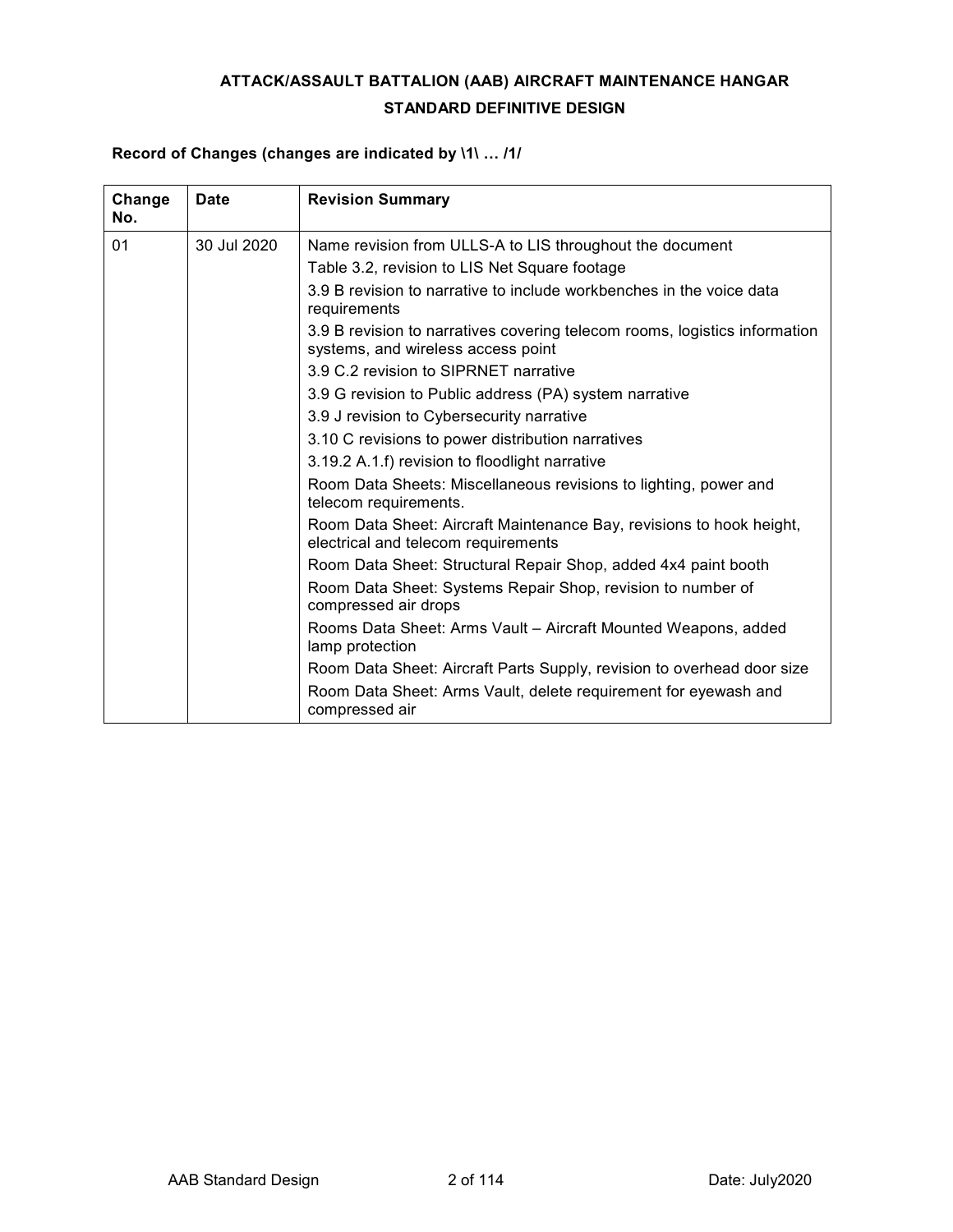#### **TABLE OF CONTENTS**

#### **PART I**

#### **GENERAL DESIGN REQUIREMENTS**

- 1.0 GENERAL AND SPECIFIC CRITERIA
	- A. Standardization
	- B. Space Planning Criteria
	- C. Applicability
	- D. Sustainability
	- E. Renovations

#### 2.0 CAB ORGANIZATION

- A. Attack Reconnaissance Battalion (ARB)
- B. Attack Reconnaissance Squadron (ARS)
- C. Assault Helicopter Battalion (AHB)
- D. Attack/Assualt Battalion (AAB) Hangar Occupancy

#### 3.0 LEVEL OF MAINTENANCE

- A. Field Maintenance (FM)
- B. Sustainment Maintenance (SM)

#### 4.0 AAB HANGAR FUNCTIONAL AREAS

- A. Aircraft Maintenance Bay
- B. Maintenance Administration and Operations
- C. Maintenance Support
- D. Allied/Special Shops
- E. Maintenance Storage
- F. Aviation Operations
- G. Company Administration and Readiness
- H. Secure Storage
- I. Facility Support Spaces
- J. Site Storage Elements

#### 5.0 SITE FUNCTIONAL AREAS

- A. AAB Hangar Complex Site Location
- B. Vehicle Parking

#### 6.0 REFERENCES (Part I)

#### **PART II**

#### **STATEMENT OF WORK**

- 1.0 PROJECT OBJECTIVES
- 2.0 SCOPE
	- A . Attack/Assault (AAB) Aircraft Maintenance Hangar
	- B. Site
	- C. Government-Furnished Government-Installed Equipment (GFGI)
	- D. Furniture Requirements

#### 3.0 ATTACK/ASSAULT BATTALION (AAB) AIRCRAFT MAINTENANCE HANGAR

#### 3.1 GENERAL REQUIREMENTS

- A. Facility Description
- B. Facility Relationships
- C. Accessibility Requirements
- D. Building Area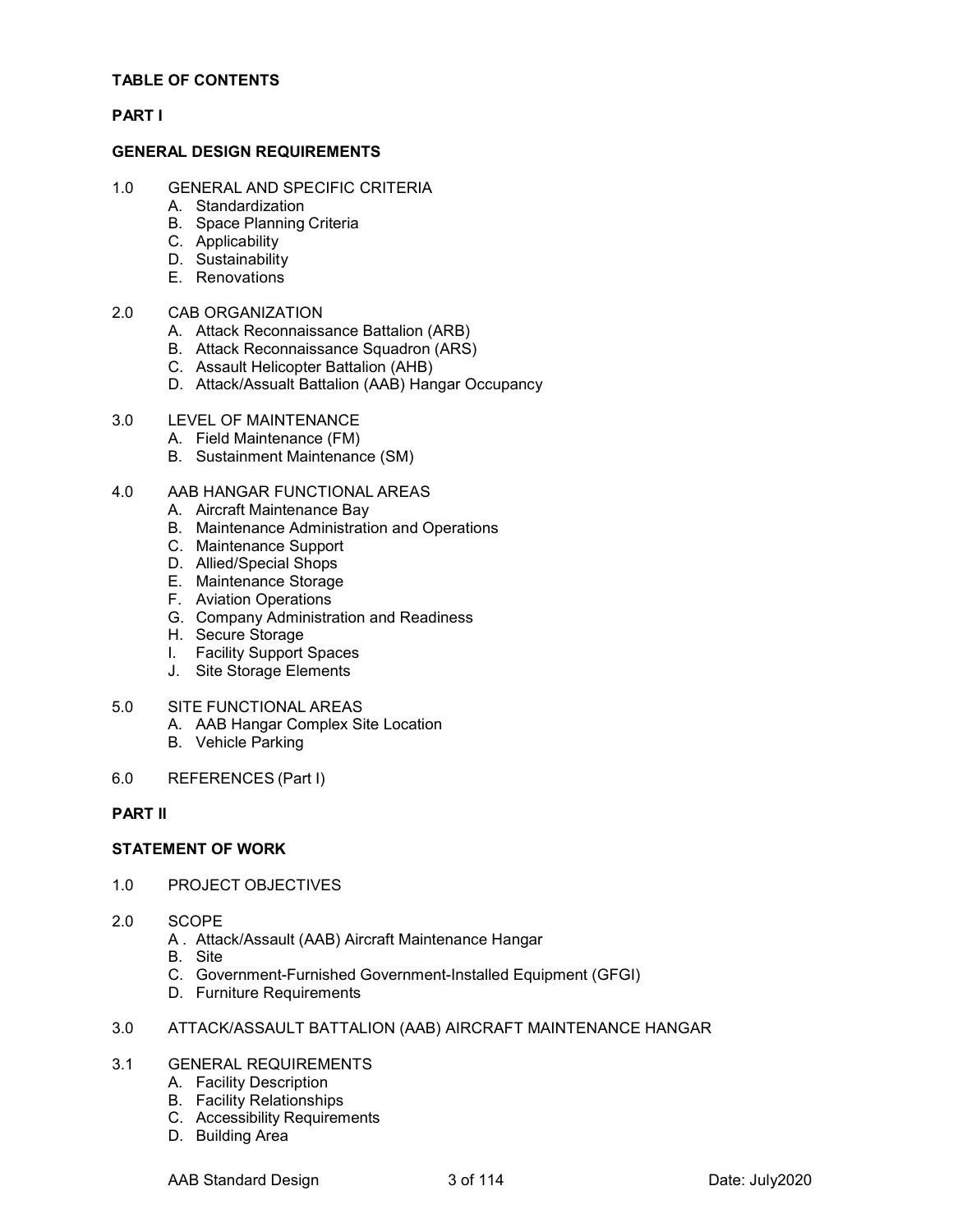E. Adapt Build Model: Not Used

#### 3.2 FUNCTIONAL AND OPERATIONAL REQUIREMENTS

- A. General
- B. Primary Spaces
- C. Aircraft Maintenance Bay Module
- D. Admin/Shop Core Module
- E. Site Storage Buildings/Tanks/Aircraft Wash Apron
- F. Space Criteria for AAB Maintenance Hangar

#### 3.3 SITE FUNCTIONAL REQUIREMENTS

- A. General
- B. Parking
- C. Access Drives and Lanes
- D. Shipping & Receiving
- E. Hardstand
- F. Airfield Pavements
- G. Special Setbacks & Perimeter Controls

#### 3.4 SITE AND LANDSCAPE REQUIREMENTS

- A. Site Structures
- B. Site Utilities
- C. Landscaping/Hardscaping
- D. Site Specialties and Furnishings

#### 3.5 ARCHITECTURAL REQUIREMENTS

- A. General
- B. Walls
- C. Roof Systems
- D. Openings
- E. Exterior Specialties
- F. Elevator/Conveying Systems
- G. Vault Requirements
- H. Acoustical Requirements

#### 3.5.1 FINISHES AND INTERIOR SPECIALTIES

- A. General
- B. Finishes
- C. Interior Specialties
- 3.6 STRUCTURAL REQUIREMENTS
	- A. General
	- B. Design Loads
	- C. Foundations
	- D. Superstructure
	- E. AT/FP Requirements
	- F. Aircraft Maintenance Bay Doors
	- F. Design and Construction Documentation
	- G. Modifications to Existing Structures Not Used
	- H. Modular or Pre-Engineered Buildings

#### 3.7 THERMAL PERFORMANCE

- 3.8 PLUMBING REQUIREMENTS
	- A. General
	- B. Domestic Hot Water System
	- C. Drains
	- D. Plumbing Fixtures
	- E. Emergency Showers and Eyewashes
	- F. Compressed Air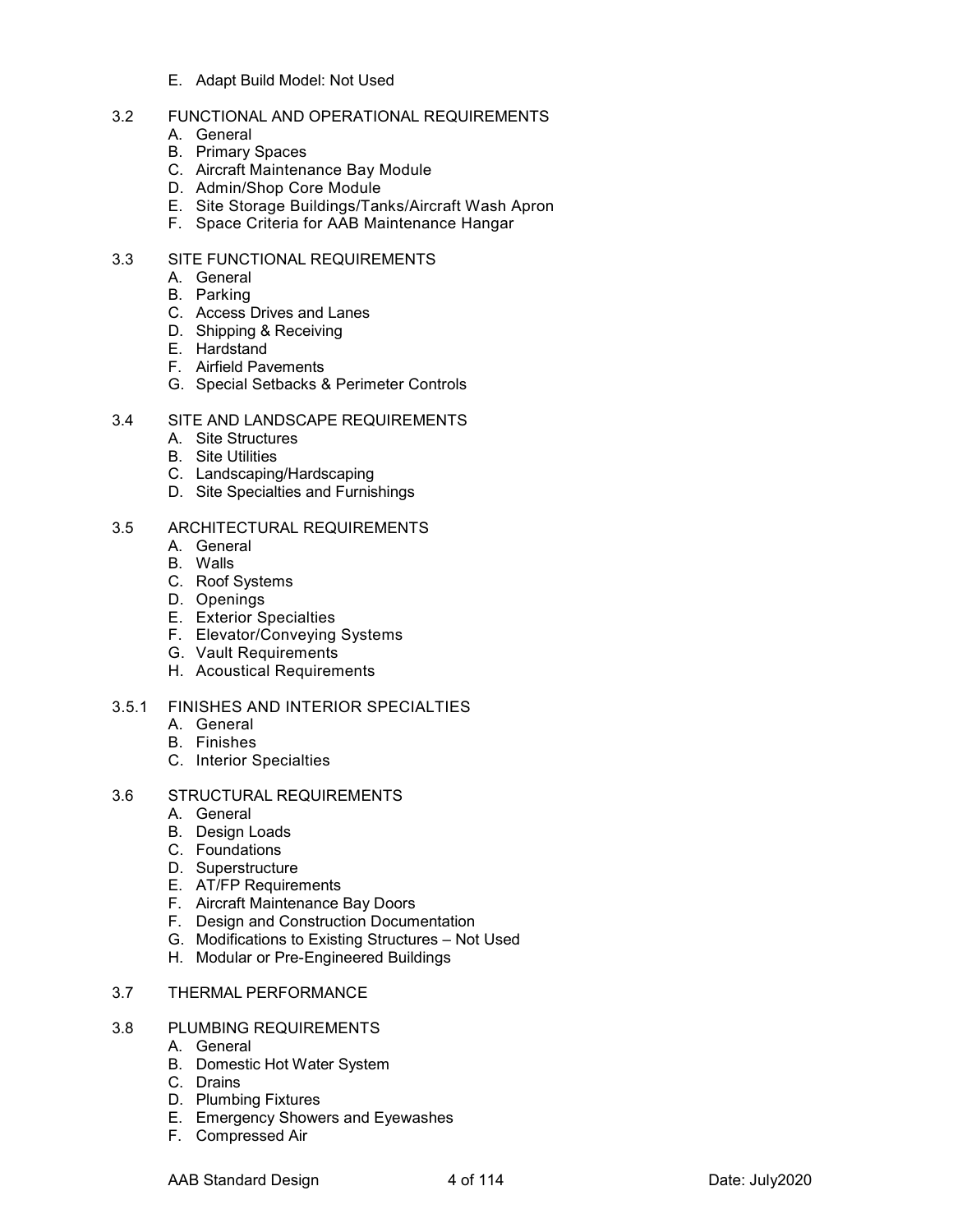- 3.9 HEATING, VENTILATION, AND AIR CONDITIONING
	- A. General
	- B. Design
	- C. Hangar Floor Areas
	- D. Administrative Areas
	- E. Shop Areas
	- F. Building Exhaust and Hangar Ventilation/Exhaust Systems
	- G. Design Conditions

#### 3.10 COMMUNICATION AND SECURITY SYSTEMS

- A. General
- B. Telecommunication Systems
- C. Secured Communications
- D. Electronic Security Systems (ESS)
- E. Audio/Visual Systems & Infrastructure
- F. Cable Television
- G. Public Address (PA) Systems
- H. Fire Alarm & Detection
- I. Mass Notification Systems
- J. Cybersecurity

#### 3.11 ELECTRICAL REQUIREMENTS

- A. General
- B. Hazardous Locations and Classification
- C. Power Distribution
- D. Lighting
- E. Lightning Protection
- F. Grounding
- G. Cathodic Protection
- 3.12 ENERGY CONSERVATION REQUIREMENTS
- 3.13 FIRE PROTECTION
- 3.14 SUSTAINABLE DESIGN NOT USED
- 3.15 ENVIRONMENTAL NOT USED
- 3.16 PERMITS NOT USED
- 3.17 DEMOLITION NOT USED
- 3.18 ADDITIONAL FACILITIES NOT USED
- 3.19 FURNITURE AND EQUIPMENT REQUIREMENTS
- 3.19.1 FURNITURE AND FIXTURES
	- A. General Conditions
	- B. Workstations
	- C. Workbenches/Worktables
	- D. Tables
	- E. Chairs
	- F. File Storage Units
	- G. Storage Cabinets, Shelving and Lockers
	- H. Miscellaneous Furnishings
	- I. IT Equipment
	- J. Appliances
	- k. Furniture and Equipment Plans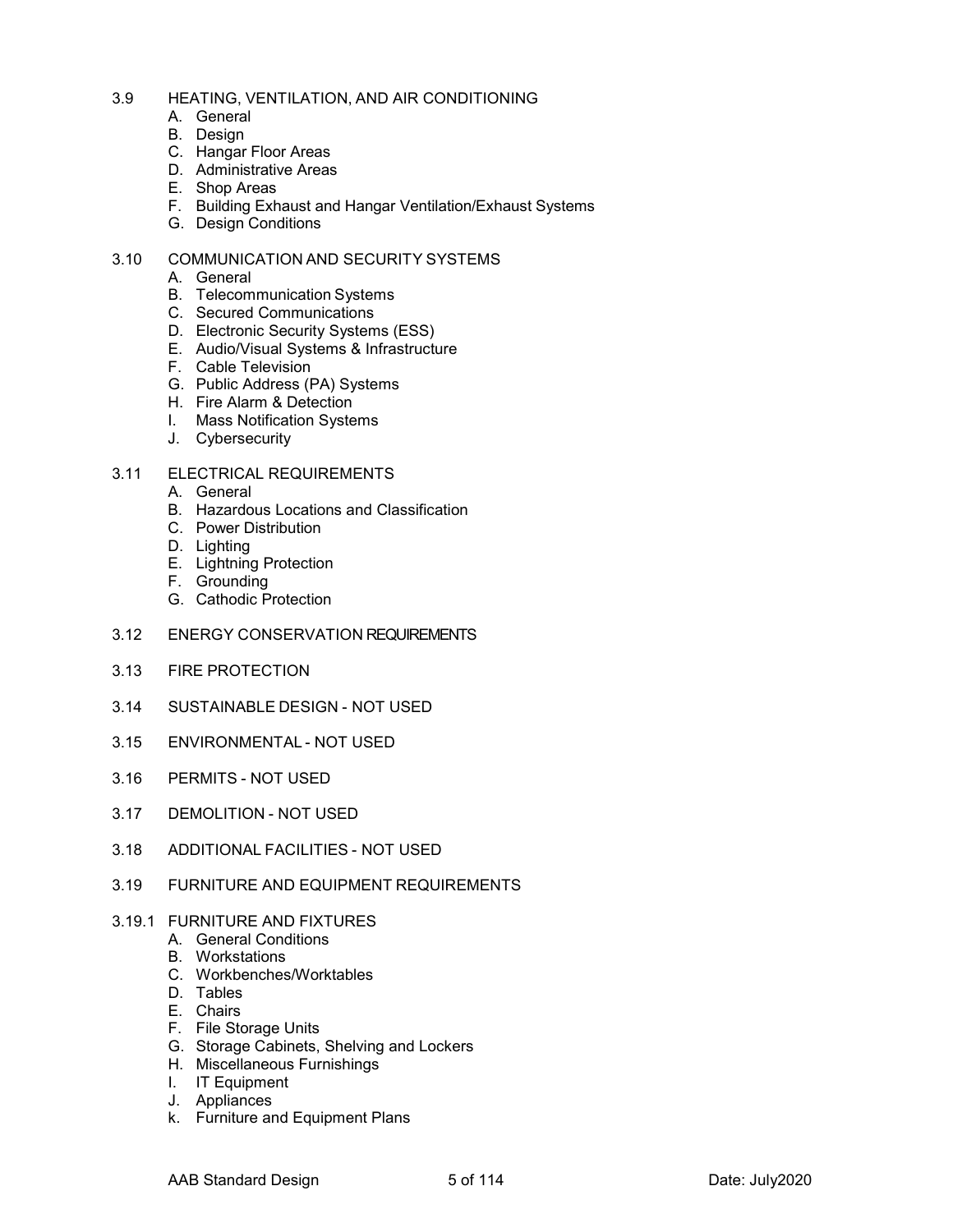- 3.19.2 MATERIAL HANDLING/ CONVEYING EQUIPMENT
	- A. Overhead Cranes
	- B. Elevator/Conveying Systems
- 3.20 ROOM DATA SHEETS
	- A. Room Data Sheet Group 1 Aircraft Maintenance Bay
	- B. Room Data Sheet Group 2 Maintenance Administration and Operations
	- C. Room Data Sheet Group 3 Maintenance Support
	- D. Room Data Sheet Group 4 Allied Shops
	- E. Room Data Sheet Group 5 Aviation Life Support Equipment
	- F. Room Data Sheet Group 6 Secured Storage
	- G. Room Data Sheet Group 7 Aircraft Parts Supply
	- H. Room Data Sheet Group 8 Contractor Logistics Support (CLS)
	- I. Room Data Sheet Group 9 Flight Operations
	- J. Room Data Sheet Group 10 Aviation Company (AC) Administration
	- K. Room Data Sheet Group 11 Maintenance Company (MC) Administration
	- L. Room Data Sheet Group 12 Company Storage
	- M. Room Data Sheet Group 13 Readiness (TA-50) Storage
	- N. Room Data Sheet Group 14 Conference/Training Areas
	- O. Room Data Sheet Group 15 Common Areas
- 3.21 FACILITY SPECIFIC REFERENCES (PART II)

Attachment A: NOTIONAL FLOOR AND FURNITURE/EQUIPMENT PLANS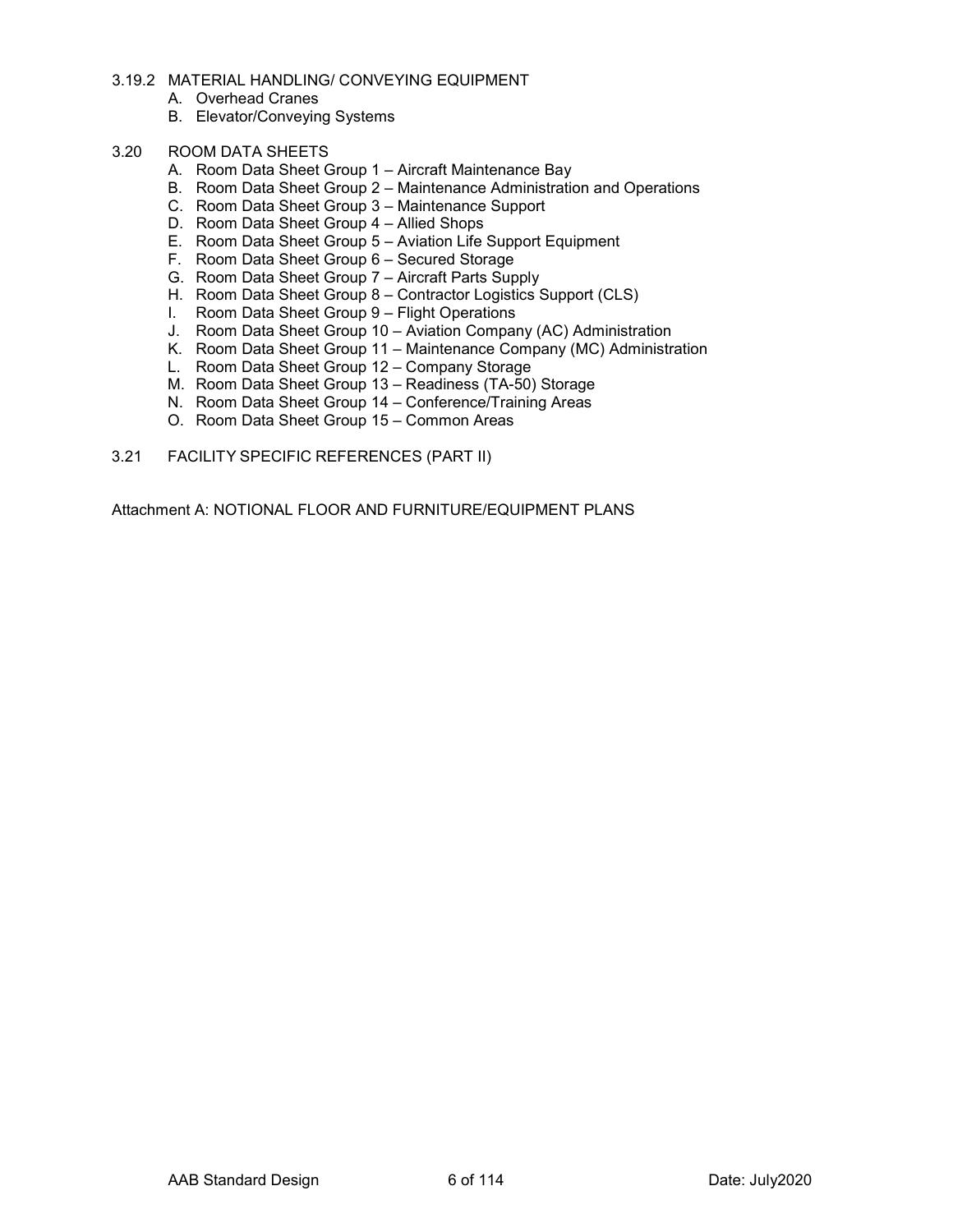# PART I GENERAL DESIGN REQUIREMENTS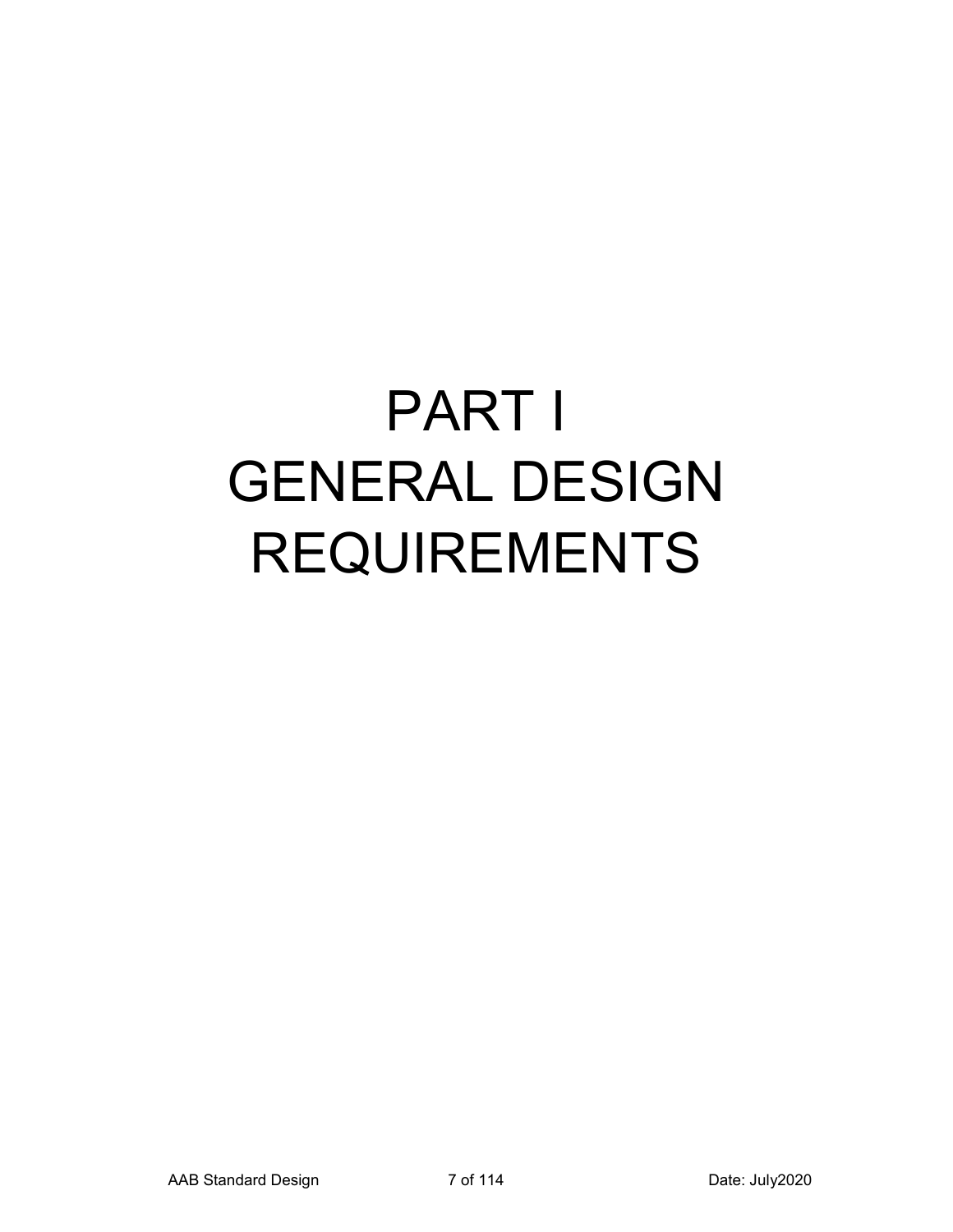#### **ATTACK/ASSAULT BATTALION (AAB) AIRCRAFT MAINTENANCE HANGAR**

#### **GENERAL DESIGN REQUIREMENTS**

#### **1.0 GENERAL AND SPECIFIC CRITERIA**

The criteria in this document are applicable to the programming and design of an Aircraft Maintenance Hangar Complex for an Attack Reconnaissance Battalion (ARB), Attack Reconnaissance Squadron (ARS), or Assault Helicopter Battalion (AHB) within a Combat Aviation Brigade (CAB). The AAB Standard Design Aircraft Maintenance Hangar Complex provides functional areas which allow the hangar to be occupied by any of the three above listed aviation units.

- A. STANDARDIZATION. The Center of Standardization (COS) for Attack/Assault Battalion (AAB) Aircraft Maintenance Hangars is the U.S. Army Engineer District, Mobile (CESAM). In accordance with ER 1110-3-113, the COS (CESAM) maintains lessons-learned and CADD files of completed designs and should be consulted when starting a project.
- SPACE PLANNING CRITERIA. The maximum gross areas for an AAB Maintenance Hangar Complex, including utility spaces for communication, electrical and mechanical equipment, are listed in Table 1. For a TOE unit which is not classified as a standard ARS, ARB, or AHB, select the non-standard option in Part II Statement of Work, Para. 2.1 SCOPE, and coordinate with the Center of Standardization in regards to a conceptual layout for the intended using activity.

The maximum allowable gross area permitted for the Standard Design AAB Maintenance Hangar is provided in Table 1. A reduced overall gross area is permissible if all net program requirements and adjacencies are satisfied per the standard layout provided herein, but in no case may the maximum allowable gross area be exceeded.

#### **Table 1: Maximum Allowable Gross Areas**

| l FCC  | <b>Description</b>              | IJΜ | <b>Maximum Allowable Gross Area</b> |
|--------|---------------------------------|-----|-------------------------------------|
| 211 10 | AAB Aircraft Maintenance Hangar | SF  | 119.500                             |

- APPLICABILITY. This standard design is applicable to Facility Category Codes (FCC) 211-10, 211-13, 211-14, 211-16, 211-17, 211-20, and 113-70 as defined by DA PAM 415-28 (Reference 3) for new construction. Note that Depot Maintenance Facilities and TDA maintenance organizations (Logistics Readiness Centers-Aviation, LRC-A and Aviation Center Logistics Command, ACLC) are not covered by this criterion.
- D. SUSTAINABILITY. Incorporate sustainable design predicated on criteria and goals established by Department of Army at the time of specific project development.
- RENOVATIONS. Depending on the mission, organization, mode of operation and complexity of renovation, the specific criterion included in this standard design document might or might not be applicable. Coordinate with the Center of Standardization in regard to the programming and design of spaces to be renovated.

#### **2.0 CAB ORGANIZATION.**

The MTOE Combat Aviation Brigade (CAB) consists of a Headquarters and Headquarters Company (HHC), Attack Reconnaissance Squadron (ARS), Attack Reconnaissance Battalion (ARB), Assault Helicopter Battalion (AHB), General Support Aviation Battalion (GSAB), and an Aviation Support Battalion (ASB). The CAB is designed to be modular and tailorable, and is typically task organized. See FM 3-04 for more information on a CAB's organization.

A. ATTACK RECONNAISSANCE BATTALION (ARB). The ARB consists of a Headquarters and Headquarters Company (HHC), three (3) Attack Reconnaissance Companies equipped with eight (8) AH-64 (Apache) helicopters each, a Gray Eagle Company equipped with 9-12 MQ-1C (Gray Eagle) UAS aircraft, (typically a division asset with its own dedicated hangar), an Aviation Maintenance Company, and a Forward Support Company (FSC). For an ARB, the AAB SD programmed spaces are organized to only support operation and maintenance of the three (3)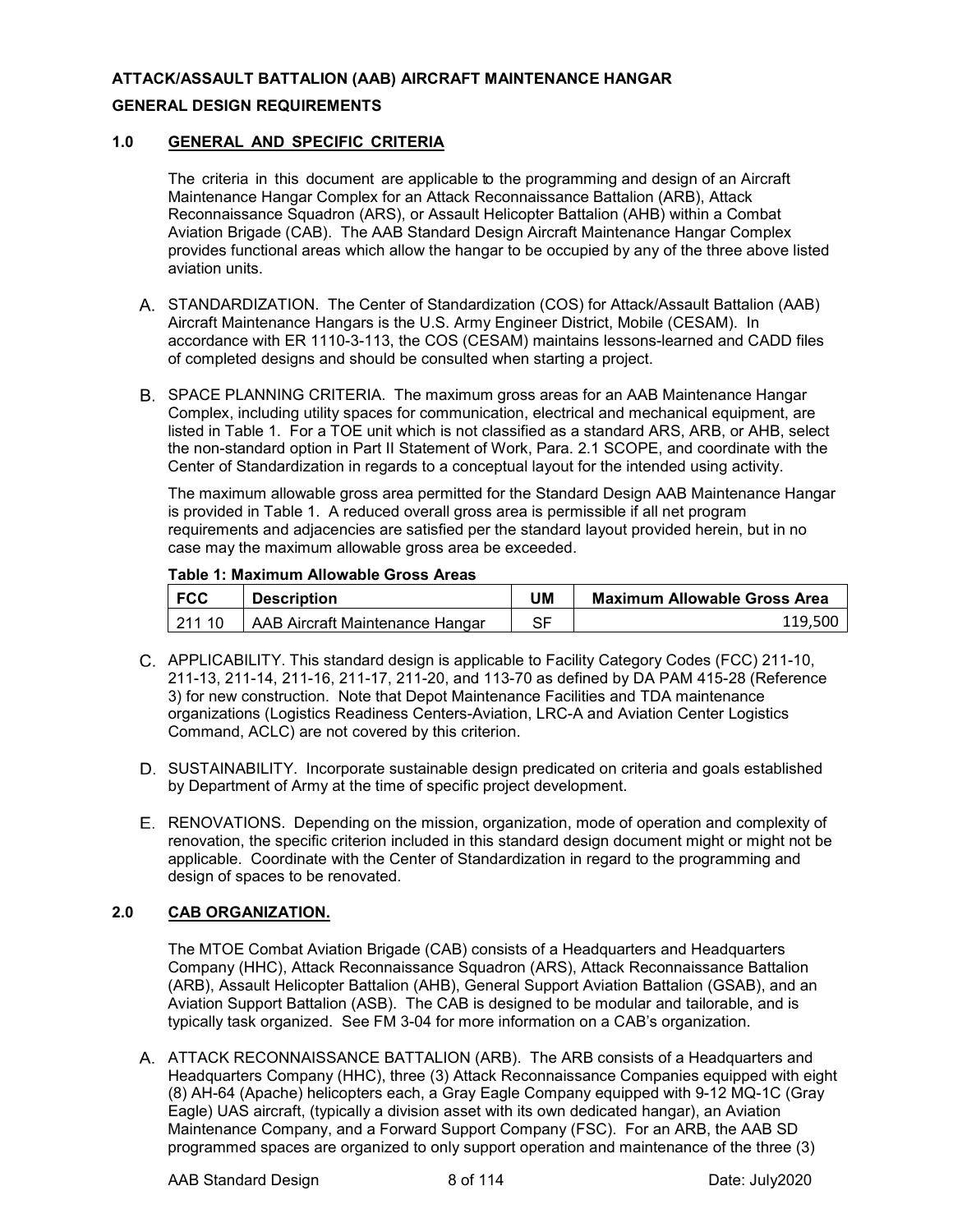Attack/Recon (AH-64) Companies, their aircraft, and the Aviation Maintenance Company. The Gray Eagle Company is provided with a separate standard design hangar.

- ATTACK RECONNAISSANCE SQUADRON (ARS). The ARS consists of a Headquarters and Headquarters Troop (HHT), three (3) Attack Reconnaissance Troops (ARTs) equipped with eight (8) AH-64 (Apache) helicopters each, and four (Shadow) RQ-7s each, an Aviation Maintenance Troop, and a Forward Support Troop (FST). For an ARS, the AAB SD programmed spaces are organized to support operation and maintenance of the three (3) Attack/Recon (AH-64) Troops, their aircraft, and the Aviation Maintenance Troop. The three Shadow platoons attached to the ARS are not provided space within the AAB SD hangar; they are intended to be located in a separate UAS (Group 3) SD Hangar Complex. When planning for an AAB SD Hangar for an ARS BN contact the COS-AVN for current information on the UAS (Group 3) SD Hangar.
- ASSAULT HELICOPTER BATTALION (AHB). The AHB consists of a Headquarters and Headquarters Company (HHC), three (3) Assault Helicopter Companies of equipped with 10 UH-60 (Blackhawks) each, an Aviation Maintenance Company, and a Forward Support Company (FSC). Additionally, the AHBs of the 10<sup>th</sup>, 82<sup>nd</sup>, and 101<sup>st</sup> CABs have an organic Pathfinder Company. For an AHB, the AAB SD programmed spaces are organized to only support operation and maintenance of the three (3) Assault (UH-60) Companies, their aircraft, and the Aviation Maintenance Company.
- D. ATTACK/ASSAULT BATTALION (AAB) HANGAR OCCUPANCY. Assumed military occupancy includes MTOE military personnel assigned to the Aviation Maintenance Company and the three (3) Flight Companies. The facility shall be designed to permit 24 hour operation.

| Unit                                        | <b>Unit Type</b> | <b>Aircraft</b> | <b>Unit Personnel</b> |
|---------------------------------------------|------------------|-----------------|-----------------------|
| <b>Attack Reconnaissance BN (ARB)</b>       |                  |                 |                       |
| Attack-Recon Company, ARC (3)               | <b>AVN</b>       | (24) AH-64      | $35$ /company = 105   |
| Aviation Maintenance Company, AMC           | <b>AVUM</b>      |                 | 115                   |
| Contractors (assumed)                       |                  |                 | 10                    |
|                                             |                  |                 | Total = $230$         |
| <b>Attack Reconnaissance Squadron (ARS)</b> |                  |                 |                       |
| Attack/Recon Troop, ART (3) (*)             | <b>AVN</b>       | (24) AH-64      | $35$ /company = 105   |
| Aviation Maintenance Troop, AMT             | <b>AVUM</b>      |                 | 115                   |
| Contractors (assumed)                       |                  |                 | 10                    |
|                                             |                  |                 | Total = $230$         |
|                                             |                  |                 |                       |
| <b>Assault Helicopter BN (AHB)</b>          |                  |                 |                       |
| Assault Helicopter Company, AHC (3)         | <b>AVN</b>       | (30) UH-60      | $43$ /company = 129   |
| Aviation Maintenance Company, AMC           | <b>AVUM</b>      |                 | 91                    |
| Contractors (assumed)                       |                  |                 | 10                    |
|                                             |                  |                 | Total = $230$         |
| Notes:                                      |                  |                 |                       |
| AVN - Aviation (Flying)                     |                  |                 |                       |
| <b>AVUM</b> - Aviation Unit Maintenance     |                  |                 |                       |
| (*) - Shadow Platoons not included          |                  |                 |                       |

**Table 2: MTOE Attack/Assault Battalion (AAB) Hangar Occupancy**

#### **3.0 LEVELS OF MAINTENANCE.**

AR 750-1 and Department of the Army pamphlet (DA PAM) 750-1 outline the concepts, roles, responsibilities, and authority requirements of the Army maintenance program. Field-level and sustainment-level maintenance (two-level maintenance) comes under the Army national maintenance program (NMP). The CAB commander has command and control (C2) authority for field-level maintenance.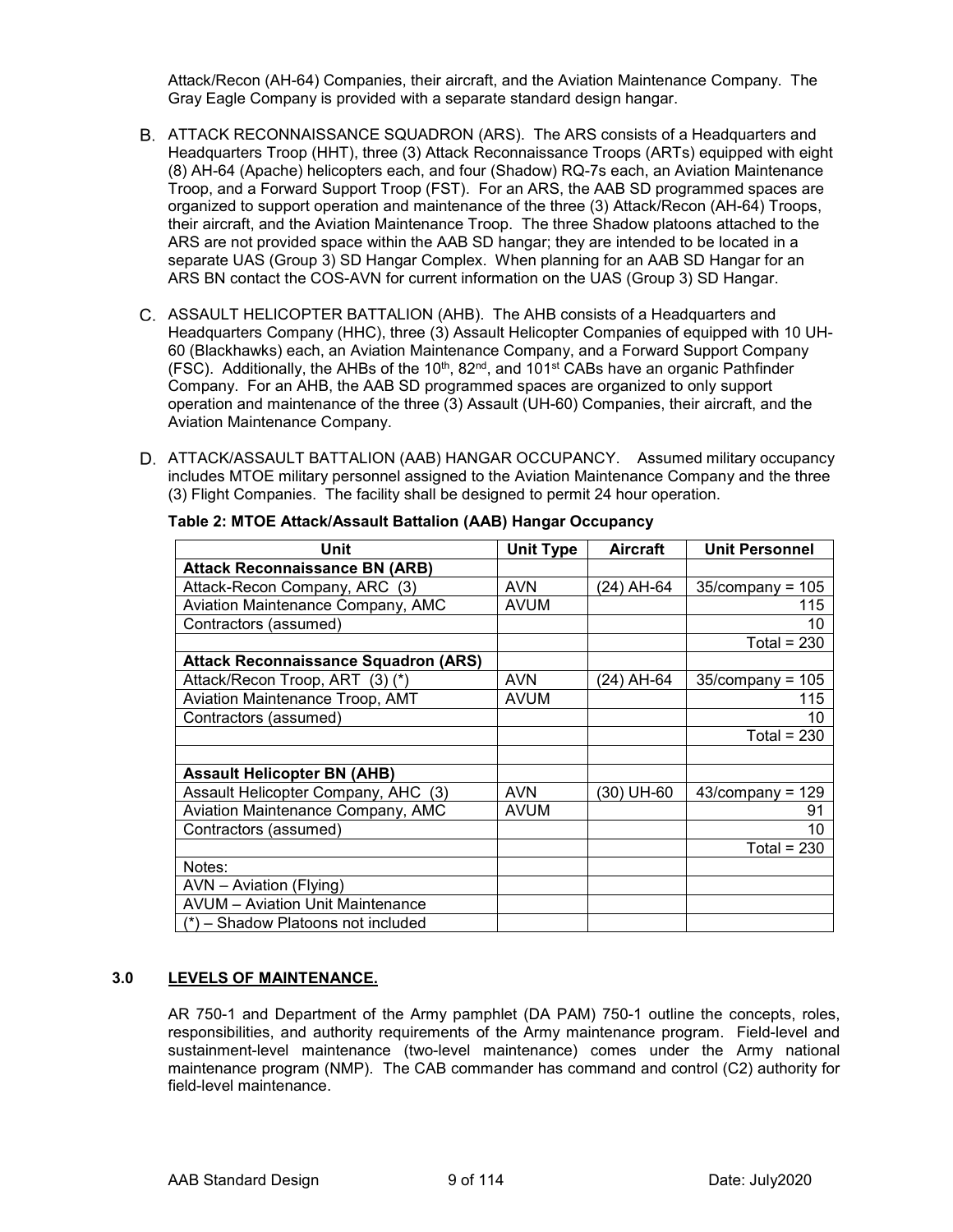- FIELD MAINTENANCE (FM). Field maintenance is performed by CAB personnel assigned to the aviation (maneuver) companies/troops and the aviation maintenance company/aviation maintenance troop (AMC/AMT). Flight company personnel perform authorized maintenance procedures within their capability. Aviation field maintenance is characterized by "on-system maintenance", generally replacing components or performing component repair and return to the user.
	- 1. Flight company maintenance activities primarily focus on operational inspections (pre-flight, post flight, and daily) and unscheduled maintenance. Crew chiefs and aviation maintenance personnel also perform aircraft launch and recovery operations, maintenance operational checks (MOCs), vibration analysis, and maintain aircraft logbooks.
	- 2. AMCs/AMTs assigned to the ARB, ARS and AHB provide maintenance support to the aviation maneuver company's assigned aircraft. The AMC/AMT performs unit maintenance only, according to the maintenance allocation chart (MAC).
	- 3. The AMC/AMT manages the battalion/squadron maintenance program, operates a centralized tool room, and performs scheduled maintenance services.
	- 4. The AMC/AMT troubleshoots airframe and component malfunctions, performs maintenance and repair actions, removes and replaces aircraft components, and performs maintenance test flights (MTFs) and MOCs.
	- 5. The AMC/AMT provides sustainment support by processing, requesting, and storing Class IX (air) aircraft repair parts and manage the battalion/squadron Class IX (air) PLL.
	- 6. AMC/AMT maintainers operate and maintain the battalion/squadron Ground Support Equipment (GSE).
	- 7. The Aviation Support Company (ASC) assigned to the Aviation Support Battalion (ASB) provides field-level maintenance, up to intermediate-level maintenance, support to the AMC/AMT. The ASC primarily performs intermediate-level maintenance support and reinforces unit maintenance support upon request.
- SUSTAINMENT MAINTENANCE (SM). Sustainment maintenance is the Army strategic support. At this level, maintenance supports the supply system by economically repairing or overhauling components. Maintenance management concentrates on identifying the needs of the Army supply system and managing programs to meet the supply system demands. Sustainment maintenance support is divided and primarily performed by three separate entities: the original equipment manufacturers (OEMs) and their CFSRs; Army sustainment facilities, located at fixedbases in the continental United States; and by the national maintenance (NM) source of repair (SOR).

#### **4.0 AAB HANGAR FUNCTIONAL AREAS.**

Aircraft maintenance activities are conducted in the aircraft maintenance bay and the allied/special shops. AMC/AMT administrative and support spaces shall be centrally located and in close proximity to the maintenance bay for scheduling and supervision of maintenance activities. Aviation Operations spaces, typically located on the second level, are utilized by Aviation Line companies for planning and executing flight operations and conducting company operations. The room data tables shall be used in conjunction with other requirements herein.

A. AIRCRAFT MAINTENANCE BAY. The six (6) aircraft maintenance modules authorized for the AAB hangar is based on an Assault Helicopter Battalion (AHB) and provide adequate space for ARB or ARS aircraft. All AAB hangars shall include six (6) 84' deep x 64' wide aircraft maintenance modules. In addition to the maintenance modules, a five (5) foot safety corridor shall be provided around the entire perimeter of the aircraft maintenance bay free of any storage or equipment. The safety corridor shall be continuous and shall provide an unobstructed passage to the required egress door locations. An additional five (5) foot allowance is provided between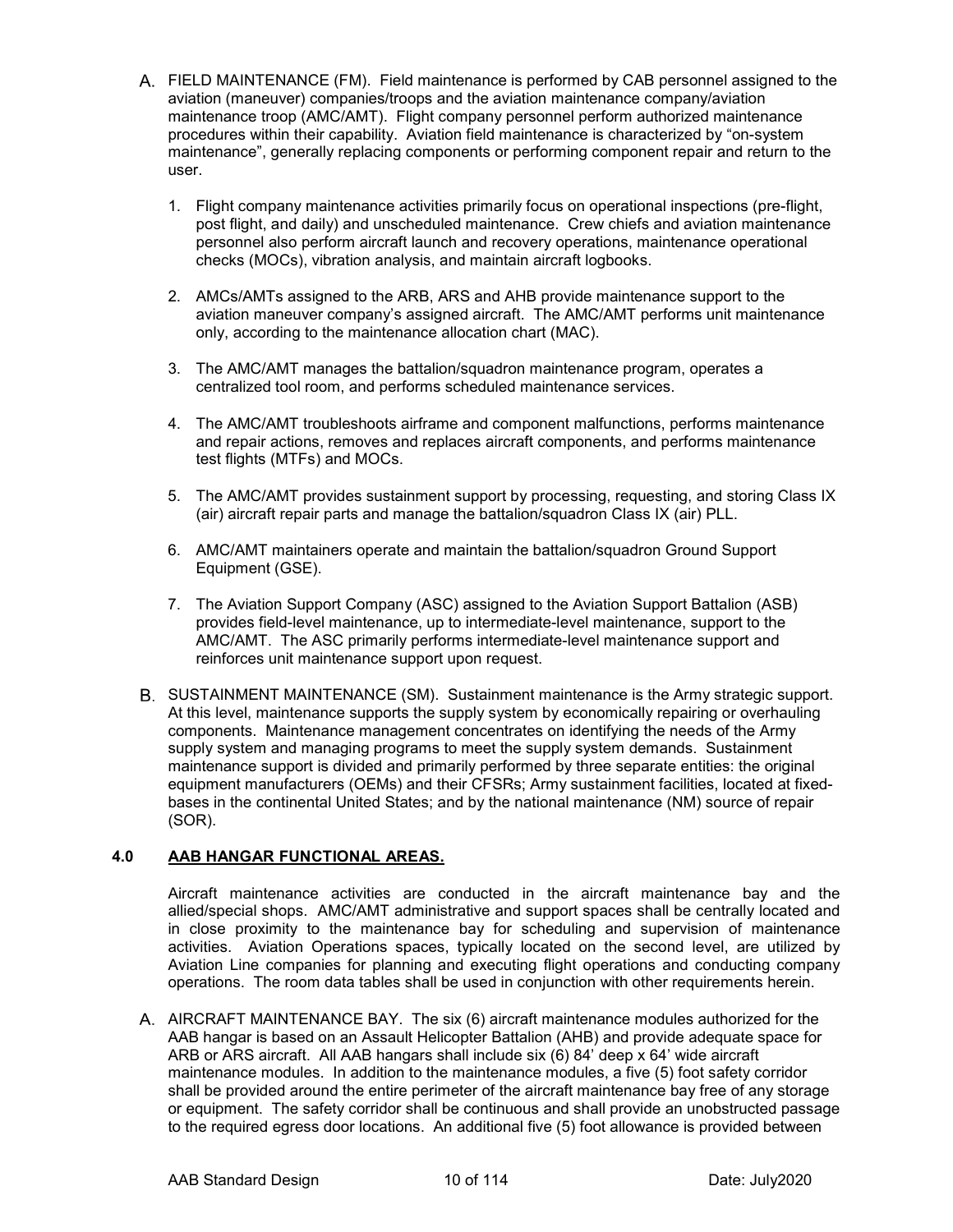the safety corridor and the maintenance bay rear and side walls to accommodate structural elements, storage cabinets, life safety equipment, mechanical and electrical equipment.

- MAINTENANCE ADMINISTRATION AND OPERATIONS. AMC/AMT administrative and operational spaces are required for scheduling, supervising, quality control, and support of maintenance activities.
- MAINTENANCE SUPPORT. Maintenance Support functional areas include: Repair Section, Special Tools Room, Crew Chief Workroom(s), and Maintenance Test Pilot Office(s).
- ALLIED/SPECIAL SHOPS. Allied and special shops are required for component repair/replacement where the repair activity cannot be conducted directly on the aircraft in the maintenance bay. Each shop contains specialized equipment for more efficient workflow of repair activities.
- MAINTENANCE STORAGE. Aircraft parts supply and special tools spaces are required to maintain, store, and issue Class IX (air) repair parts, special tools, PLL, bench stock, and shop stock.
- AVIATION OPERATIONS. Aviation Operations Areas are dedicated spaces required for pilots and air crews to develop mission and flight plans. These spaces, operated by aviation line companies, shall be located on the second floor, away from the maintenance areas. Aviation operation shall include Flight Planning, Secure Planning Room, Flight Operations, Secure Storage, Pilot Workroom, and Briefing Room.
- COMPANY ADMINISTRATION AND READINESS MODULE. Company admin and readiness spaces are required in the hangar for company administration, unit storage, and unit personnel TA-50 storage.
- H. SECURE STORAGE. Secure storage spaces are required for aircraft mounted systems, communication equipment, and personnel weapons.
- FACILITY SUPPORT SPACES (COMMON AREAS). Facility support spaces are required to support the common building activities to include conference/training rooms, break rooms, restrooms, and facility storage.

#### **5.0 SITE FUNCTIONAL AREAS.**

- A. AAB HANGAR COMPLEX SITE LOCATION.
	- 1. The hangar complex shall be sited immediately adjacent to the aircraft mass parking apron on Army Airfields (AAF) or Army Heliports (AHP) without penetrating controlled airspace or obstruction clearances.
	- 2. The outer boundary of the hangar complex typically abuts the Rotary Wing Aircraft Parking Apron FCC 113 20, Hover Taxi lanes FCC 112 21, and Taxiways FCC 112 31. This assures safe and efficient transition from the power-on components of an AAF/AHP (primary landing surface (i.e., runway or helipad) and aircraft parking) to non-power ingress/egress to the hangar.
	- 3. The AAB Hangar shall be connected to the mass parking apron by a Hangar Access Apron which extends the full width of the Aircraft Maintenance Bay. The minimum depth of the Access Apron shall provide 125 feet between the edge of the Parking Apron and the AAB Hangar.
	- 4. Provide clear space around the hangar in accordance with UFC 4-211-01.
	- 5. Site selection and real property master planning for all Active Component Hangar Complexes (and Reserve Component complexes when applicable) shall comply with all safety, obstruction, and airspace boundaries as stipulated by Army Regulation 95-2 and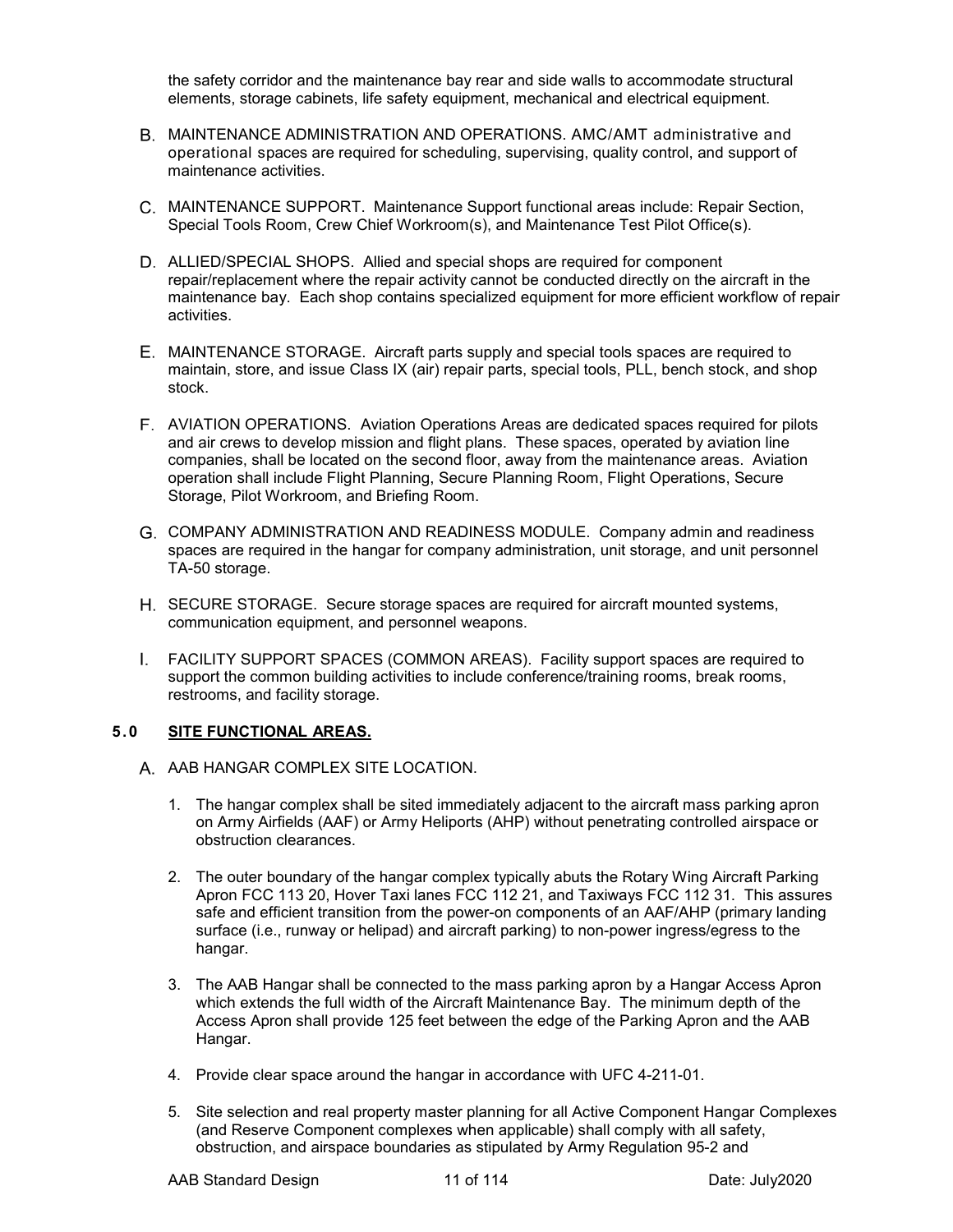implemented by the Transportation Systems Mandatory Center of Expertise (TS MCX) for DCS G-3, HQDA. The major components of a hangar complex and minimum site requirements for any hangar project shall include the primary facility FCC 211 10, Hangar Access Apron FCC 113 40, and Aircraft Wash Apron FCC 113 70. Siting shall comply with UFC 3-260-01 Airfield and Heliport Planning and Design and UFC 4-010-01 DoD Minimum Antiterrorism Standards for Buildings.

- 6. The AAB maintenance hangar complex shall include standalone HAZMAT Storage Building, POL Storage Building, Ground Support Equipment (GSE) Covered Storage, and Associated Items of Equipment (ASIOE) Covered Storage.
- 7. Dumpster enclosure area, utility service yard, waste fuel and oil storage building locations and clearances are crucial and shall be incorporated.

#### B. VEHICLE PARKING.

Other features including POV parking, organizational parking, access drives, emergency vehicle lanes, shall also be incorporated. Since AAB hangar is part of a larger airfield complex, proper AT/FP setbacks and continuity of airfield security shall be taken into consideration.

#### **6.0 REFERENCES (Part I).**

Department of the Army Pamphlet 415-28, Guide to Army Real Property Category Codes

Army Standard for Aircraft Maintenance Hangar (HGR) Complex, 24 Feb 2014

Army Regulation 95-2, Airspace, Airfields/Heliports, Flight Activities, Air Traffic Control, and Navigational Aids

AR 750-1 Army Materiel Maintenance Policy

ER 1110-3-113, Department of the Army Facilities Standardization Program

FM 3-04.111 Aviation Brigades

UFC 3-260-01, Airfield and Heliport Planning and Design

UFC 4-010-01, DoD Minimum Antiterrorism Standards for Buildings

UFC 4-211-01, Aircraft Maintenance Hangars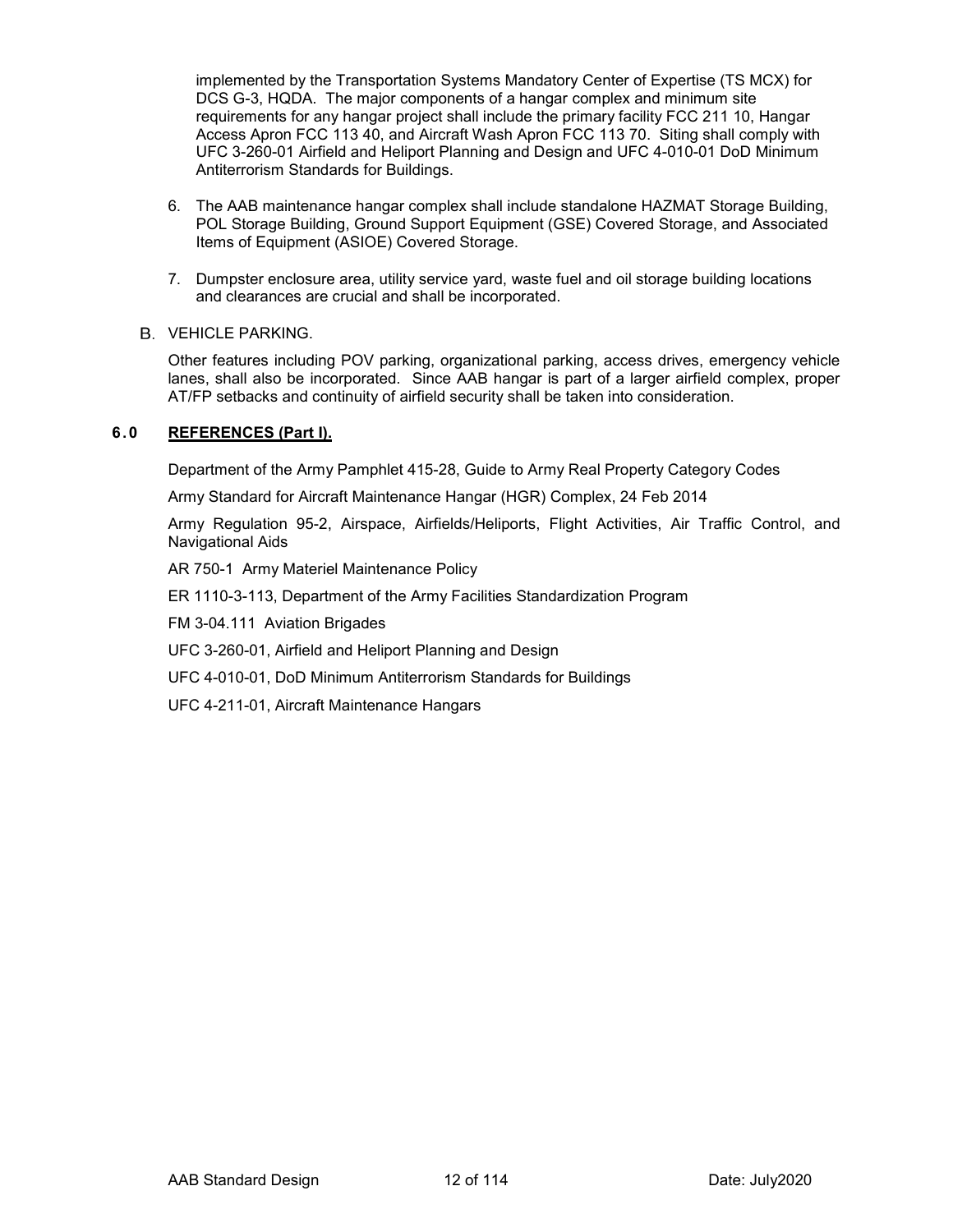## PART II STATEMENT OF WORK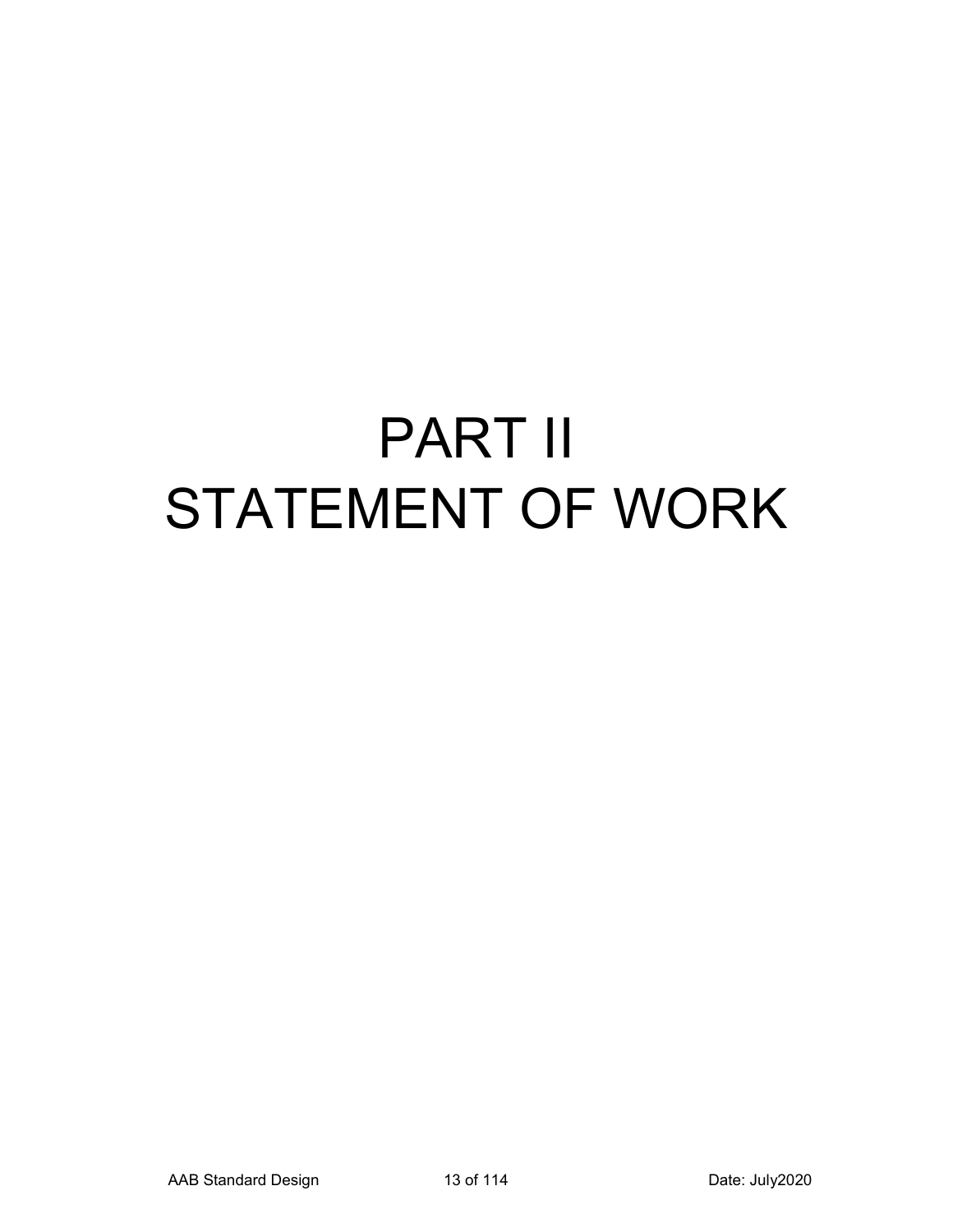#### **1.0 PROJECT OBJECTIVES**

The project objective is to design and construct facilities for the military that are consistent with the design and construction practices used for civilian sector projects that perform similar functions to the military projects. For example, a Company Operations Facility has the similar function as an office/warehouse in the civilian sector; therefore the design and construction practices should be consistent with the design and construction of an office/warehouse building.

#### **Comparison of Military Facilities to Civilian Facility**

| <b>Military Facility</b>              | <b>Civilian Facility</b>    |
|---------------------------------------|-----------------------------|
| AAB Aircraft Maintenance Hangar (HGR) | Aircraft Maintenance Hangar |

It is the Army's objective that these buildings will have a 25-year useful design life before a possible reuse/re-purpose or renovation requirement, to include normal sustainment, restoration, modernization activities and a 50-year building replacement life. Therefore, the design and construction should provide an appropriate level of quality to ensure the continued use of the facility over that time period with the application of reasonable preventive maintenance and repairs that would be industry-acceptable to a major civilian sector project OWNER.

The site infrastructure will have at least a 50-year life expectancy with industry-accepted maintenance and repair cycles.

The government is required by Public Law 102-486, Executive Order 12902, and Federal Regulations 10 CFR 435 to design and construct facilities in an energy-conserving manner while considering life cycle cost over the life of the facilities.

The project site should be developed for efficiency and to convey a sense of unity or connectivity with the adjacent buildings and with the Installation as a whole.

Requirements stated in this contract are minimums. Innovative, creative, and life cycle cost effective solutions, which meet or exceed these requirements are encouraged. Further, the OFFEROR and Designers are encouraged to seek solutions that will expedite construction (panelization, pre-engineered, etc.) and shorten the schedule**. The intent of the Government is to emphasize the placement of funds into functional/operational requirements. Materials and methods should reflect this by choosing the lowest Type of Construction allowed by code for this occupancy/project allowing the funding to be reflected in the quality of interior/exterior finishes and systems selected.**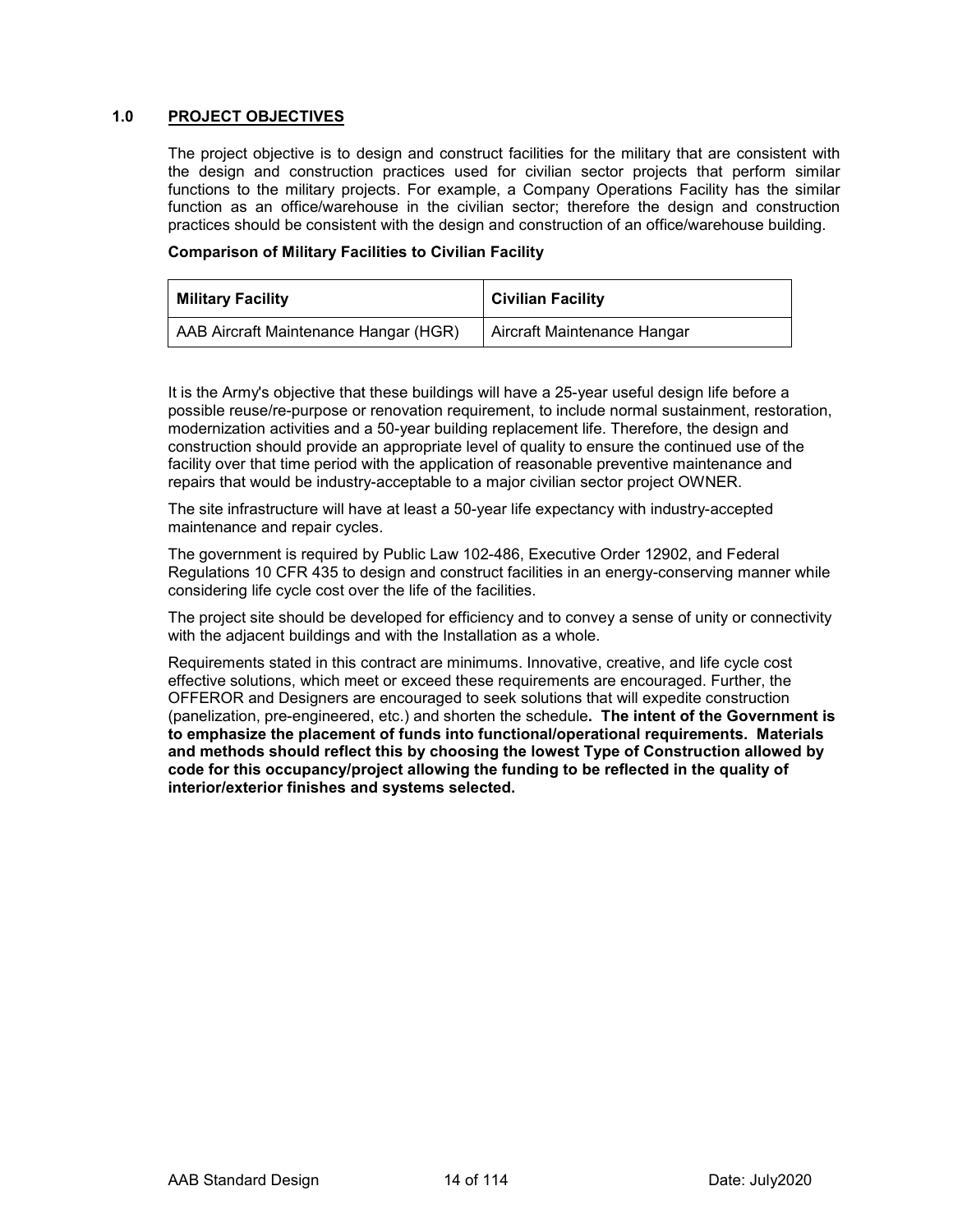#### **2.0 SCOPE**

#### A. ATTACK/ASSAULT BATTALION (AAB) AIRCRAFT MAINTENANCE HANGAR

- 1. The AAB Hangar shall be designed and constructed to accommodate rotary-wing aircraft operations and maintenance. This facility type contains spaces for the purpose of maintaining and repairing rotary-wing aircraft, complete with parts and tool storage, administrative operations, aviation operations, and all support equipment and facilities. It is intended for these facilities to be similar to aviation operations and maintenance hangars in the private sector community with the addition of allied shops, storage, and administrative spaces.
- 2. This project is designated as an [Attack Reconnaissance Battalion (ARB)] [Attack Reconnaissance Squadron (ARS)] [Assault Helicopter Battalion (AHB)] Aircraft Maintenance Hangar Complex. This statement of work is based on a hangar facility to accommodate any Attack Reconnaissance or Assault Battalion organization. Table 2.1 shows the number of aircraft and personnel typically assigned to each Aviation Battalion.

| Unit                                        | <b>Unit Type</b> | <b>Aircraft</b> | <b>Unit Personnel</b> |
|---------------------------------------------|------------------|-----------------|-----------------------|
| <b>Attack Reconnaissance BN (ARB)</b>       |                  |                 |                       |
| Attack-Recon Company, ARC (3)               | <b>AVN</b>       | (24) AH-64      | $35$ /company = 105   |
| Aviation Maintenance Company, AMC           | <b>AVUM</b>      |                 | 115                   |
| Contractors (assumed)                       |                  |                 | 10                    |
|                                             |                  |                 | Total = $230$         |
| <b>Attack Reconnaissance Squadron, ARS)</b> |                  |                 |                       |
| Attack/Recon Troop, ART (3) (*)             | <b>AVN</b>       | (24) AH-64      | $35$ /company = 105   |
| Aviation Maintenance Troop, AMT             | <b>AVUM</b>      |                 | 115                   |
| Contractors (assumed)                       |                  |                 | 10                    |
|                                             |                  |                 | Total = $230$         |
| <b>Assault Helicopter BN (AHB)</b>          |                  |                 |                       |
| Assault Helicopter Company, AHC (3)         | <b>AVN</b>       | (30) UH-60      | $43$ /company = 129   |
| Aviation Maintenance Company, AMC           | <b>AVUM</b>      |                 | 91                    |
| Contractors (assumed)                       |                  |                 | 10                    |
|                                             |                  |                 | Total = $230$         |
|                                             |                  |                 |                       |
| Notes:                                      |                  |                 |                       |
| AVN - Aviation (Flying)                     |                  |                 |                       |
| <b>AVUM</b> - Aviation Unit Maintenance     |                  |                 |                       |
| (*) - Shadow Platoons not included          |                  |                 |                       |

#### **Table 2.0 Typical Attack/Assault Battalion (AAB) Hangar Occupancy**

- 3. The facility shall be designed to permit 24 hours operation.
- 4. Table 2.2 summarizes the maximum allowable gross areas permitted for the typical components of an AAB Maintenance Hangar Complex. A reduced overall gross area is permissible if all net program requirements and adjacencies are met per the standard layout provided herein, but in no case may the maximum allowable gross area be exceeded.

| <b>CATCD</b> | Description                     | UM        | Maximum Allowable Gross Area |
|--------------|---------------------------------|-----------|------------------------------|
| 211 10       | AAB Aircraft Maintenance Hangar | <b>SF</b> | 119,500                      |
| 214 70       | <b>POL Storage Building</b>     | <b>SF</b> | 200                          |
|              | Hazardous Material Storage      |           |                              |
| 214 70       | <b>Building</b>                 | <b>SF</b> | 200                          |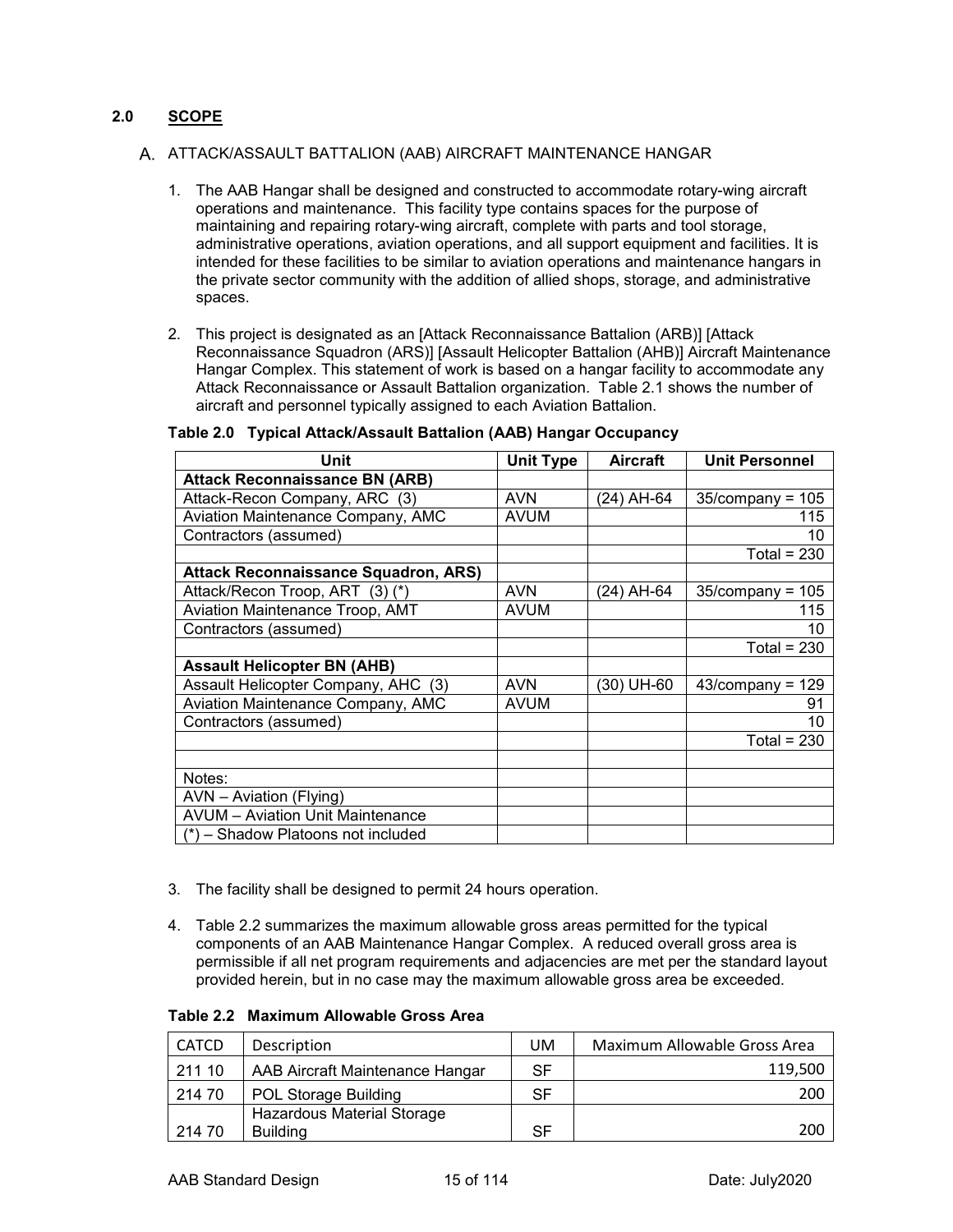| 14179  | <b>AGSE Covered Storage</b>  | SF | 3.00C |
|--------|------------------------------|----|-------|
| 14179  | <b>ASIOE Covered Storage</b> | SF | 2,000 |
| 113 70 | Aircraft Wash Apron          | SY | 1,460 |

#### B. SITE

- 1. Provide all site design and construction within the AAB Hangar limits of construction necessary to support the new building facilities. Supporting facilities include, but are not limited to, utilities, electric service, exterior and security lighting, fire protection and alarm systems, security fencing and gates, water, gas, sewer, oil water separators, storm drainage and site improvements. Provide accessibility for individuals with disabilities. Include Antiterrorism/Force Protection measures in the facility design in accordance with applicable criteria.
- 2. The Contractor shall be responsible for maintaining the construction site and haul route. Repair/replace damage to existing sidewalks, pavements, curb and gutter, utilities, and/or landscaping within the construction limit, adjacent to the construction site, and along the Contractor's haul route resulting from the Contractor's construction activities at no additional cost to the Government. Prior to construction activities, Contractor and Contracting Officer's Representative shall perform an existing condition survey. At completion of the Task Order, Contractor and Contracting Officer's Representative shall perform a final condition survey to determine repair/replacement requirements.
- 3. Approximate area available for this hangar complex is shown on the drawings.

#### GOVERNMENT-FURNISHED GOVERNMENT-INSTALLED EQUIPMENT (GFGI)

Coordinate with Government on GFGI item requirements and provide suitable structural support or brackets for projectors, TVs, or other GFGI equipment. Provide all utility connections and space with required clearances for all GFGI items. All computers and related hardware, copiers, faxes, printers, video projectors, and TVs are GFGI.

#### D. FURNITURE REQUIREMENTS

Provide furniture design for all spaces, including any existing furniture and equipment to be re-used in accordance with Paragraph 3.19 Furniture and Equipment Requirements. Furniture procurement is not included in this contract or task order.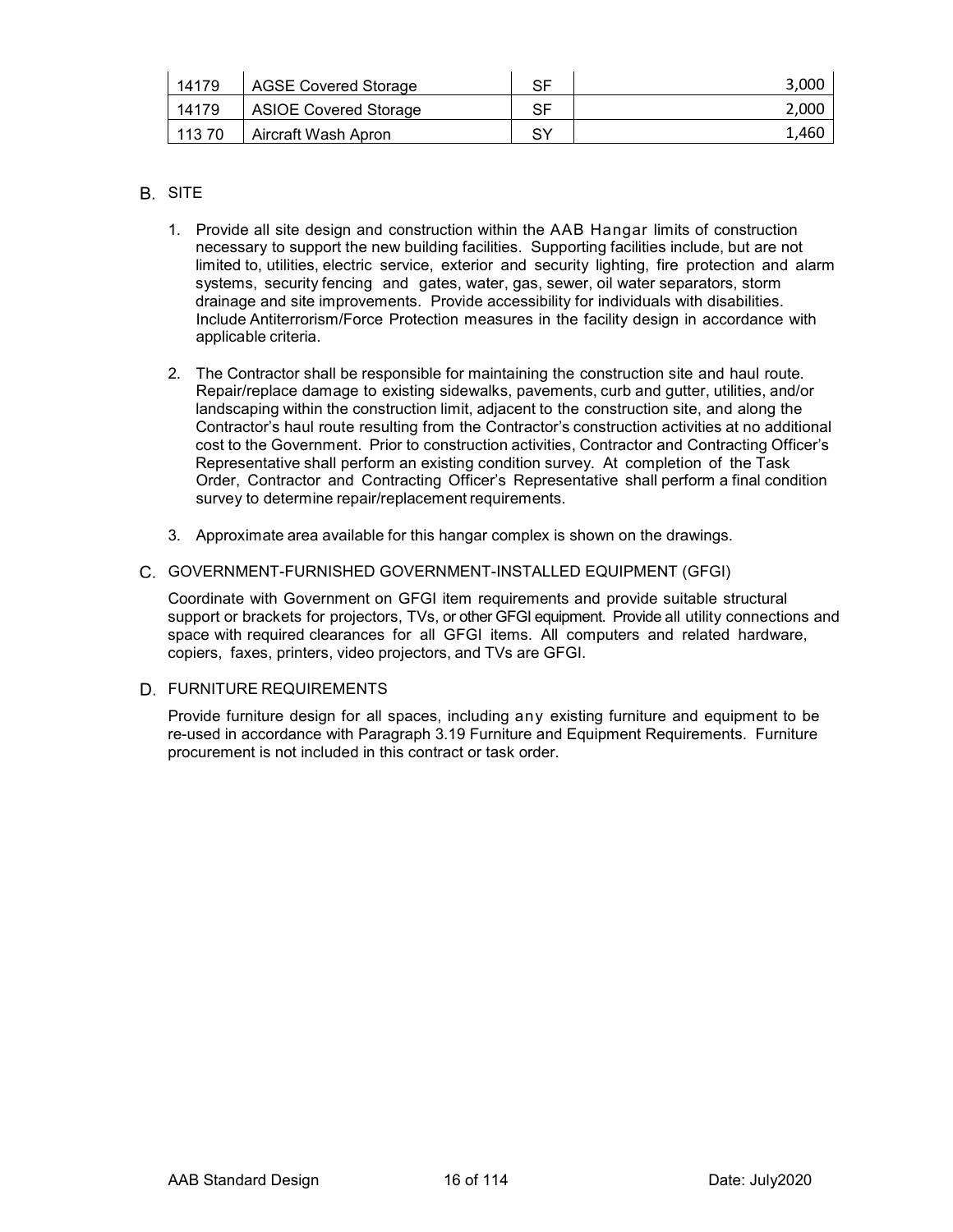#### **3.0 ATTACK/ASSAULT BATTALION (AAB) AIRCRAFT MAINTENANCE HANGAR**

#### **3.1 GENERAL REQUIREMENTS**

#### A. Facility Description

The AAB Standard Design Maintenance Hangar Complex provides functional areas which allow the hangar to be occupied by an Attack Reconnaissance Battalion (ARB), Attack Reconnaissance Squadron (ARS), or Assault Helicopter Battalion (AHB) within a Combat Aviation Brigade (CAB). The AAB Hangar is one of four types of standard design maintenance hangars which typically are located at an Army air installation supporting a Combat Aviation Brigade (CAB).

The AAB Hangar Complex typically consists of the following facilities: AAB Hangar, Aircraft Ground Support Equipment (AGSE) Covered Storage, Associated Support Items of Equipment (ASIOE) Covered Storage, Hazardous Material (HAZMAT) Storage Building, POL Storage Building, Aircraft Washing Apron, and a Hangar Access Apron. A separate Fire Pump Building with Water Storage Tank(s) is often also required to supply the AAB Hangar fire suppression system with adequate water pressure and water supply.

The AAB Hangar Complex provides facilities for maintenance and repair of Attack/Assault BN aircraft including shops, parts and tool storage, and maintenance company administration and unit storage. The AAB Hangar provides space for unit flight operations, flight planning, and aviation company administration and unit storage.

- **B.** Facility Relationships
	- 1. General: The AAB Maintenance Hangar Complex is typically located on an Army Airfield (AAF) or Army Heliport (AHP) and adjacent to an Aircraft Parking Apron. Site selection and real property master planning shall comply with all safety, obstruction, and airspace boundaries as stipulated by UFC 3-260-01 and UFC 4-211-01. The AAB Hangar Complex is typically part of the outer boundary of the AAF/AHP Restricted Area. Mandatory and safety distances between exterior elements shall be taken into consideration from project inception to ensure adequate exterior acreage is provided.
	- 2. Travel Distances: The maximum travel distance from POV parking to the Hangar shall not exceed a distance of 1200 feet. The maximum travel distance from handicap parking to the buildings shall not exceed a distance of 225 feet.
- Accessibility Requirements
	- 1. General: Able-bodied soldiers occupy and manage the AAB Hangar Complex. In accordance with the DoD Deputy Secretary of Defense Memorandum *Subject: Access for People with Disabilities*, October 31, 2008, the AAB Hangar need not comply with the DoD Standards. However, it is the goal of the DoD to make its facilities accessible to persons with disabilities to the maximum extent that is reasonable and practicable without degrading the facility's military utility. Therefore, provide the following accommodations:
	- 2. Site Plan Design and Construction:
		- a) Provide ABA compliant access from the POV parking lot to the building.
		- b) Provide two (2) ABA compliant vehicle parking stalls within the POV parking lot for visitor parking.
		- c) Provide handicapped vehicle parking signage and pavement markings.
	- 3. Facility Design and Construction:
		- a) Provide one accessible passenger elevator.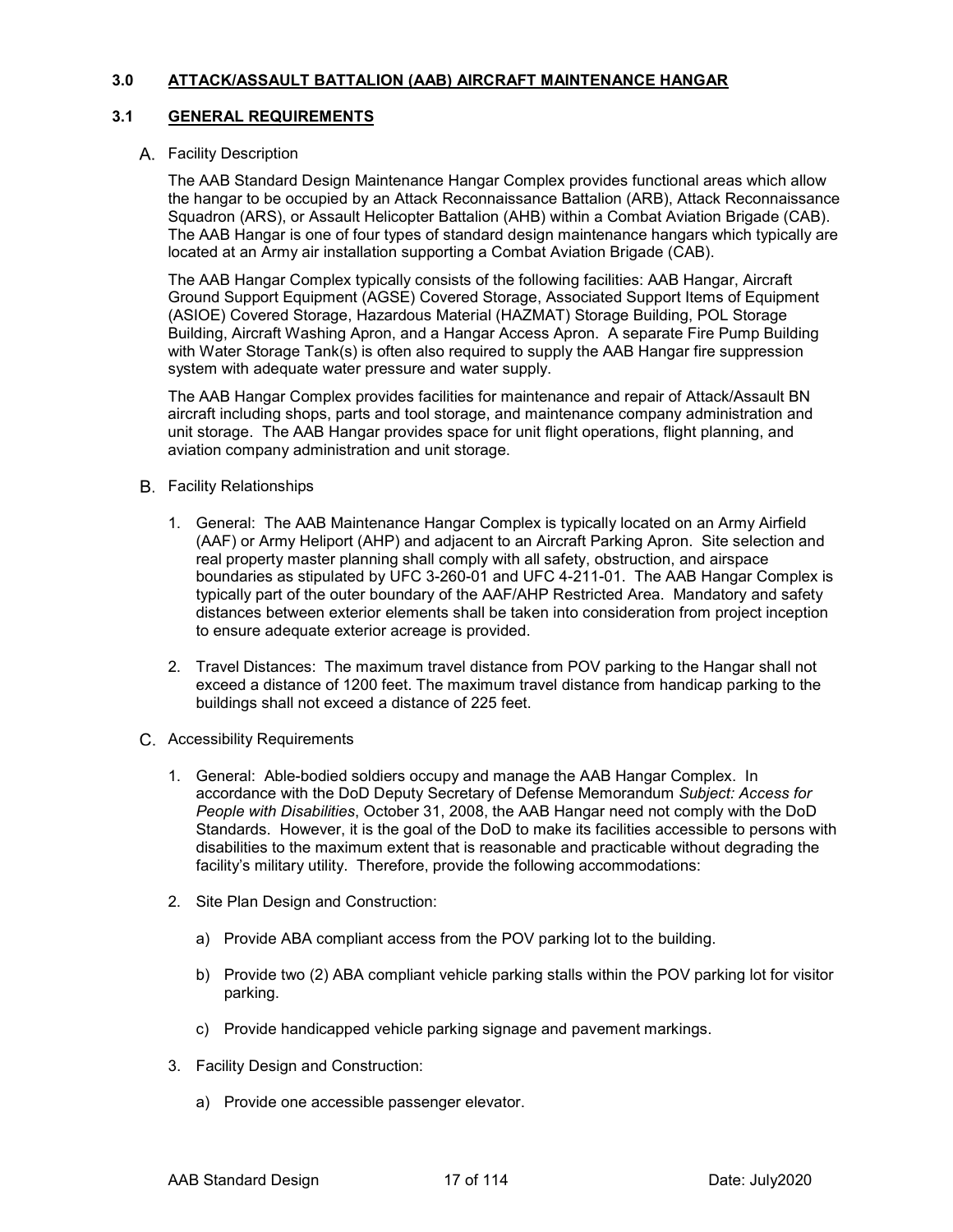- b) The main building entrance at ground level and at least one emergency egress exit, shall be accessible. Electronic exterior door push buttons are not required.
- c) Provide ABA clearances and door accesses in the AAB Hangar.
- d) Provide ABA accessible restrooms for both sexes on each floor. Accessible shower stalls are not required.
- e) Provide an ABA accessible drinking fountain on each floor.
- D. Building Area
	- 1. Gross Area: Gross areas of facilities shall be computed according to UFC 3-101-01.
	- 2. Gross Area Limitations: Maximum gross area limits indicated in Paragraph 2.0, SCOPE, may not be exceeded. A smaller overall gross area is permissible provided all established net area program requirements are met.
	- 3. Net Area: Net area requirements for functional spaces are included in Table 3.1 Space Criteria for AAB Maintenance Hangar Complex. Where net area requirements are not specified, the space shall be sized to accommodate the required function, comply with code requirements, and comply with gross area limitations.
- E. Adapt Build Model: Not Used

#### **3.2 FUNCTIONAL AND OPERATIONAL REQUIREMENTS**

- General: The AAB Maintenance Hangar Complex provides a consolidation of several previously separate facility types or functional/mission areas: Aircraft Maintenance Hangar FCC 21110, Aircraft Maintenance Bay FCC 21114, Aircraft Parts Supply FCC 21113, Unit Flight Operations FCC 14112, and Company Operations Facility FCC 14185. Associated facilities to the Hangar Complex are: Aircraft Maintenance Parking Apron FCC 11330, Hangar Access Apron FCC 11341, and Aircraft Wash Apron FCC 11370. The AAB Hangar Complex provides multipurpose facilities for maintenance and repair of Attack/Assault BN aircraft including shops, parts and tool storage, and maintenance company administration and unit storage. The AAB Hangar also provides space for unit flight operations, flight planning, and aviation company administration and unit storage.
- B. Primary Spaces: The AAB Maintenance Hangar is composed of two primary functional areas: Aircraft Maintenance Bay and the Admin/Shop Core. Refer to the Standard Design drawings for the required functional and operational spaces and adjacencies. See Table 3.2 for the functional area square footage allowance. See Paragraph 3.20 ROOM DATA SHEETS for additional space specific requirements.
- Aircraft Maintenance Bay**:** The Aircraft Maintenance Bay is a high bay, enclosed, heated and ventilated work area for the inspection, service, repair, and modification of the assigned Attack or Assault Battalion rotary-wing aircraft. Direct aircraft access from the mass Aircraft Parking Apron to the maintenance bay is provided by a Hangar Access Apron and a large aircraft door opening. The maintenance bay contains six (6) aircraft maintenance modules arranged side by side and surrounded by a five (5) foot wide perimeter safety corridor to form one contiguous work area. An additional five (5) foot structural/equipment space allowance is provided along the back and side walls of the maintenance bay. The maintenance bay is to be free of interior support columns. Two (2) 10-Ton bridge cranes shall provide crane hook coverage of the entire maintenance module area.
	- 1. Aircraft Maintenance Module: The AAB Hangar utilizes the Army Standard Utility/Attack/Reconnaissance (UAR) aircraft maintenance module which is based on the UH-60 "Blackhawk" helicopter. The maintenance module size is provided in Table 3.1. The required perimeter Safety Corridor is in addition to the maintenance module size indicated.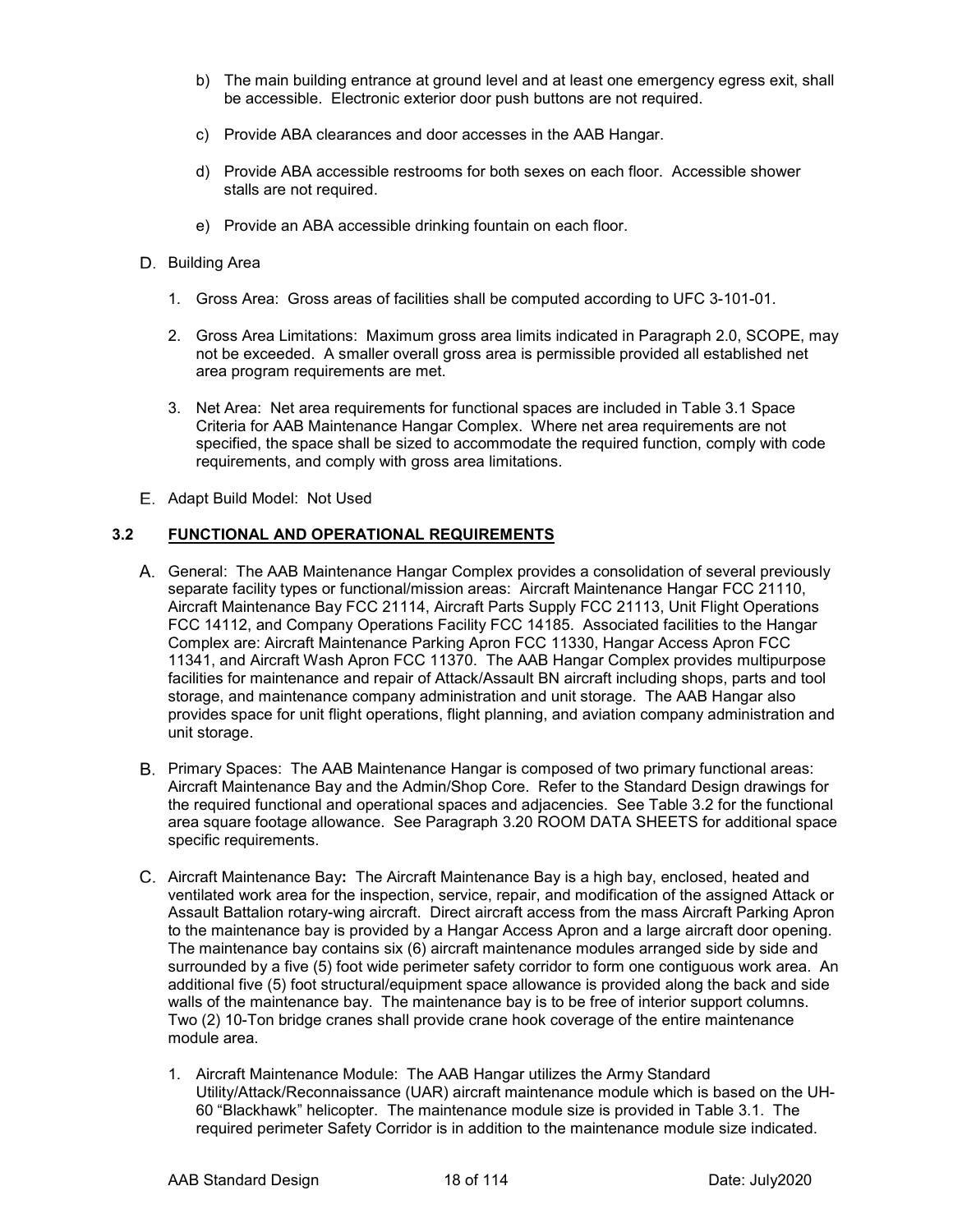The AAB Hangar Floor Plan provided depicts a functional arrangement of the aircraft maintenance modules within the Aircraft Maintenance Bay of the AAB Hangar.

**Table 3.1 Aircraft Maintenance Module Size**

| Module T<br>I vpe | Module Lenath | Module Width | Module Area |
|-------------------|---------------|--------------|-------------|
| I∆R               | 84 feet       | 64 feet      | 5.376 sf    |

- 2. Maintenance Bay Aircraft Access Opening: The aircraft access opening shall have a minimum clear height of 28 feet. The access opening width shall provide the minimum horizontal aircraft clearances in accordance with UFC 4-211-01. The aircraft access opening shall be column free except as indicated on the standard design drawings. Provide clear access between a minimum of two adjacent aircraft maintenance modules as indicated on the floor plan. When intermediate columns are provided, aircraft clearances shall be in accordance with UFC 4-211-01. Column design shall allow for unobstructed bridge crane operation above the entire maintenance module area. Columns shall not be placed within the maintenance modules or safety corridors.
- 3. Maintenance Bay Aircraft Doors: Maintenance Bay door clearances shall be in accordance with UFC 4-211-01. Doors may be either Motorized Vertical Lift or Horizontal Rolling type. For motorized vertical lift type, provide manual operation in the event of power failure. For the horizontal rolling type, provide capability to disengage the motor and capability to connect to tug(s) for opening and closing of doors. Each horizontal Rolling door leaf shall be independently powered and operable. Motorized Vertical lift or horizontal rolling doors shall be configured such that no less than 50% of the aircraft maintenance modules are accessible at any given time.
- 4. Aircraft Maintenance Module Utility Pedestals: Utility Pedestals increase workplace safety and centralize utility connections. Provide pedestals in the maintenance bay as shown in the standard design drawings. Provide power, data, and compressed air on utility pedestals to service each aircraft maintenance module. See aircraft maintenance utility pedestal requirement. Power connections to aircraft shall be provided as a part of the facility.
- 5. Wash Bay:One of the end aircraft maintenance modules shall be provided with a hose bib and drainage for limited aircraft washing. This bay is not intended to replace the exterior aircraft wash apron, but is intended to allow the washing of aircraft during inclement weather. In addition to the hose bib provided at the designated aircraft wash module, three additional hose bibs shall be provided. (One centered on the back wall and two at the opposite ends near the aircraft door opening). Provide per UFC 4-211-01 Chapter 3.
- 6. Maintenance Bay Floor Slope: Slope the maintenance bay floor slab from the rear wall of the maintenance bay to a continuous floor trench located just inside the hangar aircraft doors. The elevation of the floor slab and the floor slope shall be in accordance with UFC 4-211-01.
- D. Admin/Shop Core Module: The Admin/Shop Core Module within the AAB Hangar is composed of Maintenance Administration, Maintenance Support, Allied Shops, Aviation Life Support Equipment (ALSE) Shop, Secured Storage, Aircraft Parts Supply, Contractor Logistics Support (CLS), Flight Operations, Company Administration, Company Storage, Readiness Storage, Conference/Training Rooms, utility and common spaces. Refer to the attached floor plans for the required adjacencies. See room data sheets for additional room descriptions.
	- 1. Maintenance Administration: Maintenance Administration functional areas include Production Control, Quality Control, Technical Library, \1\Logistics Information System (LIS) Equipment/1/ Room, and Logistical Assistance Representatives (LARS).
	- 2. Maintenance Support: Maintenance Support functional areas include Repair Section, Special Tools Room, Crew Chief Workroom(s), and Maintenance Test Pilot Office(s).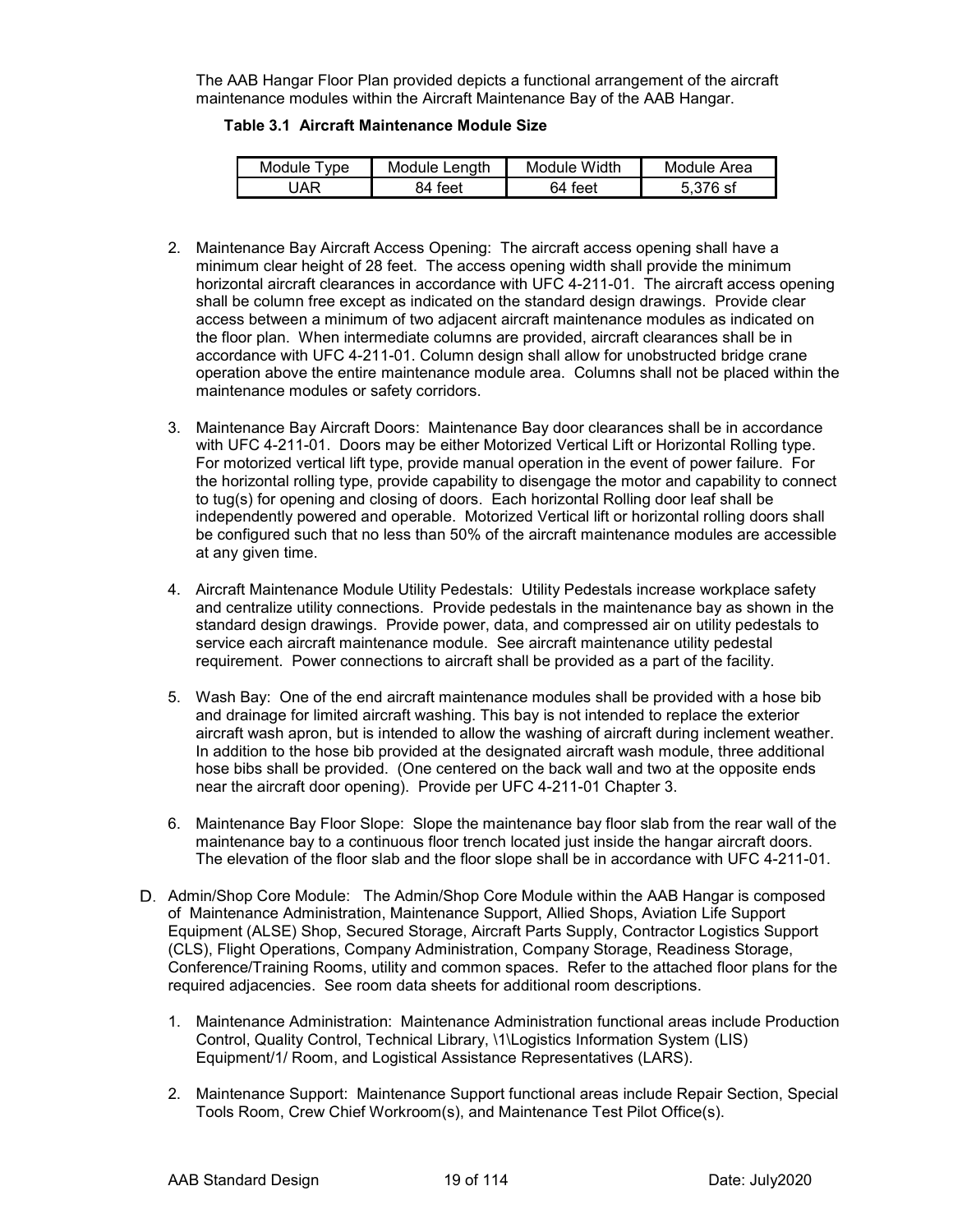- 3. Allied Shops: Allied Shop required functional spaces include Power Plant/Powertrain, Structural Repair, Blade Repair, Pneudraulics, and Systems Repair. Allied shops shall be directly adjacent to the maintenance bay. Circulation and openings between the aircraft maintenance bay and the adjacent allied shops shall be adequately sized to facilitate movement of components, work stands, and carts into and out of the shops. Partitions between shops shall be non-load bearing and designed to allow flexibility for future organizational/mission changes.
- 4. Flight Operations: Battalion-level Flight Operations functional areas include Flight Planning, Secure Planning, Flight Operations, Pilot Briefing Room, and Pilot Locker Room.
- 5. Company Operations: Company Operations functional areas are provided for the Aviation Maintenance Company (MC) and the three (3) Attack/Recon or Assault Aviation Companies (AC).
- 6. Aviation Company (AC): Administrative and operational functional areas per company include Commander Office, 1st Sergeant Office, Platoon Office, Standardization Office, Aviation Safety Office, Tactical Operations Office, Orderly Rooms, and Pilot Workrooms.
- 7. Maintenance Company (MC): Maintenance Company administrative and operational functional areas include Commander Office, 1<sup>st</sup> Sergeant Office, Shop Section HQ Office, Airframe Repair Platoon Office, Component Repair Platoon Office, and Orderly Room.
- 8. Company Unit Storage: Company Unit Storage functional areas are provided for the Aviation Maintenance Company (MC) and the three (3) Attack/Recon or Assault Aviation Companies (AC). Maintenance Company allowances are higher than the Aviation Companies due to larger personnel count.
- 9. Readiness Storage: TA-50 (Army-issued Individual equipment) storage space is allocated per company. Provide secured individual company locker areas/rooms for equipment accountability. Security wire mesh partitions between company areas is acceptable. Provide individual TA-50 lockers to all company personnel. Provide permanently installed, individual lockable steel lockers sized 42" (w) x 24" (d) x 78" (h). Provide minimum of four (4) feet clear space in front of each locker.
- 10. Conference/Training Area: Conference/Training areas are provided for company level meeting and training.
- 11. Fire Suppression Room: Provide a centralized room on the ground floor for fire protection equipment (Hi-EX foam tank, pumping equipment, riser control valves, wet-pipe system piping and valves, and the fire water service main. Room shall provide 1-hour fire barrier protection. Space for fire water pumps are not included in the hangar; where required provide a separate Fire Pump Building and Fire Water Storage Tanks.
- 12. Common Areas: Common Admin/Shop functional support areas shall include break rooms, restroom/shower/locker areas.
- 13. Corridors:
	- a) Maintenance Bay Access Corridors: Corridors connecting directly to the Aircraft Maintenance Bay shall be a minimum of eight (8) feet in width. Corridor shall comply with UFC 4-211-01, paragraph 3-7.1.
	- b) Common Corridors: All corridors shall have a minimum width of 6'-0".
- 14. Elevator: Provide one elevator at location shown on the plans. Comply with requirements of UFC 3-490-06.
- 15. Janitor's Closet: Provide janitorial space with mop sink and heavy duty shelving on each floor as shown on drawings.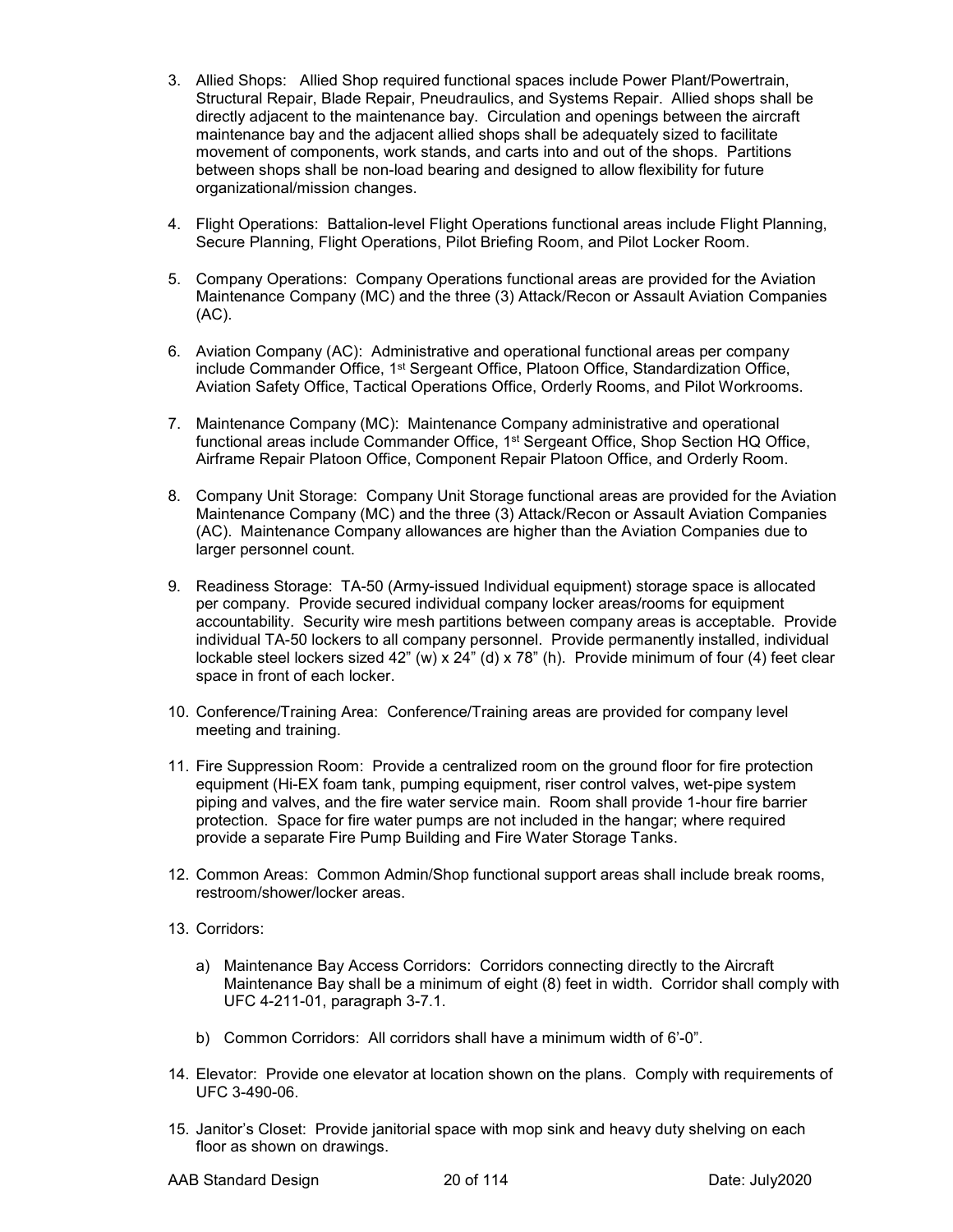16. Stairs: Design in accordance with UFC 1-200-01.

- Site Storage Buildings/Tanks/Aircraft Wash Apron: The maintenance hangar complex typically includes site supporting structures as identified under paragraph 3.4. Appropriate distance between these structures and the hangar should be maintained.
- F. Space Criteria for AAB Maintenance Hangar

#### **Table 3.2**

This table establishes the allowances for the spaces within the AAB maintenance hangar. All allowances are in net square feet exclusive of interior and exterior walls. Spaces listed are included in the standard design floor plan.

| <b>FUNCTIONAL AREAS</b>                                            | <b>MINIMUM</b><br><b>NSF</b> | <b>TOTAL</b><br><b>NSF</b> |
|--------------------------------------------------------------------|------------------------------|----------------------------|
|                                                                    |                              |                            |
| <b>MAINTENANCE BAY MODULE</b>                                      |                              |                            |
| <b>AIRCRAFT MAINTENANCE BAY</b>                                    |                              | 39,996                     |
| Aircraft Maintenance Modules (6 @ 5,376 sf)                        | 32,256                       |                            |
| <b>Safety Corridor</b>                                             | 4,780                        |                            |
| Structural/Equipment Area Allowance                                | 2,960                        |                            |
|                                                                    |                              |                            |
| <b>ADMIN/SHOP CORE MODULE</b><br><b>Maintenance/Administration</b> |                              |                            |
|                                                                    |                              | 3,330                      |
| <b>Production Control</b>                                          | 1,200                        |                            |
| <b>Production Control Office</b>                                   | 150                          |                            |
| <b>Quality Control</b>                                             | 1,200                        |                            |
| <b>Quality Control Office</b>                                      | 150                          |                            |
| <b>Technical Library</b>                                           | 150                          |                            |
| Logistics Assistance Representatives (LARS)                        | 400                          |                            |
| \1\Logistics Information System (LIS)/1/ Equipment Room            | \1\160/1/                    |                            |
| <b>Maintenance Support</b>                                         |                              | 5,700                      |
| <b>Repair Section</b>                                              | 1250                         |                            |
| Special Tools Room                                                 | 700                          |                            |
| Crew Chief Workrooms (3 @ 1,000 sf)                                | 3,000                        |                            |
| Maintenance Test Pilot (3 @ 200 sf)                                | 600                          |                            |
| Shop Section HQ                                                    | 150                          |                            |
|                                                                    |                              |                            |
| <b>Allied Shops</b>                                                |                              | 5,650                      |
| Power Plant / Powertrain Shop                                      | 1700                         |                            |
| Non-Destructive Inspection (NDI) Room                              | 100                          |                            |
| <b>Structural Repair Shop</b>                                      | 1,400                        |                            |
| <b>Blade Repair Shop</b>                                           | 600                          |                            |
| <b>Pneudraulics Repair Shop</b>                                    | 450                          |                            |
| <b>Systems Repair Shop</b>                                         | 1,400                        |                            |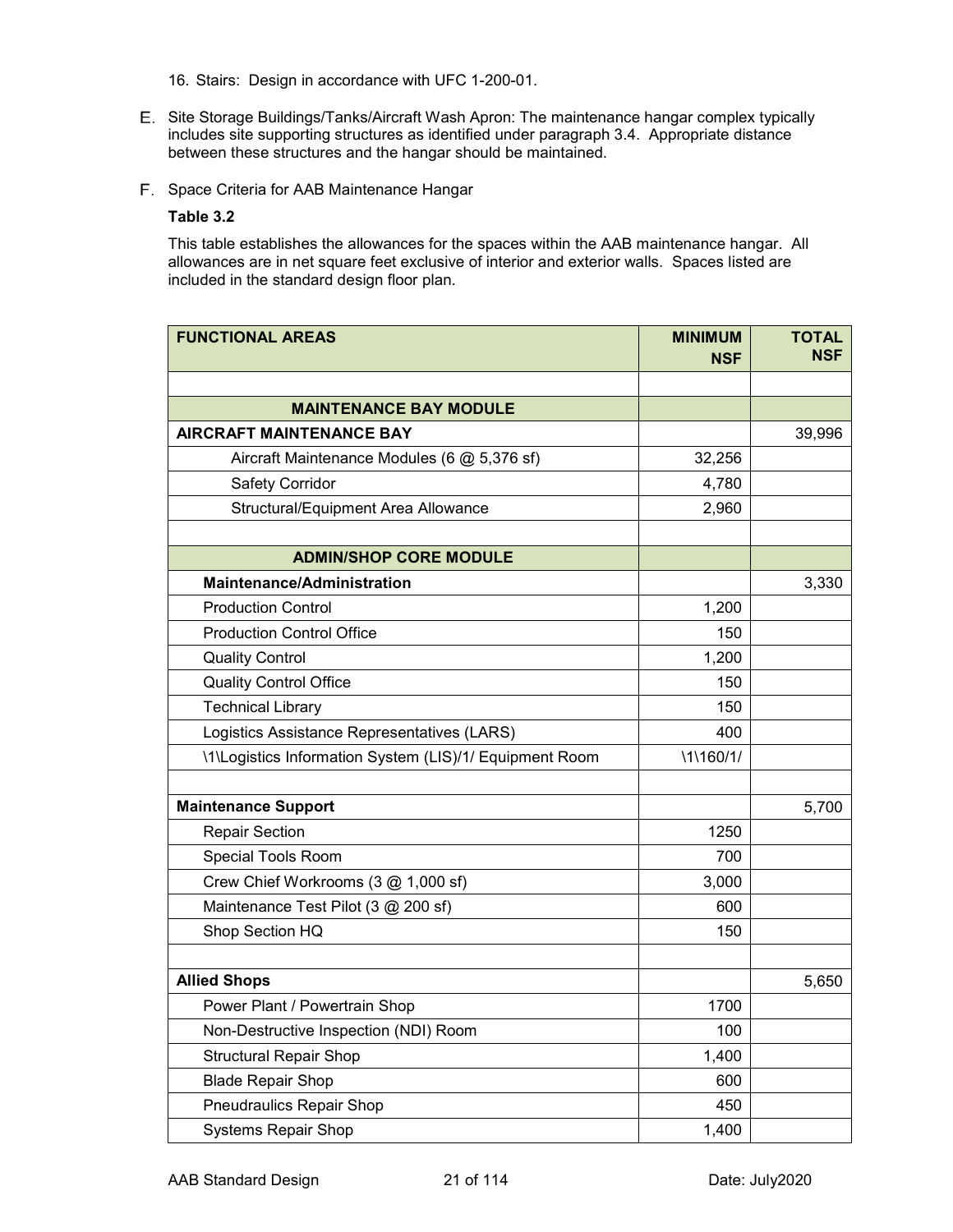| <b>Aviation Life Support Equipment (ALSE)</b>             |       | 1,500 |
|-----------------------------------------------------------|-------|-------|
| <b>ALSE Shop</b>                                          | 1,000 |       |
| <b>ALSE Storage Room</b>                                  | 500   |       |
|                                                           |       |       |
| <b>Secured Storage</b>                                    |       | 800   |
| Arms Vault - Aircraft Mounted Weapons                     | 300   |       |
| <b>Aviation Operations Secure Storage</b>                 | 200   |       |
| <b>COMSEC Secure Storage</b>                              | 300   |       |
|                                                           |       |       |
| <b>Aircraft Parts Supply</b>                              |       | 2,600 |
| <b>Aircraft Parts Supply Office</b>                       | 500   |       |
| <b>Aircraft Parts Supply</b>                              | 2,100 |       |
|                                                           |       |       |
| <b>Contractor Logistics Support (CLS)</b>                 |       | 700   |
| <b>Contractor Logistics Support</b>                       | 700   |       |
|                                                           |       |       |
| <b>Flight Operations</b>                                  |       | 4,745 |
| <b>Flight Planning</b>                                    | 1,100 |       |
| Secure Planning Room                                      | 400   |       |
| <b>Flight Operations</b>                                  | 700   |       |
| <b>Flight Operations Office</b>                           | 120   |       |
| Pilot Briefing Room                                       | 1,700 |       |
| Pilot Briefing Room Storage                               | 150   |       |
| Pilot Locker Room                                         | 575   |       |
| <b>Aviation Company (AC) Administration (Per Company)</b> | 2,250 | 6,750 |
| Pilot Workroom                                            | 550   |       |
| Orderly Room                                              | 500   |       |
| <b>Tactical Operations Office</b>                         | 150   |       |
| <b>Aviation Safety Office</b>                             | 150   |       |
| Platoon Office                                            | 300   |       |
| <b>Standardization Office</b>                             | 300   |       |
| 1 <sup>st</sup> Sergeant Office                           | 150   |       |
| <b>Commander Office</b>                                   | 150   |       |
|                                                           |       |       |
| <b>Maintenance Company (MC) Administration</b>            |       | 950   |
| Orderly Room                                              | 350   |       |
| <b>Component Repair Platoon Office</b>                    | 150   |       |
| Airframe Repair Platoon Office                            | 150   |       |
| 1 <sup>st</sup> Sergeant Office                           | 150   |       |
| <b>Commander Office</b>                                   | 150   |       |
|                                                           |       |       |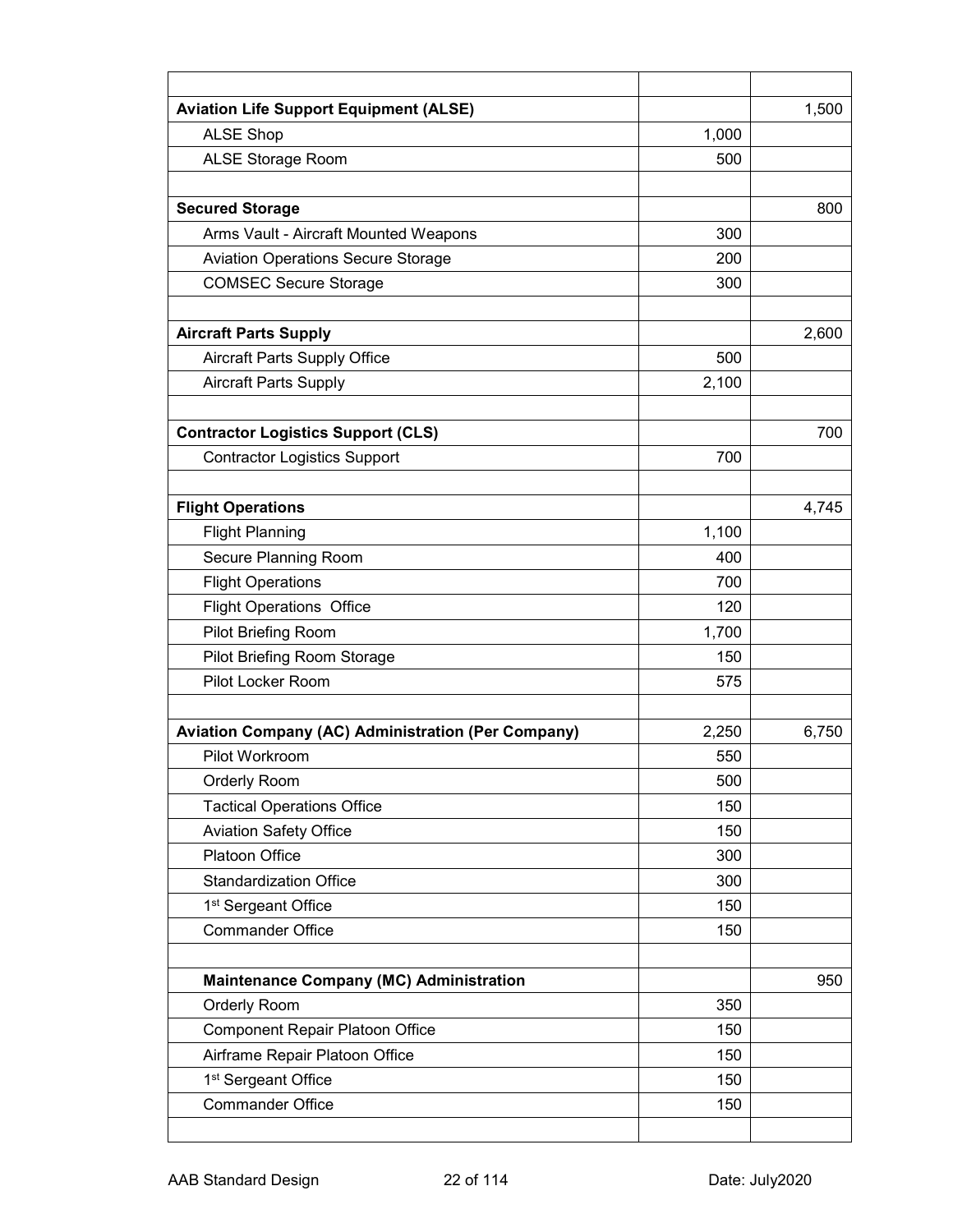| <b>Company Unit Storage</b>                        |       | 4,820   |
|----------------------------------------------------|-------|---------|
|                                                    |       |         |
| <b>Aviation Company (AC) Storage (Per Company)</b> | 1,180 | 3,540   |
| Unit Storage                                       | 400   |         |
| Non-Sensitive Secure Storage                       | 180   |         |
| <b>NBC Storage</b>                                 | 100   |         |
| <b>Communications Storage</b>                      | 100   |         |
| <b>Arms Vault</b>                                  | 400   |         |
|                                                    |       |         |
| <b>Maintenance Company (MC) Storage</b>            |       | 1,280   |
| Unit Storage                                       | 430   |         |
| Non-Sensitive Secure Storage                       | 200   |         |
| <b>NBC Storage</b>                                 | 110   |         |
| <b>Communications Storage</b>                      | 110   |         |
| <b>Arms Vault</b>                                  | 430   |         |
|                                                    |       |         |
| Readiness (TA-50) Storage                          |       | 6,150   |
| TA-50 Locker Room (MC)                             | 2,950 |         |
| TA-50 Locker Rooms (AC) (3 Rooms)                  | 3,200 |         |
|                                                    |       |         |
| <b>Conference/Training Areas</b>                   |       | 1000    |
| Conference/Training Room(s)                        | 400   |         |
| Distributed/Computer-Based Training (DT/CBT) Room  | 600   |         |
|                                                    |       |         |
| <b>Common Areas</b>                                |       | 4,480   |
| 1 <sup>st</sup> Floor Break Room                   | 400   |         |
| 1 <sup>st</sup> Floor Restrooms/Showers/Lockers    | 1,380 |         |
| 1st Floor SIPRNET Room                             | 80    |         |
| 2 <sup>nd</sup> Floor Break Room                   | 450   |         |
| 2 <sup>nd</sup> Floor Restrooms                    | 540   |         |
| 2 <sup>nd</sup> Floor SIPRNET Room                 | 80    |         |
| Mother's Room                                      | 150   |         |
| <b>Facility Storage</b>                            | 400   |         |
| Fire Suppression Room                              | 1,000 |         |
|                                                    |       |         |
| <b>Total Admin/Shop Core Module Area (NSF)</b>     |       | 48,975  |
|                                                    |       |         |
| <b>Total AAB Maintenance Hangar Area (NSF)</b>     |       | 88,871  |
|                                                    |       |         |
| Maximum Allowable Gross Area (GSF)                 |       | 119,500 |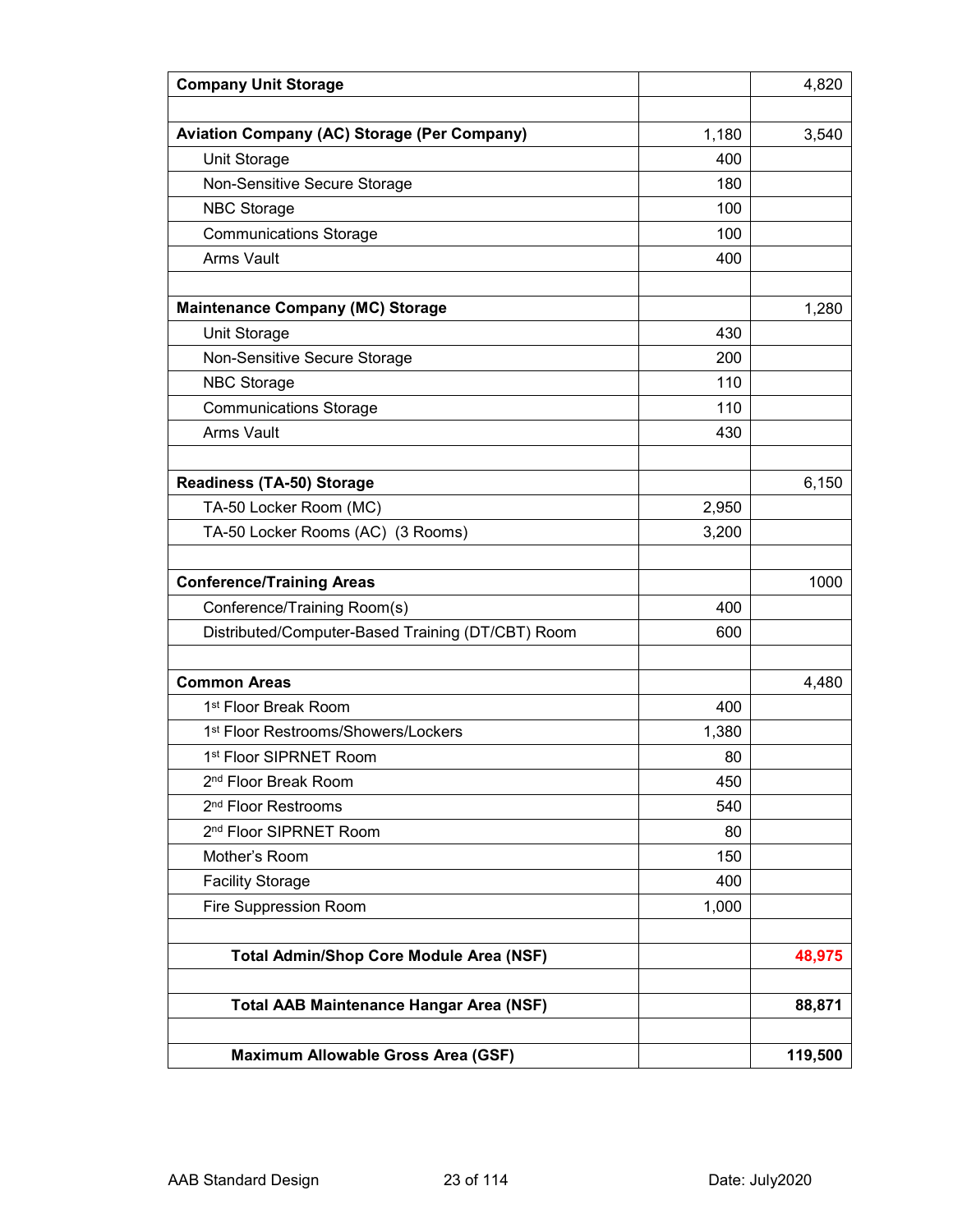#### **Table 3.3 Space/Size Criteria for Site Storage Buildings and Tanks**

This table establishes the allowances for supporting structures in the hangar complex. Adequate clearances should be provided between the hangar and these structures.

| <b>FUNCTIONAL ITEM</b>           | <b>MAXIMUM</b><br><b>AREA OR</b><br><b>SIZE</b> |
|----------------------------------|-------------------------------------------------|
| <b>GSE Covered Storage</b>       | 3,000 GSF                                       |
| <b>ASIOE Covered Storage</b>     | 2,000 GSF                                       |
| Hazardous Waste Storage Building | 200 GSF                                         |
| <b>POL Storage Building</b>      | 200 GSF                                         |
| <b>Used Oil Storage Tank</b>     | 2500 GAL                                        |
| <b>Waste Fuel Tank</b>           | <b>250 GAL</b>                                  |
| Fire Suppression Effluent Tank   | <b>VARIES</b>                                   |

#### **3.3 SITE FUNCTIONAL REQUIREMENTS**

#### A. General:

- 1. Site Work Scope: Site features typically include an aircraft access apron, aircraft wash apron, vehicular/equipment hardstand, storage buildings, covered storage, and site improvements. AAB Hangar projects may also include other airfield or heliport pavement areas such as parking aprons, maintenance parking aprons, taxiways, and helipads.
- 2. Primary facility siting: Distance from the center of runway, glide slope, distance from the taxiway, aircraft parking apron, access apron dimensions, shall all be considered in determining the facility orientation and setback distances. Transportation System Center of Expertise (TS MCX) and Airfield Manager shall be involved in the development of airfield area development plan from project inception through the design process. TS MCX approval of siting and paving design is mandatory. Criteria in UFC 3-260-01, Airfield and Heliport Planning and Design, shall be used for geometric layout, design and construction of runways, helipads, taxiways, aprons, and aircraft wash aprons.
- 3. Site Criteria: The site design shall comply with the latest edition of the following:
	- a) UFC 4-211-01 Aircraft Maintenance Hangars
	- b) UFC 3-201-01 Civil Engineering
	- c) SDDCTEA Pamphlet 55-17, Better Military Traffic Engineering
	- d) UFC 3-260-01 Airfield and Heliport Planning and Design: The designer is required to submit all design drawings, specifications, calculations and design analysis of the AAB Maintenance Hangar Complex to the Transportation Systems Center of Expertise (TCX) for review at the completion of the Concept Design Phase. Interim Design Submittal comments from the TCX must be incorporated into the design in order to obtain final government approval of construction documents. The designer of record shall contact the TCX as early as possible to establish a design and review schedule to minimize impact on the project schedule. Points of contact for the TCX are as follow:

Position: Transportation Systems Center of Expertise Address: 1616 Capitol Ave., Omaha, NE 68102 Website: https://transportation.erdc.usace.army.mil/tsmcx/

e) UFC 4-010-01 DoD Minimum Antiterrorism Standards for Buildings: Each project shall be evaluated for security requirements in accordance with UFC 4-010-01. Typically, the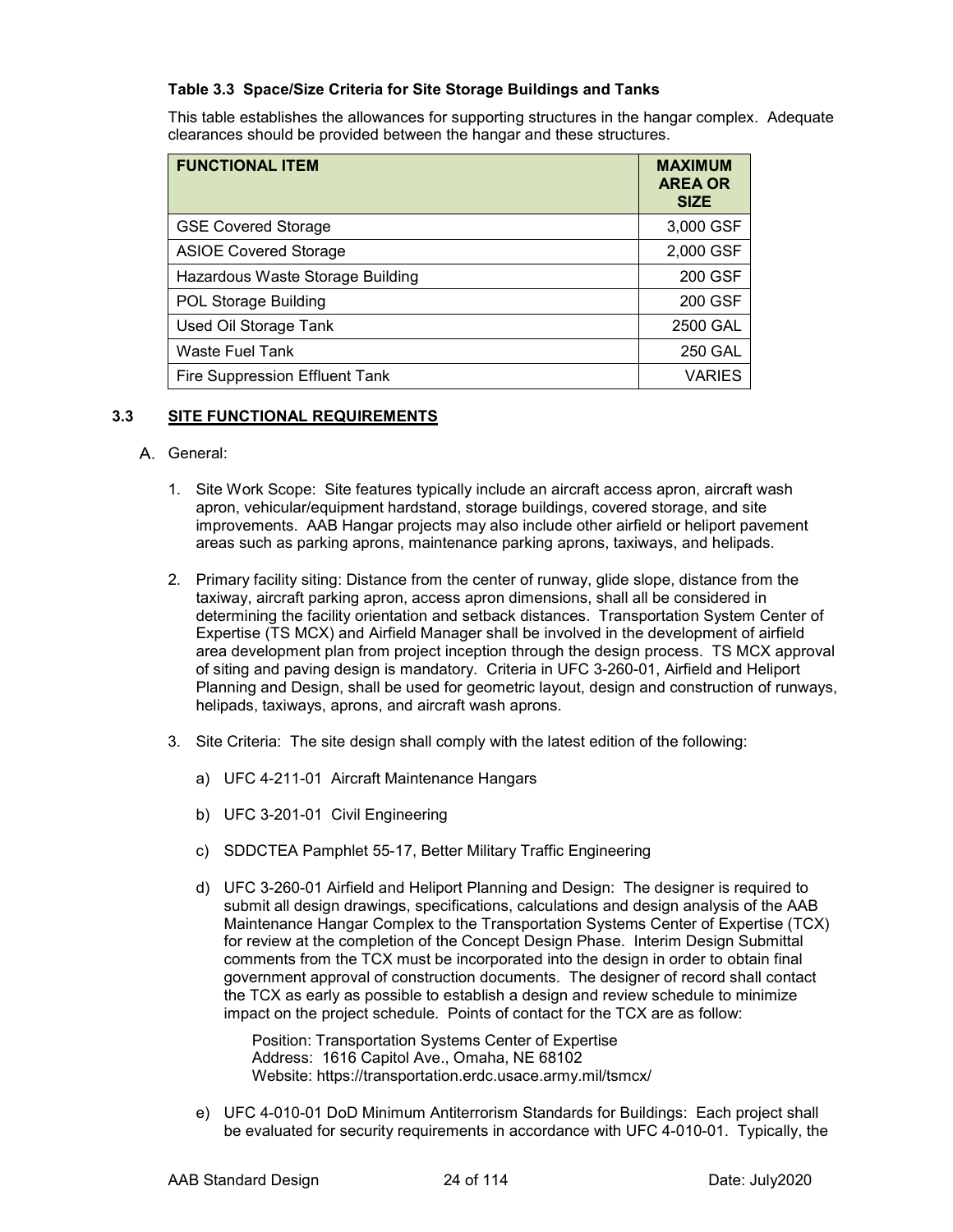aircraft maintenance bay portion of the complex is treated as a low occupancy building and is exempt from all provisions of the DoD Minimum Antiterrorism Standards.

- f) UFC 3-600-01 Fire Protection Engineering for Facilities
- B. Parking:
	- 1. Privately Owned Vehicle (POV) Parking: POV parking spaces shall be provided for 70% of assigned unit personnel and shall be provided for 100% of assigned contractor personnel (10 spaces minimum). See Table 2.0 for unit personnel count. Provide five (5) additional parking spaces for official-use organizational vehicle parking within the POV parking lot. Handicap parking will be provided in accordance with Paragraph 3.1. C Provide Low– emitting and fuel–efficient POV parking in accordance with LEED Guidelines. Parking spaces are to be 9 feet by 18.5 feet with a 2.5 foot bumper overhang. Parking lot aisles are to be 26 feet wide.
	- 2. Separate Organizational Vehicle Parking: Not required.
- Access Drives and Lanes
	- 1. Entrance Drives:
		- a) Provide primary and secondary entrance drives to connect POV parking area to existing roads.
		- b) Provide 28 foot wide entrance drives.
	- 2. Service Drives:
		- a) Service drives shall be provided to all mechanical and electrical rooms.
		- b) Provide 28 foot wide service drive to hardstand and Aircraft Parts Supply area.
	- 3. Emergency Vehicle/Fire Access Lanes:
		- a) Provide suitable exterior fire apparatus access on at least two complete sides of the building in accordance with UFC 4-211-01.
		- b) Provide direct access to the flight line through two 30 feet wide security gates. Gates shall be provided at each end of the hangar for vehicle entrance/exit to the Hangar Access Apron.
	- 4. Drop-off Lanes: Drop-off lanes will not be used.
- D. Shipping and Receiving: Aircraft parts and supplies will be received and shipped from the Aircraft Parts Supply Room. Provide adequate pavement for truck delivery, off-loading, and turning around.
- Hardstand: Provide hardstands to accommodate unit assigned trailers, shop vans, ground support equipment (GSE), pre-fabricated POL and HAZMAT Storage Buildings, Waste Fuel and Waste Oil Tanks. All hardstand areas shall be rigid concrete pavement capable of withstanding container handling equipment and unit support vehicles. The hardstand area is typically within a security fence area.
- Airfield Pavements:
	- 1. Hangar Access Apron (FCC 113 40): Provide a Hangar Access Apron between the aircraft maintenance bay entrance and the Rotary Wing (RW) Parking Apron or taxiway. The Hangar Access Apron size is based on the hangar design and orientation to the RW Parking Apron or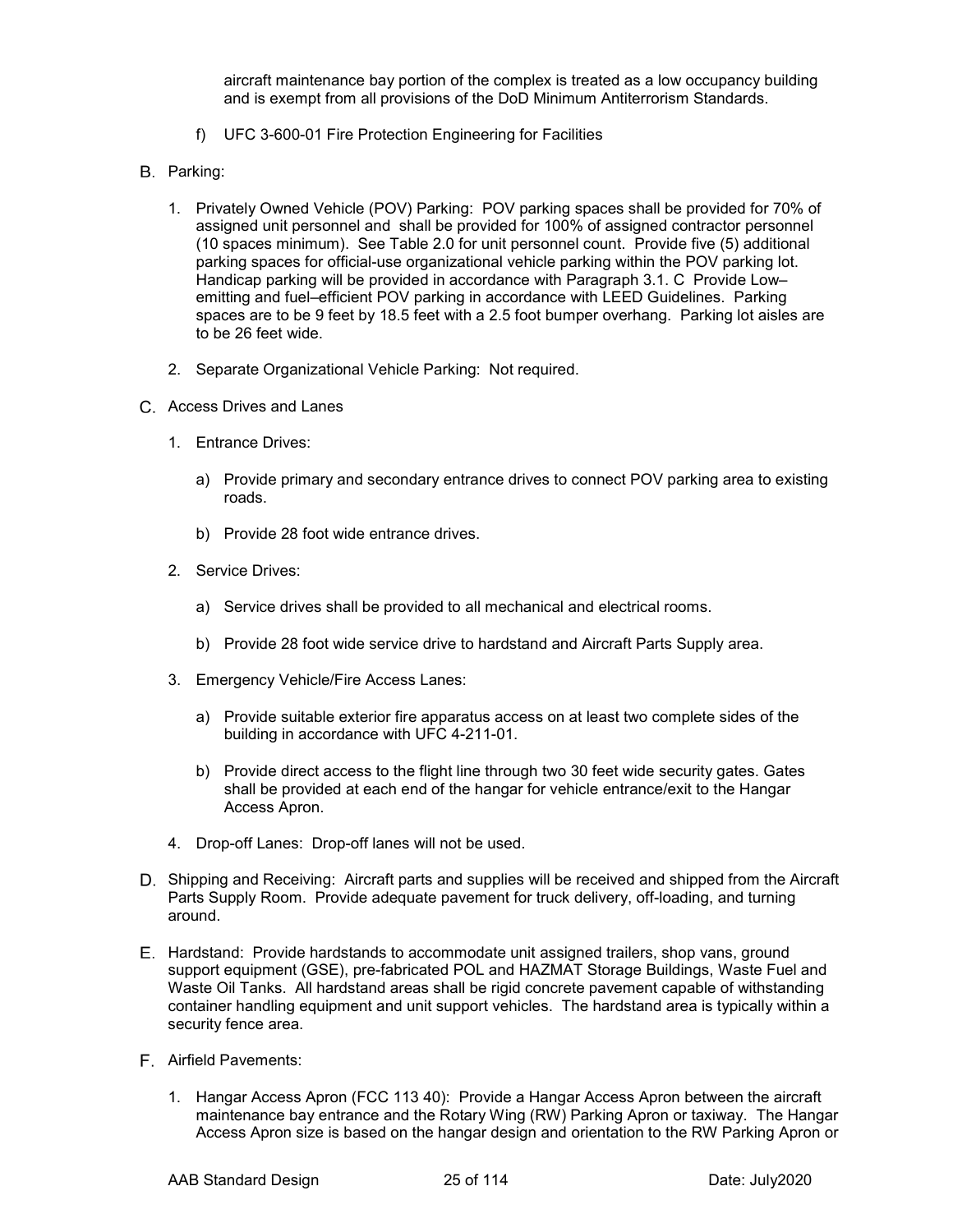operational Taxiway. The minimum width of the Access Apron shall be equal to the width of the aircraft maintenance bay. The minimum length of the Access Apron shall be 125 feet.

- 2. Aircraft Wash Apron (Rack) (FCC 113 70): Provide a dedicated Aircraft Wash Apron for the AAB Maintenance Hangar. The Wash Apron should be located adjacent to the AAB Hangar and contiguous to the RW Parking or Access Aprons. The Wash Apron shall be sized at 150 feet wide x 100 feet deep. The Aircraft Wash Apron is a rigid pavement area for aircraft washing and cleaning as a function of or in preparation for conducting maintenance and repair activities.
- 3. Rotary Wing (RW) Parking Apron (FCC 113 20): Aircraft parking spaces shall be provided for 75% of unit assigned aircraft for general parking.
- 4. Aircraft Maintenance Parking Apron (FCC 113 30): Aircraft parking spaces shall be provided for 15% of unit assigned aircraft for maintenance operations checks and aircraft awaiting maintenance. Any fraction shall be rounded to the next whole number to determine the total number of parking spaces.
- G. Special Setbacks & Perimeter Controls:
	- 1. AT/FP:Anti-terrorism/Force Protection shall comply with UFC 4-010-01.
	- 2. Airfield Security: The AAB Hangar Complex is part of the outer boundary for the AAF/AHP restricted area. Personnel or vehicular traffic from other than assigned units on the AAF or AHP are not allowed entry into the restricted area without express authorization from Airfield Operations. All pedestrian and vehicular traffic are under the strict control and surveillance by Air Traffic Control when entering into aircraft operational areas. Hence, a security line is established commencing from the hangar line and encompassing all operational areas of the AAF/AHP to include aircraft parking, navigational aids (NAVAIDS), and airfield service buildings and/or areas. Airfield security fencing shall be continuous. This entire restricted area is also designated as a foreign object damage (FOD) control area.
	- 3. Security Fencing: Minimum requirement is a security fence at the site perimeter consisting of 7-foot high chain link fabric plus a single outrigger with 3-strand barbed wire, designed in accordance with STD 872-90-03, FE-6, Chain-Link Security Fence Details.

#### **3.4 SITE AND LANDSCAPE REQUIREMENTS**

- A. Site Structures:
	- 1. Wash Apron: Provide a covered or non-covered wash apron for each hangar with power, water and compress air to support the wash activity.
	- 2. Dumpster Enclosure Area: A screened concrete dumpster pad shall be provided at an appropriate location in accordance with DPW Standards for storage of a minimum of two truck-operated trash containers. The selected location shall take into account the ease of access by building users, visibility, and access for dumping and removal.
	- 3. Mechanical/Electrical Equipment Service Yards: May be provided as needed at an appropriate location and in accordance with UFC 04-010-01. Yards will be paved to prevent Foreign Object Debris (FOD) transfer to the flight line.
	- 4. Covered Hardstands:
		- a) Ground Support Equipment (GSE) Covered Storage: Provide fenced and gated exterior covered storage to secure and shelter ground support equipment from weather. The independent GSE structure shall be located with direct access to the Hangar Access Apron but shall not interfere with airfield operations. Provide weatherproof lighting and weatherproof general purpose receptacles with ground fault protection.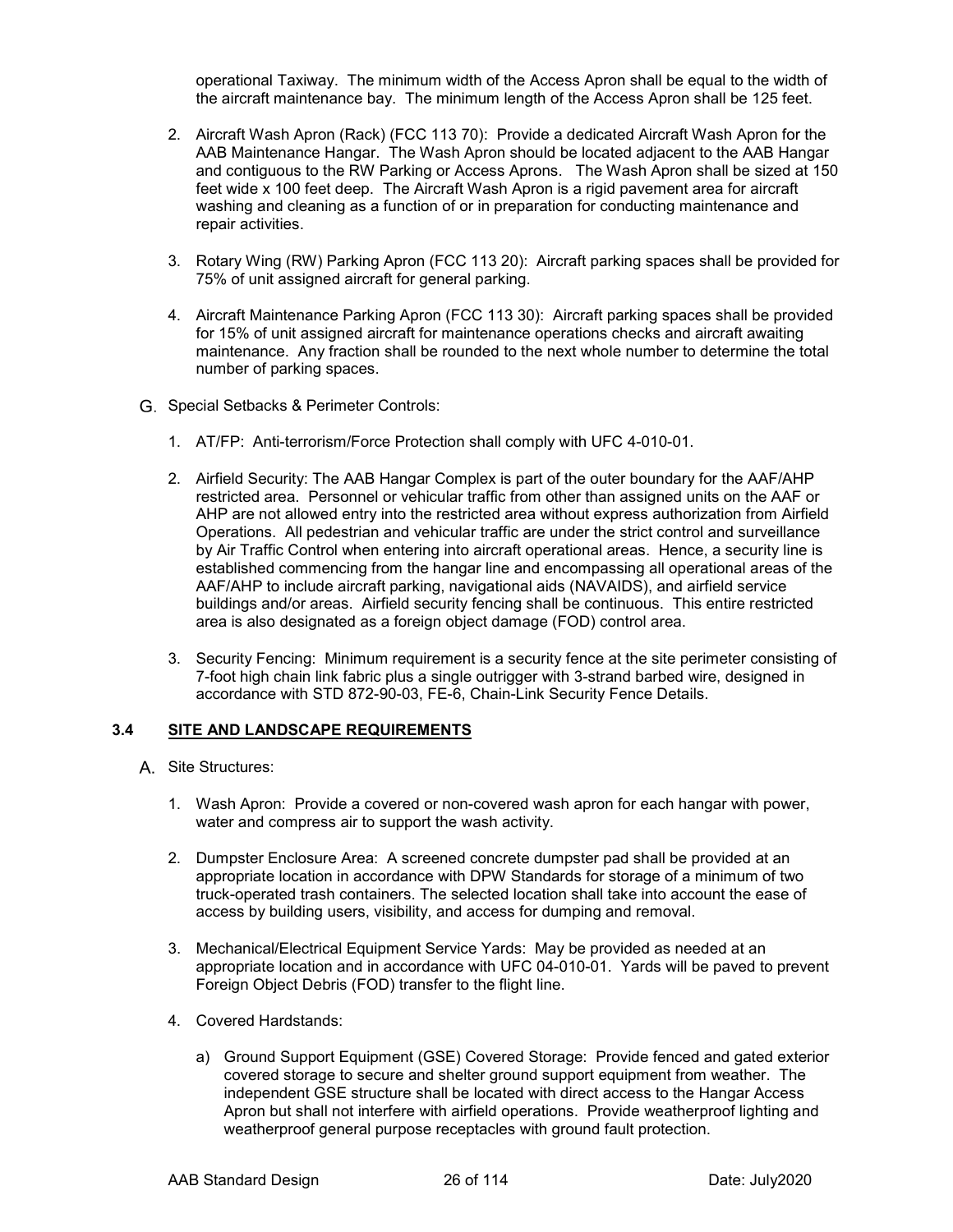- b) Associated Items of Equipment (ASIOE) Covered Storage: Provide fenced and gated exterior covered storage to secure and shelter ASIOE equipment such as maintenance stands, mobile cranes, aircraft maintenance trailers, aircraft blade boxes, and other unit equipment. The structure shall be located outside the airfield security fence, but within a fenced secure area. The ASIOE Storage Shed does not require direct access to the Hangar Access Apron. Provide weatherproof lighting and weatherproof general purpose receptacles with ground fault protection.
- 5. Storage Buildings and Tanks:
	- a) Flammable/Petroleum, Oil, and Lubricants (POL) Storage Building: Provide a building to store oil, lubricants, and flammable solvents for daily use. This facility shall be sized at 200 square feet. Provide an access apron at the entry of this building. Provide secondary containment in compliance with applicable federal and state environmental regulations. Compliance with UFC 3-600-01, NFPA 30, and 29 CFR 1910.106 is mandatory. Maintain minimum separation distance from other buildings in accordance with the IBC and local codes in order to eliminate the need for automatic sprinkler protection. The POL Storage Building shall be located outside the clear space of the hangar building, but readily accessible to shop personnel. Pre-fabricated, fire-rated, selfcontained, moveable steel safety storage buildings are permitted.
	- b) Hazardous Waste Storage Building: Provide a building for the temporary storage of used lubricants, flammable solvents, dry sweep, etc. This facility shall be sized at 200 square feet. Provide an access apron at the entry of this building. Provide secondary containment in compliance with applicable federal and state environmental regulations. Compliance with UFC 3-600-01, NFPA 30, and 29 CFR 1910.106 is mandatory. Maintain minimum separation distance from other buildings in accordance with the IBC and local codes in order to eliminate the need for automatic sprinkler protection. The Hazardous Waste Storage Building shall be located outside the clear space of the hangar building, but readily accessible to shop personnel. Pre-fabricated, fire-rated, self-contained, moveable steel safety storage buildings are permitted as an option.
	- c) Used Oil Storage Tank: Provide one 250-gallon above-ground used engine oil storage tank near the Shop Areas. Tank shall be constructed of non-corrosive material. Provide secondary containment in compliance with applicable federal and state environmental regulations. Tank construction and location shall comply with NFPA 30. Locate Oil Storage Tank adjacent to the Waste Fuel Storage Tank. Provide 8-inch diameter x 5'-4" high, concrete-filled, schedule 80 galvanized steel pipe bollards, painted safety yellow, around the perimeter of above-ground tank areas.
	- d) Waste Fuel Storage Tank: Provide one 250-gallon above-ground waste fuel storage tank near the Shop Areas. Tank shall be constructed of non-corrosive material. Provide secondary containment in compliance with applicable federal and state environmental regulations. Tank construction and location shall comply with NFPA 30. Locate Waste Fuel Storage Tank adjacent to the Used Oil Storage Tank. Provide 8-inch diameter x 5'- 4" high, concrete-filled, schedule 80 galvanized steel pipe bollards, painted safety yellow, around the perimeter of above-ground tank areas.
- Site Utilities: Designer of Record shall coordinate with Department of Public Works for site utility capacity and tie in requirements.
- Landscaping/Hardscaping:
	- 1. Non-Vehicular Walks:Non-vehicular pedestrian shall be constructed of Portland cement concrete having a minimum nominal thickness of 4 inches. Joint patterns shall be designed in accordance with American Association of State Highway and Transportation Officials (AASHTO) standards and shall be uniform and symmetrical. The length to width ratio shall not exceed 1.25 for non-reinforced pavements. Walks paralleling buildings shall be located beyond the eave drip line and at least 5 feet from the foundation.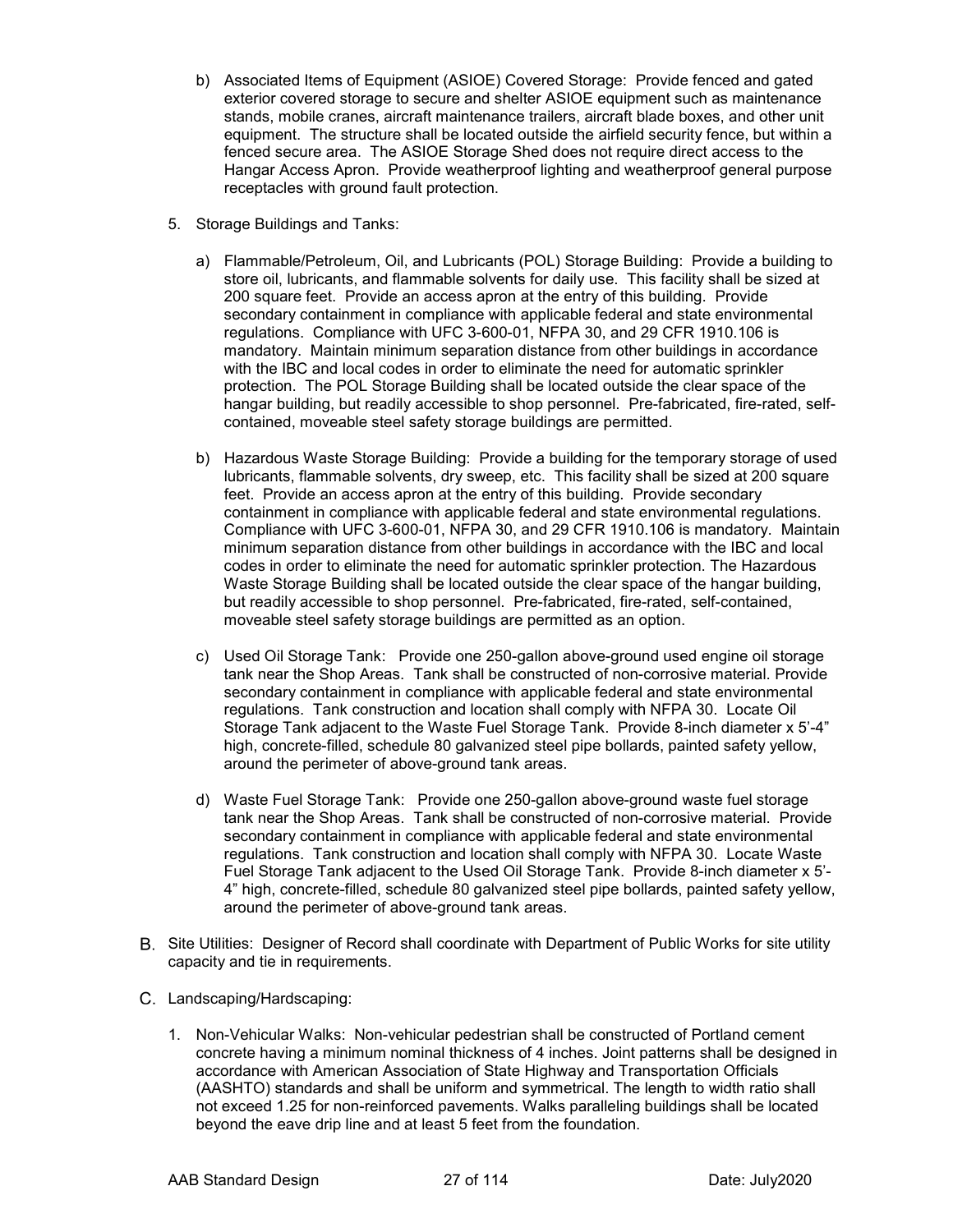- 2. Pedestrian Sidewalks: Provide pedestrian walks from the main entrances and all required building exits. Pedestrian walks shall connect the building to the hardstand and POV parking. Sidewalks shall be a minimum of 6 feet wide.
- D. Site Specialties and Furnishings:
	- 1. Site Specialties:
		- a) Apron Lighting: Comply with UFC 3-530-01 per UFC 4-211-01 3-7.10.1
		- b) Airfield Lighting: Comply with UFC 3-535-01, Visual Air Navigation Facilities, and design criteria for the types of lighting fixtures, colors, spacing, controlling, and location of lights.
		- c) Airfield Paving and Marking: The aviation facility pavement and markings, except as stated below, are to be designed using UFC 3-260-01 and UFC 3-260-02.
	- 2. Site Furnishings: Provide outdoor furnishings including trash and recycling receptacles, seating, bicycle racks, and bollards in coordination with the installation design guide. Where the climate is acceptable, provide outdoor break areas with tables, seating and shading devices.

#### **3.5 ARCHITECTURAL REQUIREMENTS**

- General: Building design and construction shall comply with the latest UFC 1-200-01 *DoD Building Code*, UFC 3-600-01 *Fire Protection Engineering for Facilities*, UFC 3-101-01 *Architecture*, UFC 4-211-01 *Aircraft Maintenance Hangars*, and UFC 4-010-01 *DoD Minimum Antiterrorism Standards for Buildings*. Interior and exterior architectural features of the facility shall be designed in accordance with the established Installation Design Guide. Provide durable and easily maintainable materials. Do not use exterior materials that require periodic repainting or similar refinishing processes. Material exposed to weather shall be factory prefinished, integrally colored or provided with intrinsic weathering finish.
	- 1. Design Approach: The hangar shall be designed in harmony with the surrounding architecture as appropriate. Continuity of thermal, air, and moisture barriers in the building envelope is necessary for energy efficiency and prevention of mold growth; thus shall be incorporated into the design. Use of diffused day lighting shall be maximized in both maintenance bay and the admin/shop core. In the two-story admin/shop core, utility support shall be stacked vertically where possible and where required by other UFCs.
	- 2. Exterior Elevations:The hangar shall be designed in conformance to the Installation Design Guide (IDG) and in accordance with applicable codes and regulations. Exterior walls, roof, floor/ceiling assemblies, doors, windows and interior partitions shall be designed to provide for attenuation of external noise sources such as airfields and internal maintenance activities in accordance with applicable criteria, but no less than STC 49 for exterior walls.
- B. Walls:
	- 1. Exterior Walls:
		- a) Hangar Maintenance Bay Walls: The interior face of the wall finish from the required minimum specified in UFC 4-211-01 to the top of each wall shall be prefinished moisture resistant metal liner panels.
		- b) Fire Protection Pump House (Category Code 89144): If this building is included, the exterior walls are to match the hangar and adjacent buildings.
	- 2. Interior Walls: Interior spaces and structure shall be designed such that the interior layout may be modified in the future in accordance with changes in unit composition or mission.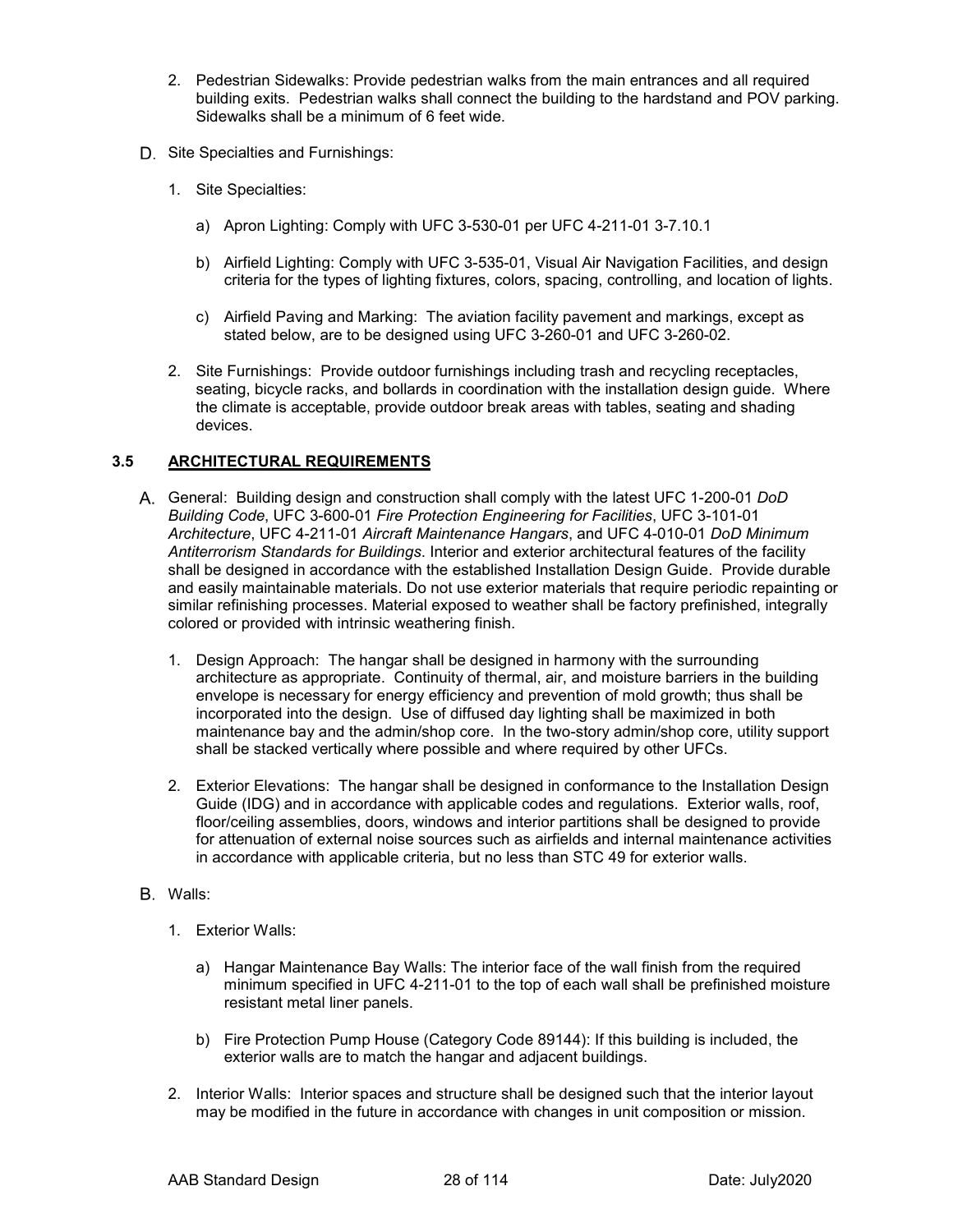- C. Roof Systems: Design in accordance with the Installation Design Guide, UFC 3-110-03 and UFC 4-211-01. The highest roof obstruction is to comply with lateral clearance criteria as defined in UFC 3-260-01. Avoid skylights over the hangar floor area and other rooftop penetrations to the greatest extent possible. Coordinate walkways with end user
	- 1. Roof Mounted Equipment: For roof mounted equipment, provide permanent access walkways and platforms to protect roof. Roof mounted equipment on pitched roof systems is unacceptable. Roof mounted equipment on membrane roof systems shall be completely screened by the roof parapet.
	- 2. Radio Antenna Platform: Provide a 10 feet by 10 feet radio antenna platform with multiple mounting anchors that is capable of supporting 250 lb/sf live load.
	- 3. Roof Access: Roof access is required by either an interior stair extended to the roof or access door from the catwalk in the Hangar Bay. A roof walkway that has safety railings and leads to the 10 x 10 radio antenna platform is also required.
	- 4. Roof Fall Protection: Provide fall protection in accordance with UFC 3-110-03 and UFC 4- 211-01. Provide fall protection for service staff on the roof consist of either an extension of the parapet, guardrails, or a tie-off system.
	- 5. Trim and Flashing: Provide gutters, downspouts, and fascia in accordance with UFC 3-110- 03. Exposed finishes shall color match to the visible building surfaces and included as a manufacturer's assembly. Manufacturer of wall panels shall provide wall trim, etc.
- D. Openings:
	- 1. Hangar Door System: Maintenance Bay Aircraft Doors shall either be motorized vertical lift or horizontal rolling doors. Each horizontal rolling door shall be independently operable with recessed controls. The doors shall be designed for R-30 with double air seal. The horizontal rolling doors shall be configured such that no less than 50% of the hangar maintenance bay(s) is accessible for aircraft movement at any time. Aircraft Doors shall have minimum 28' unobstructed vertical clearance. Horizontal clearances for aircraft movement shall comply with UFC 4-211-01. Personnel access doors shall be provided in the horizontal sliding doors or between vertical lift doors. See structural paragraph for additional hangar door requirements.
	- 2. Storefronts/Curtain Walls & Entrances:
		- a) Storefronts (Main Entrance Doors): Provide aluminum storefront doors and frames with Architectural Class 1 anodized finish, fully glazed, with medium or wide stile entrance for entry into lobbies or corridors. Provide doors complete with frames, framing members, sub-frames, transoms, sidelights, trim, applied muntins, and accessories. Framing systems shall have thermal-break design. Storefront systems shall be capable of withstanding area wind loads, thermal and structural movement required by location and project requirements, and shall comply with applicable codes and criteria and AT/FP requirements.
		- b) Curtain Wall Systems: Curtain wall systems if used, shall be capable of withstanding area wind loads, thermal and structural movement required by location and project requirements, and shall comply with applicable codes and criteria and AT/FP requirements.
	- 3. Windows: Glazed openings susceptible to accidental human impact should be designed in accordance with the applicable IBC, Consumer Product Safety Commission (CPSC), or similar code safety requirements in model building codes. In considering the use of highperformance glazing, the designer should carefully evaluate the solar gain/heat loss values and thermal performance levels. Force protection issues must also be considered in the glazing design at locations where exposure to threat is indicated. The needs for natural daylight, thermal efficiency, value, and security should be balanced. Security window sash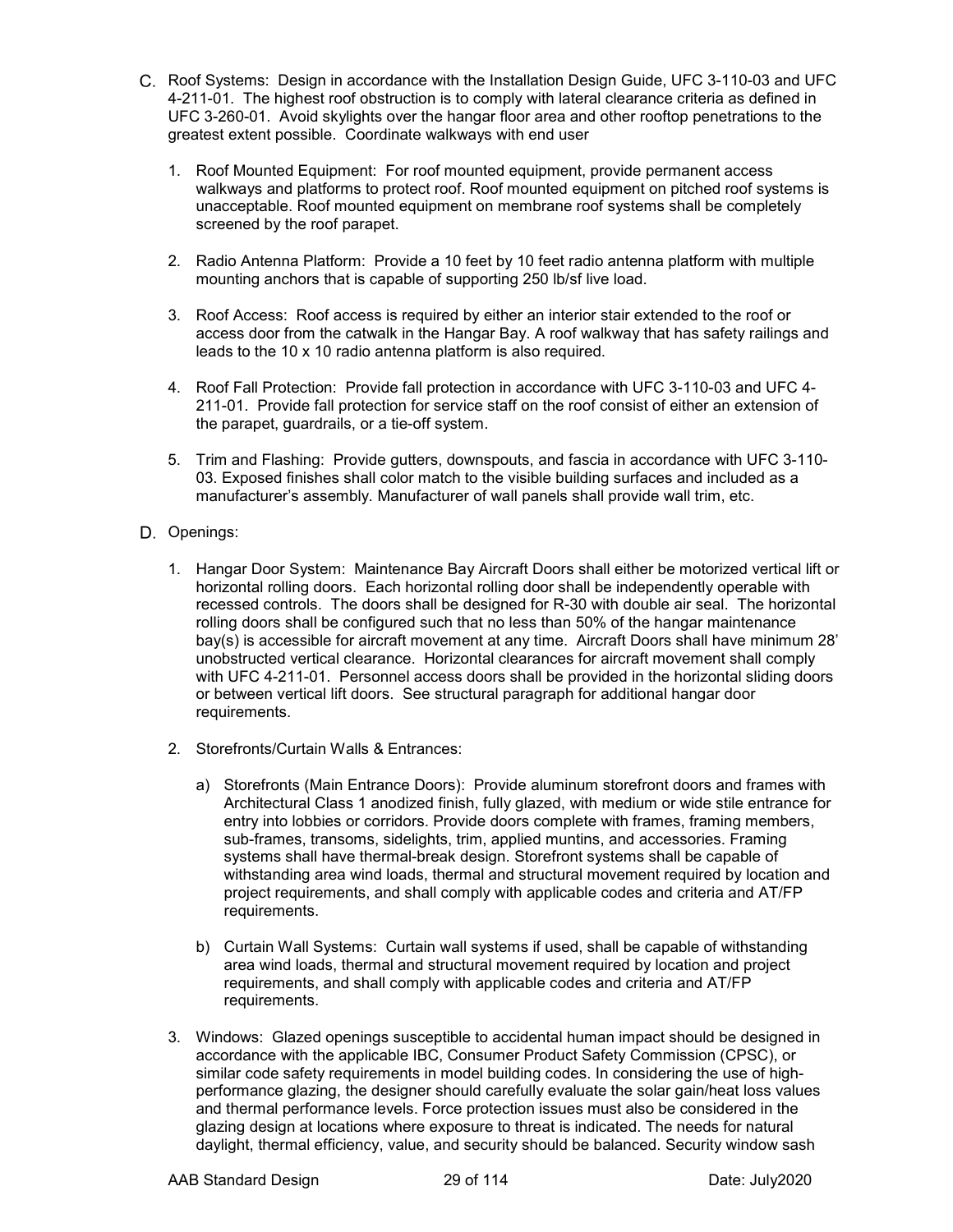and bars may be used only at ground floor locations of supply and repair parts rooms and warehouses.

- 4. Exterior Windows:Provide insulated, high efficiency window systems, with thermally broken frames complying with applicable codes and criteria. Window sills shall be designed to discourage bird nesting.
- 5. Fixed Translucent Panels and Skylights:The use of translucent systems either as panels or skylights is encouraged to provide natural lighting to interior spaces. Panels and skylights shall be integrated with building envelope for continuity of thermal, air, and moisture barriers. The panels exterior finishes shall resist the effect of UV degradation and weathering.
- 6. Doors and Frames:
	- a) Exterior Insulated Hollow Metal Doors and Frames: Provide insulated hollow metal exterior doors for entries to all spaces other than where storefront doors are specified. Appropriate weather-stripping and threshold shall be provided. Doors and frames shall comply with applicable codes and criteria. Doors shall be minimum Level 3, physical performance Level A, Model 2. Frames shall be minimum 12-gauge, with continuously welded mitered corners and seamless face joints. Doors and frames shall be A60 galvannealed, shall comply with ASTM A653 and shall be factory primed. Fire-rated openings shall comply with applicable codes, and the requirements of the labeling authority.
	- b) Interior Insulated Metal Doors: Shall comply with applicable codes and criteria. Doors shall be minimum Level 3, physical performance Level A, Model 2; factory primed.
	- c) Provide insulated metal doors at utility rooms, janitor closets, and stairwell doors.
	- d) Provide rated insulated metal doors between maintenance bay(s) and the admin core.
	- e) Overhead Doors: See room data sheet for size and location of overhead doors. Overhead doors shall be insulated and motorized with manual chain override for nonpower operation.
	- f) Interior Hollow Metal Door and Frames: Fire-rated and Smoke Control Doors and Frames shall comply with applicable codes, criteria and requirements of labeling authority. STC ratings shall be of the sound classification required and shall include the entire door and frame assembly.
	- g) Vision Panels: Provide narrow vision panels or sidelights for all doors except doors serving Shops, Secure Planning Room, Aviation Operations Secure Storage, Company Secured Consumable Storage, Restrooms, Janitors Room, Facility Storage, Recyclable Storage, and Utility rooms. Glazing type and size shall conform to all applicable codes and criteria.
	- h) Hardware:
		- 1) Door Hardware: All hardware shall be consistent and shall conform to ANSI/BHMA standards for Grade 1. Provide closers for all exterior doors, all doors opening to corridors and as required by codes. Exit devices shall be installed on all building egress doors.
		- 2) Finish Hardware (Master Keying System/Cores): All requirements for hardware keying shall be coordinated with the Contracting Officer. Extension of the existing Installation keying system shall be provided, the Installation keying system cores shall have not less than seven pins; cylinders shall have key-removable type cores. Disassembly of knob or lockset shall not be required to remove core from lockset. Locksets for mechanical, electrical and communications rooms only shall be keyed to the existing Installation Master Keying System. Plastic cores are unacceptable.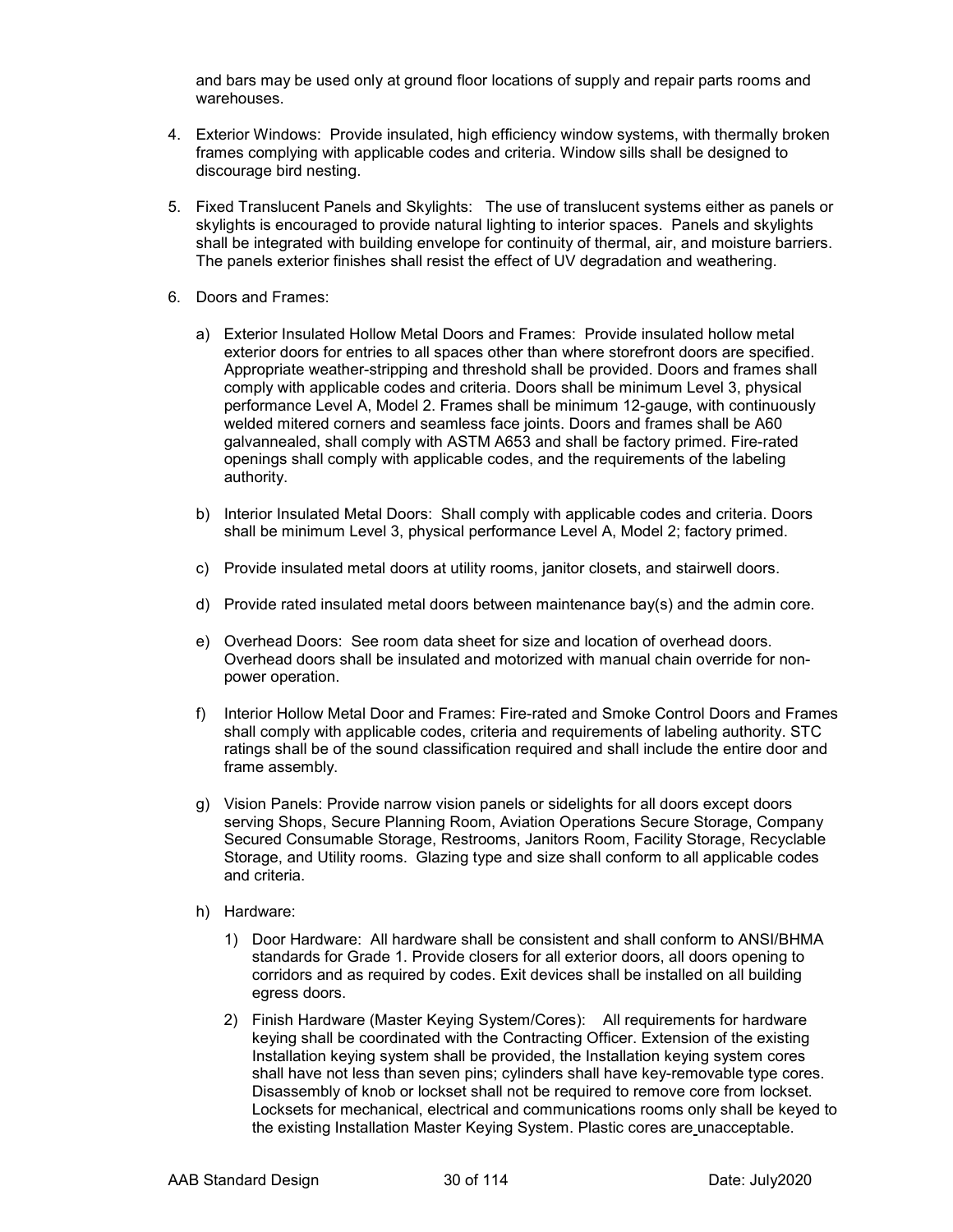- 3) Fire and Exit Door Labeling: Hardware for fire doors shall be installed in accordance with the requirements of applicable codes. Exit devices installed on fire doors shall have a visible label bearing the marking "Fire Exit Hardware". Other hardware installed on fire doors, such as locksets, closers, and hinges shall have a visible label or stamp indicating that the hardware items have been approved by an approved testing agency for installation on fire rated doors. Hardware for smoke-control door assemblies shall be installed in accordance with applicable codes.
- 4) Auxiliary Hardware: Provide other hardware as necessary for a complete installation. All doors shall latch and be lockable.
- 5) Door Stops: Provide wall or floor stops for all interior and exterior doors that do not have overhead holder/stops.
- 6) Electronic Keycard Access System: All exterior personnel doors and frames shall be wired and equipped to accept GFGI Electronic keycard access system. The infrastructure including conduits and boxes shall be CFCI. The main access system unit shall be located in flight operations.
- 7) Nondestructive Emergency Access System (KNOX Box): Provide one KNOX box near the main entrance for emergency department access.
- Exterior Specialties:
	- 1. Sunshade Overhang and Light Shelf: Use of overhang to reduce direct solar heat gain on exterior glazing is mandatory. Use of light shelf is encouraged to project additional day lighting into the building interior.
	- 2. Bird Intrusion Prevention: Provide long-term permanent passive system to mitigate bird nesting and intrusion, especially the maintenance bay roof structure in accordance with UFC 4-211-01.
	- 3. Covered Entrance: Covered entrances shall be provided at the main and stair entrances. Material used shall be compatible with the exterior material used on building elevations.
- Elevator/Conveying Systems:
	- 1. Elevator: Comply with requirements of UFC 3-490-06. The elevator shall have a minimum rated load capacity of 3500 lb. (1588 kg), with doors and interior dimensions sized to accommodate a fully extended emergency medical services (EMS) gurney and four average size adults. Provide required clearance for Hoistway Entrapment Protection. Elevator interior walls, ceiling, doors and fixtures shall have a satin No. 4 stainless steel finish. Floor finish shall be resilient flooring. The elevator shall be furnished with removable hanging protective pads and fixed hooks to protect interior wall surfaces during movement of furniture, equipment, and other large objects.
- Vault Requirements:
	- 1. Arms Vault: Arms vaults to accommodate storage of arms, ammunition, and explosives (AA&E) shall be provided for each company. The Arms Vault shall be designed and constructed in accordance with the physical security requirements contained in UFC 4-215- 01 and AR 190-11 for Category II arms. The arms vault door and door frame shall be a GSAapproved Class 5 armory door per GSA Federal Specification AA-D-600D(4). Provide a full height Dutch-door day gate with the armory door. The Arms Vault will be provided with an approved Intrusion Detection System (IDS).
	- 2. Aircraft Mounted Weapons Vault: The Aircraft Mounted Weapons Vault shall be designed and constructed in accordance with the physical security requirements contained in AR 190- 11 for Category II arms. The arms vault door and door frame shall be a GSA-approved Class 5 armory door per GSA Federal Specification AA-D-600D(4). The Arms Vault will be provided with an approved Intrusion Detection System (IDS).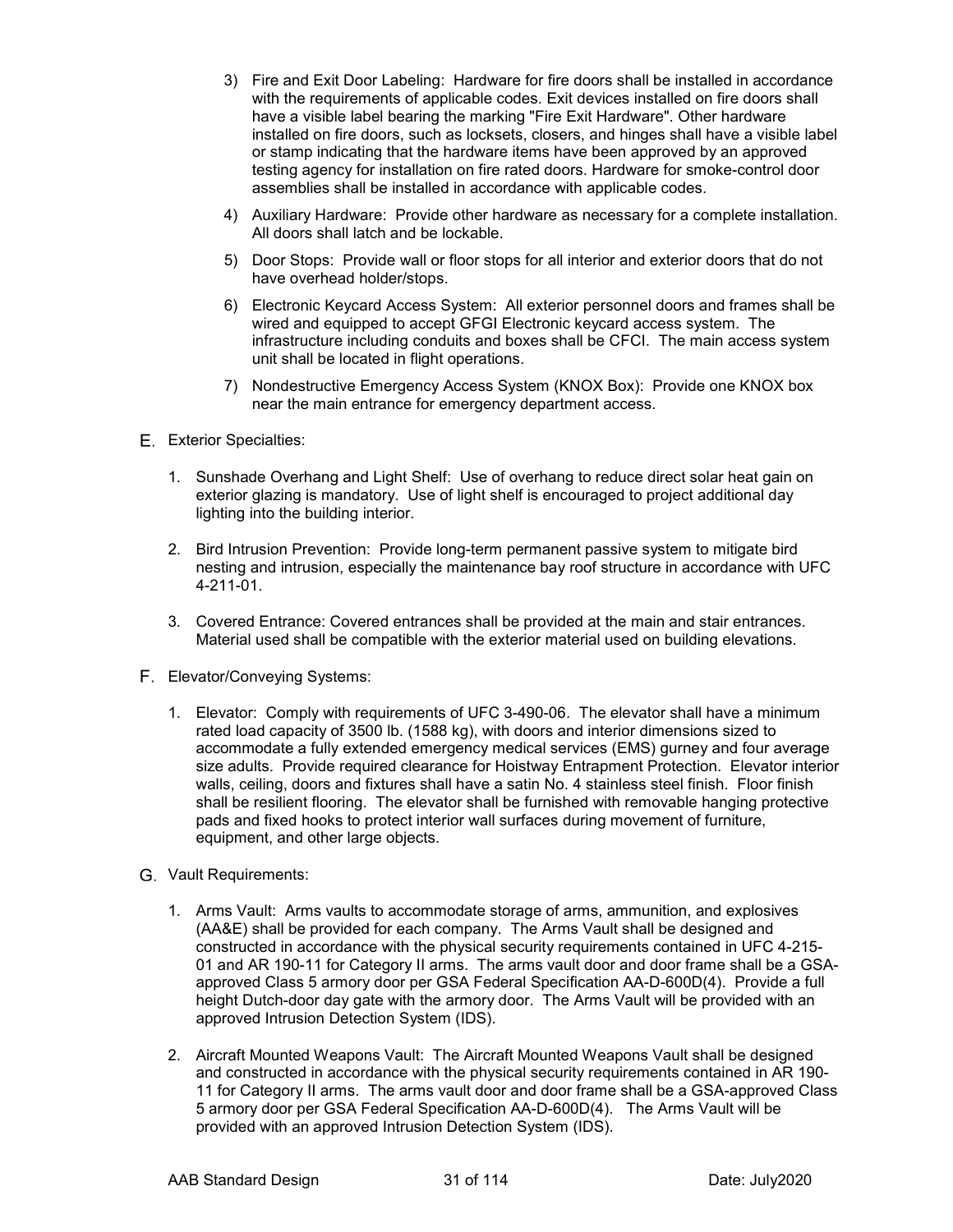- H. Acoustical requirements: To isolate potential noises from the maintenance bay, shops, and between rooms, each space has been assigned a minimum STC rating to be achieved. The STC room rating listed on the room data sheets shall be applied to the entire room assembly to include walls, openings, utility penetrations, HVAC ductwork, and floor/ceiling assemblies. Interior partitions at a minimum shall achieve STC of 40. At a minimum, floor/ceiling assemblies shall achieve STC of 50 or IIC of 55. Sound conditions shall not exceed levels as recommended by ASHRAE handbook criteria.
- 3.5.1. FINISHES AND INTERIOR SPECIALTIES
	- GENERAL: Provide design and finishes in accordance with UFC 3-120-10 and UFC 4-211-01.
	- FINISHES: Minimum Finish Requirements:
		- 1. Walls:
			- a) Maintenance Bay: For above the 10'-0" line, use painted moisture resistant gypsum board, exposed vinyl faced insulation or factory finished metal liner panels (solid or perforated).
		- 2. Ceilings:
			- a) Lobby, Entry and Vestibules: Acoustical Ceiling Tile with hold-down clips or Painted Gypsum Board.
			- b) Auxiliary Spaces not specifically listed in the Room Data tables: Acoustical Ceiling Tile or Painted Gypsum Board.
		- 3. Floors:
			- a) Lobby/Entrances/Vestibules: Ceramic tile / porcelain tile, recessed walk-off mat at main entry. Resilient flooring at secondary entrances.
			- b) Other auxiliary spaces: Unless otherwise noted, Sealed Concrete
		- 4. Bases: Floor/wall transition
			- a) Within the hangar, other than Aircraft Maintenance Bay, Aircraft Parts Supply (Tech Supply), Mechanical Rooms, Fire suppression Rooms, and Electrical rooms, all other rooms, spaces and areas shall receive rubber base for floor/wall transition.
			- b) Restrooms/Showers/Locker rooms shall receive Ceramic tile, porcelain tile cove base.
		- 5. Window Stools: solid surfacing of either solid polymer or solid polyester resin composition. 1/2-inch thickness minimum.

#### C. INTERIOR SPECIALTIES

- 1. Signage & Directories:
	- a) Room Signage: Provide signage in accordance with UFC 4-211-01 and UFC 3-120-01.
- 2. Bulletin Boards: Provide size as indicated in the Room Data tables. Bulletin boards shall have natural cork with wood frame.
- 3. Dry Erase Marker Board: Provide size as indicated on the Room Data tables. Marker Boards shall be porcelain enamel steel writing surface, magnetic with aluminum frame and continuous marker tray.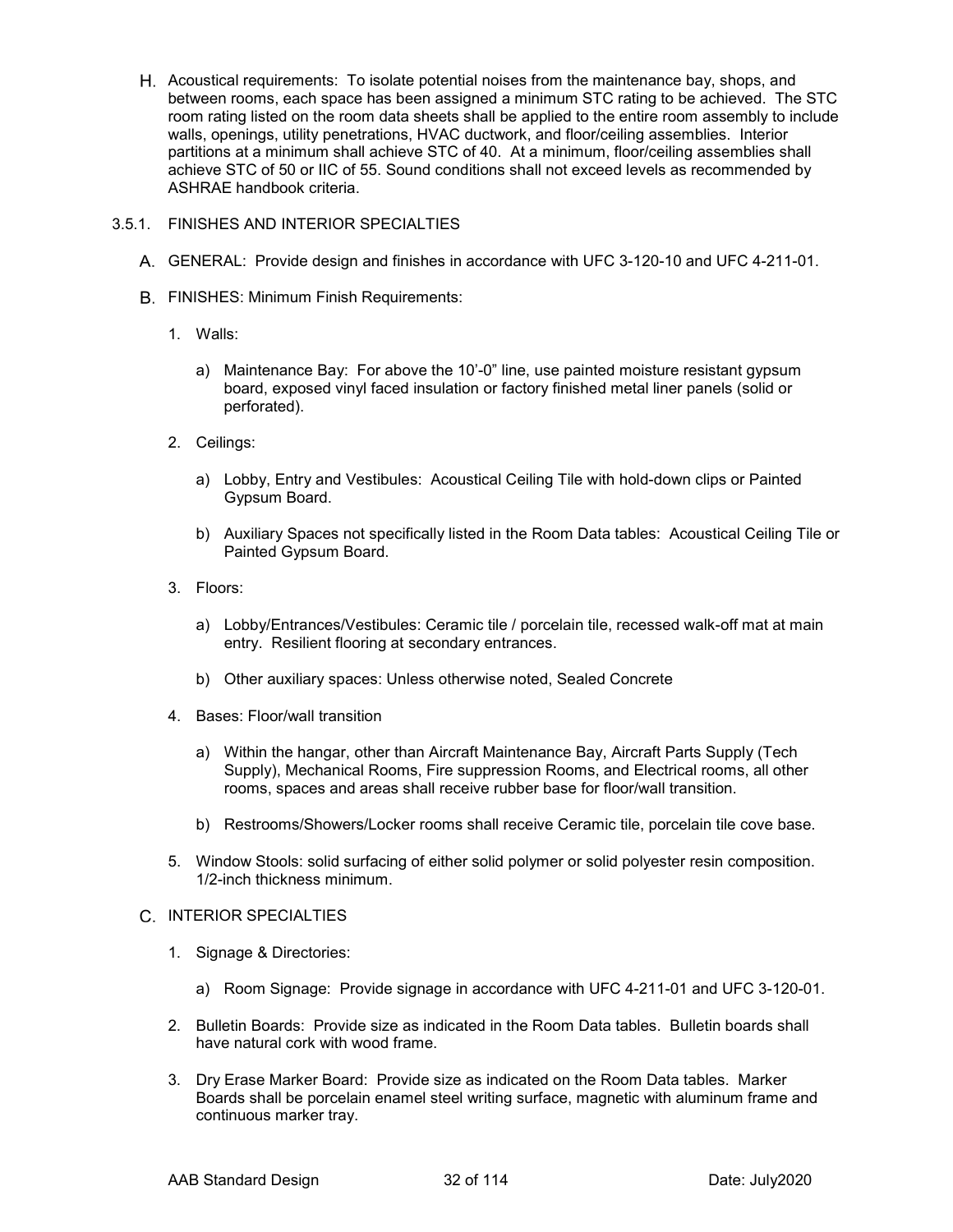- 4. Projector Screen: Provide size as indicated on the Room Data tables. The retractable screen shall be motorized and shall have matte white surface with high contrast and black border finish.
- 5. Projector Mount: Provide structurally supported threaded end pipe to support the ceiling mounted project screen. Power and communication outlets shall be provided at each projector mount.
- 6. Toilet Partitions: Toilet partitions should be of solid phenolic resin with a plastic laminate finish for durability. Partitions should be anchored to solid reinforcement in the walls, and should be supported overhead and secured to the floor (including miscellaneous metal bracing above the ceiling.)
- 7. Toilet Accessories: Furnish and install the items listed below and all other toilet accessories necessary for a complete and usable facility. All toilet accessories (except partitions) shall be type 304 stainless steel with satin finish.
- 8. Toilet Area: Toilet accessories shall conform to the requirements of the ABA and shall include, but are not limited to the following:
	- a) Glass mirrors on stainless steel frame and shelf at each lavatory
	- b) Liquid soap dispenser at each lavatory
	- c) Combination recessed mounted paper-towel dispenser/waste receptacle
	- d) Sanitary napkin disposal at each female and unisex toilet
	- e) Lockable double toilet paper holder at each water closet.
	- f) Sanitary toilet seat cover dispenser a minimum of one per toilet room
	- g) Grab bars as required by ABA
- 9. Showers:
	- a) Shower curtain rod extra heavy duty.
	- b) Shower curtain white anti-bacterial nylon/vinyl fabric shower curtain.
	- c) Soap dish and hair product shelf
- 10. Wall Protection:
	- a) Chair Rail: Chair rails shall be installed in training rooms, briefing room, multipurpose/conference room, and break rooms.
	- b) Protective Rail: Corridor walls shall be protected from equipment carts by 6" high impact resistant, integral colored protective railing.
- 11. Lockers:
	- a) TA-50 Lockers: Provide *Army-issued individual equipment* (TA-50) lockers for all personnel in each company. Provide permanently installed, individual steel lockable lockers sized 42" (w) x  $24$ " (d) x 78" (h) to allow each soldier to securely store current TA-50 as well as future Soldier Systems equipment. Lockers shall be provided with size and appearance similar to that shown below. TA-50 lockers shall be single tier, heavy duty, all welded ventilated type and meet the following minimum requirements:
		- 1) All tops, bottoms and shelves shall be constructed of minimum 16 gauge thick cold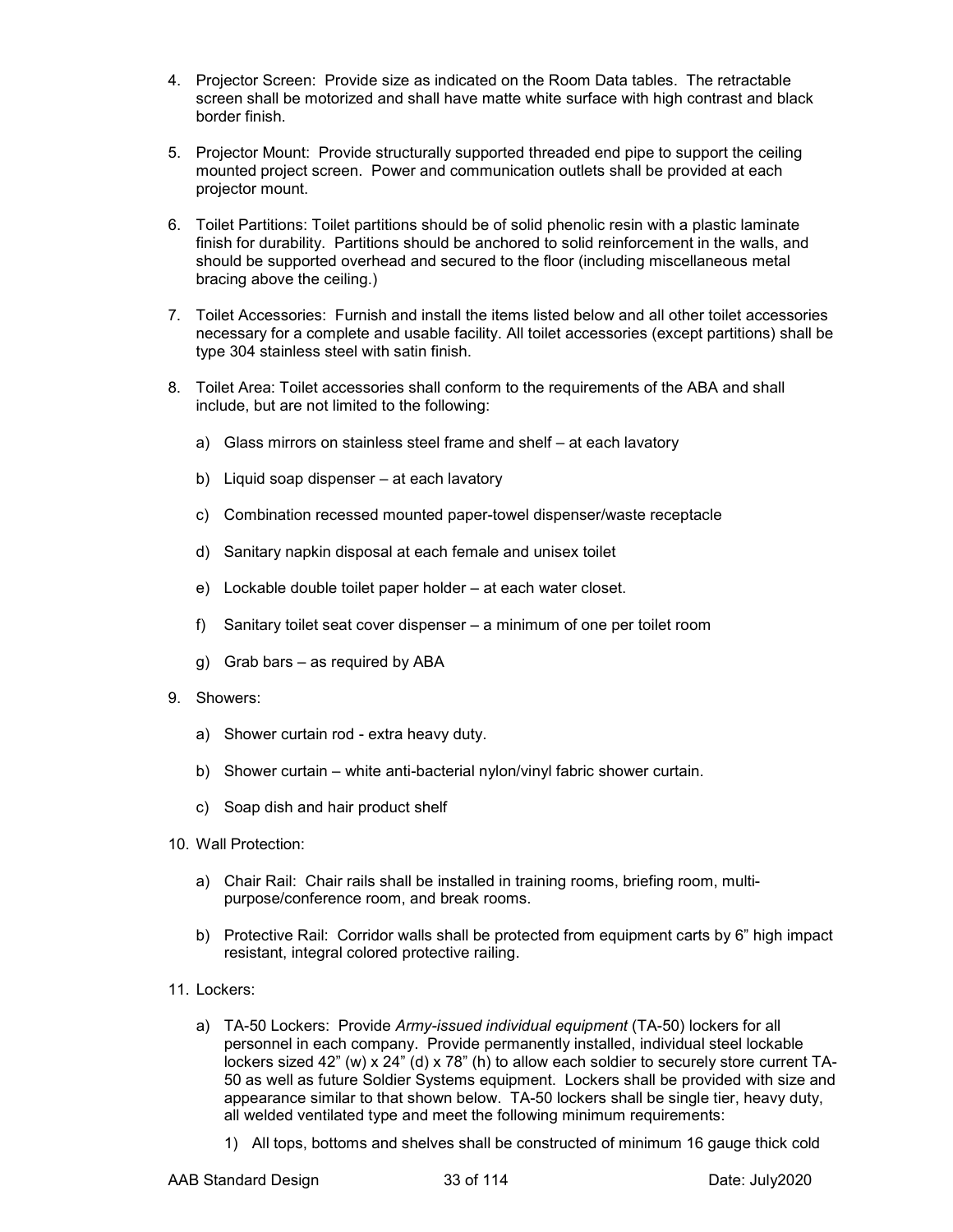rolled sheet steel. All sides, intermediate partitions and backs shall be constructed of minimum 14 gauge flattened expanded metal or perforated metal with a minimum free area of 50%, welded to angle iron frames. Frames shall be constructed of minimum 1" X 1" X 1/8" angle iron steel. Thickness of metal and details of assembly and supports shall provide strength and stiffness.

- 2) Double doors shall have a three-point three-sided cremone latch and shall be padlockable. Doors shall be hinged with minimum five knuckle heavy duty steel pin butt hinges welded to both door and locker frame – provide three hinges per single tier door.
- 3) Each locker shall include: one aluminum number plate (numbered in sequential order), one full width shelf located 12" from the top with clothes hangar rod and three locker hooks mounted below.
- 4) Lockers shall be galvanized and coated with a high quality durable finish with color to be manufacturer's standard tan or gray.
- 5) Locker shall be anchored to concrete floor in accordance with manufacturer's recommendations.



- b) Shower Lockers:Provide steel lockers on a 3:1 ratio of lockers per shower. Locker body shall be a minimum thickness of 24 gauge and one-piece door frame shall be a minimum thickness of 16 gauge. Provide sloping tops.
	- 1) Provide single tier lockers for women, minimum locker size shall be  $15''(w) \times 18''(d) \times$ 72"(h).
	- 2) Provide double tier lockers for men, minimum locker size shall be  $15''(w) \times 18''(d) \times$ 36"(h).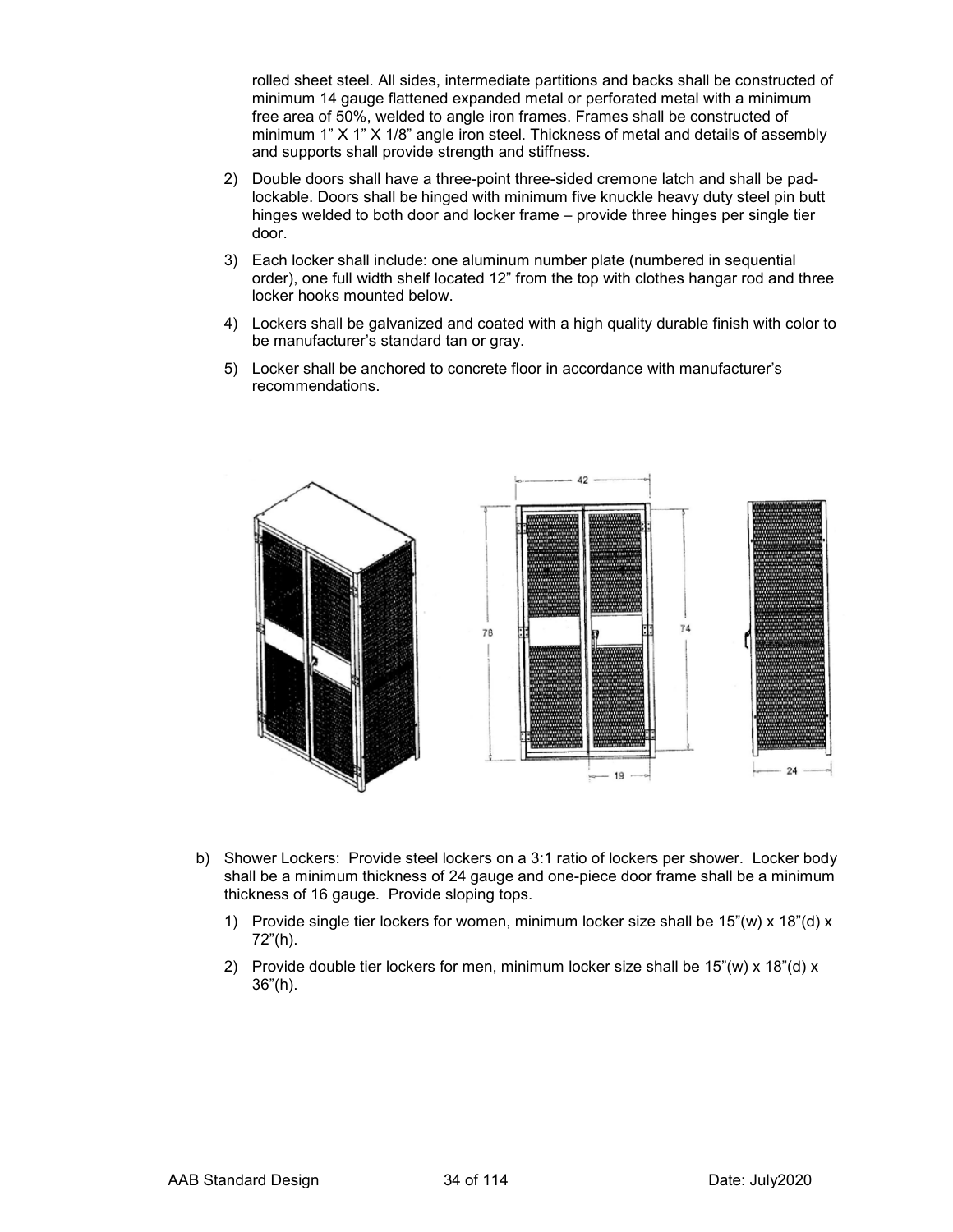#### **3.6 STRUCTURAL REQUIREMENTS**

A. GENERAL:

Comply with UFC 1-200-01 (*General Building Requirements*), UFC 3-301-01 (*Structural Engineering*), and UFC 4-211-01 (*Aircraft Maintenance Hangars*) except as clarified by this Standard Design document.

**B. DESIGN LOADS:** 

Use UFC 3-301-01, *Structural Engineering*, for structural-specific design and loading requirements. Use UFC 4-211-01, *Aircraft Maintenance Hangars* for facility-type specific design and loading requirements.

1. Wind Loads:

Wind load on the main wind force resisting system of aircraft hangars shall be determined in accordance with paragraph 2-1.5.2 of UFC 3-301-01.

- 2. Maintenance Bay Crane Loads:
	- a) The AAB Hangar Maintenance Bay structure shall be designed to support two (2) independent, 10-ton overhead cranes. The cranes will be supported from the roof structure above using a minimum of three (3) continuous runway beams. The crane hoist shall have a minimum clear hook height of 28'-0" AFF.
	- b) The two (2) crane system shall allow each crane hoist to reach the centerline of each of the exterior maintenance modules in the event one crane hoist becomes disabled.
	- c) The crane system and supporting structure shall be designed to support both fully loaded crane hoists at a minimum spacing of 32'-0".
- 3. Shop Crane Loads:
	- a) The combined Power Plant/Powertrain Shop roof/wall structure shall be designed to support a 2-ton overhead crane. The crane hoist shall have a minimum clear hook height of 12'-0" AFF.
	- b) The crane system hoist hook coverage will extend to within 5-feet of the shop side walls, the Maintenance Bay wall, and the NDI Room wall.

#### C. FOUNDATIONS:

- 1. Maintenance Hangar:
	- a) The hangar foundation system is site specific and must be designed based upon known geotechnical considerations as stated in the project geotechnical report. Design the hangar foundations as recommended by the geotechnical investigation.
	- b) The aircraft maintenance bay and the office/shop area are to be designed as separate structures sharing a common foundation, the movement of the maintenance bay structural framing shall not be perceptible to occupants in the office/shop areas. This applies to motion caused by wind, cranes, door operations, aircraft movement or similar loads with the exception of seismic forces.
- 2. Exterior Storage and Support Buildings:
	- a) The POL and HAZMAT Storage Buildings are typically pre-fabricated buildings delivered and set on concrete pads adjacent to the PCC hardstand area. The concrete pads are typically flush with the surface of the adjacent PCC hardstand pavement. The concrete pads should be reinforced and designed appropriately for the geology and weather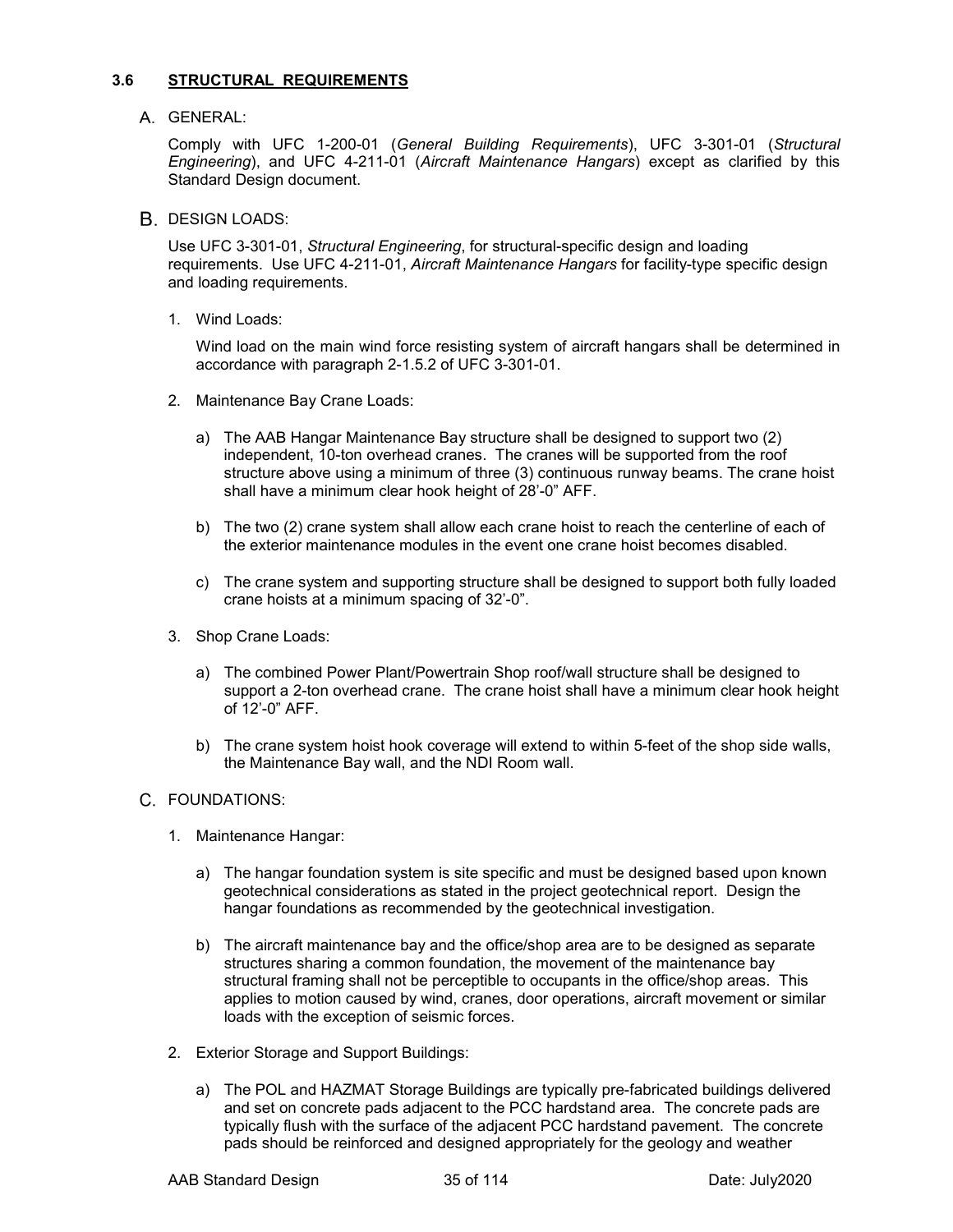conditions of the site. The size of the concrete pads shall be coordinated with the building size specified.

b) The GSE and ASIOE Storage Sheds are roofed structures not fully enclosed for storing Ground Support Equipment (GSE) or Associated Support Items of Equipment (ASIOE). The structure foundations are to be isolated from the adjacent PCC hardstand and shed slab-on-ground.

#### D. SUPERSTRUCTURE:

- 1. General Configuration:
	- a) The Hangar Maintenance Bay superstructure shall be isolated from the Office/Shop/Admin superstructure through the use of a building isolation joint. The Office/Shop/Admin areas must be isolated from the adjacent Maintenance Bay by a masonry or concrete wall having a fire resistance rating of at least one hour. This wall will extend from the ground floor to the roof of the adjacent Office/Shop/Admin areas.
	- b) The framing system selected for the hangar maintenance bay shall provide a column free maintenance bay and aircraft doorway opening, except as shown on the Standard Design Floor Plan. Optional column locations are shown along the doorway opening at a minimum spacing equivalent to two (2) aircraft maintenance modules.
	- c) Structural bracing shall be located so as not to impair functionality of shop areas. Exposed structural bracing shall not be permitted in office areas without prior COS approval.

#### AT/FP REQUIREMENTS:

- 1. The Maintenance Bay structure is typically treated as a "low occupancy building" for considerations of UFC 4-010-01, DoD Minimum Antiterrorism Standards for Buildings.
- 2. The Office/Shop/Admin structure shall be treated as a "primary gathering building".
- 3. Verify through analysis that collapse of the low occupancy portion of the building will not result in the collapse of the primary gathering portions of the building in accordance with Standard 7, Structural Isolation, of UFC 4-010-01.

#### F. AIRCRAFT MAINTENANCE BAY DOORS:

Provide a Vertical Lift Fabric Door System or a Horizontal Steel Sliding Door System in accordance with UFC 4-211-01, Aircraft Maintenance Hangars.

DESIGN AND CONSTRUCTION DOCUMENTATION:

The construction drawings shall clearly and fully disclose all relevant design loading and stability assumptions. Elements which function as stability bracing shall be clearly noted and the members which are braced shall be noted as being laterally unstable until the time the stability bracing is installed. All instances where the installation of multiple secondary elements is required for the proper stability of a primary element or when a bracing element in turn requires stability bracing shall be clearly noted.

- H. MODIFICATIONS TO EXISTING STRUCTURES: NOT USED
- MODULAR OR PRE-ENGINEERED BUILDINGS:

The structural design of Pre-Engineered Metal Buildings (PEMB) may be delegated to a PEMB designer. The PEMB designer shall submit design calculations and designs for review. The Designer-of-Record must state on construction drawings all required loading and deflection limits for equipment mounted to frame and for exterior materials with limited movement capacity such as plaster, brick, etc.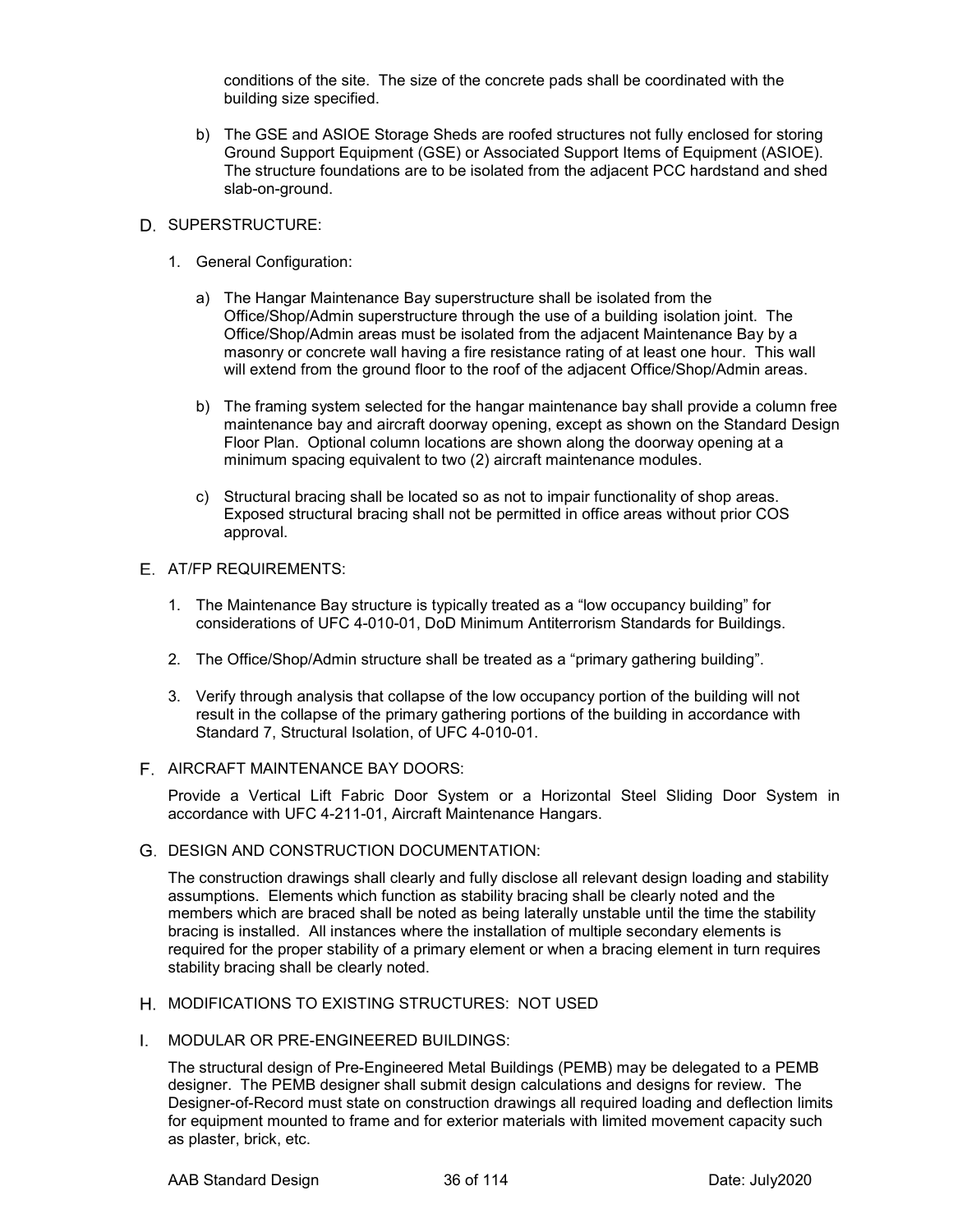#### **3.7 SEE PARAGRAPH 6.7 THERMAL PERFORMANCE – NOT USED**

### **3.8 PLUMBING REQUIREMENTS**

GENERAL: Provide plumbing design in accordance with UFC 4-211-01 – paragraph 3-5.5 and applicable sub paragraphs, UFC 4-211-01 – paragraph 6-5.3, UFC 3-420-01 PLUMBING SYSTEMS, and the International Plumbing Code (IPC). For conflicts between UFC requirements and the International Plumbing Code, the UFC requirements apply unless IPC requirements are more stringent. UFC 4-211-01 requirements override UFC 3-420-01 and IPC requirements. Do NOT follow NFPA 409 except where specifically required in UFC 4-211-01. Chapters 5 and 7 of UFC 4-211-01 do not apply to Army Hangars, however, if project is at a joint facility, inquire with base leadership as to which standards to follow. Contracting Officer shall approve direction for other than Army Standard.

#### B. DOMESTIC HOT WATER SYSTEM:

- 1. Heating System: Locate the main water heating equipment within a mechanical room, on the ground floor level only. Instantaneous water heaters are permissible for remote fixtures. Size system storage and recovery for delivery of hot water at every shower head and other fixture requiring hot water shall comply with applicable provisions of UFC 3-420-01. Determine the energy source for the domestic water heating system by Life Cycle Cost Analysis.
- 2. Solar Water Heating: If life-cycle cost effective, provide solar water heating or other renewable energy source in accordance with UFC 1-200-02.

## C. DRAINS:

- 1. Drains: Provide floor drains as required in UFC 3-420-01 except as modified by UFC 4-211- 01 as applicable to Army projects.
- 2. Hangar Floor Trench Drains: Trench drains primarily serve to remove fluids spills and prevent puddles from forming on the hangar floor. Provide trench drains in the hangar bay to comply with NFPA 409 floor drainage requirements, except as modified by UFC 4-211-01, for the removal of hazardous fuels and fire suppression system discharges. Locate trench drains between aircraft (or columns of aircraft where there is more than one row) perpendicular to the hangar door(s). Provide trench drain across the width of the hangar door, five feet to the inside of the innermost door tracks with the aforementioned drains sloping into it. Track drains (for the hangar door(s) shall drain into this trench drain system as well. See "Hangar Door Surface Drains" below. Route outlet drains, sized for a minimum of 1500 GPM, from the bottom of the trench low point(s) to an oil water separator or to effluent capture tanks and provide diverter valve with monitoring and controls as indicated in UFC 4-211-01, Paragraph 6-2.2 and all sub paragraphs.
- 3. Hangar Door Surface Drains:For a horizontal sliding hangar door assembly, the rail support system shall include surface drains as required in UFC 4-211-01, paragraph 3-10.2 and all sub paragraphs.

#### D. PLUMBING FIXTURES:

- 1. Sink and Lavatories:
	- a) Janitors Sink: Provide corner floor mounted terrazzo mop receptor in each janitor's closet. Mop receptor shall be provided with stainless steel rim guards and service faucet with vacuum breaker and pale hook. Both hot and cold water shall be provided to the sink.
	- b) Break Room Sink: Provide 18 gauge double bowl stainless steel sink in all Break areas. Faucet shall be single control goose neck type. Both hot and cold water shall be provided to the sink.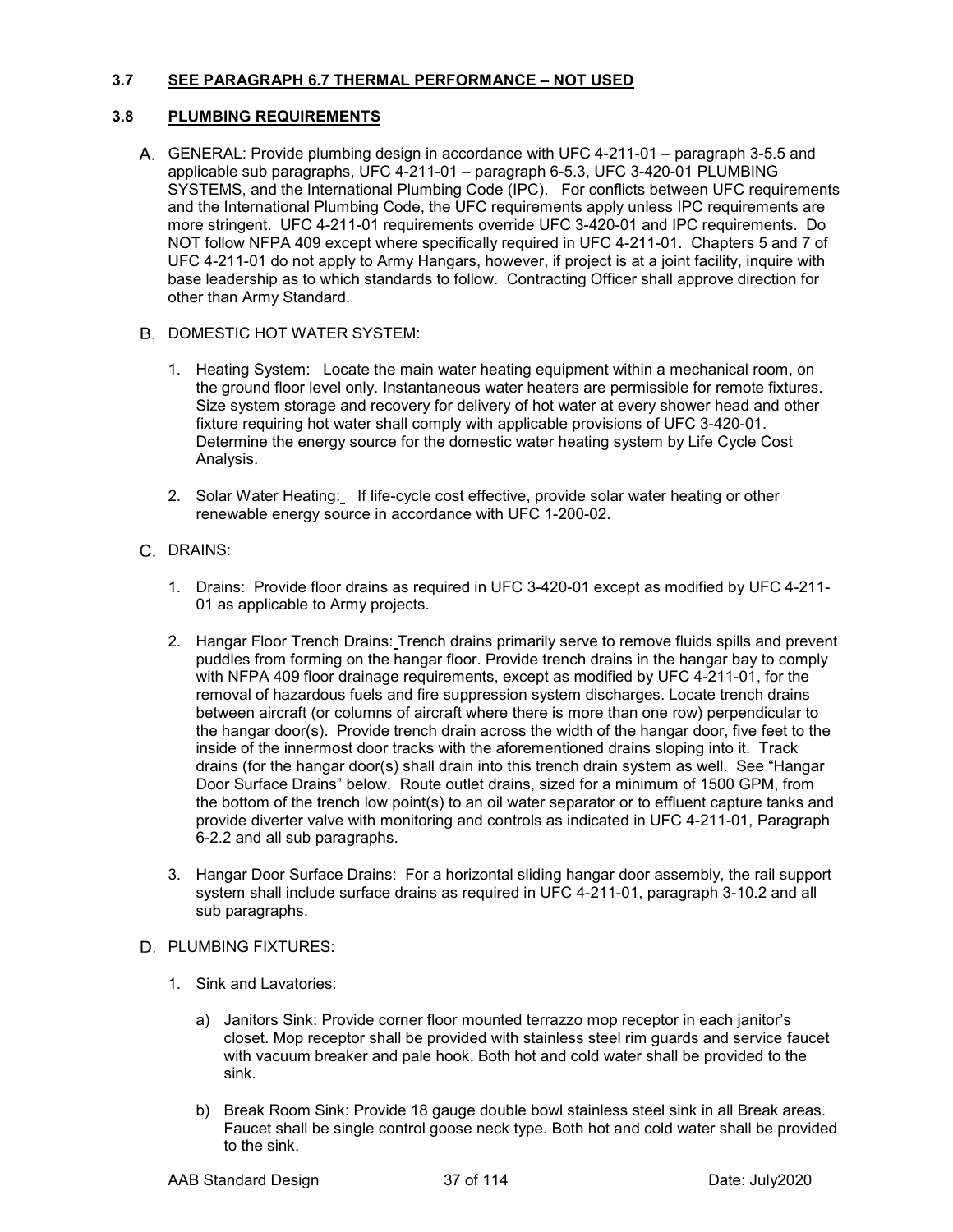- c) Lavatories: Provide lavatories in the men's and women's restrooms per requirements of the International Plumbing Code. Counter top lavatories shall be under mount vitreous china or integral to the counter top. Faucets shall be low flow, sensor controlled type. Coordinate the use of battery power or hard-wired electrical supply faucets with the base requirements.
- d) Shop Sink: Provide single compartment stainless steel sink in the Allied Shops. Compartment size shall be 24" long, 21" wide and 14" deep with a single 18" wide drain board. Sink shall be constructed of 16 gauge 304 stainless steel. Provided foot operated faucet with hot and cold water. Drain from shop sinks shall not be connected to main sanitary. Connection shall be to an oil/water separator or storage tank.
- e) Urinals: Provide wall-mounted, water-saving, sensor-flush type fixture with a maximum flow rate of 0.125 gallons per flush cycle. Coordinate the use of battery power or electrical supply faucets with the base requirements.
- f) Water closet: Provide tank-less, sensor-flush type with a maximum flow rate of 1.25 gallons per flush cycle. Provide wall-mounted fixture unless directed differently by base design standards. Coordinate the use of battery power or electrical supply faucets with the base requirements.
- g) Hand Wash Sink: Provide a 36" semi-circular 3 station hand wash fountain in hangar with foot operated control bar. Supply hand wash fountain with tempered water.
- h) Showers: Provide balance shower fitting with valve cartridge, integral stops, single operator lever handle.
- i) Drinking Fountain: Provide hi-lo drinking fountains with bottle fill capability.
- 2. Emergency Showers and Eyewashes: Provide eye wash-and emergency eye wash/shower in the hangar, shop, and bench stock areas. Locate emergency eye wash and showers stations in accordance with OSHA standard 1910.151(c) and ANSI Z358.1. Do not locate showers in hangar's 5 foot safety lanes. Tankless water heaters may be used to supply tempered water to emergency eye wash and showers stations. Floor drains are not required at emergency shower locations. Since hazardous materials are used in the aircraft maintenance process, if floor drains are provided in hangar and shop spaces for the emergency showers stations they must be tied to either the stations industrial sewer or to a collection system that will capture and hold these materials for proper disposal.
	- a) In Aircraft Maintenance Bay provide stations such the maximum travel distance to the station is 10 seconds from any location within the maintenance bay. In general, a distance of 55 feet, along path of travel should accomplish this requirement but other factors may require a shorter distance.
	- b) In shop areas where chemicals, oils, solvents or debris can be sprayed or blown into the eyes or spilled on clothing, provide the emergency shower and eyewash stations near to the exits. See room data sheet for locations where emergency shower and eyewash are required.
	- c) Hazardous Waste Storage Building: Provide a station in each room adjacent to the exit.
- E. COMPRESSED AIR:

Provide an energy efficient compressed air system consisting of compressors, receiver, refrigerated air dryer, filters, and distribution piping in accordance with UFC 3-420-02FA, and having a free air delivery capacity required by the functions performed within the building areas (125 CFM minimum) at 125 psig. Determine required capacity in accordance with the Compressed Air & Gas Handbook (CAGH) published by the Compressed Air & Gas Institute (CAGI). Compressors with greater than 125 SCFM capacity shall be rotary screw type. Provide air compressor with a minimum 600 gallon receiver, an integral compressed air dryer capable of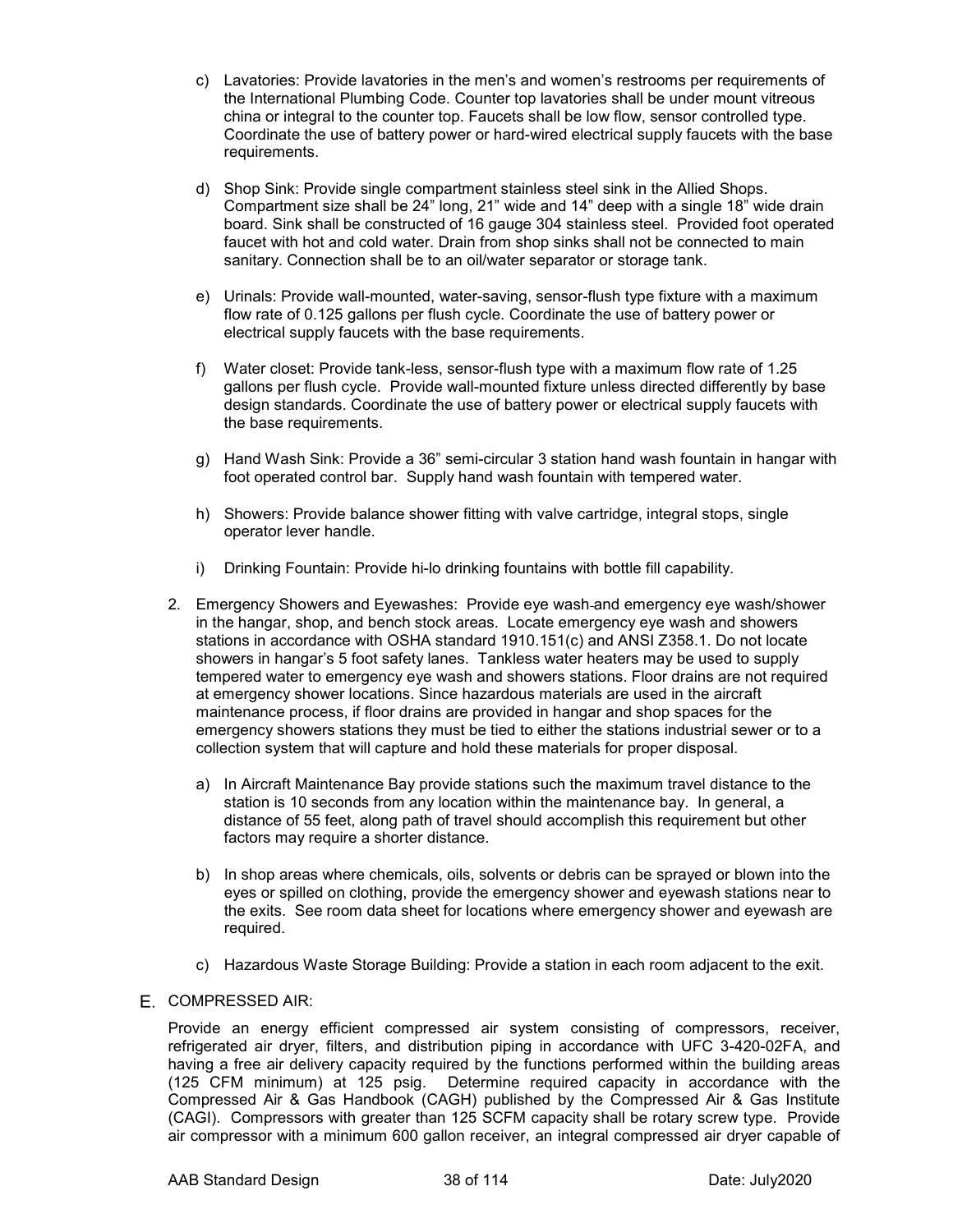producing a 50 degree F dew point, an isolation valve, filters and a pressure regulator. All pressure containing parts, devices, components of the system shall comply with ASME BPVC Section VIII where applicable. Provide compressed air outlets with four quick disconnect couplings in all bays and all shop areas. Each drop shall include an isolation valve, filter and pressure regulator, condensate trap with drain cock. Size each compressed air drop to accommodate 20 SCFM at 100 psig. The air compressor shall be CFCI building equipment. Compressed air shall be provided at locations identified on the room data sheets. In Aircraft Maintenance Bay provide two compressor drops for each aircraft utility pedestal. ALSE shop requires clean and dry air.

#### **3.9 COMMUNICATION AND SECURITY SYSTEMS**

- GENERAL: Comply with UFC 4-211-01. Coordinate all telecommunications with COR and NEC during the design process. NEC must be informed of required inspections before walls are closed or ceilings are closed that house class pathways. At least a minimum 5 business days must be given for scheduling purposes. A Communications QA must be assigned to the project to provide with assisting in the Quality Assurance. The Contractor shall assume responsibility for ensuring that the communications systems are constructed IAW with all applicable criteria listed in the military criteria list. An electronic copy of all test results shall be provided to NEC. An Asbuilt copy of communication pathways must be turned over at the time the building is turned over.
- TELECOMMUNICATION SYSTEMS: Connect the facility to the Installation wide area network system (WAN) and voice system. Design telecommunications systems in accordance with UFC 3-580-01. An acceptable building telecommunications cabling system encompasses, but is not limited to, copper and fiber optic (FO) entrance cable, termination equipment, copper and fiber backbone cable, copper and/or fiber horizontal distribution cable, workstation outlets, racks, cable management, patch panels, cable tray, cable ladder, grounding, and labeling. Provide voice/data outlets to support all workstations, \1\workbenches/1/, and equipment based on functional purpose of the various spaces within the facility, and as modified by user special operational requirements. Provide each utility space, such as mechanical, electrical and telecommunications rooms with at least one wall mounted telecommunications outlet, with a wall mounting lug face plate near the entrance door. Provide additional telecommunications requirements as specified in the following sections and in the room data sheets.
	- 1. Outside Plant Telecommunications Systems: Connect the project's facilities to the Installation telecommunications (voice and data) system through the outside plant (OSP) underground infrastructure per UFC 3-580-01 requirements. Connect to the OSP cabling system from each facility main cross connect located in the main telecommunications room or telecommunications equipment room to the closest OSP access point. Components include the physical cable plant and the supporting structures. Items included under OSP infrastructure encompass, but are not limited to, maintenance hole and duct infrastructure, copper cable, fiber optic cable, cross connects, terminations, splices, cable vaults, and copper and FO entrance facilities.
	- 2. \1\Telecommunications Rooms: Telecommunications rooms shall be provided to support three different networks; unclassified NIPR network, unclassified Logistics Information System (LIS) network, and classified SIPR network. Provide one telecommunications entrance room (TER) and additional telecommunications rooms (TR) for unclassified NIPR network and voice equipment to support cabling infrastructure throughout the facility. There shall be a minimum of one TR on each floor located near the center of the building and stacked between floors. Provide TR's as required per UFC 3-580-01 square footage requirements. Provide one telecommunications entrance for each facility located in the TER. TIA/EIA-569 compliant Telecommunications Enclosures (TE) may be used in hangar areas where the horizontal cable distance exceeds 295 feet. Provide one additional TR on each floor, preferably stacked, to support the User's LIS network. The first floor LIS room shall be provided with a 4 inch conduit to the V-SAT location adjacent to the building. Coordinate proposed VSAT location with User. See section 3.9 (C) for classified SIPR network telecommunications room requirements. /1/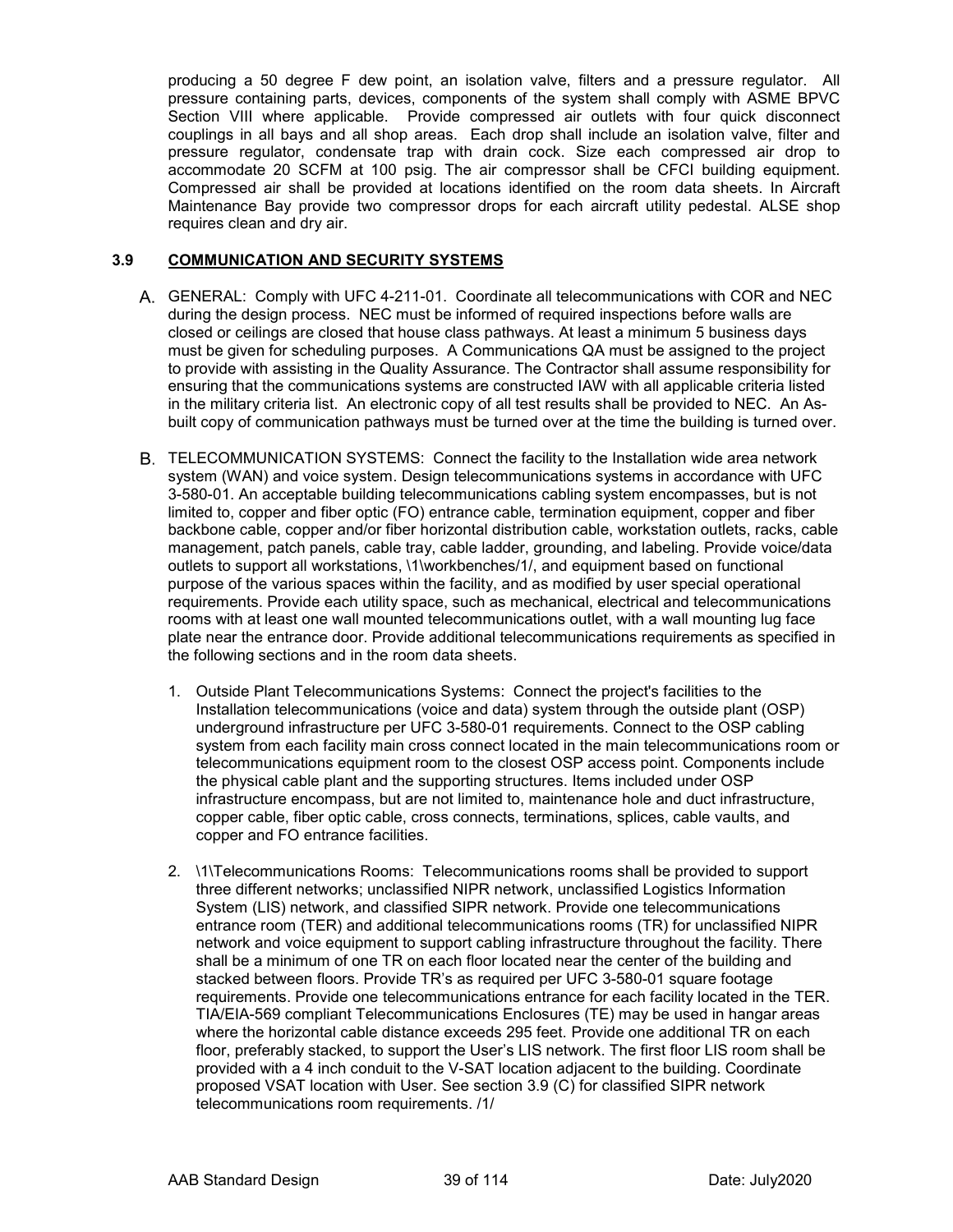- 3. \1\Logistics Information System (LIS): Provide a complete separate network as described in 3.9 (B). Provide one (1) LIS drop for every NIPR drop in spaces where LIS network is indicated in the room data sheets. LIS drops may be collocated in the same outlets as NIPR drops and utilize the same pathways, but will terminate in the LIS TR./1/.
- 4. \1\Wireless Access Points: In addition to providing standard voice/data outlet configuration throughout the facility per UFC 3-580-01, provide wireless access point (WAP) outlets to support GFGI Power Over Ethernet (PoE) WAP coverage of the hangar bay and apron. Each WAP outlet shall consist of one (1) NIPR and one (1) LIS drop./1/
- C. SECURE COMMUNICATIONS: A secure communications system shall be provided for the facility IAW USAISEC Technical Guide for the Integration of Secret Internet Protocol Router Network (SIPRNET).
	- 1. Provide SIPRNET rooms in accordance with ICD/ICS 705 Technical Specifications for Construction and Management of Sensitive Compartmented Information Facilities (current version).
	- 2. Install SIPR drops where indicated in room data sheets. Rooms indicated are not authorized for open storage. \1\Provide a Protective Distribution System (PDS) to distribution classified cabling throughout the facility./1/ The SIPRNET building infrastructure shall use Category 6 UTP copper cables with red cable jacket and red outlet modules unless otherwise directed by the local NEC. Cables shall be terminated in the SPIRNET room and at the outlet in accordance with UFC 3-580-01 criteria for data cables. \1\Separation requirements with all classified runs/drops shall be IAW USAISEC Technical Guide for the Integration of Secret Internet Protocol Router Network (SIPRNET)./1/
- ELECTRONIC SECURITY SYSTEMS (ESS): Provide the design and infrastructure for the installation of GFGI systems unless directed otherwise by project specific requirements; Secure Access Systems (SAS), Intrusion Detection Systems (IDS), and Closed Circuit Television (CCTV) in compliance with UFC 4-211-01.
	- 1. Secure Access Systems (SAS): The SAS shall be designed to provide coverage of the building perimeter doors outside the airfield fence line, all motorized gates, and where indicated in the room data sheets. Coordinate with the Installation Physical Security anticipated locations of devices and provide raceways, door prep, and back boxes for installation of a secure access system per Army Installation Design Standards paragraph 3.5.11, "Locks and Locking Devices". Provide a programming workstation in the PC office. Coordinate the homerun terminations location with NEC and Unit Physical Security.
	- 2. Intrusion Detection System (IDS): The IDS shall be designed to provide coverage for spaces where indicated in the room data sheets. Coordinate with the Installation Physical Security anticipated locations of devices required for a complete IDS system. Design raceways, back boxes, and power requirements for installation of a complete system.
	- 3. Closed Circuit Television (CCTV): The CCTV system shall be designed to provide complete coverage of the hangar apron and inside the hangar bay. Provide additional coverage where indicated in the room data sheets. Coordinate with the Unit Physical Security the anticipated locations of devices required for a complete CCTV system. The design shall be for an IP based system. Provide raceways, back boxes, power conductors, and fiber optic cables for installation of a complete system. Provide a monitoring station in the PC office and Flight Ops. Coordinate the homerun terminations location with NEC and Unit Physical Security.
- AUDIO/VISUAL SYSTEMS & INFRASTRUCTURE: Provide the infrastructure to support all GFGI Audio/Video systems where indicated in the room data sheets; projectors, sound systems, video teleconferencing, etc. Coordinate with the architectural and interior designs.
- CABLE TELEVISION: Provide a completely operational CATV cabling system in compliance with UFC 4-211-01 including, but not limited to, all necessary raceways, cabling, terminations, jacks and faceplates. Provide CATV where indicated in the room data sheets. The horizontal cable for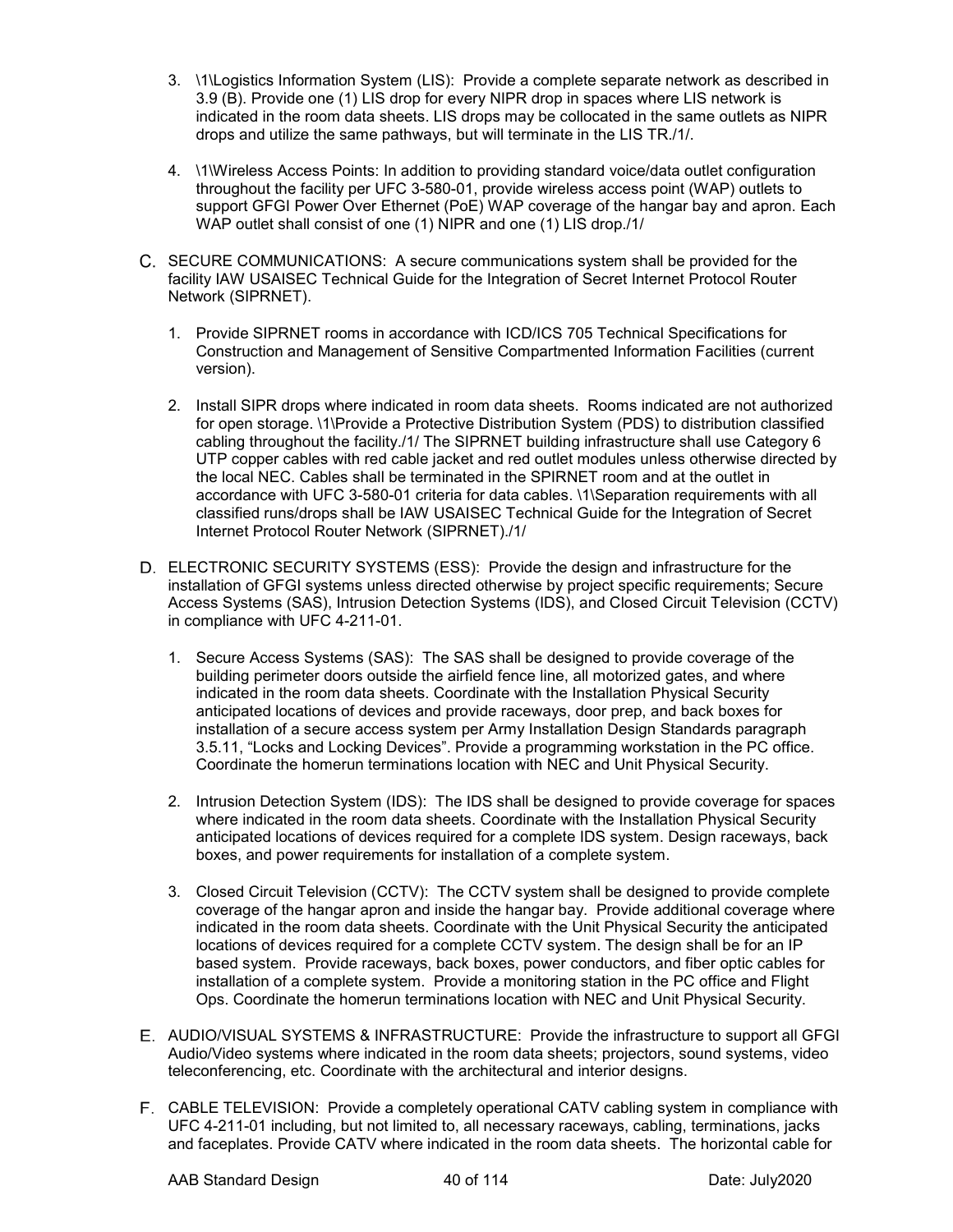the CATV system will be RG-6 with "F" type connectors on the terminal end. Terminate the CATV cabling on splitters in the telecommunications room, or in a location indicated by the Network Enterprise Center (NEC). CATV riser cable will be RG-11 type. Locate splitters on the CATV backboard in the telecommunications room, or in a location indicated by the NEC. Provide CATV drops where indicated in the room data sheets. Homerun all CATV all drops to the CATV backboard. Coordinate service requirements to the building with the local CATV service provider. At a minimum provide one 2" empty conduit stubbed out five feet from the building to facilitate the CATV service entrance.

- PUBLIC ADDRESS (PA) SYSTEM: \1\Provide a PA system in compliance with UFC 4-211-01. The system shall provide audible coverage to the hangar bays, shop areas, and hangar apron, minimum. Integrate the PA system with the phone system for control and access throughout the facility./1/
- H. FIRE ALARM & DETECTION: Provide a fire alarm and detection system in compliance with UFC 4-021-01, UFC 4-211-01, UFC 3-600-01 and NFPA 72. The system shall be fully addressable and compatible with the local Installation wide Fire Alarm Systems. Provide a NONDESTRUCTIVE Emergency Access System (KNOX Box) at a location designated by the installation Authority Having Jurisdiction (AHJ).
- MASS NOTIFICATION SYSTEMS: Provide a Mass Notification System in accordance with UFC 4-021-01 Design and O&M: Mass Notification Systems. The system shall be fully compatible with and integrated with the local Installation wide Mass Notification System.
- CYBERSECURITY: \1\Provide controls systems which meet or exceed the requirements of UFC 4-010-06; Fire Alarm and Mass Notification (FAMNS), Utility Monitoring Control System (UMCS), etc./1/

## **3.10 ELECTRICAL REQUIREMENTS**

- GENERAL: Design facility power in accordance with UFC 3-501-01, UFC 4-211-01 and NFPA 70. Provide a 3-phase wye-connected, underground secondary service rated at 480VAC with sufficient capacity for future growth. Careful coordination will be required to size incoming service appropriately based upon the type and number of aircraft. Two service entrances may be utilized dependent on the overall load size of the facility. Use 480VAC for mechanical equipment and larger building specific loads, such as 400HZ. Generally, use 277VAC for lighting. Use dry type step down transformers to provide 208Y/120VAC service for miscellaneous loads. Specific load requirements for the hangar and shop areas will vary by airframe type and specific shop equipment and will vary by specific hangar type design. Utilize an appropriate diversity factor for sizing specialized systems in the hangar and shop areas; 400Hz and 28VDC conversion equipment, shop machine equipment, exterior equipment/trailers, etc. See Table 6-2 in UFC 4- 211-01 for Ground Service Baseline Requirements sizing. See appendices for typical 400Hz and 28VDC aircraft service points.
- HAZARDOUS LOCATIONS AND CLASSIFICATION: Define and design hazardous classified spaces in accordance with UFC 4-211-01 and NFPA 70 Article 513.
- POWER DISTRIBUTION: Provide power connections to support all mechanical and building equipment. Provide power receptacles per NFPA 70 and in conjunction with all proposed equipment and proposed furniture layouts. Coordinate the furniture type and layout with the electrical design. Provide a minimum of one duplex receptacle for every 12 feet of wall in all admin spaces with a minimum of one per wall. No more than six duplex receptacles or three quad receptacles per circuit. Power circuits shall not serve receptacles in multiple spaces or rooms. Provide additional power requirements as specified in the following sections and in the room data sheets.
	- 1. 400Hz System: Provide a fixed 200Y/115VAC, 400HZ power system to support aircraft maintenance functions in the hangar bay. The system shall be integrated with the building power system and complete with all cables and connectors required to interface with the aircraft. No conversion carts shall be allowed. The system shall be designed to provide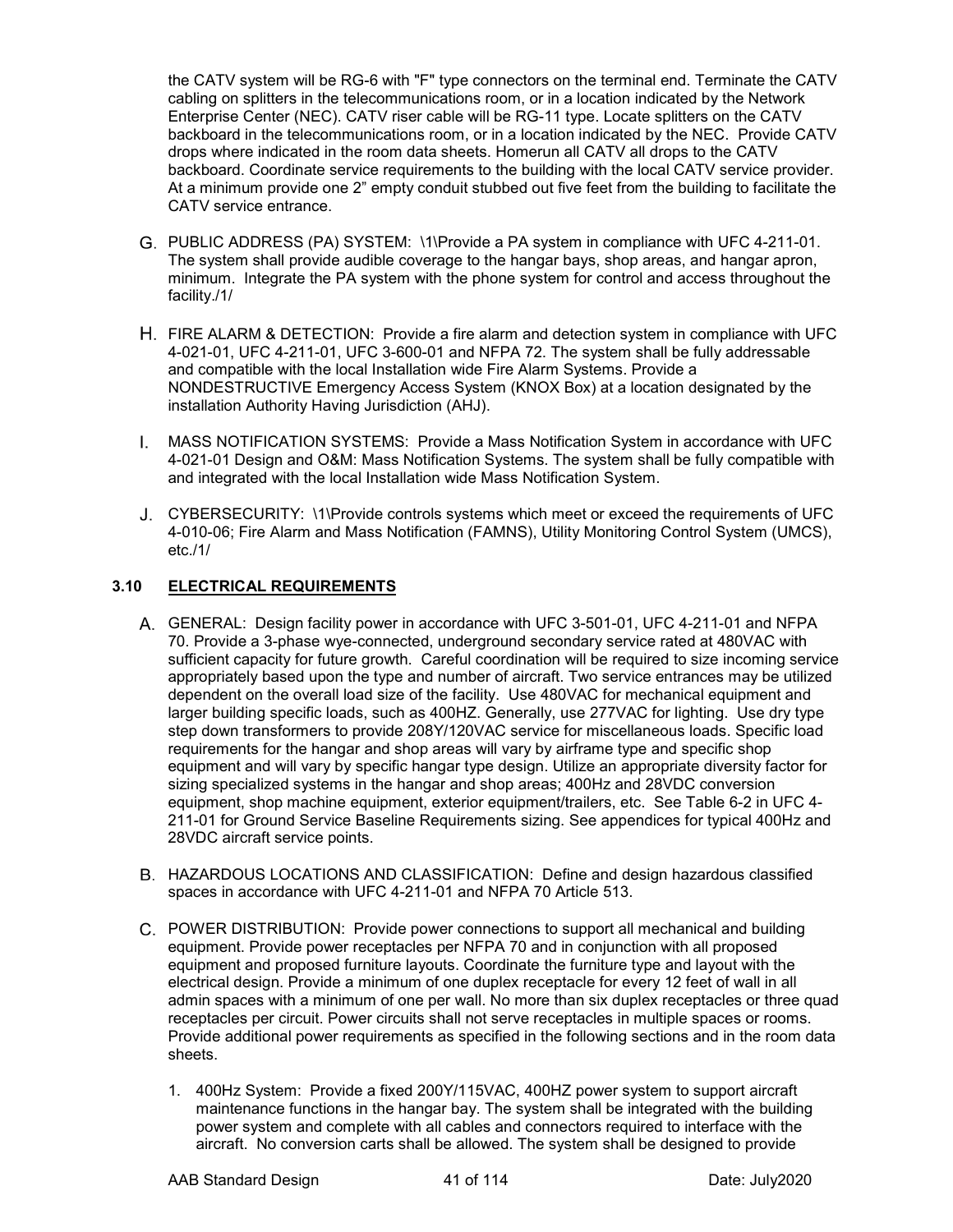access points to each aircraft parking space without any cables or equipment passing thru the five foot clear zone around the perimeter of the hangar bay floor. Provide permanently mounted pedestals per UFC 4-211-01 section 6-7.1.1. \1\ /1/

- 2. 28VDC System: Provide a fixed 28VDC power system to support aircraft maintenance functions in the hangar bay. The system shall be integrated with the building power system and complete with all cables and connectors required to interface with the aircraft. \1\Combination 400Hz/28VDC converter units may be utilized./1/ No conversion carts shall be allowed. The system shall be designed to provide access points to each aircraft parking space without any cables or equipment passing thru the five foot clear zone around the perimeter of the hangar bay floor. Provide permanently mounted pedestals per UFC 4-211-01 section 6-7.1.1. \1\ /1/
- 3. Aircraft Maintenance Hangar Bay: Provide one GFI 120V/20A quad receptacle for every 25 feet of wall minimum. Provide additional receptacles and disconnects as needed to support additional equipment and/or workbenches.
- 4. Shop Areas: Provide a local dedicated panel to power all equipment and receptacles in each shop. Provide a minimum of one \1\ /1/120V/20A quad receptacle every 15 feet of wall length. Provide additional receptacles and disconnects as needed to support additional equipment and/or workbenches.
- 5. \1\Covered Storage Areas: Provide 120V/20A general receptacles and 240V/3/30A receptacles to support mobile shops./1/
- D. LIGHTING: Lighting design and levels shall be IAW UFC 3-530-01 and UFC 3-535-01. The building perimeter, hangar apron and hangar maintenance bay(s) lighting shall be compatible with any future security cameras and security requirements as applicable. Provide interior lighting and controls in accordance with UFC 3-530-01. Utilize daylighting where applicable to conserve energy in the hangar, shops, etc.
- LIGHTNING PROTECTION: Provide a lightning protection system based on a risk assessment analysis in accordance with NFPA 780. The lightning protection system for the facility shall be IAW UFC 3-575-01. Provide a ground counterpoise around the building perimeter for grounding incoming service, building steel, telephone service, piping, lightning protection, aircraft static grounding grid, and facility internal grounding requirements (e.g. shop areas).
- GROUNDING: Provide a grounding system for the facility shall be IAW UFC 4-211-01 and UFC 3-575-01. Provide additional grounding based on project-specific requirements and UFC 3-580- 01. Aircraft grounding points in the Hangar Bay (OH) shall be IAW UFC 3-575-01 Paragraph 2- 2.3.2 for a general purpose hangar (grid with 50 ft max spacing). Provide an equipment grounding bar around the perimeter of shops or one at each workbench. Provide ground straps in shops/labs where required by function connected to the building grounding system.
- CATHODIC PROTECTION: Provide cathodic protection systems for the facility utilities and supporting fire protection systems IAW UFC 3-570-01.

## **3.11 HEATING, VENTILATING AND AIR CONDITIONING**

- GENERAL: Comply with the requirements of UFC 4-211-01, UFC 3-410-01, and other applicable UFCs referred to therein. Additional criteria specific to aircraft hangar mechanical systems is included herein.
- DESIGN: Heat gain and loss calculations shall be, as a minimum, in accordance with the ASHRAE Handbook of Fundamental and ASHRAE Standard 183. Computer load calculations shall be provided, and shall include complete input and output summaries. Pre-approved computer load analysis programs are as listed in UFC 3-410-01. Inside design conditions shall be based on the data shown in INDOOR DESIGN DATA TABLE below. Outdoor design conditions shall comply with the requirements in the applicable UFC.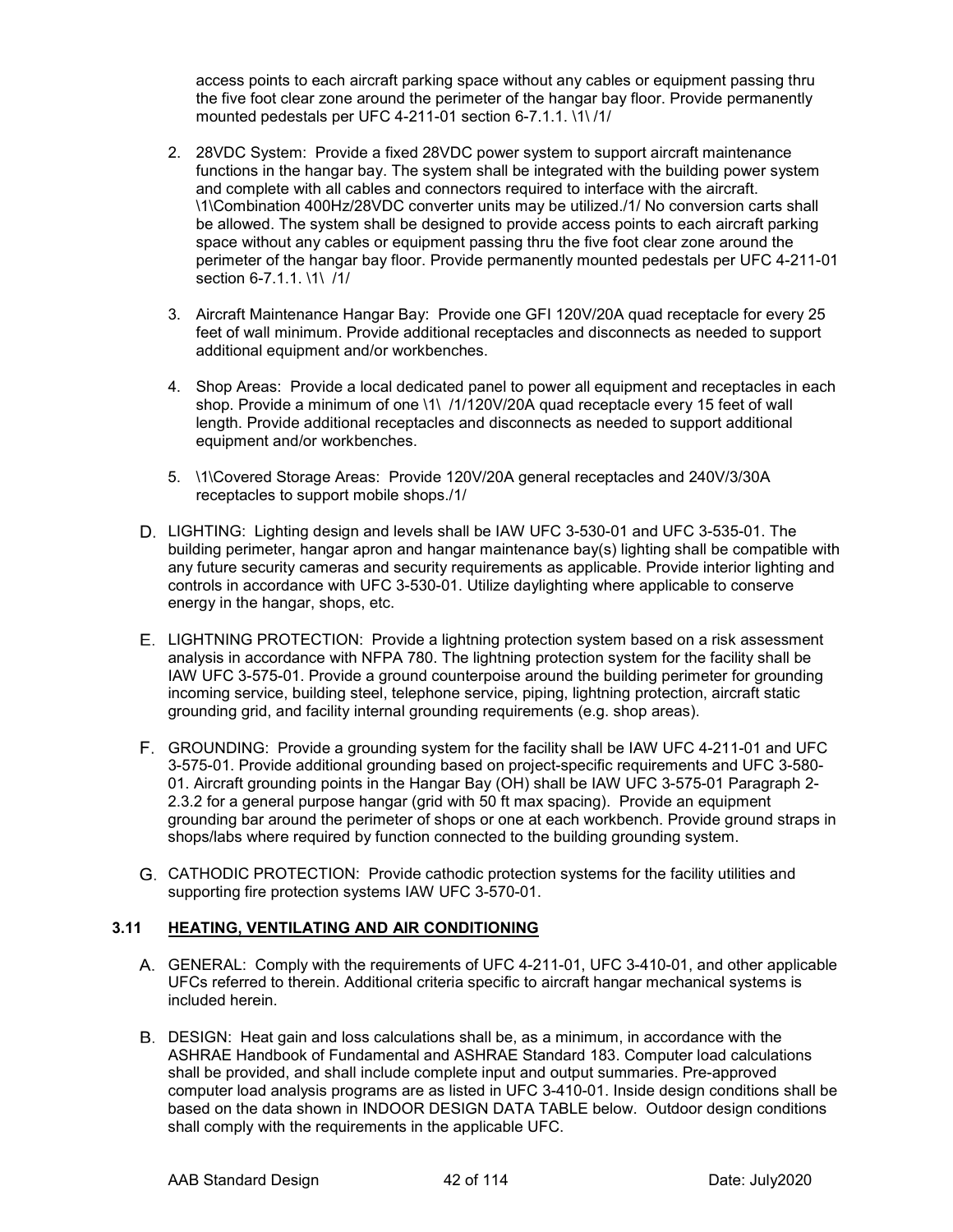#### C. HANGAR FLOOR AREAS:

1. DESIGN: Install heating equipment in accordance with UFC 4-211-01. For the hangar floor areas, consider heating and ventilating units, radiant heating, or some combination of the two. Where overhead radiant heating is provided, design and installation shall comply with applicable provisions of NFPA 409. In colder climates, consider supplemental heating at the floor level or under slab radiant floor heating in the hangar bay aircraft modules. Coordinate system selection with the user. Base the system selection on energy compliance, life cycle cost, reliability, operating considerations, and the maintenance capabilities and resources of the user. Consider all viable alternative systems meeting the functional requirements of the hangar bays.

#### 2. OVERHEAD RADIANT HEAT SYSTEMS:

Overhead radiant heat systems may be either low or high intensity radiant heating Provide radiant heaters with shielding that shield the heating element or flame from optical flame detectors or heat detectors as required to prevent activation of optical flame detectors or heat detectors and accidental release of the fire suppression system.

3. SNOW/ICE-MELTING SYSTEM:

A snow/ice-melting system at the hangar door tracks, when rolling hangar doors are used, must be installed when outside design temperature is +15°F (-4°C) or lower and when historical snow accumulation data supports the requirement.

#### D. ADMINISTRATIVE AREAS:

- 1. DESIGN: Conditioning for the administration areas shall be in accordance with UFC 3-401- 01 Mechanical Engineering. The HVAC distribution system serving the administration areas shall be served by an air-handling unit dedicated to the administration areas only. The design for these spaces should including flexible zoning, such that the system can be modified to address future changes to the mission and occupant densities. Administrative areas shall be temperature-controlled by the DDC system compatible with the existing base systems. Temperature set point adjustment shall be accomplished via DDC System by authorized personnel.
- 2. COMMUNICATION ROOMS AND ARMS VAULT: Provide dedicated ductless splits type DX equipment for each Communication Room and Arms Vault. Provide a dehumidification unit in the Arms Vault capable of maintaining a 45% relative humidity. Internal loads in the Communication Rooms, Arms Vault, and shall be coordinated by the user. The equipment load in the Fight Simulator is 25,000 Btu's.
- E. SHOP AREAS:

Conditioning for shop and bench stock areas shall be in accordance with UFC 3-401-01. The air distribution systems serving the shop area shall be a dedicated air-handling unit to these spaces. Return air from this area shall not be mixed, re-circulated or transferred into the administration spaces.

BUILDING EXHAUST and HANGAR VENTILATION/ EXHAUST SYSTEMS:

Provide building exhaust systems at heat sources, restrooms, locker/shower rooms, break rooms, shop space, and contamination sources, i.e. printer/ copy areas. Exhaust systems will operate continuously while the building is occupied. Route exhaust air through an Energy Recovery Unit if it is shown to be Life Cycle Cost Effective or as required by ASHRAE 189.1. Exhaust systems shall comply with NFPA 90A.

In the hangar, local ventilation should be considered where contaminants are generated; however general ventilation is required in accordance with UFC 4-211-01 paragraph 3-5.3.1.5. Under floor pits, duct, and tunnels shall be ventilated, exhausting 30 air-changes per hour and controlled by a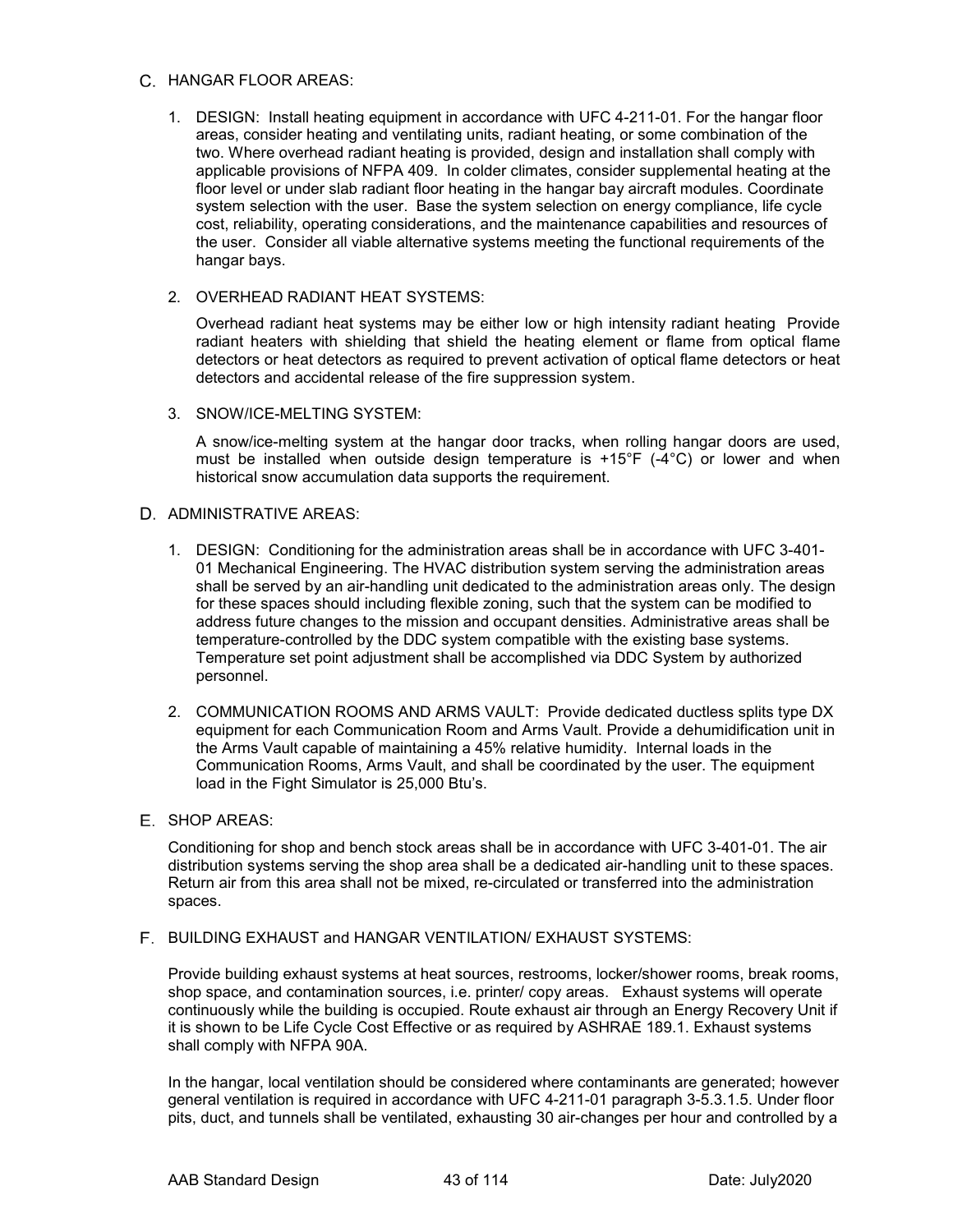continuous detection system in accordance with NFPA 409. For Fuel Cell Maintenance Hangars at Joint Bases, comply with Service specific requirements as applicable.

Ventilation may be operated in economizer cycles for increased thermal comfort where climatic conditions are appropriate. Natural air movement through locating louvers and dampers near the ceiling and floor should be evaluated for life cycle cost effectiveness versus a fan powered economizer cycle. Evaporative cooling is not allowed in Army hangar maintenance bays.

#### G. DESIGN CONDITIONS:

1. WEATHER DATA, INDOOR DESIGN CONDITIONS: Design shall be based on weather data from UFC 3-400-02 for outdoor design conditions. Indoor design conditions shall conform to Indoor Design Data Table below. Indoor air quality shall comply with the current ASHRAE Standard 62.1 and OSHA requirements.

| <b>HEATING</b>               |                         |                                   |  |
|------------------------------|-------------------------|-----------------------------------|--|
|                              | Admin and Offices       | $68^{\circ}$ F                    |  |
|                              | Shop Spaces-            | 65°F                              |  |
| Indoor Design<br>Temperature | Hangar Floor Area-      | $55^{\circ}$ F                    |  |
|                              | Flight Simulator Room - | 68°F max                          |  |
|                              | Unoccupied Space -      | $45^{\circ}$ F                    |  |
| <b>COOLING</b>               |                         |                                   |  |
|                              | Admin and Offices -     | 75°to78°F                         |  |
|                              | Shop Spaces -           | 78°F                              |  |
|                              |                         | Ambient<br>(unless<br>conditioned |  |
| Indoor Design                | Hangar –                | for mission.                      |  |
| Temperature                  |                         | Then as                           |  |
|                              |                         | required for                      |  |
|                              |                         | equipment)                        |  |
|                              | Flight Simulator Room - | 65°F min                          |  |
|                              | Unoccupied Space -      | $85^{\circ}$ F                    |  |

## **Indoor Design Data Table**

2. HIGH HUMIDITY AREAS: In geographical areas of high humidity, to prevent mold formation in buildings, air conditioning systems must be designed to maintain space humidity at reasonable levels. Include the following considerations in the design of the air conditioning systems. Avoid over sizing of direct-expansion cooling equipment. Design single zone systems and multi-zone systems to maintain an indoor design condition of 50% relative humidity. Size cooling coils for the greater of the cooling load calculated at the design dry bulb temperature condition or the design humidity condition. Where fan coil units are used, provide a non-permeable wall covering behind the unit. Provide ventilation air from a separate dedicated air handling unit. Do not condition outside air through fan coil units. Avoid the use of direct expansion cooling coils in air handling units with constant running fans that handle outside air.

## **3.12 ENERGY CONSERVATION REQUIREMENTS**

GENERAL: Energy conservation shall be in accordance with UFC 1-200-2 High Performance & Sustainable Building Requirements and as outlined in Paragraph 5, GENERAL

#### **3.13 FIRE PROTECTION REQUIREMENTS**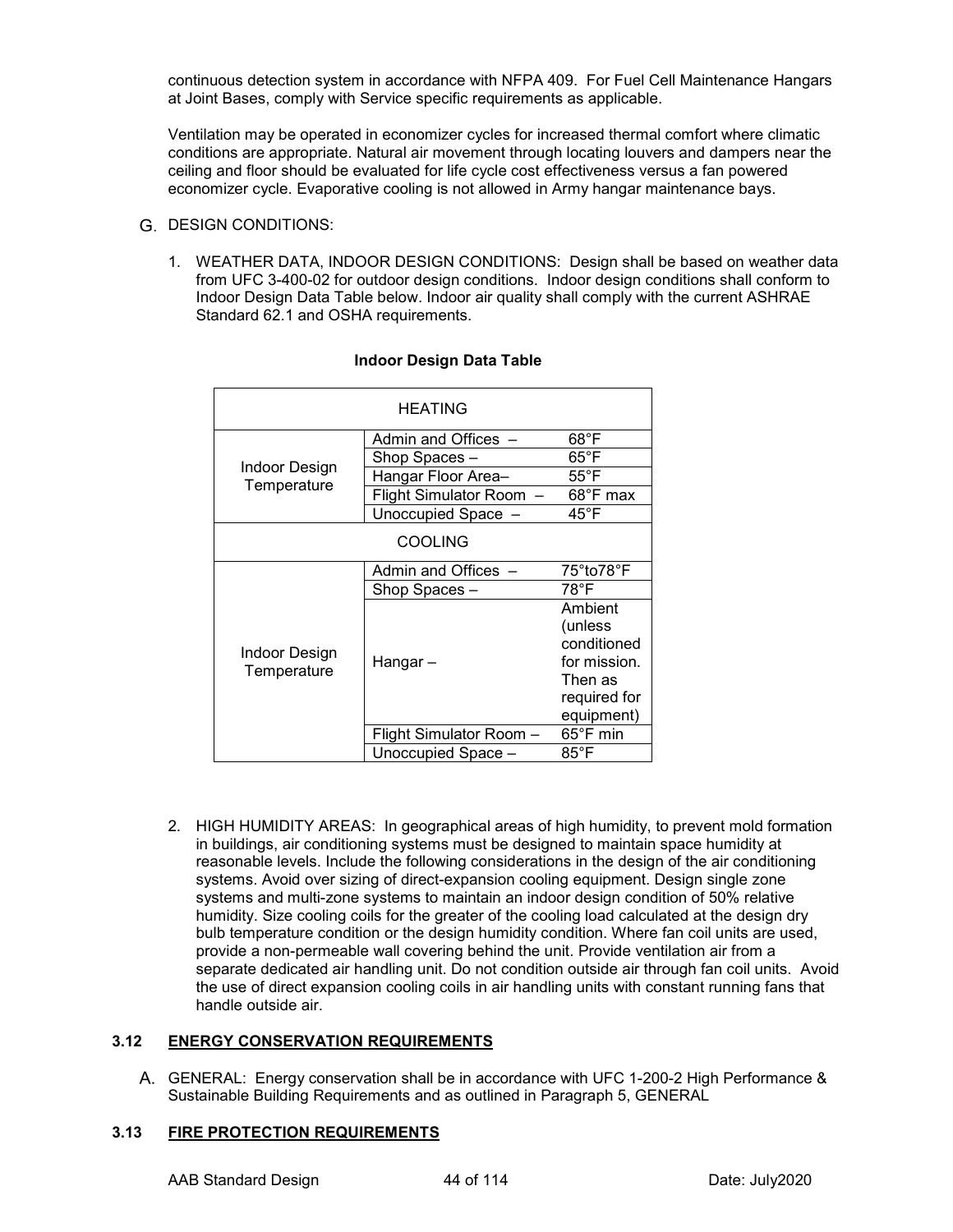GENERAL:Provide a fire protection system in accordance with UFC 3-600-01 Fire Protection Engineering For Facilities and UFC 4-211-01 Aircraft Maintenance Hangars. The fire protection system design may require the need for a separate Fire Pump Building and Water Storage Tanks. The final site arrangement of these features vary by location and shall be refined by the designer of record and approved by the COS, DPW, and the airfield manager.

## **3.14 SUSTAINABLE DESIGN – NOT USED**

- **3.15 ENVIRONMENTAL DESIGN – NOT USED**
- **3.16 PERMITS – NOT USED**
- **3.17 DEMOLITION – NOT USED**
- **3.18 ADDITIONAL FACILITIES – NOT USED**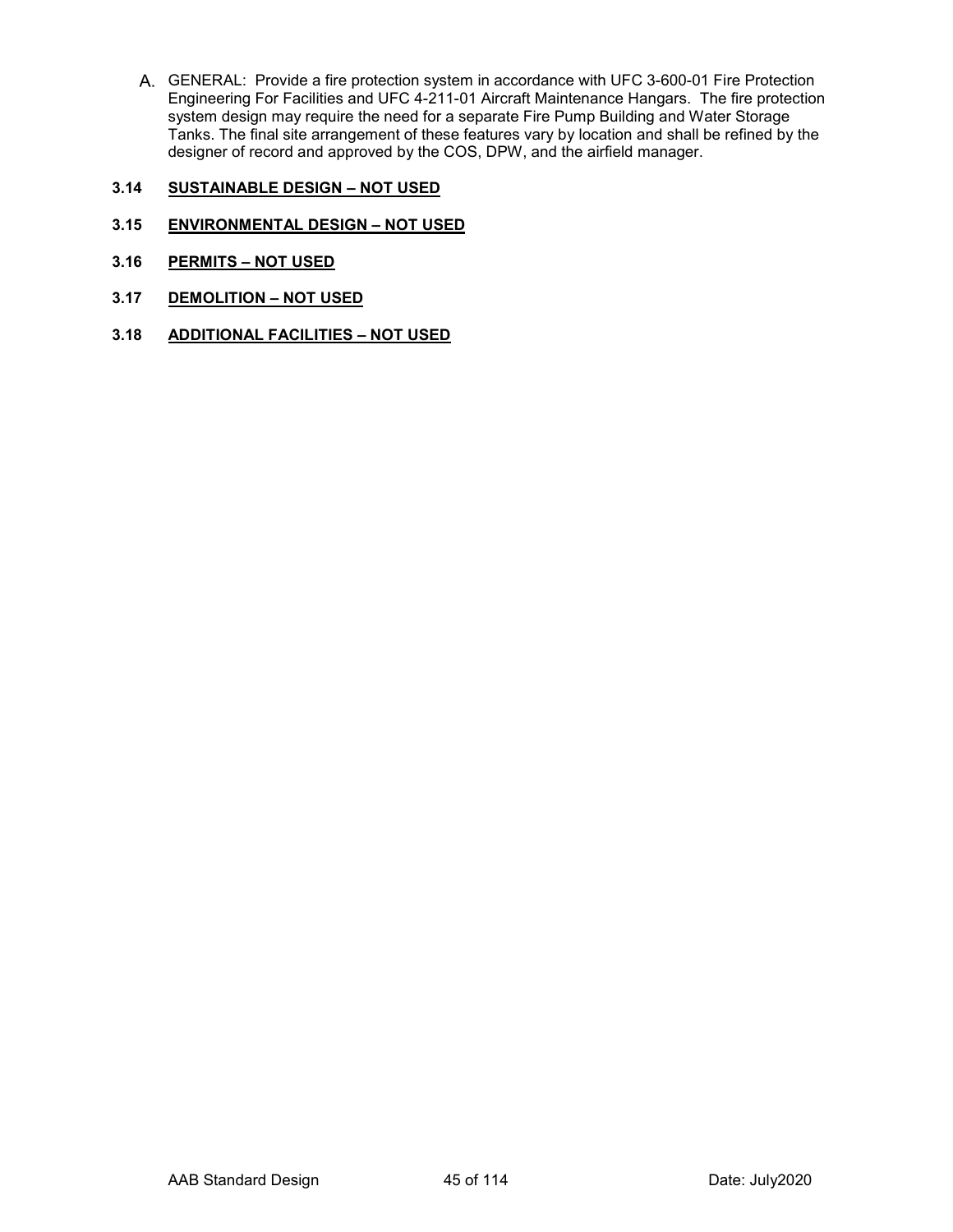#### **3.19 FURNITURE AND EQUIPMENT REQUIREMENTS**

All furniture, fixtures and equipment listed on the room data sheets shall be incorporated into the project. Contractor shall be responsibility for providing all utility connections to support each furnishing and equipment. Unless noted otherwise, FF&E are government furnished government installed. Furniture and furnishing listed shall be used to develop the furniture package. Furnishings shall be coordinated with utility/data/voice outlets such that they are readily accessible.

#### 3.19.1 FURNISHINGS:

#### A. GENERAL CONDITIONS:

- 1. All desks and workstations shall have at least one task light. Where overhead storage is specified, task lights shall be attached to the overheads. In the absence of overhead storage units, a desk lamp shall be provided. Task lighting shall be LED type.
- 2. Workbenches/Worktables shall have task lighting where indicated.
- 3. All desks and workstations shall have both a trash and recycling receptacle.
- 4. All desk and workstations shall have at least one grommet with cover.
- 5. All storage pieces; i.e. filing cabinets, storage bins, storage cabinets, etc., shall be lockable.
- 6. Furniture components within each workstation and/or private office shall be keyed alike. Independent storage pieces shall be keyed random. Confirm any special locking requirements with Contracting Officer prior to order.

#### **B. WORKSTATIONS:**

- 1. Where cubicles abut or are adjacent to exterior windows, daylighting strategies shall be considered and divider height/design shall be adjusted to allow for daylighting within the surrounding space(s).
- 2. Lower cubicle wall panels' when/where they abut facility walls could be omitted so that access to outlets is possible.
- 3. For ergonomics, keyboard tray with foam wrist rest shall be provided at each workstation.
- 4. Modular Admin workstations shall be metal unless noted otherwise.
- 5. For the Commander's Office, provide freestanding wood veneer u-shape desk with recessed half height wood veneer modesty panel facing the guest chairs..
- 6. Workstations shall be freestanding. Partitions if provided and general furnishings shall not interfere with wall access to power, communications and data connections. Provide full height modesty panel and full depth end panel on pedestal side. Work surfaces shall be laminated.

#### C. WORKBENCHES/WORKTABLES:

- 1. Provide workbench and worktable accessories according to the room data sheets. Accessories shall be of standard stock and dimension for ease of replacement.
- 2. Unless noted otherwise, workbenches and worktables shall have steel support and frame.
- 3. For the build-in computer work shelves, the edge shall be rounded.
- D. TABLES: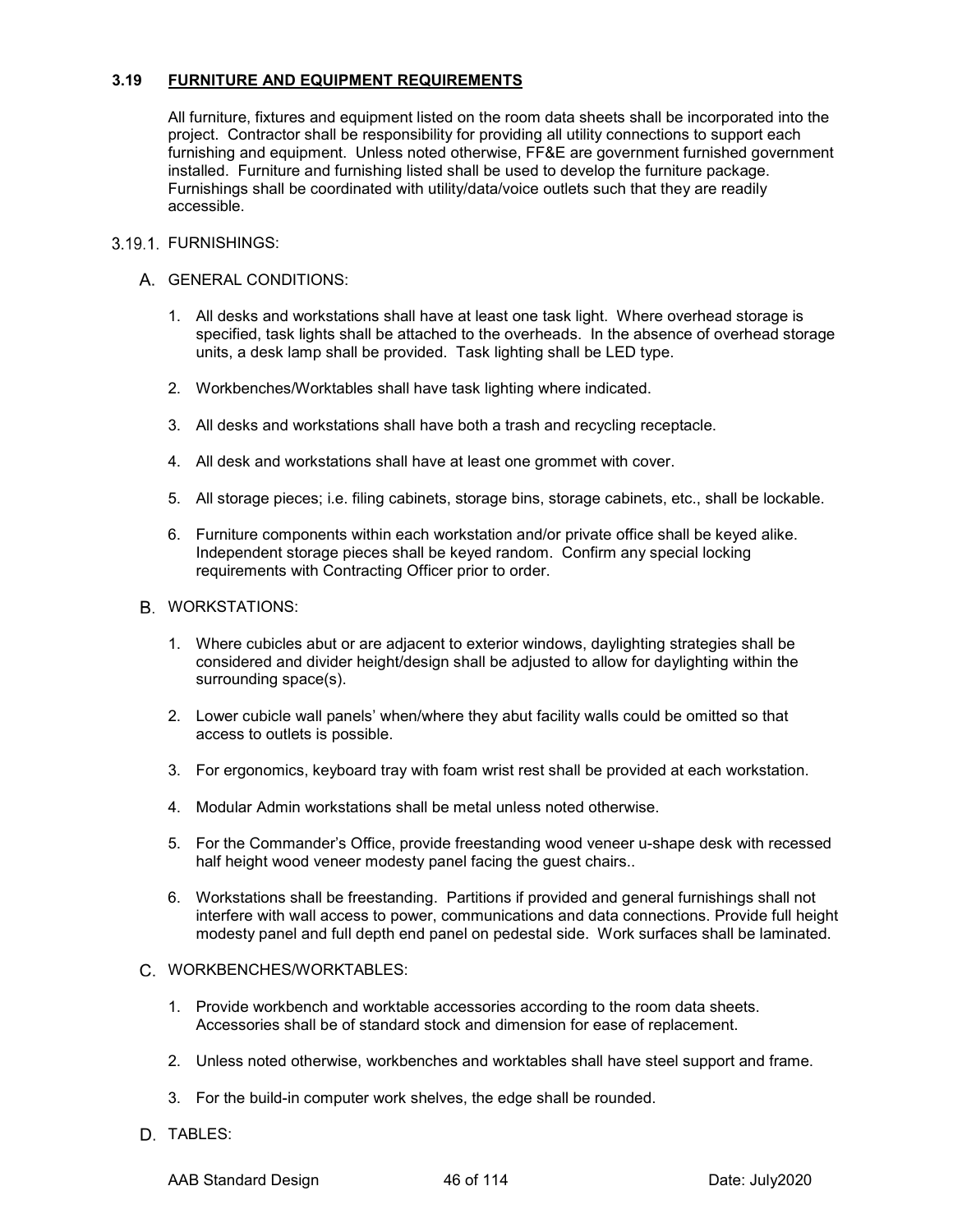- 1. Unless noted otherwise, conference tables, study carrels, and training tables shall have high pressure laminate surface with edge band.
- 2. Map tables shall be custom-built with a 30 degree fixed tilt. The overall worktop height shall accommodate standing operation. Shelving spaces for binders and forms shall be provided below the table, front and back. Replaceable plexi-glass sheet, size of the table tops, shall be provided for map overlay.
- E. CHAIRS:
	- 1. Ergonomics shall be taken into consideration in the product selection.
- F. FILE STORAGE UNITS:
	- 1. Unless noted otherwise, bookcases, lateral file cabinets, file cabinets, and other file and storage cabinets, shall be of heavy gauge steel construction, baked enamel finish. Cabinets shall be lockable.
	- 2. Printer storage cabinet shall receive laminated top with edge band.
	- 3. Bookcases and storage cabinets shall have adjustable metal shelving.
	- 4. Lateral File Cabinets shall have counterweighted, glides with 1" adjustability.
- G. STORAGE CABINETS, SHELVING AND LOCKERS:
	- 1. Lockable Tool Storage: All-welded cabinet with removable bins, heavy-gauge steel doors with 14 gauge steel construction, 3-point locking system, capacity of 1450 lbs per shelf.
	- 2. Industrial Shelving Units: Pre-engineered bulk storage rack, for bulk items, with heavy duty 14-gauge steel beams. Shelves of solid decking. 18 Gauge Extra Heavy Duty Box W shelves deliver 1300 Lb capacity per shelf for storing motors, pumps, and other heavy equipment.
	- 3. Shelving Unit: Each shelf shall be able to support 350 lbs.
	- 4. Flammable Storage Cabinet: Double wall 18-gauge steel, 350 lb shelf capacity, adjustable shelf. Meeting NFPA, OSHA and FM Standards.
- H. MISCELLANEOUS FURNISHINGS:
	- 1. Map Board (CFCI): Provide single map board sized per unit/installation requirements. Map board shall be framed with a removable plexi-glass overlay for dry erase marker use. Plexiglass overlay shall be easily removable for map replacement.
	- 2. Static Dissipative Floor Mats: 3 feet wide by the length of the workbenches. Mats shall be grounded for maximum effectiveness.
	- 3. Lectern: adjustable tilt writing surface, open cabinet with adjustable shelf, locking cabinet doors, dual wheel casters, powered. Include microphone, light, slide out shelf. Wood veneer and trim.
	- 4. Mail Center: Provide 20 mail slots per company.
- I. IT EQUIPMENT:
	- 1. Dedicated power and communication outlets shall be provided for each IT equipment listed.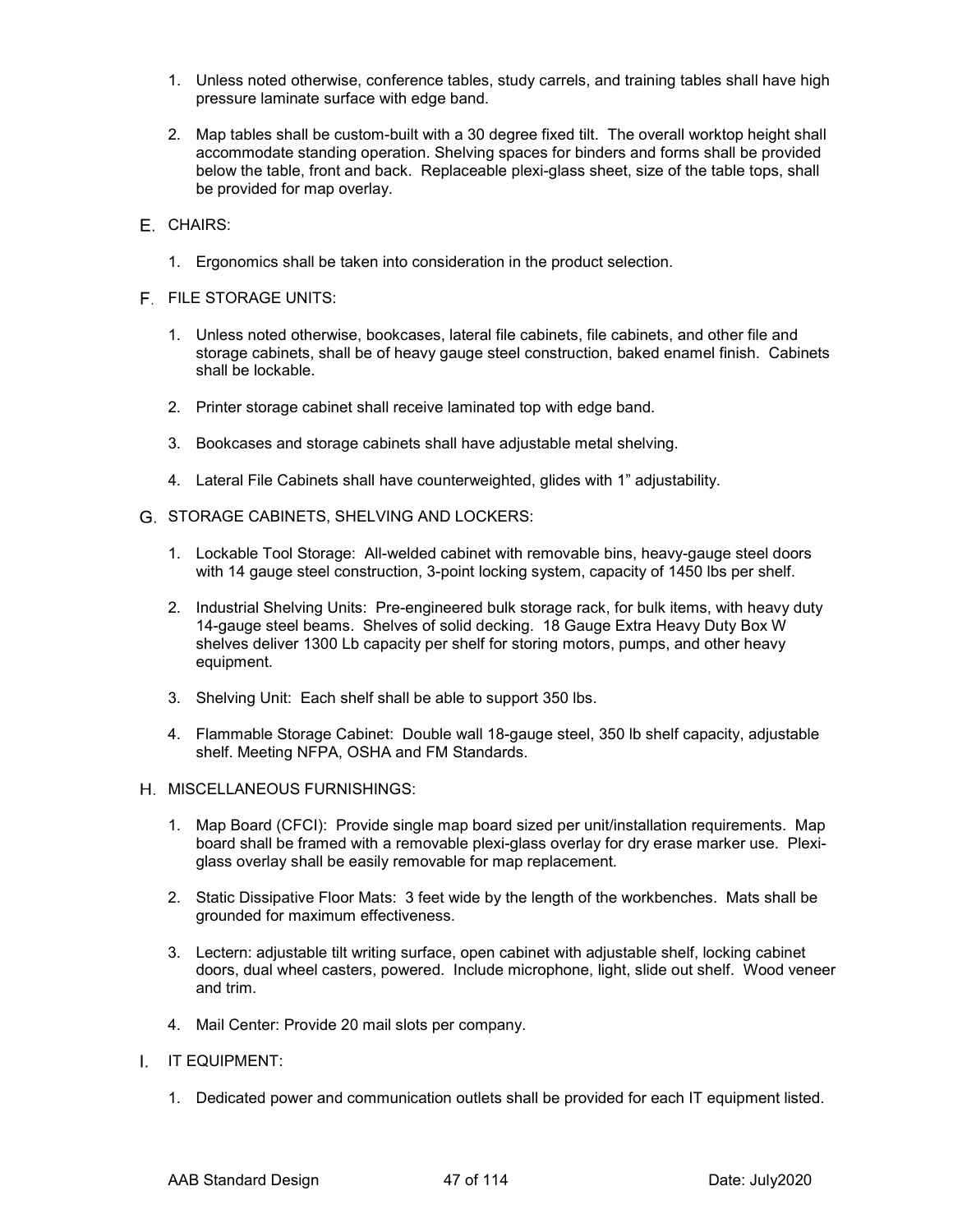- 2. Flat Screen Displays: Provide wall backing for flat screen displays as indicated on the room data sheets. Where flat screen displays are required, provide wall mounting support with power and data connections.
- 3. Audio/Visual Control System: AV control system shall have connectivity and controllability of unclassified video teleconferencing, lighting, speakers, microphones, screens, and projectors.

#### J. APPLIANCES:

- 1. General: Provide power to each appliance listed.
- 2. Refrigerator: Waterline with cutoff valve shall be provided for the Ice maker.
- 3. Laundry Appliances: Washer water supply and sanitary waste lines shall be designed and installed per code. Vent to the exterior will be required for the cloth dryer.
- FURNITURE AND EQUIPMENT PLANS

See AAB Furniture Fixture and Equipment Plan for FF&E locations and quantities. FF&E items shown shall be fully incorporated in the design.

#### 3.19.2. MATERIAL HANDLING/ CONVEYING EQUIPMENT

- A. OVERHEAD CRANES
	- 1. AIRCRAFT MAINTENANCE BAY: Provide two (2) 10-ton overhead cranes. Cranes shall be a minimum Duty Service Class C.
		- a) Overhead Crane Controls: Provide static reversing, adjustable frequency controllers for the hoist, bridge and trolley electric drives. Provide dynamic braking for all electric drives. Speed control must be infinitely variable type for the hoist function and infinitely variable type for the bridge and trolley functions. The hoist, trolley and bridge brakes must set only after the associated controller decelerates the motor to a controlled stop. All motors must run smoothly, without torque pulsations at the lowest speed and be energized at a frequency not exceeding 60 HZ at the highest speed. The hoist controller must enable the drive motor to develop full torque continuously at zero speed
		- b) On deceleration, resistors or reactors must be inserted into the motor's high speed leads prior to de-energization of the high speed contactor. Acceleration and deceleration must be smooth. Provide the bridge and trolley motor control systems with a drift point between OFF and the first speed control point in each direction. Do not use definite purpose contactors. All contactors must be NEMA rated. Feed control circuits from a single phase, air cooled, double wound transformer with a grounded metal screen between the primary and secondary windings of the transformer
		- c) Crane Speeds: The cranes shall have the following rated load speeds (plus or minus 15%):
			- 1) **Hoist** 20 fpm
			- 2) **Trolley**  65 fpm
			- 3) **Bridge**  125 fpm
		- d) Provide runway stops at limits of crane bridge travel.
		- e) Radio Controls: Suspend the pendant pushbutton station from an independent festooned messenger track system, operating the length of the bridge. Locate the pendant pushbutton station 4 feet above the finished floor. Clearly mark all controls for identification of functions. Provide directional contactors with both mechanical and electrical interlocks.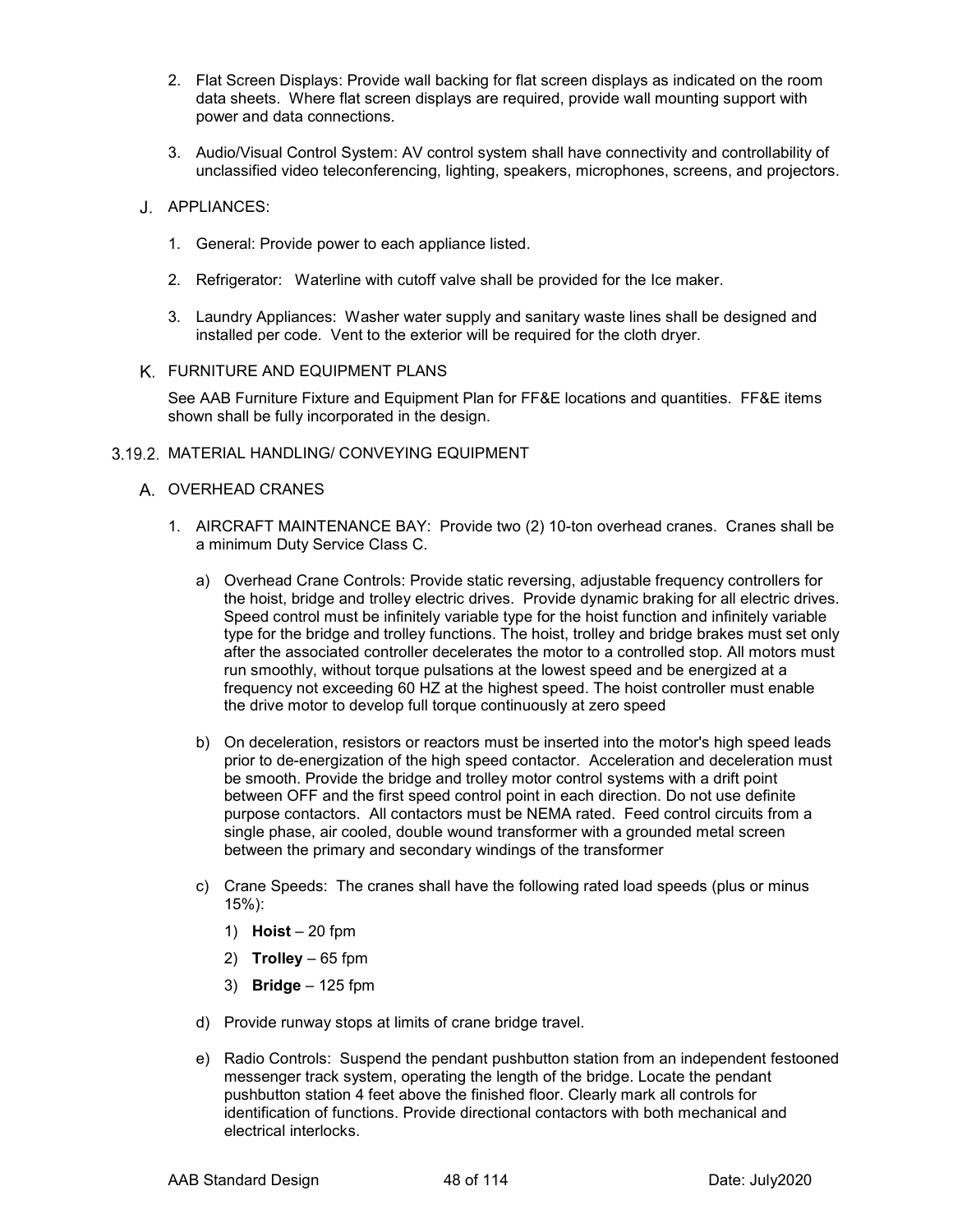- f) Floodlights: \1\Provide four HID fixtures mounted evenly spaced along the bridge./1/ Lights shall be switched on independently of the crane power, on a switch mounted on the crane column, near the crane disconnect, so that the lights can operate even when the crane power is turned off.
- 2. POWER PLANT/POWERTRAIN SHOP: Provide one (1) 2-ton overhead crane. Crane shall be a minimum Duty Service Class C Provide loaded hook coverage to within five (5) feet of the shop walls.
	- a) 2-Ton Overhead Crane: The 2-ton crane shall have the following rated load speeds (plus or minus 15%):
		- 1) **Hoist** 20 fpm
		- 2) **Trolley**  65 fpm
		- 3) **Bridge**  125 fpm
	- b) Hoist motor control system shall provide one speed in each direction. Bridge and trolley main control systems shall provide one speed in each direction. Provide runway stops at limits of crane bridge travel.

#### ELEVATORS/CONVEYING SYSTEMS:

- 1) Elevators:Comply with requirements of UFC 3-490-06. The elevator shall be located as shown and shall have a minimum rated load capacity of 3500 lb (1588 kg), with doors and interior dimensions sized to accommodate a fully extended emergency medical services (EMS) gurney and four average size adults. Provide required clearances in hoistway for Hoistway Entrapment Protection.
- 2) Elevator Finishes: Elevator interior walls, ceiling, doors and fixtures shall have a satin no. 4 stainless steel finish. Floor finish shall be resilient flooring. All elevators shall be furnished with removable hanging protective pads and fixed hooks to facilitate conversion to use for moving freight.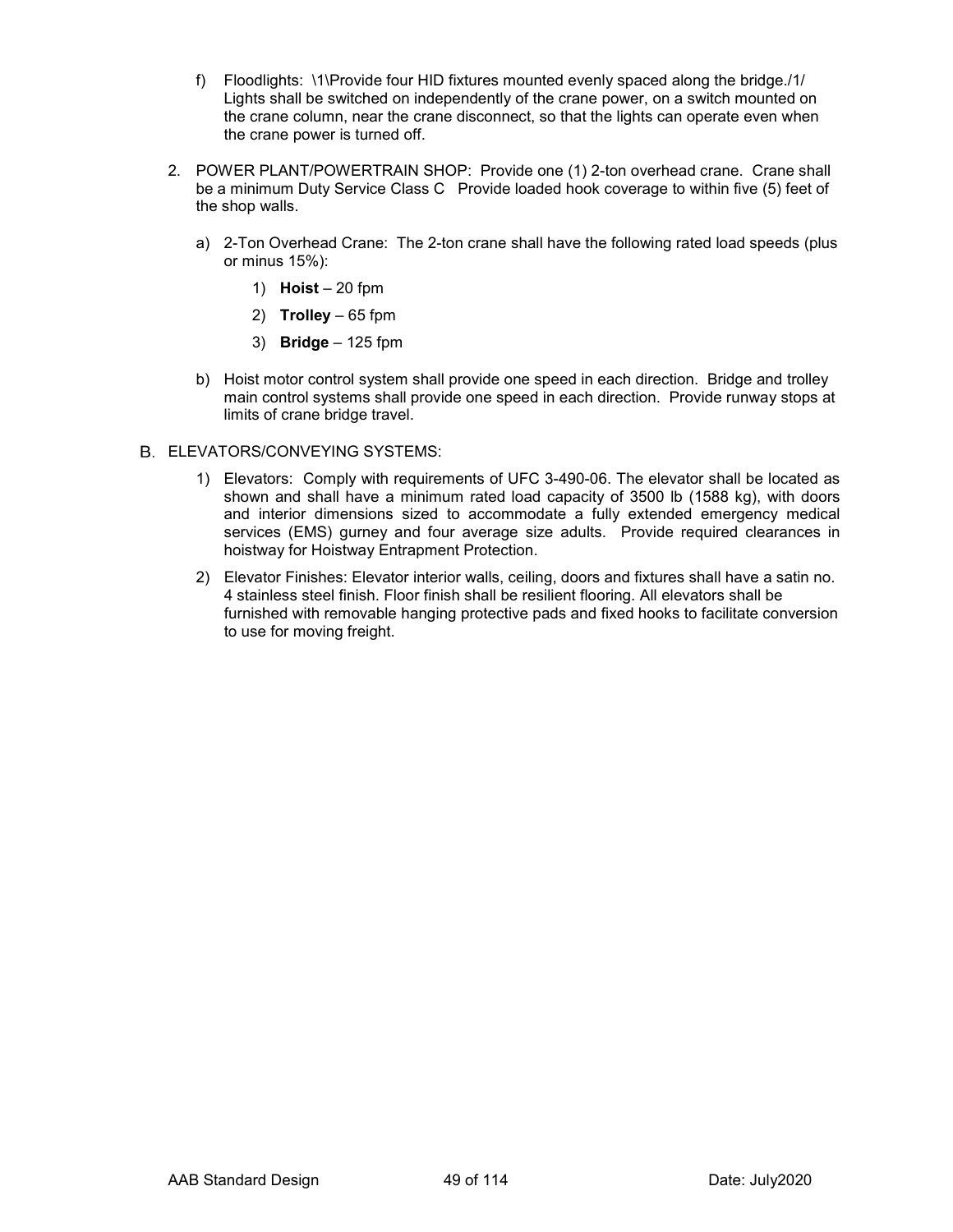## **3.20 ROOM DATA SHEETS:**

Room data sheets grouped by functional areas are intended to supplement other requirements identified in this document. The designer shall incorporate all requirements identified in the room data sheets. For any discrepancies within the document, the most stringent and most comprehensive approach shall govern. For furnishing and equipment,

| <b>Room Name</b>           | <b>AIRCRAFT MAINTENANCE BAY</b>                                                                                                                                                                                                                                                                                                                        |
|----------------------------|--------------------------------------------------------------------------------------------------------------------------------------------------------------------------------------------------------------------------------------------------------------------------------------------------------------------------------------------------------|
| Description/Usage          | Heated and ventilated work area for the inspection, maintenance, repair and<br>modification of rotary-wing aircraft. The maintenance bay consists of six (6)<br>UAH maintenance modules surrounded by a five (5) foot wide safety corridor.                                                                                                            |
| Room Finish Type           | Aircraft Maintenance Bay per UFC 4-211-01, Chapter 3 & 6.                                                                                                                                                                                                                                                                                              |
| Minimum Ceiling Height     | Exposed overhead roof construction and support system for 10-Ton overhead<br>hoist system.                                                                                                                                                                                                                                                             |
| <b>Special Equipment</b>   | Provide aircraft maintenance pedestals as shown on SD notional floor plan.<br>Provide two (2) 10-ton bridge cranes with a \1\31'/1/ minimum hook height.                                                                                                                                                                                               |
| Plumbing                   | Provide four (4) combination emergency eyewash and shower stations along<br>the back wall of the maintenance bay. (100' Maximum spacing.)<br>Provide 4 interior hose bibs, two (2) on back wall and one (1) near hangar door                                                                                                                           |
|                            | on each side wall.                                                                                                                                                                                                                                                                                                                                     |
|                            | Provide 36" wide semi-circular wash fountain w/foot activation bar near each<br>Admin/Shop corridor entrance.                                                                                                                                                                                                                                          |
|                            | Provide continuous trench drain as shown on SD notional floor plan.                                                                                                                                                                                                                                                                                    |
| <b>Compressed Air</b>      | Provide two (2) compressed air drops on each aircraft utility pedestal. Provide<br>dedicated isolation valve.                                                                                                                                                                                                                                          |
| <b>HVAC</b>                | The maintenance bay shall be heated and ventilated. Specialized exhaust<br>system is required. Provide per UFC 4-211-01 Chapter 3 and 6.                                                                                                                                                                                                               |
| <b>Fire Protection</b>     | For the purposes of fire protection and code analysis, aircraft shall be<br>considered fueled. Provide per UFC 4-211-01 Chapter 3 and 6.                                                                                                                                                                                                               |
| Electrical                 | 400 Hz and 28 DC power shall be provided on the utility maintenance<br>pedestals. Two (2) 400Hz Cable Reels shall contain 75' cable length each.<br>60A/480V/3Ø, 30A/208V/3Ø and two (2) quad GFI 120V receptacles shall be<br>provided. Aircraft grounding shall be in accordance with UFC 3-575-01.                                                  |
| Lighting                   | Daylighting controls if applicable.                                                                                                                                                                                                                                                                                                                    |
| Telecommunications &       | \1\Provide NIPR and LIS networks.                                                                                                                                                                                                                                                                                                                      |
| <b>Electronic Systems</b>  | Provide additional two (2) NIPR and two (2) LIS drops on each aircraft<br>maintenance pedestal.                                                                                                                                                                                                                                                        |
|                            | Provide a WAP outlet for each aircraft parking module.                                                                                                                                                                                                                                                                                                 |
|                            | Provide WAP outlets near the hangar doors or on the exterior of the facility<br>apron coverage./1/                                                                                                                                                                                                                                                     |
|                            | Provide CCTV cameras coverage for each aircraft maintenance module.                                                                                                                                                                                                                                                                                    |
| <b>Special Requirement</b> | Hangar door shall have a minimum 28' clear vertical opening. Horizontal<br>clearance shall be in accordance with UFC 4-211-01. Either motorized vertical<br>lift or horizontal rolling door are allowed. Hangar door configuration shall<br>provide no less than 50% of the hangar maintenance bay accessible for aircraft<br>movement simultaneously. |
|                            | Provide continuous 5'-0" wide Safety Corridor around perimeter of six (6) UAR<br>aircraft maintenance modules. Provide 5'-0" of additional space along the side                                                                                                                                                                                        |

A. ROOM DATA SHEET GROUP 1 - AIRCRAFT MAINTENANCE BAY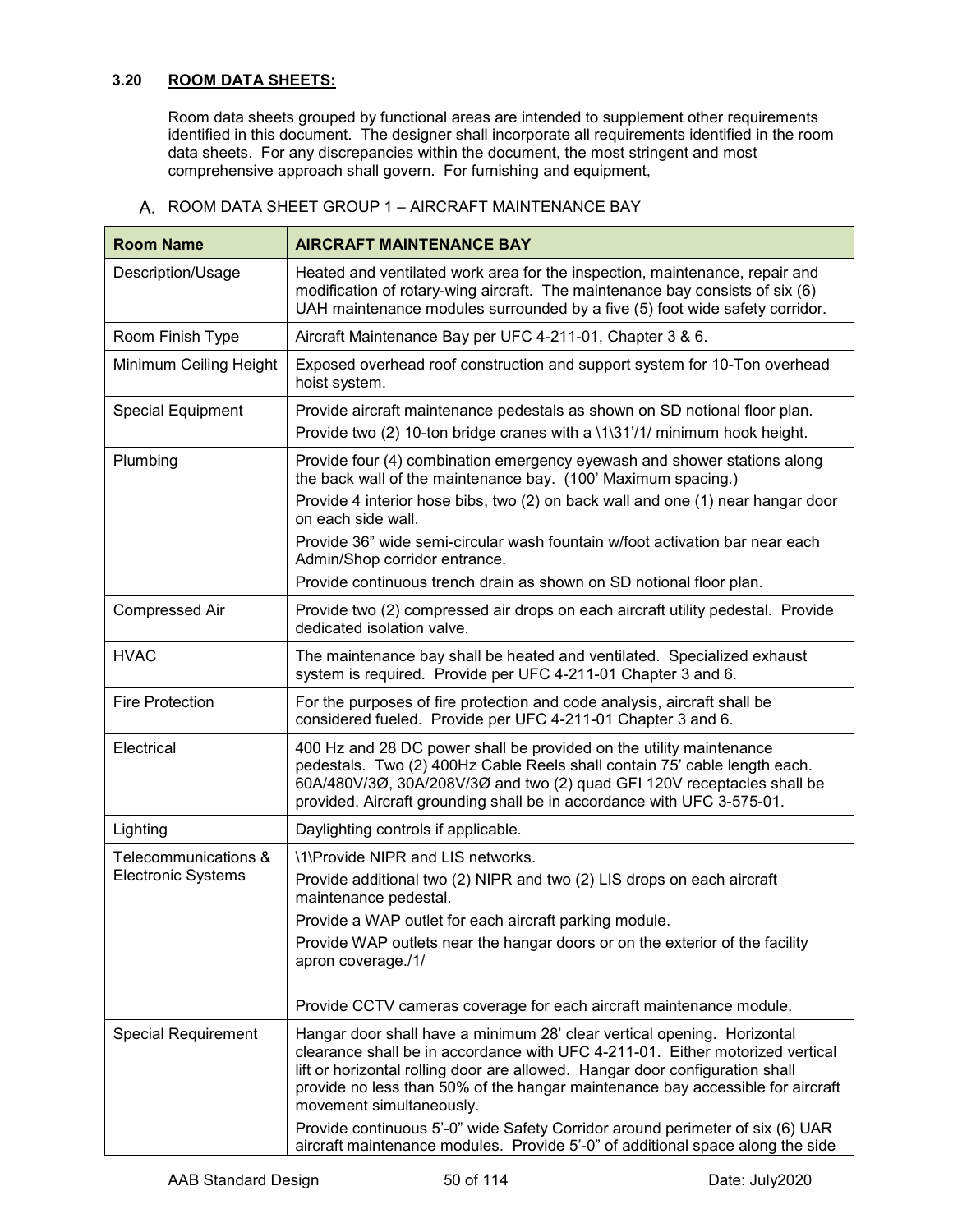|           | and rear walls of the maintenance bay for structural elements, mechanical,<br>electrical, emergency equipment, and hand washing stations. |
|-----------|-------------------------------------------------------------------------------------------------------------------------------------------|
| Acoustics |                                                                                                                                           |

| <b>Room Name</b>                                     | <b>PRODUCTION CONTROL</b>                                                                                                                                                                                                                                                                                                                                                                                                                                                                                        |
|------------------------------------------------------|------------------------------------------------------------------------------------------------------------------------------------------------------------------------------------------------------------------------------------------------------------------------------------------------------------------------------------------------------------------------------------------------------------------------------------------------------------------------------------------------------------------|
| Description/Usage                                    | Open office for maintenance activity assignments and scheduling. Receive,<br>monitor, and track maintenance work orders using automated and manual<br>systems.                                                                                                                                                                                                                                                                                                                                                   |
| Room Finish Type                                     | Provide LVT flooring, painted gypsum board walls with resilient base, and<br>suspended acoustical ceiling.                                                                                                                                                                                                                                                                                                                                                                                                       |
| Minimum Ceiling Height                               | $9' - 0''$                                                                                                                                                                                                                                                                                                                                                                                                                                                                                                       |
| Interior Construction /<br><b>Built-in Equipment</b> | \1\Provide minimum 6'-0" long customer service counter with coiling shutter<br>near room entrance./1/ Provide seating area and integrated base cabinets at<br>service counter.                                                                                                                                                                                                                                                                                                                                   |
| Plumbing                                             |                                                                                                                                                                                                                                                                                                                                                                                                                                                                                                                  |
| <b>HVAC</b>                                          | Daily PC morning meetings will temporarily increase room population from<br>approximately seven (7) to twenty (20) personnel for approximately 1-hour.                                                                                                                                                                                                                                                                                                                                                           |
| Power                                                | \1\Provide receptacle at service counter./1/                                                                                                                                                                                                                                                                                                                                                                                                                                                                     |
| Lighting                                             |                                                                                                                                                                                                                                                                                                                                                                                                                                                                                                                  |
| Telecommunications &                                 | \1\Provide NIPR network only.                                                                                                                                                                                                                                                                                                                                                                                                                                                                                    |
| <b>Electronic Systems</b>                            | Provide additional NIPR and Voice at service counter./1/                                                                                                                                                                                                                                                                                                                                                                                                                                                         |
|                                                      | Provide public address control station in accordance with SD paragraph 3.9.<br>Provide (2) flat screen monitors for weather reports/radar from CATV or Air<br>Traffic Control. Confirm monitor location(s)/requirement with Production Control<br>Officer. Provide CCTV monitor(s) display of each aircraft maintenance module<br>within the aircraft maintenance bay and exterior views of the Access Apron.<br>Confirm exact requirement with Production Control Officer. Provide CCTV<br>monitoring location. |
|                                                      | Provide two flat screen monitor mounts with power and data outlets.\1\ /1/                                                                                                                                                                                                                                                                                                                                                                                                                                       |
| <b>Special Requirements</b>                          | Provide a 20 person conference area within Production Control for daily<br>meetings. Provide three (3) Dry Erase Marker Boards (MB) 6'x4' on wall<br>adjacent to conference area. Provide (1) Dry Erase MB 6'x4' near entrance to<br>PC Office.                                                                                                                                                                                                                                                                  |
| Acoustics                                            | Room STC rating 40.                                                                                                                                                                                                                                                                                                                                                                                                                                                                                              |

## B. ROOM DATA SHEET GROUP 2 - MAINTENANCE ADMINISTRATION AND OPERATIONS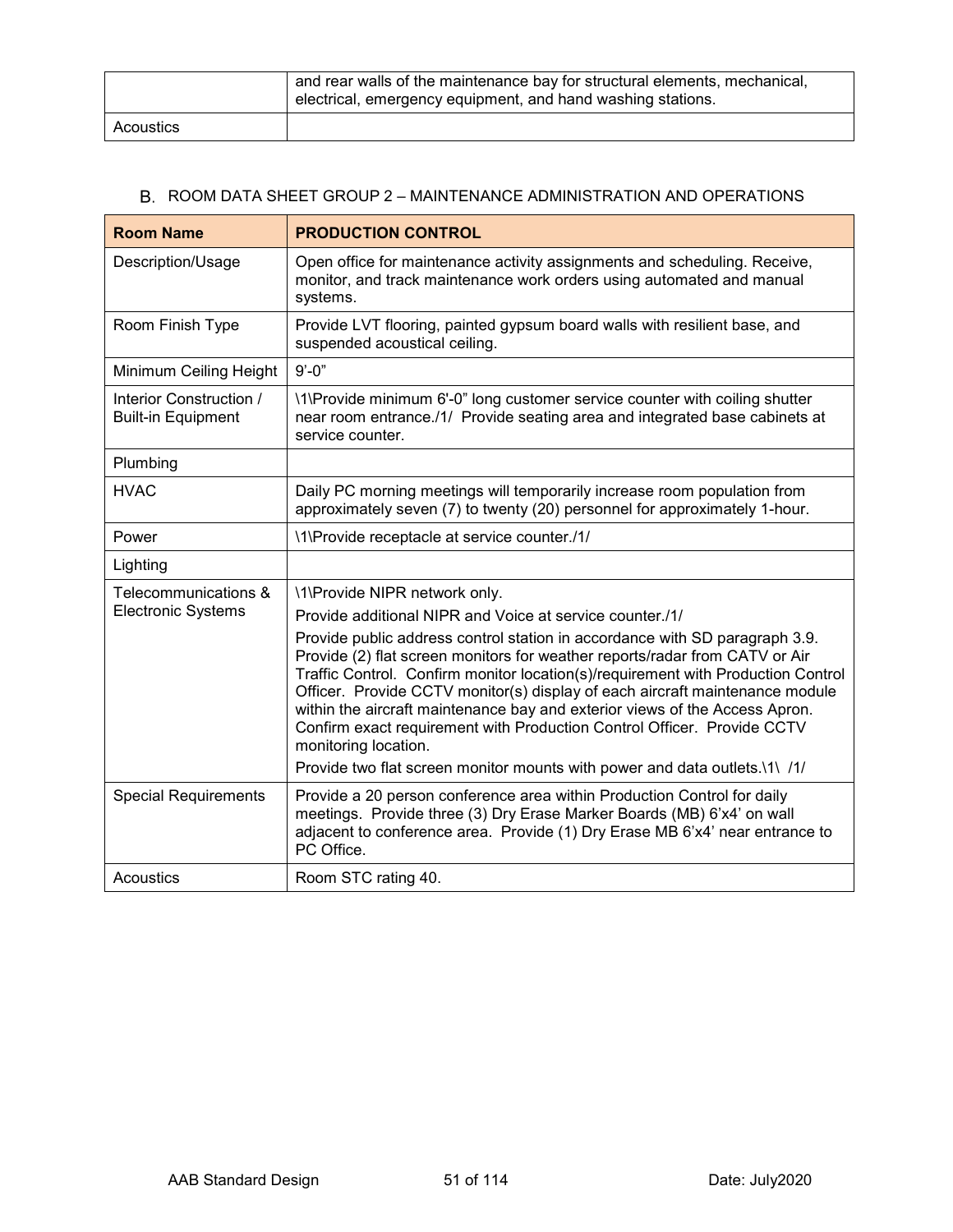| <b>Room Name</b>                                     | <b>PRODUCTION CONTROL OFFICE</b>                                                                           |
|------------------------------------------------------|------------------------------------------------------------------------------------------------------------|
| Description/Usage                                    | Semi-private office for Production Control Officer and Maintenance Officer.                                |
| Room Finish Type                                     | Provide LVT flooring, painted gypsum board walls with resilient base, and<br>suspended acoustical ceiling. |
| Minimum Ceiling Height                               | $9' - 0''$                                                                                                 |
| Interior Construction /<br><b>Built-in Equipment</b> |                                                                                                            |
| Plumbing                                             |                                                                                                            |
| <b>HVAC</b>                                          |                                                                                                            |
| Power                                                |                                                                                                            |
| Lighting                                             |                                                                                                            |
| Telecommunications &<br><b>Electronic Systems</b>    | \1\Provide NIPR network only./1/                                                                           |
| <b>Special Requirements</b>                          |                                                                                                            |
| Acoustics                                            | Room STC rating 40.                                                                                        |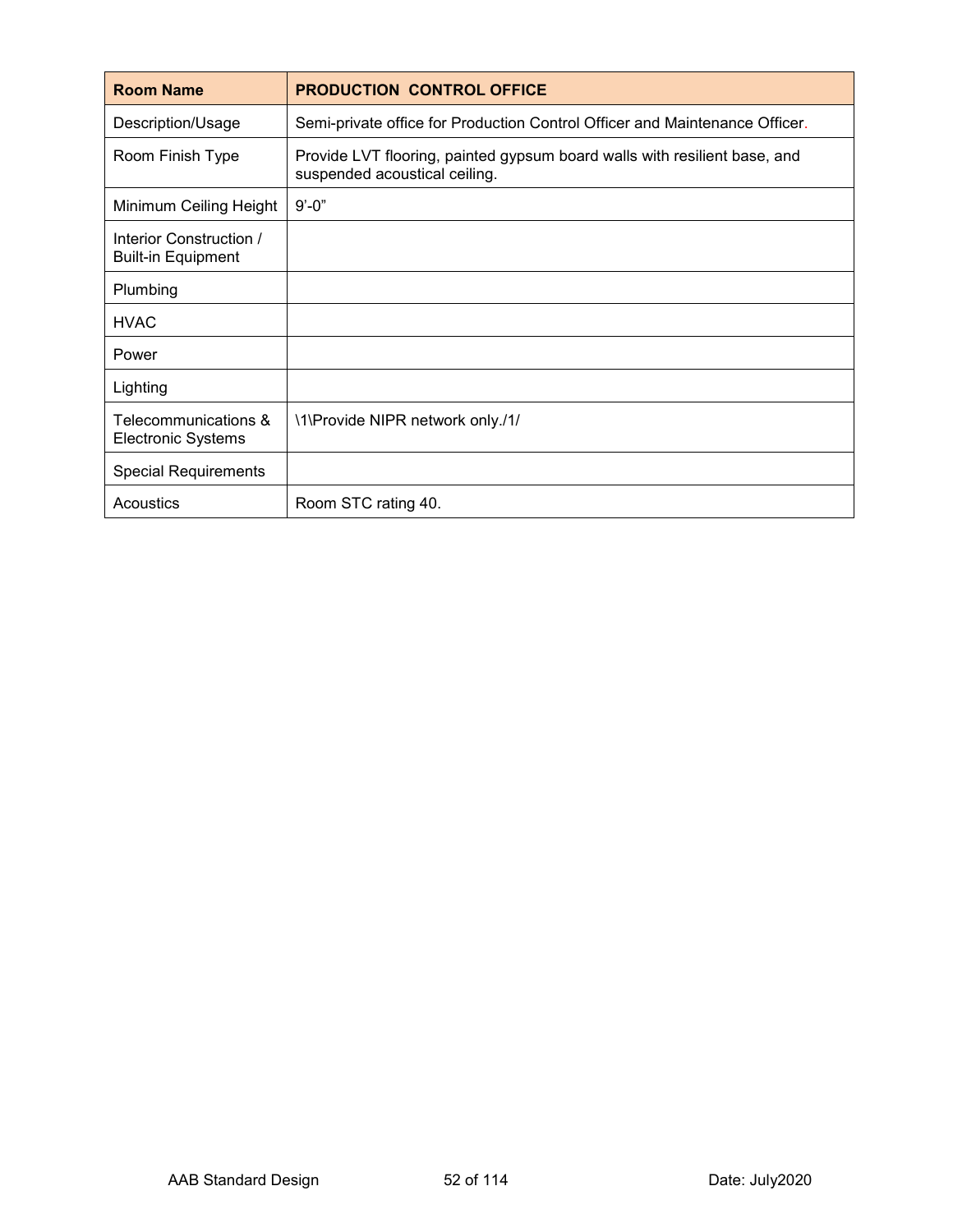| <b>Room Name</b>                                     | <b>QUALITY CONTROL</b>                                                                                                                                                                                                                                                                                                               |
|------------------------------------------------------|--------------------------------------------------------------------------------------------------------------------------------------------------------------------------------------------------------------------------------------------------------------------------------------------------------------------------------------|
| Description/Usage                                    | Open Office space for Quality Control Section staff. QC enforces standards in<br>repair, overhaul, modification, safety-of-flight, and other required maintenance<br>functions.                                                                                                                                                      |
| Room Finish Type                                     | Provide LVT flooring, painted gypsum board walls with resilient base, and<br>suspended acoustical ceiling.                                                                                                                                                                                                                           |
| Minimum Ceiling Height                               | $9' - 0''$                                                                                                                                                                                                                                                                                                                           |
| Interior Construction /<br><b>Built-in Equipment</b> | Provide (2) Dry Erase MBs 6'x4'.                                                                                                                                                                                                                                                                                                     |
| Plumbing                                             |                                                                                                                                                                                                                                                                                                                                      |
| <b>HVAC</b>                                          |                                                                                                                                                                                                                                                                                                                                      |
| Power                                                | \1\Provide receptacle at service counter./1/                                                                                                                                                                                                                                                                                         |
| Lighting                                             |                                                                                                                                                                                                                                                                                                                                      |
| Telecommunications &<br><b>Electronic Systems</b>    | \1\Provide NIPR network only.<br>Provide additional NIPR and Voice at service counter./1/<br>Provide two CATV flat screen monitor mount with power and data outlets.                                                                                                                                                                 |
| <b>Special Requirements</b>                          | Provide adjacent to Production Control. Provide a 6 person conference area<br>within the space. Provide administrative workspaces for twelve (12).<br>\1\Provide minimum 6'-0" long customer service counter with coiling shutter<br>near room entrance./1/ Provide seating area and integrated base cabinets at<br>service counter. |
| Acoustics                                            | Room STC rating 40.                                                                                                                                                                                                                                                                                                                  |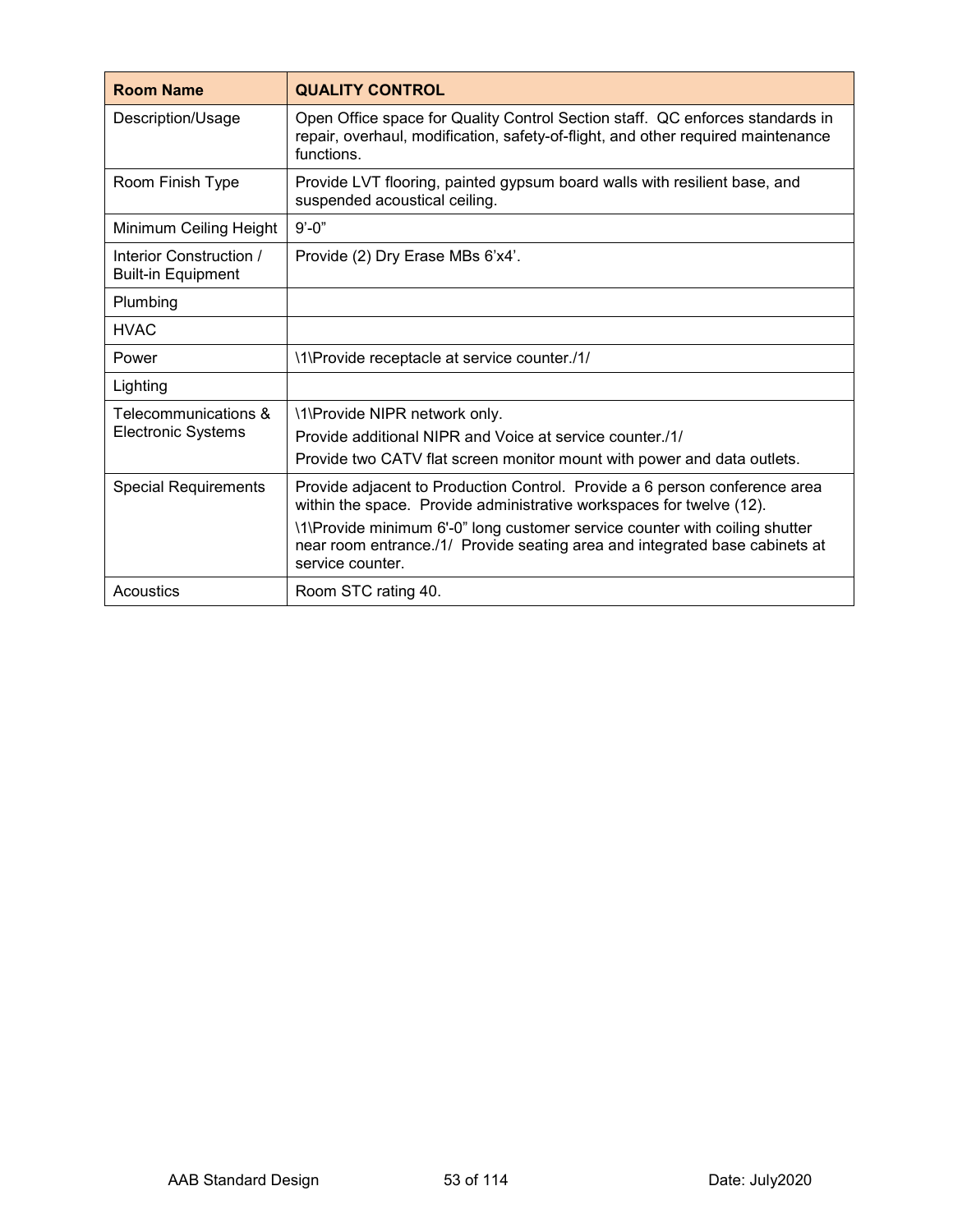| <b>Room Name</b>                                     | <b>QUALITY CONTROL OFFICE</b>                                                                              |
|------------------------------------------------------|------------------------------------------------------------------------------------------------------------|
| Description/Usage                                    | Private office for Quality Control Supervisor.                                                             |
| Room Finish Type                                     | Provide LVT flooring, painted gypsum board walls with resilient base, and<br>suspended acoustical ceiling. |
| Minimum Ceiling Height                               | $9' - 0''$                                                                                                 |
| Interior Construction /<br><b>Built-in Equipment</b> |                                                                                                            |
| Plumbing                                             |                                                                                                            |
| <b>HVAC</b>                                          |                                                                                                            |
| Power                                                |                                                                                                            |
| Lighting                                             |                                                                                                            |
| Telecommunications &<br><b>Electronic Systems</b>    | \1\Provide NIPR network only./1/                                                                           |
| <b>Special Requirement</b>                           |                                                                                                            |
| Acoustics                                            | Room STC rating 40.                                                                                        |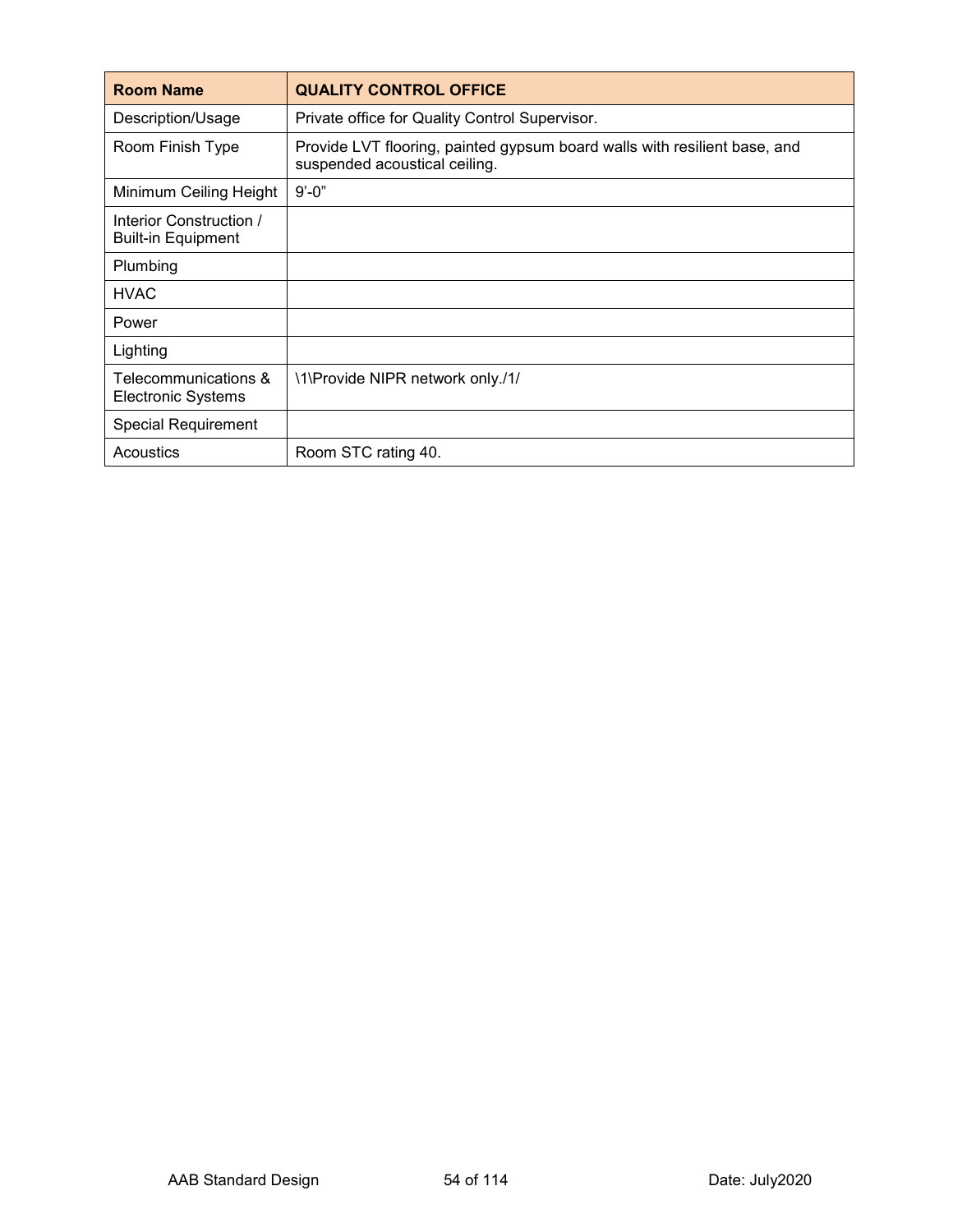| <b>Room Name</b>                                     | <b>TECHNICAL LIBRARY</b>                                                                                   |
|------------------------------------------------------|------------------------------------------------------------------------------------------------------------|
| Description/Usage                                    | General offices for storage and access to aircraft maintenance technical<br>manuals.                       |
| Room Finish Type                                     | Provide LVT flooring, painted gypsum board walls with resilient base, and<br>suspended acoustical ceiling. |
| Minimum Ceiling Height                               | 9'                                                                                                         |
| Interior Construction /<br><b>Built-in Equipment</b> |                                                                                                            |
| Plumbing                                             |                                                                                                            |
| <b>HVAC</b>                                          |                                                                                                            |
| Power                                                |                                                                                                            |
| Lighting                                             |                                                                                                            |
| Telecommunications &<br><b>Electronic Systems</b>    | \1\Provide NIPR network only./1/                                                                           |
| <b>Special Requirements</b>                          |                                                                                                            |
| Acoustics                                            | Room STC rating 40.                                                                                        |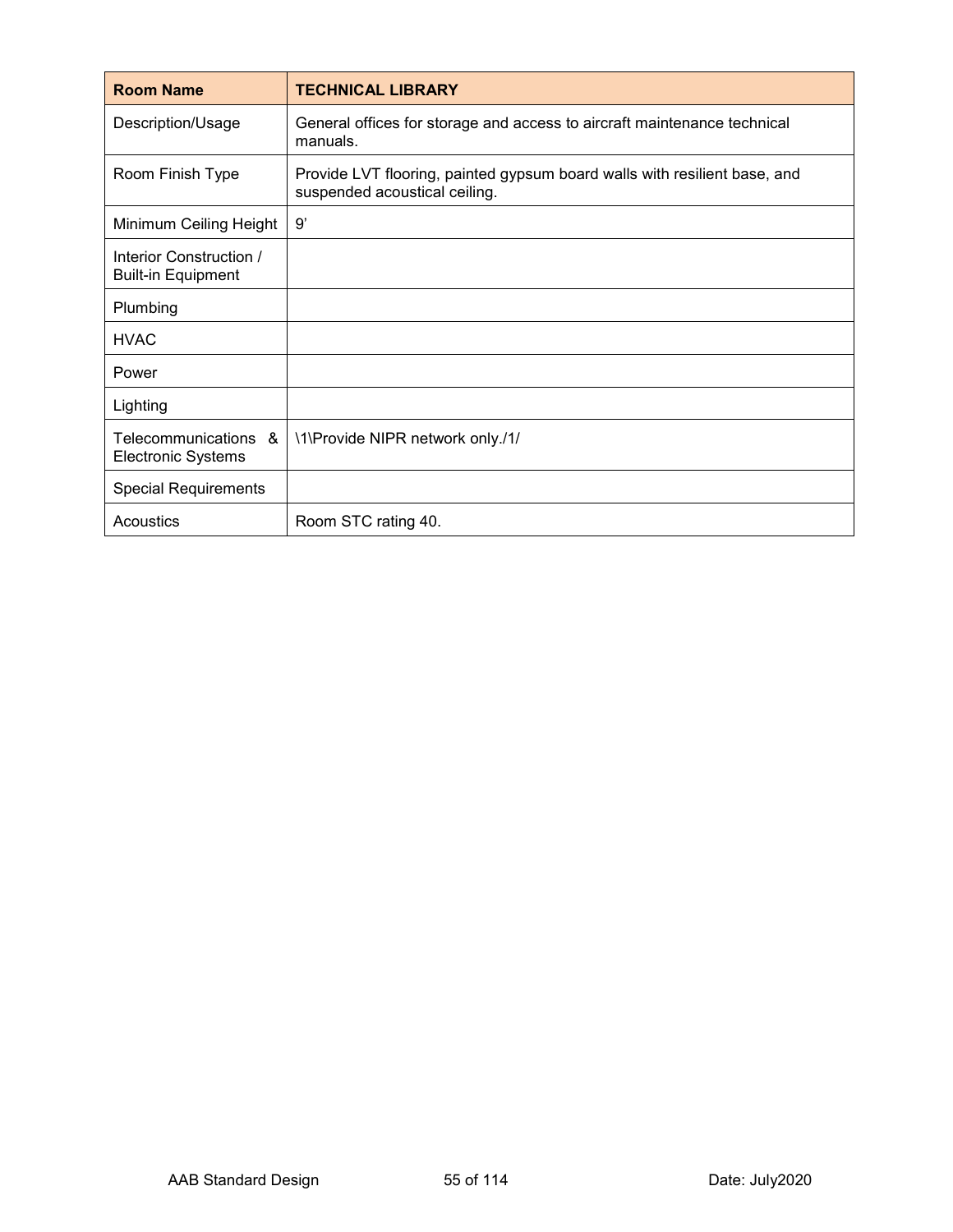| <b>Room Name</b>                                     | <b>LOGISTICS ASSISTANCE REPRESENTATIVES (LARS)</b>                                                         |
|------------------------------------------------------|------------------------------------------------------------------------------------------------------------|
| Description/Usage                                    | Office for highly trained and experienced DOD civilians assigned to support<br>aviation maintenance units. |
| Room Finish Type                                     | Provide LVT flooring, painted gypsum board walls with resilient base, and<br>suspended acoustical ceiling. |
| Minimum Ceiling Height                               | 9'                                                                                                         |
| Interior Construction /<br><b>Built-in Equipment</b> | Provide (1) Dry Erase MB 6'x4'.                                                                            |
| Plumbing                                             |                                                                                                            |
| <b>HVAC</b>                                          |                                                                                                            |
| Power                                                |                                                                                                            |
| Lighting                                             |                                                                                                            |
| Telecommunications &<br><b>Electronic Systems</b>    | \1\Provide NIPR network only./1/                                                                           |
| <b>Special Requirements</b>                          |                                                                                                            |
| Acoustics                                            | Room STC rating 40.                                                                                        |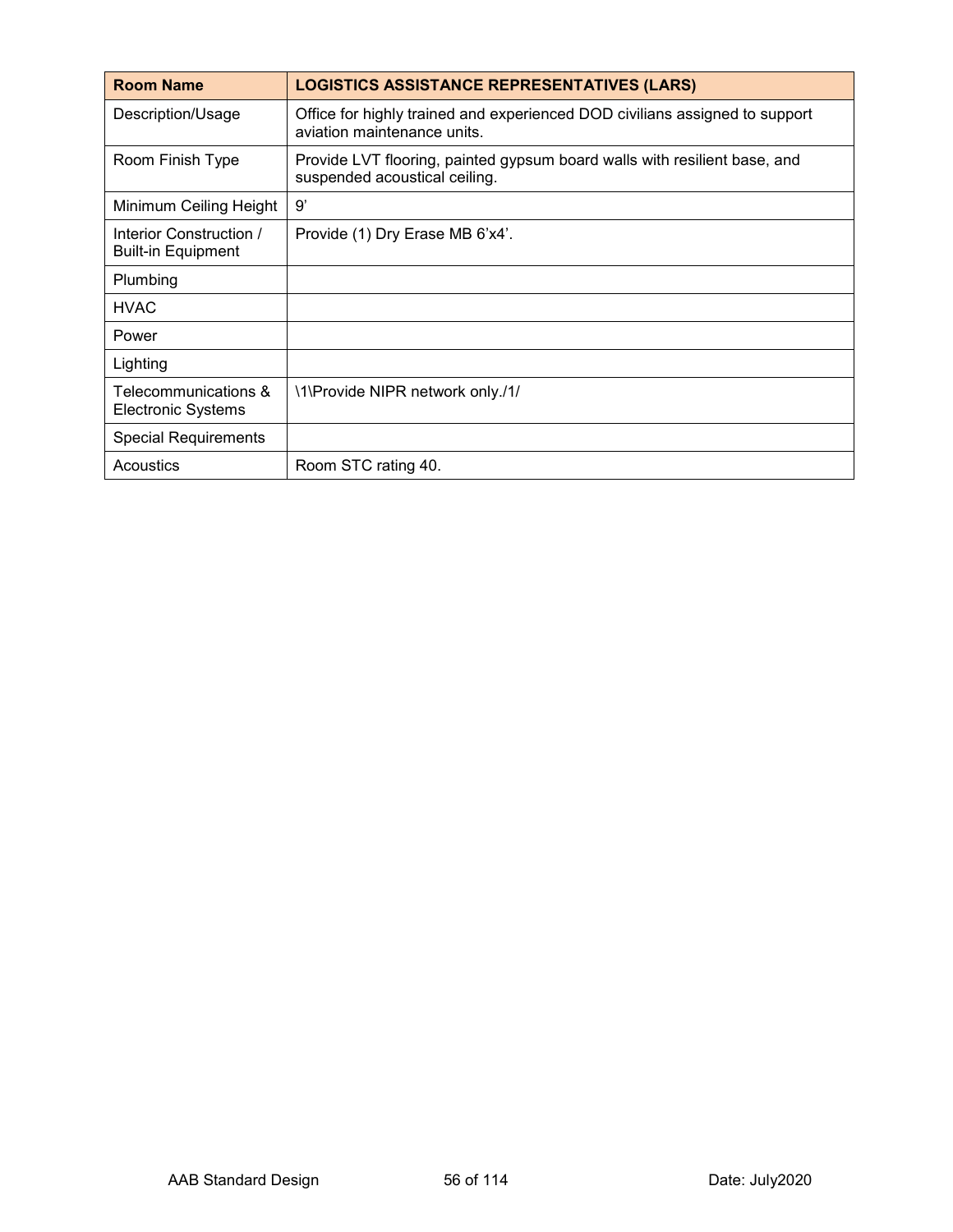| <b>Room Name</b>                                     | <b>ITALIS EQUIPMENT ROOM/1/</b>                                                                     |
|------------------------------------------------------|-----------------------------------------------------------------------------------------------------|
| Description/Usage                                    | Company level server room for \1\LIS equipment/1/.                                                  |
| Room Finish Type                                     | Provide LVT flooring, painted gypsum board walls with resilient base, and<br>\1\exposed/1/ ceiling. |
| Minimum Ceiling Height                               | 9'                                                                                                  |
| Interior Construction /<br><b>Built-in Equipment</b> | 11/11/                                                                                              |
| Plumbing                                             |                                                                                                     |
| <b>HVAC</b>                                          |                                                                                                     |
| Power                                                |                                                                                                     |
| Lighting                                             |                                                                                                     |
| Telecommunications &<br><b>Electronic Systems</b>    | \1\Provide NIPR and LIS networks.                                                                   |
|                                                      | Provide 1-4" conduit from VSAT equipment room to exterior VSAT antenna<br>location./1/              |
| <b>Special Requirements</b>                          | Provide adjacent to Production Control with direct access from Production<br>Control.               |
| Acoustics                                            | Room STC rating 40.                                                                                 |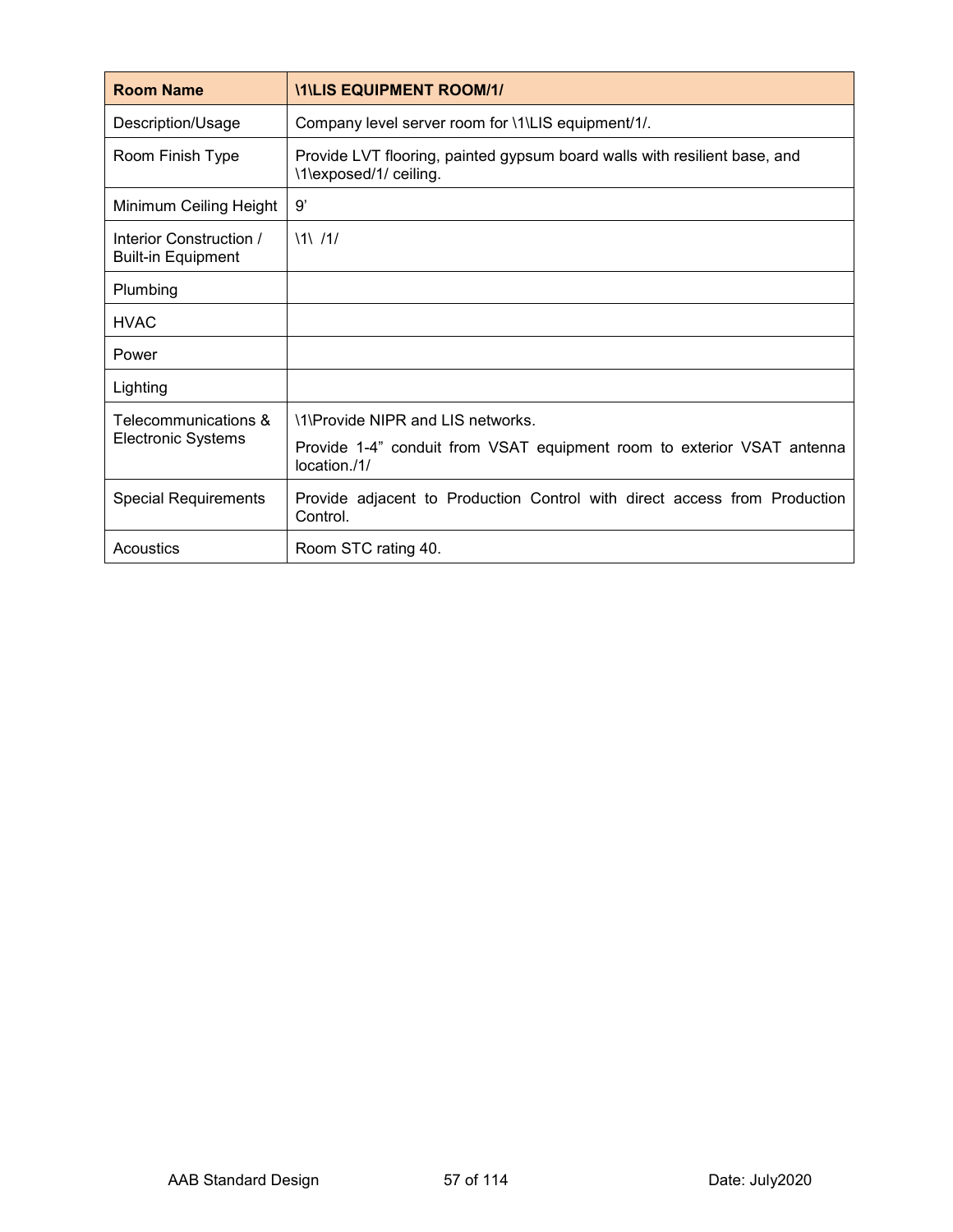## C. ROOM DATA SHEET GROUP 3 - MAINTENANCE SUPPORT

| <b>Room Name</b>                                     | <b>REPAIR SECTION WORKROOM</b>                                                                                                                                                    |
|------------------------------------------------------|-----------------------------------------------------------------------------------------------------------------------------------------------------------------------------------|
| Description/Usage                                    | Functional area for administrative workspace, platoon tool storage, and bench<br>top maintenance specific to aircraft type.                                                       |
| Room Finish Type                                     | Provide sealed concrete floor, painted gypsum board walls with resilient base,<br>and exposed painted structure above.                                                            |
| Minimum Ceiling Height                               | 10'                                                                                                                                                                               |
| Interior Construction /<br><b>Built-in Equipment</b> | Provide (1) Dry Erase MBs 6'x4'.                                                                                                                                                  |
| Plumbing                                             |                                                                                                                                                                                   |
| <b>Compressed Air</b>                                | \1\Provide compressed air drop at each pair of workbenches and worktables<br>from ceiling mounted retractable air hose reel./1/                                                   |
| <b>HVAC</b>                                          |                                                                                                                                                                                   |
| Power                                                | \1\Provide dual outlets every 3 feet of countertop length and ceiling mounted<br>retractable power reel at each workbench and worktable./1/                                       |
| Lighting                                             |                                                                                                                                                                                   |
| Telecommunications &<br><b>Electronic Systems</b>    | \1\Provide NIPR and LIS networks.<br>Provide additional outlet (NIPR and LIS) for every 3 feet of countertop length./1/                                                           |
|                                                      |                                                                                                                                                                                   |
| <b>Special Requirement</b>                           | Provide 8'-6 wide x 12'-6 deep x 10' high caged secure storage area.<br>Provide 6'-0" double door from corridor.                                                                  |
|                                                      | Provide minimum of 30 LF of 24" deep continuous built-in countertop work<br>surface with seating for 10. Provide lockable wall cabinets with shelving above<br>countertop length. |
| Acoustics                                            | Room STC rating 40.                                                                                                                                                               |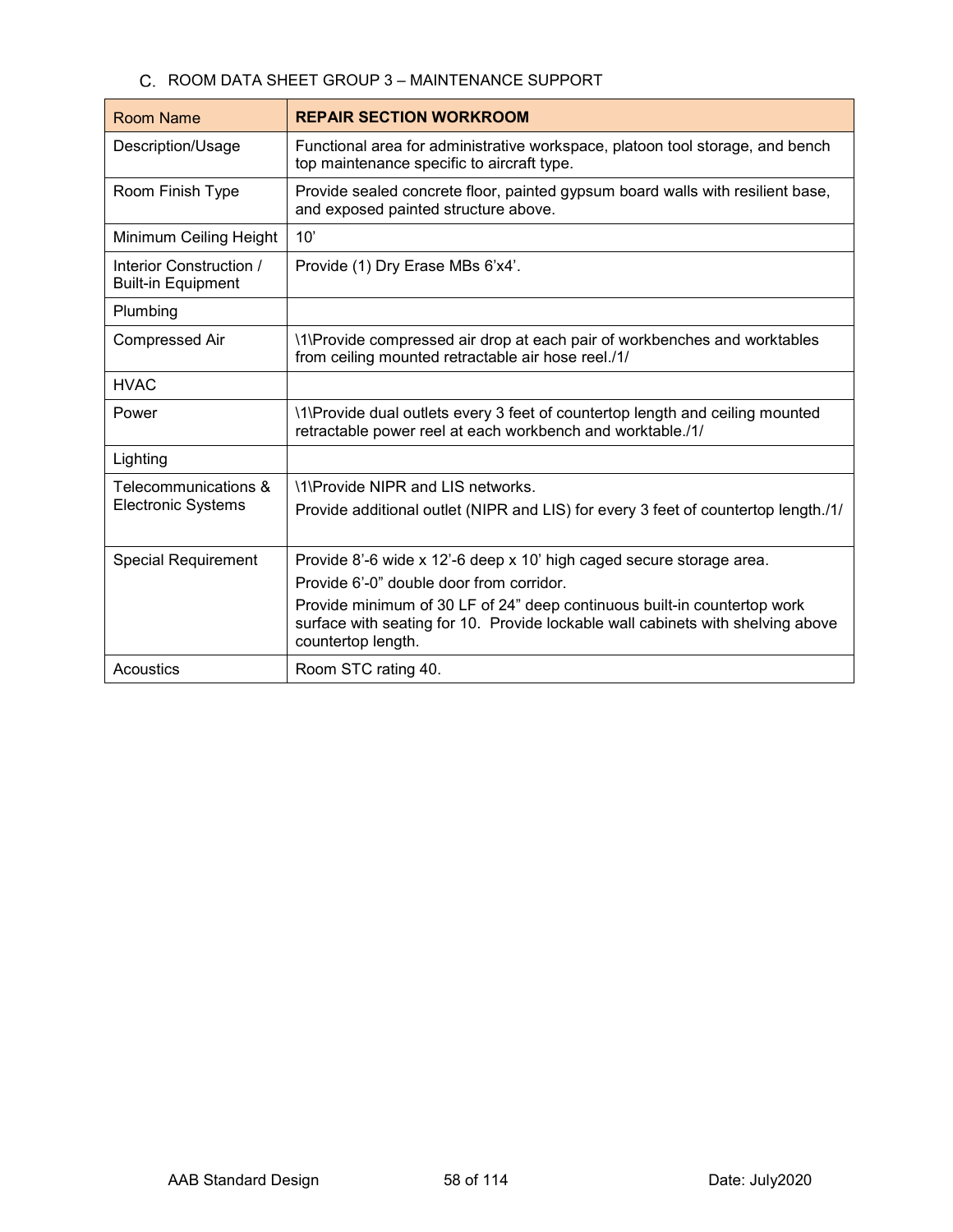| <b>Room Name</b>                                     | <b>SPECIAL TOOLS ROOM</b>                                                                                                                                                                                |
|------------------------------------------------------|----------------------------------------------------------------------------------------------------------------------------------------------------------------------------------------------------------|
| Description/Usage                                    | The special tools room provides secure storage and control of special tools<br>associated with the maintenance of aircraft and components.                                                               |
| Room Finish Type                                     | Provide sealed concrete floor, painted gypsum board walls with resilient base,<br>and exposed painted structure above.                                                                                   |
| Minimum Ceiling Height                               | 10'                                                                                                                                                                                                      |
| Interior Construction /<br><b>Built-in Equipment</b> | Provide 8' long x 30" wide Service counter with integrated base cabinet.                                                                                                                                 |
| Plumbing                                             |                                                                                                                                                                                                          |
| <b>Compressed Air</b>                                | Provide one (1) compressed air drop near workbench.                                                                                                                                                      |
| <b>HVAC</b>                                          |                                                                                                                                                                                                          |
| Power                                                | \1\Provide receptacle at service counter./1/                                                                                                                                                             |
| Lighting                                             |                                                                                                                                                                                                          |
| Telecommunications &<br><b>Electronic Systems</b>    | \1\Provide NIPR and LIS networks.<br>Provide additional outlet (NIPR and LIS) at service counter./1/                                                                                                     |
| <b>Special Requirement</b>                           | Provide 36" wide personnel access door to maintenance bay.<br>Provide 42" wide personnel access door to interior corridor.<br>Provide 8' W x 10' H insulated motorized overhead door to maintenance bay. |
| Acoustics                                            | Room STC rating 40.                                                                                                                                                                                      |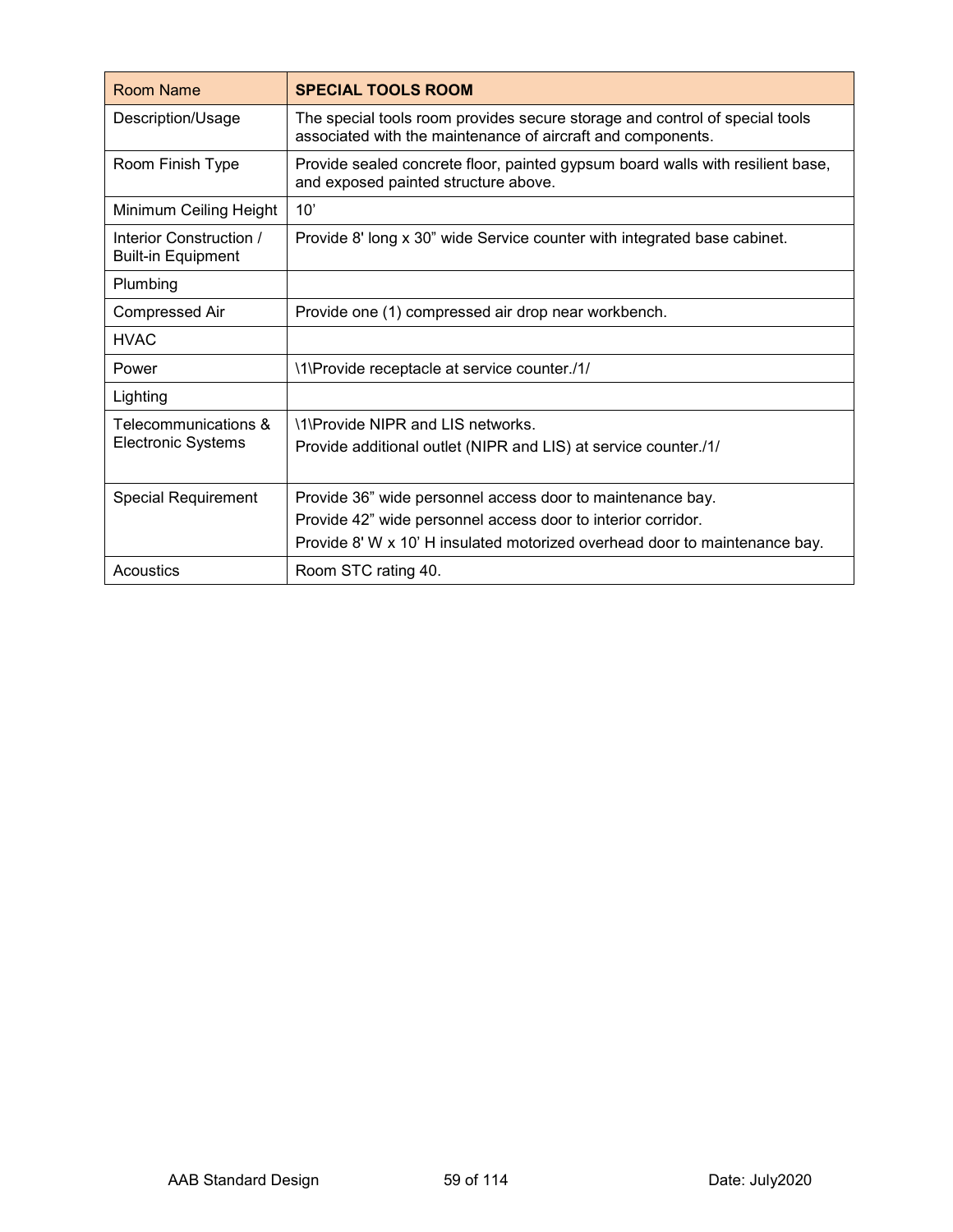| <b>Room Name</b>                                     | <b>CREW CHIEF WORKROOM</b>                                                                                                                                                   |
|------------------------------------------------------|------------------------------------------------------------------------------------------------------------------------------------------------------------------------------|
| Description/Usage                                    | Workroom area provides administrative workspace, individual tool kit storage,<br>caged secure storage, bench stock supply, and work table maintenance space.                 |
| Room Finish Type                                     | Provide sealed concrete floor, painted gypsum board walls with resilient base,<br>and exposed painted structure above.                                                       |
| Minimum Ceiling Height                               | 10'                                                                                                                                                                          |
| Interior Construction /<br><b>Built-in Equipment</b> | Provide (2) Dry Erase MBs 6'x4' above countertop.                                                                                                                            |
| Plumbing                                             |                                                                                                                                                                              |
| <b>Compressed Air</b>                                | \1\Provide one (1) compressed air drop. Locate near workbenches from ceiling<br>mounted retractable air hose reel. /1/                                                       |
| <b>HVAC</b>                                          |                                                                                                                                                                              |
| Power                                                | \1\Provide quad outlets every 3 LF of countertop length. Locate above work<br>surface. Provide ceiling mounted retractable power reel at each workbench and<br>worktable./1/ |
| Lighting                                             |                                                                                                                                                                              |
| Telecommunications &<br><b>Electronic Systems</b>    | \1\Provide NIPR and LIS networks.                                                                                                                                            |
|                                                      | Additional outlet (NIPR and LIS) for every 3 feet of countertop length./1/                                                                                                   |
| <b>Special Requirements</b>                          | Provide 42" wide personnel access door to interior corridor.                                                                                                                 |
|                                                      | Provide 36" wide personnel access door to maintenance bay.                                                                                                                   |
|                                                      | Provide minimum of 30 LF of 24" deep continuous built-in countertop work<br>surface with seating for 10.                                                                     |
| Acoustics                                            | Room STC rating 40.                                                                                                                                                          |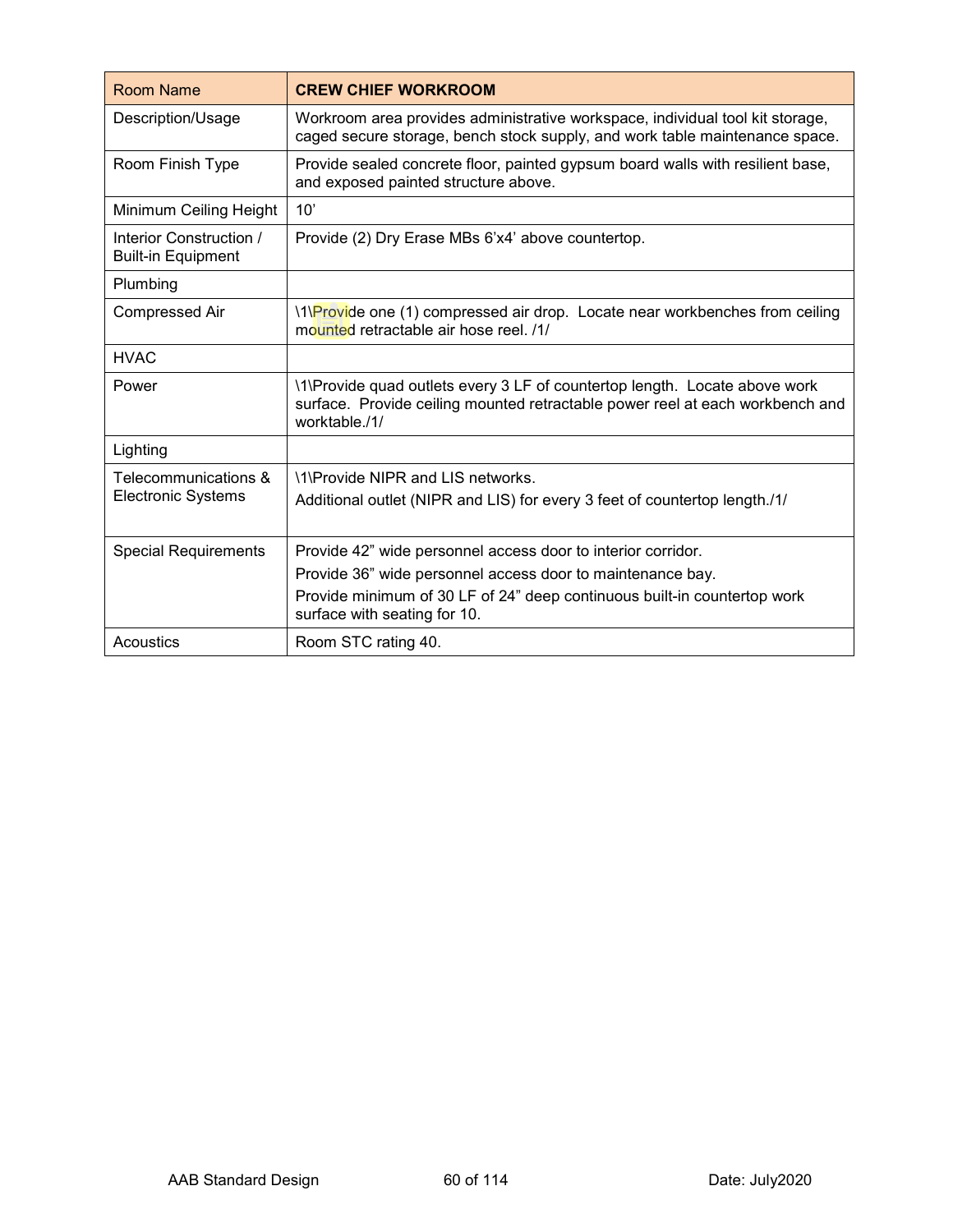| Room Name                                            | <b>MAINTENANCE TEST PILOT OFFICE</b>                                                                                |
|------------------------------------------------------|---------------------------------------------------------------------------------------------------------------------|
| Description/Usage                                    | Administrative workspace and storage for maintenance test pilots.                                                   |
| Room Finish Type                                     | Provide sealed concrete floor, painted gypsum board walls with resilient base,<br>and suspended acoustical ceiling. |
| Minimum Ceiling Height                               | 9'                                                                                                                  |
| Interior Construction /<br><b>Built-in Equipment</b> | Provide (1) Dry Erase MB 6'x4'.                                                                                     |
| Plumbing                                             |                                                                                                                     |
| <b>HVAC</b>                                          |                                                                                                                     |
| Power                                                |                                                                                                                     |
| Lighting                                             |                                                                                                                     |
| Telecommunications &<br>Electronic Systems           | \1\Provide NIPR and LIS networks./1/                                                                                |
| <b>Special Requirement</b>                           |                                                                                                                     |
| Acoustics                                            | Room STC rating 40.                                                                                                 |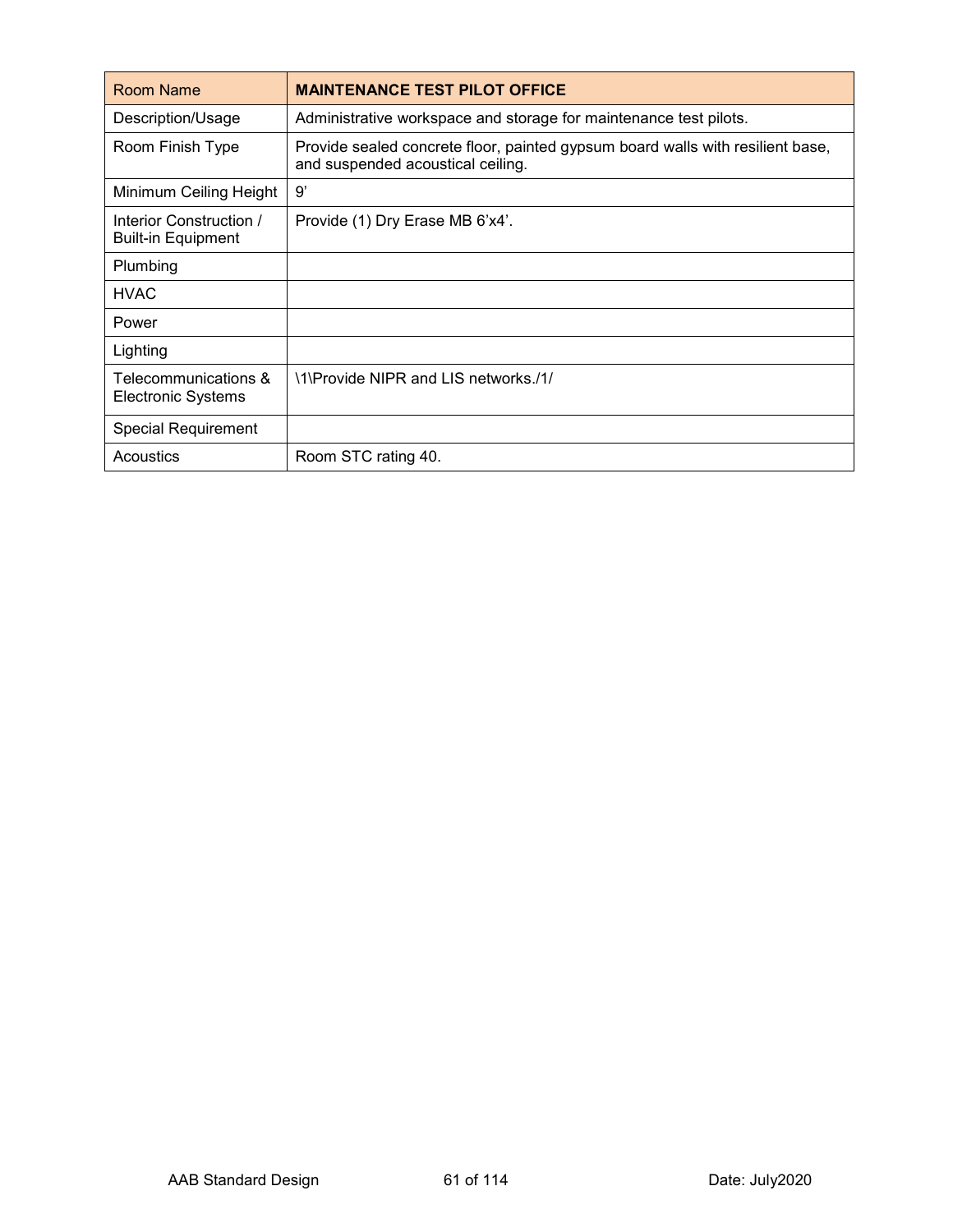| Room Name                                            | <b>SHOP SECTION HQ OFFICE (ARB/ARS ONLY)</b>                                                                                                         |
|------------------------------------------------------|------------------------------------------------------------------------------------------------------------------------------------------------------|
| Description/Usage                                    | Semi-private office for Shop Section HQ staff                                                                                                        |
| Room Finish Type                                     | Provide sealed concrete floor, painted gypsum board walls with resilient base,<br>and suspended acoustical ceiling.                                  |
| Minimum Ceiling Height                               | 9'                                                                                                                                                   |
| Interior Construction /<br><b>Built-in Equipment</b> |                                                                                                                                                      |
| Plumbing                                             |                                                                                                                                                      |
| <b>HVAC</b>                                          |                                                                                                                                                      |
| Power                                                |                                                                                                                                                      |
| Lighting                                             |                                                                                                                                                      |
| Telecommunications &<br>Electronic Systems           | \1\Provide NIPR and LIS networks./1/                                                                                                                 |
| <b>Special Requirements</b>                          | Semi-private office for Shop Section HQ staff within Systems Repair Shop<br>for ARB or ARS only. Allocate space to Systems Repair Shop for AHB unit. |
| Acoustics                                            | Room STC rating 40.                                                                                                                                  |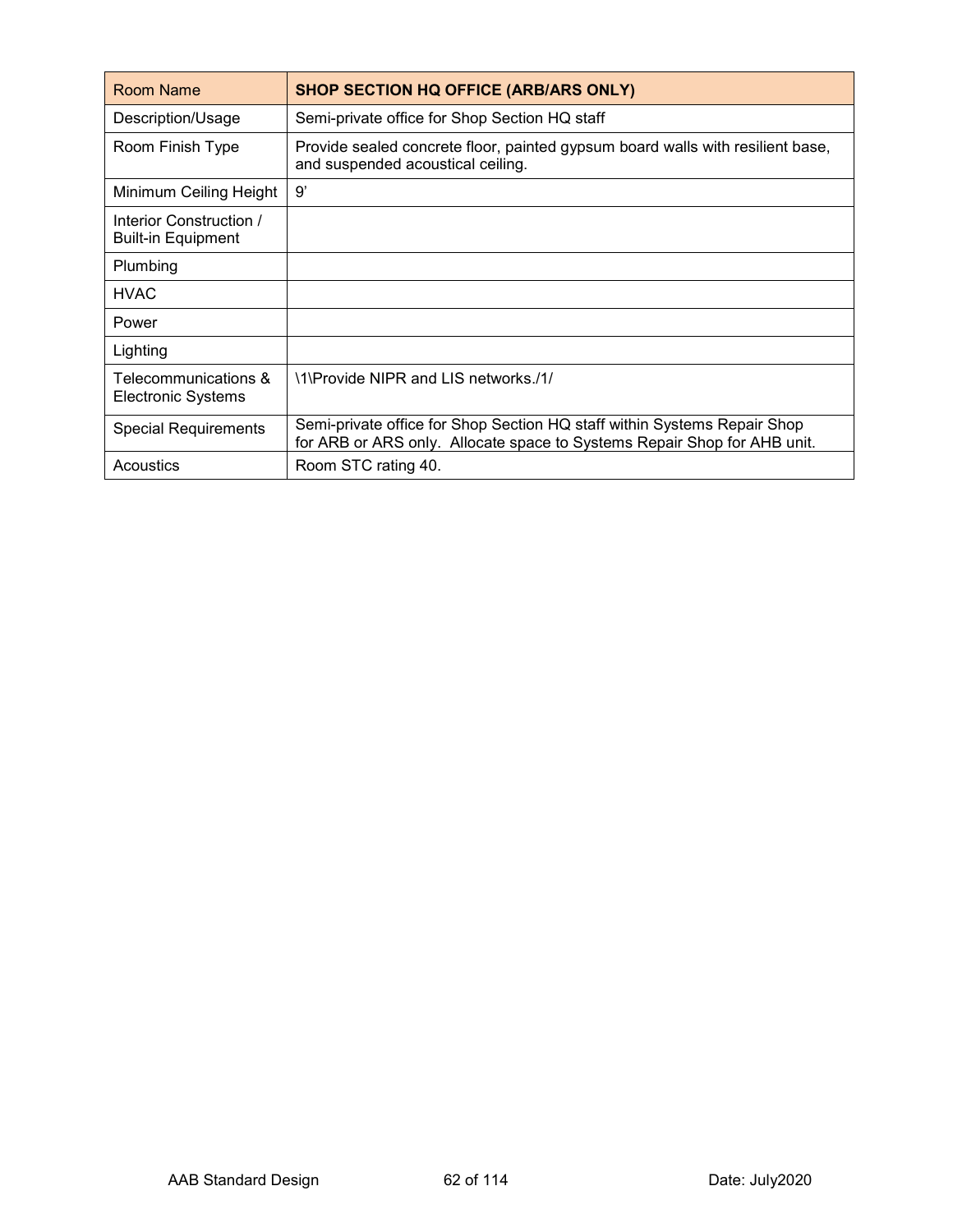## D. ROOM DATA SHEET GROUP 4 - ALLIED SHOPS

| <b>Room Name</b>                                     | <b>POWER PLANT / POWERTRAIN SHOP</b>                                                                                                                                                         |
|------------------------------------------------------|----------------------------------------------------------------------------------------------------------------------------------------------------------------------------------------------|
| Description/Usage                                    | Shop space for inspection and, repair of turbine engines, transmission and rotor<br>assemblies.                                                                                              |
| Room Finish Type                                     | Provide sealed concrete or Fuel Resistive Resinous Flooring, 3-Coat System on<br>floor, painted concrete or CMU walls with resilient base, and exposed painted<br>structure above.           |
| Minimum Ceiling Height                               | Bridge crane dependent.                                                                                                                                                                      |
| Interior Construction /<br><b>Built-in Equipment</b> | Provide one (1) 2-ton bridge crane with 12' minimum hook height.<br>Provide (1) Dry Erase MB 6'x4'.                                                                                          |
| Plumbing                                             | Provide combination emergency eyewash and shower station.<br>Provide one (1) heavy duty stainless steel utility sink with point of use oil<br>interceptor or connect to oil/water separator. |
| <b>Compressed Air</b>                                | Provide two (2) compressed air drops on each side wall near workbenches.<br>Provide dedicated isolation valve in shop.                                                                       |
| <b>HVAC</b>                                          | Specialized exhaust system required per UFC 4-211-01 Chapter 3.                                                                                                                              |
| Power                                                | Provide local dedicated 208/120V panel to serve all loads in this space.<br>\1\Provide one (1) 240/3/30A receptacle on each side wall./1/                                                    |
| Lighting                                             |                                                                                                                                                                                              |
| Telecommunications &<br><b>Electronic Systems</b>    | \1\Provide NIPR and LIS networks /1/                                                                                                                                                         |
| <b>Special Requirement</b>                           | Provide 8'-6 wide x 12'-6 deep x 10' high caged secure storage area.                                                                                                                         |
|                                                      | Provide 8' W x 12' H insulated motorized overhead door to maintenance bay.<br>Overhead door shall be accompanied by an adjacent personnel access/egress<br>door.                             |
| Acoustics                                            | Room STC rating 40.                                                                                                                                                                          |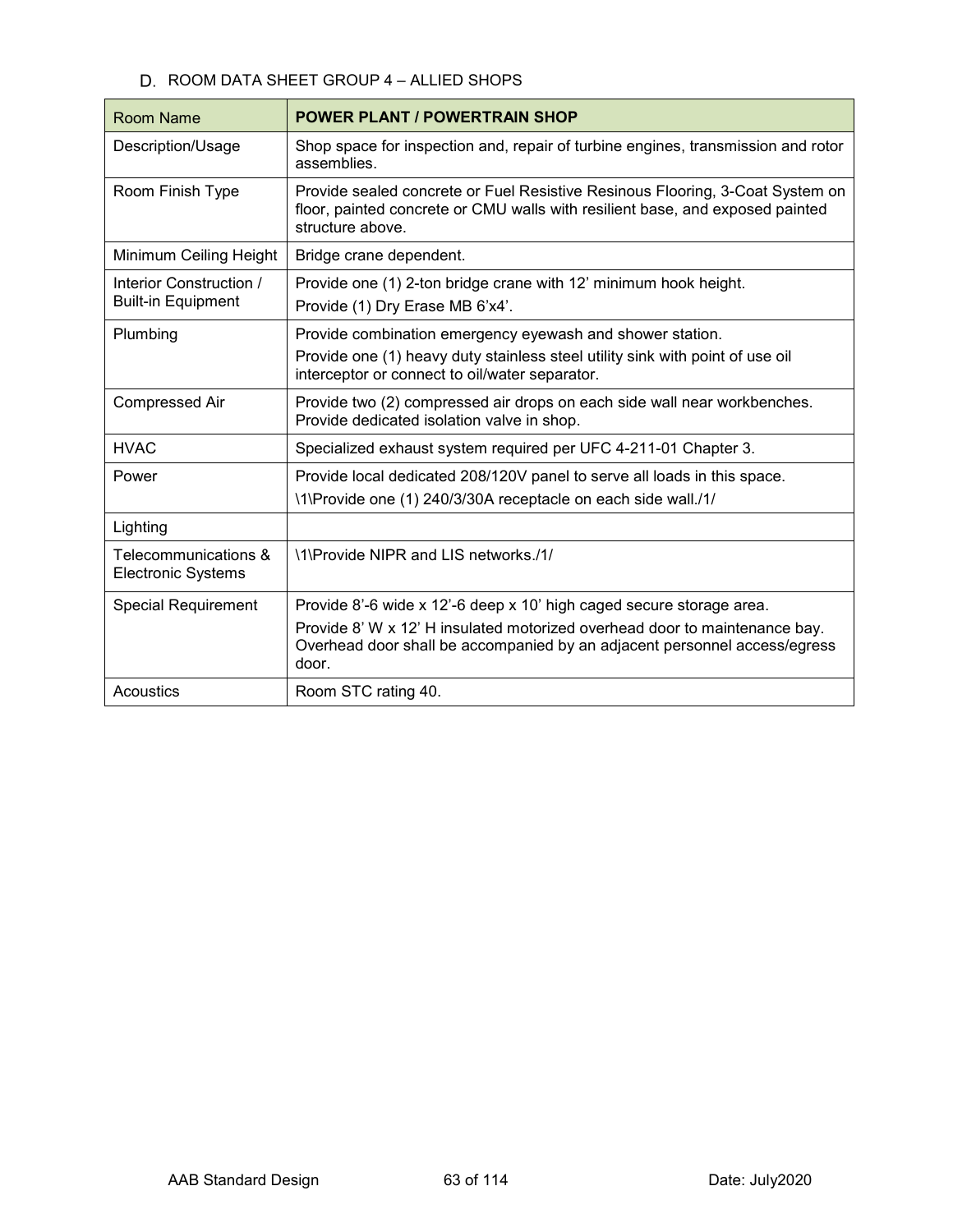| <b>Room Name</b>                                     | <b>NONDESTRUCTIVE INSPECTION (NDI) ROOM</b>                                                                                                                  |
|------------------------------------------------------|--------------------------------------------------------------------------------------------------------------------------------------------------------------|
| Description/Usage                                    | Dark room for fluorescent penetrant parts inspection. Provide appropriate<br>industrial ventilation and exhaust.                                             |
| Room Finish Type                                     | Provide sealed concrete or Fuel Resistive Resinous Flooring, 3-Coat System on<br>floor, painted walls with resilient base, and painted gypsum board ceiling. |
| Minimum Ceiling Height                               | g,                                                                                                                                                           |
| Interior Construction /<br><b>Built-in Equipment</b> |                                                                                                                                                              |
| Plumbing                                             |                                                                                                                                                              |
| <b>Compressed Air</b>                                |                                                                                                                                                              |
| <b>HVAC</b>                                          | Specialized exhaust system required per UFC 4-211-01 Chapter 3.                                                                                              |
| Power                                                |                                                                                                                                                              |
| Lighting                                             |                                                                                                                                                              |
| Telecommunications &<br><b>Electronic Systems</b>    |                                                                                                                                                              |
| <b>Special Requirement</b>                           | The room shall be constructed similar to a dark room to prevent light entering<br>from adjacent room.                                                        |
| Acoustics                                            | Room STC rating 35.                                                                                                                                          |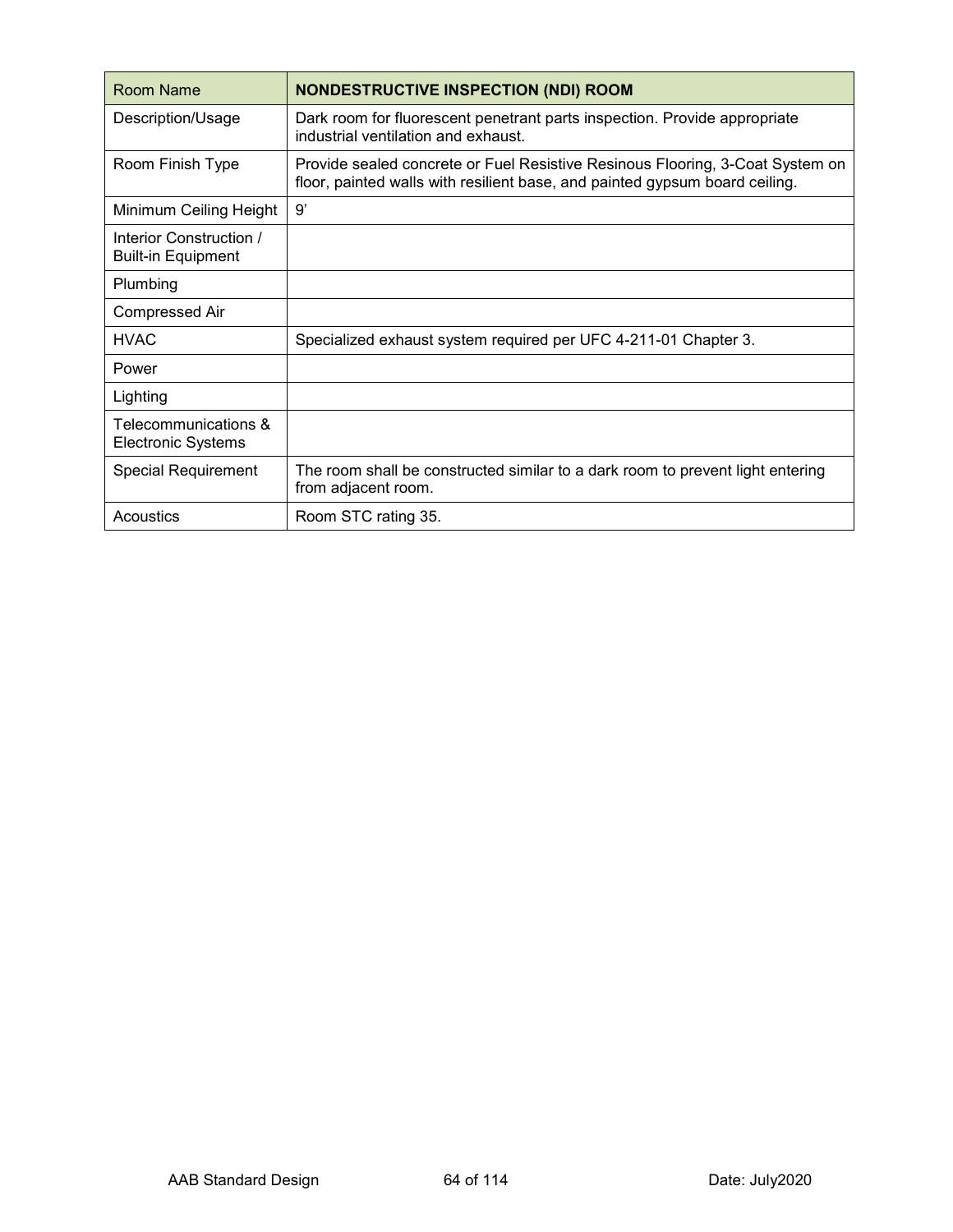| <b>Room Name</b>                                     | <b>STRUCTURAL REPAIR SHOP</b>                                                                                                                                                      |
|------------------------------------------------------|------------------------------------------------------------------------------------------------------------------------------------------------------------------------------------|
| Description/Usage                                    | Shop space for metal fabrication and composite material repair.                                                                                                                    |
| Room Finish Type                                     | Provide sealed concrete or Fuel Resistive Resinous Flooring, 3-Coat System on<br>floor, painted concrete or CMU walls with resilient base, and exposed painted<br>structure above. |
| Minimum Ceiling Height                               | 12'                                                                                                                                                                                |
| Interior Construction /<br><b>Built-in Equipment</b> | Provide (1) Dry Erase MB 6'x4'. \1\Provide 4'x4' paint booth with filtration and<br>exhaust./1/                                                                                    |
| Plumbing                                             | Provide emergency eyewash station.                                                                                                                                                 |
|                                                      | Provide one (1) heavy duty stainless steel utility sink with point of use oil<br>interceptor or connect to oil/water separator.                                                    |
| <b>Compressed Air</b>                                | Provide two (2) compressed air drops on each side wall near workbenches.<br>Provide dedicated isolation valve in shop.                                                             |
| <b>HVAC</b>                                          | Specialized exhaust system required per UFC 4-211-01 Chapter 3.                                                                                                                    |
| Power                                                | Provide local dedicated 208/120V panel to serve all loads in this space.                                                                                                           |
|                                                      | \1\Provide one (1) 240/3/30A receptacle on each side wall./1/                                                                                                                      |
| Lighting                                             |                                                                                                                                                                                    |
| Telecommunications &<br><b>Electronic Systems</b>    | \1\Provide NIPR and LIS networks./1/                                                                                                                                               |
| <b>Special Requirement</b>                           | Provide 8'-6 wide x 12'-6 deep x 10' high caged secure storage area.                                                                                                               |
|                                                      | Provide 8' wide x 12' high insulated motorized overhead door to maintenance<br>bay. Overhead door shall be accompanied by an adjacent personnel<br>access/egress door.             |
| Acoustics                                            | Room STC rating 40.                                                                                                                                                                |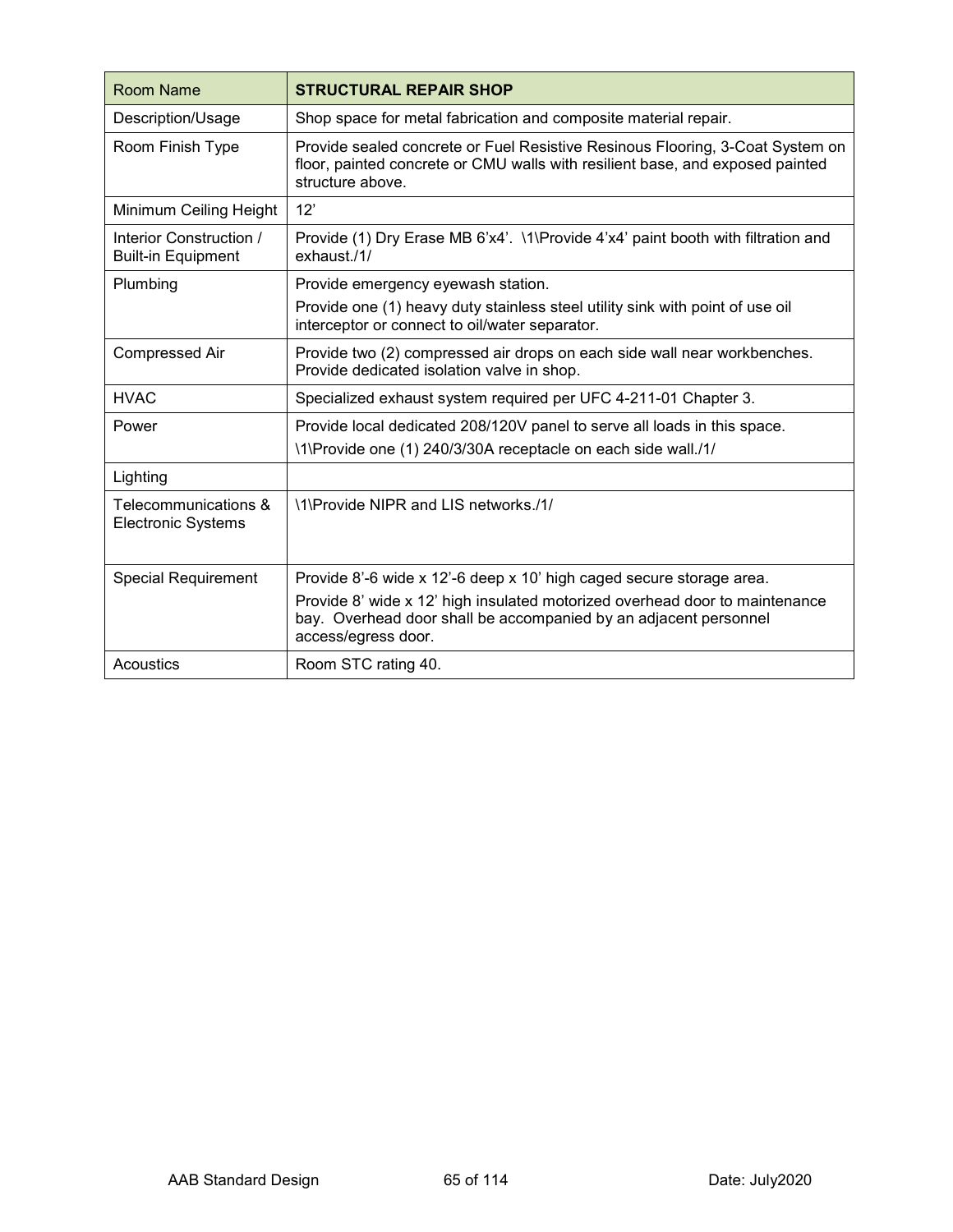| Room Name                                            | <b>BLADE REPAIR SHOP</b>                                                                                                                                                                                                             |
|------------------------------------------------------|--------------------------------------------------------------------------------------------------------------------------------------------------------------------------------------------------------------------------------------|
| Description/Usage                                    | Shop space provides for inspection and repair of aircraft rotor blades.                                                                                                                                                              |
| Room Finish Type                                     | Provide sealed concrete, painted concrete or CMU walls with resilient base, and<br>exposed painted structure above.                                                                                                                  |
| Minimum Ceiling Height                               | 10' exposed ceiling                                                                                                                                                                                                                  |
| Interior Construction /<br><b>Built-in Equipment</b> |                                                                                                                                                                                                                                      |
| Plumbing                                             | Provide emergency eyewash station.                                                                                                                                                                                                   |
| <b>Compressed Air</b>                                | Provide two (2) compressed air drops 20' o.c. on exterior side wall. Provide<br>dedicated isolation valve in shop.                                                                                                                   |
| <b>HVAC</b>                                          | Specialized exhaust system required due to possible presence of hexavalent<br>chromium during blade sanding operations. Unit supplied downdraft table may<br>be needed. Coordinate operational requirements for this room with unit. |
| Power                                                | Provide local dedicated 208/120V panel to serve all loads in this space.<br>Provide grounding bar at each workbench.                                                                                                                 |
| Lighting                                             |                                                                                                                                                                                                                                      |
| Telecommunications &<br><b>Electronic Systems</b>    | \1\Provide NIPR and LIS networks./1/                                                                                                                                                                                                 |
| <b>Special Requirement</b>                           | Provide 8'W x 10'H insulated motorized overhead door to maintenance bay.<br>Provide 36" personnel access door to corridor.                                                                                                           |
| Acoustics                                            | Room STC rating 40.                                                                                                                                                                                                                  |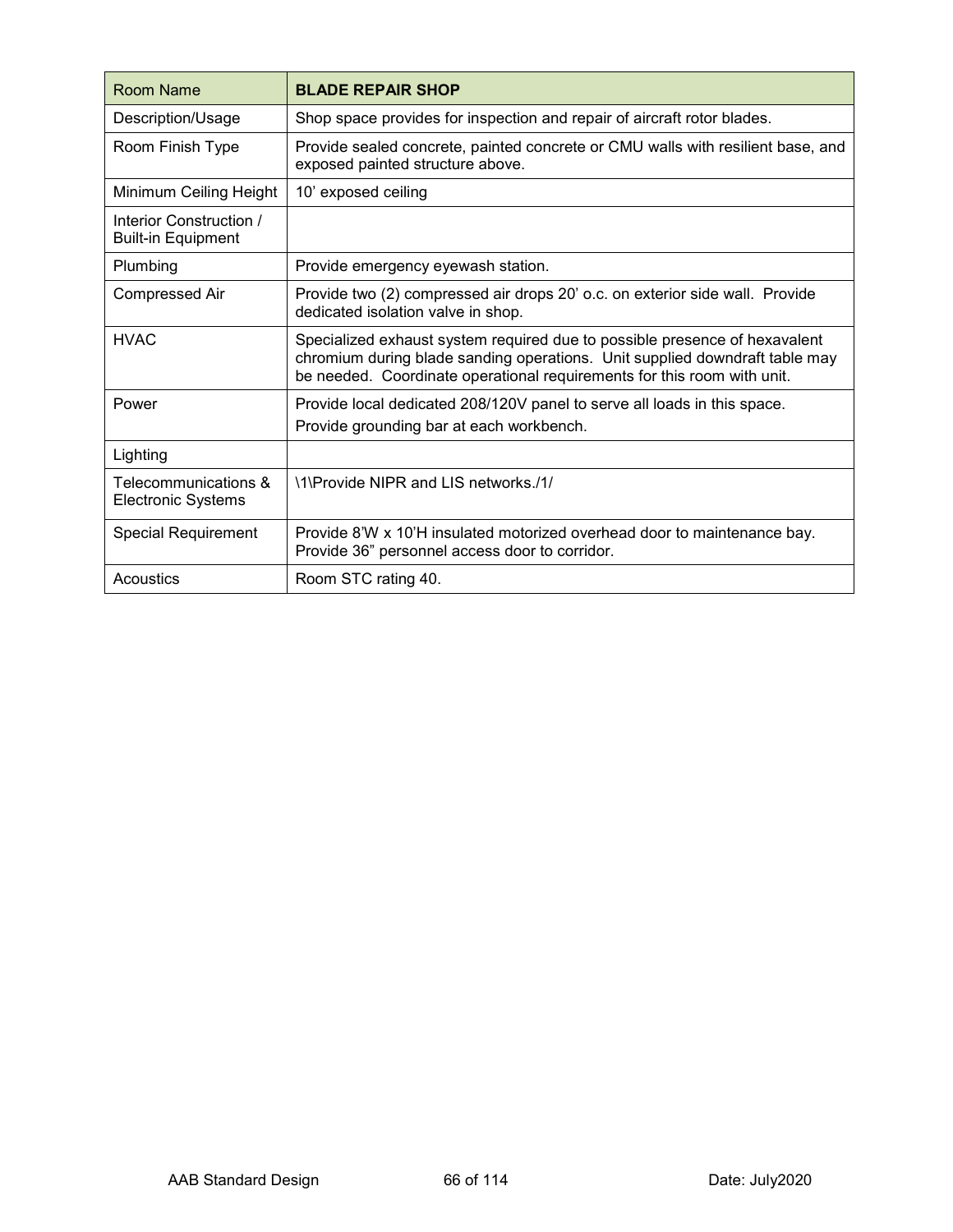| <b>Room Name</b>                                     | <b>PNEUDRAULICS REPAIR SHOP</b>                                                                                                                                                              |
|------------------------------------------------------|----------------------------------------------------------------------------------------------------------------------------------------------------------------------------------------------|
| Description/Usage                                    | Shop space for repair, testing, and fabrication of pneudraulic components and<br>systems.                                                                                                    |
| Room Finish Type                                     | Provide sealed concrete or Fuel Resistive Resinous Flooring, 3-Coat System on<br>floor, painted concrete or CMU walls with resilient base, and exposed painted<br>structure above.           |
| Minimum Ceiling Height                               | 9'                                                                                                                                                                                           |
| Interior Construction /<br><b>Built-in Equipment</b> | Coordinate with Unit for other/additional machinery/tool needs.<br>Provide (1) Dry Erase MB 34"w x 23" h.                                                                                    |
| Plumbing                                             | Provide emergency eyewash.<br>Provide one (1) stainless steel service sink with point of use oil interceptor or<br>connect to oil/water separator.                                           |
| <b>Compressed Air</b>                                | Provide one (1) compressed air drop. Locate by workbenches. Provide<br>dedicated isolation valve in shop.                                                                                    |
| <b>HVAC</b>                                          | Specialized exhaust system required per UFC 4-211-01 Chapter 3.                                                                                                                              |
| Power                                                | Provide local dedicated 208/120V panel to serve all loads in this space.<br>\1\Provide one (1) 240/3/30A receptacle on each side wall./1/<br>Provide one (1) grounding bar near workbenches. |
| Lighting                                             |                                                                                                                                                                                              |
| Telecommunications &<br><b>Electronic Systems</b>    | \1\Provide NIPR and LIS networks./1/                                                                                                                                                         |
| <b>Special Requirement</b>                           | Provide 8'-6 wide x 6'-6" deep x 10' high caged secure storage area.<br>Provide min 42" access door from corridor or hangar bay.                                                             |
| Acoustics                                            | Room STC rating 40.                                                                                                                                                                          |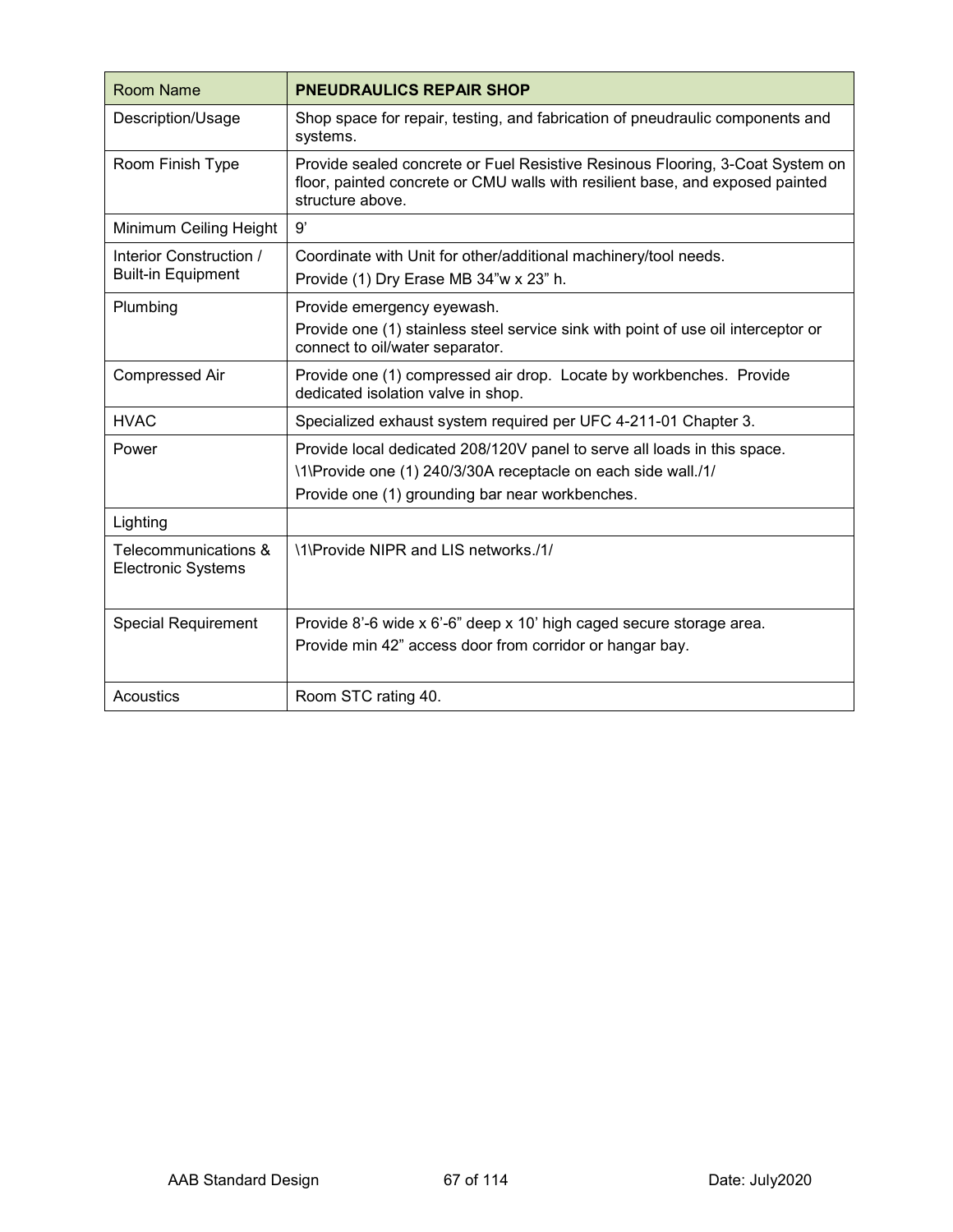| <b>Room Name</b>                                     | <b>SYSTEMS REPAIR SHOP</b>                                                                                                                |
|------------------------------------------------------|-------------------------------------------------------------------------------------------------------------------------------------------|
| Description/Usage                                    | Shop space for repair of aircraft avionics, armament, and electrical systems.                                                             |
| Room Finish Type                                     | Provide static dissipative resilient flooring, painted concrete or CMU walls with<br>resilient base, and exposed painted structure above. |
| Minimum Ceiling Height                               | g,                                                                                                                                        |
| Interior Construction /<br><b>Built-in Equipment</b> | Provide (1) Dry Erase MB 6'x4'.<br>User to provide 400 Hz and 28 Volt DC power supply converter with connection<br>cables                 |
| Plumbing                                             | Provide emergency eyewash station.                                                                                                        |
| <b>Compressed Air</b>                                | Provide minimum of \1\one (1) /1/ compressed air drops at electronic<br>workbenches. Provide dedicated isolation valve in shop.           |
| <b>HVAC</b>                                          | Provide per UFC 4-211-01 Chapter 3 and 6.                                                                                                 |
|                                                      | Provide avionics/electrical repair exhaust system at electronic workbenches.                                                              |
| Power                                                | Provide local dedicated 208/120V panel to serve all loads in this space.<br>Provide grounding bar at each workbench.                      |
|                                                      | Provide emergency power off switch. \1\ /1/                                                                                               |
| Lighting                                             |                                                                                                                                           |
| Telecommunications &<br><b>Electronic Systems</b>    | \1\Provide NIPR and LIS networks./1/                                                                                                      |
| <b>Special Requirement</b>                           | Provide 6' W double door access from corridor.                                                                                            |
|                                                      | Aircraft Mounted Weapons Vault and COMSEC Secure Storage Room are<br>accessed from within Systems Repair Shop.                            |
| Acoustics                                            | Room STC rating 40.                                                                                                                       |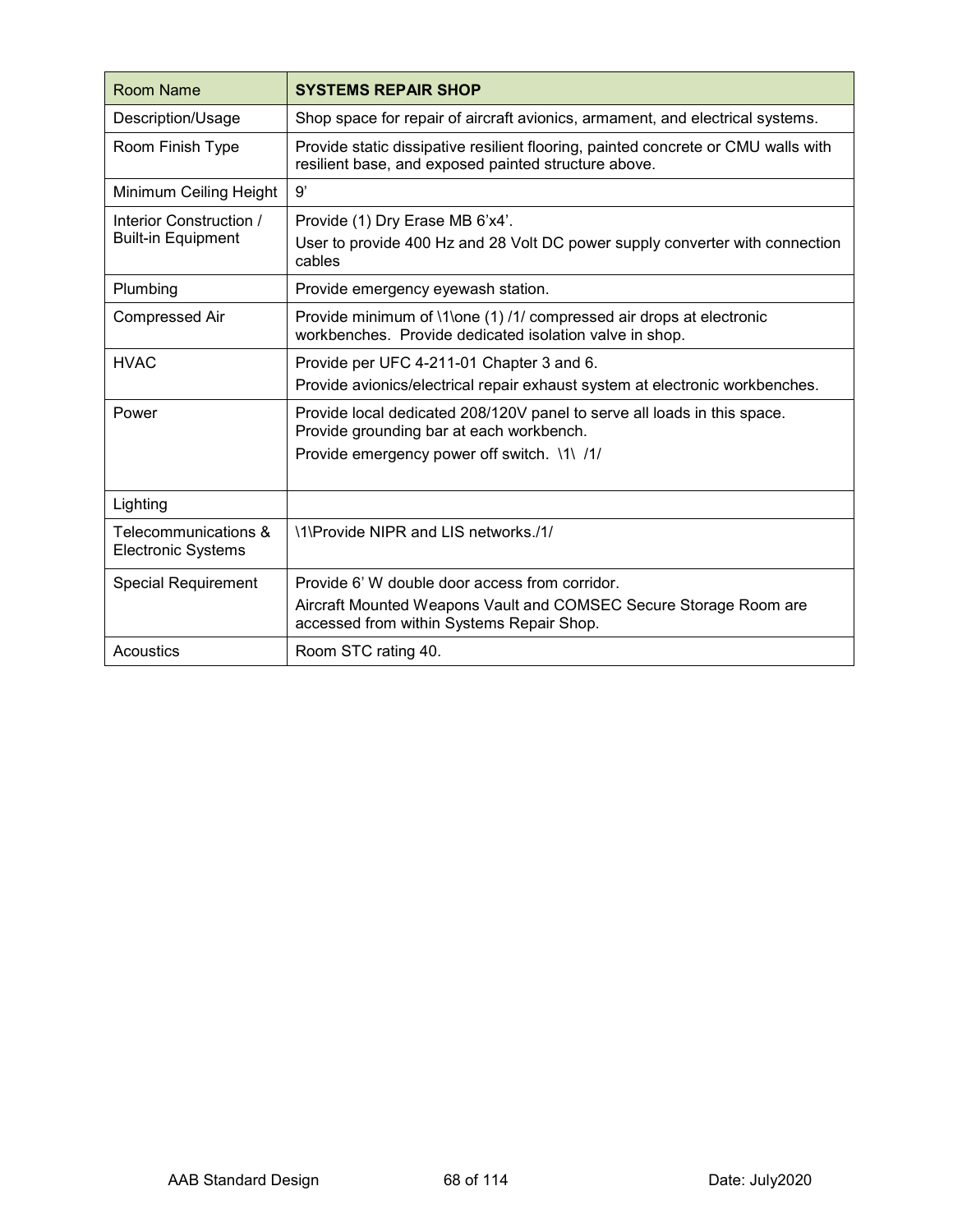# E. ROOM DATA SHEET GROUP 5 - AVIATION LIFE SUPPORT EQUIPMENT (ALSE)

| Room Name                                            | <b>ALSE SHOP</b>                                                                                                                                                     |
|------------------------------------------------------|----------------------------------------------------------------------------------------------------------------------------------------------------------------------|
| Description/Usage                                    | Shop space for inspection, maintenance, and storage of ALSE equipment.                                                                                               |
| Room Finish Type                                     | Provide LVT flooring, painted gypsum board walls with resilient base, and<br>suspended acoustical ceiling.                                                           |
| Minimum Ceiling Height                               | 10'                                                                                                                                                                  |
| Interior Construction /<br><b>Built-in Equipment</b> | Provide (1) Dry Erase MB 6'x4'. Provide (24) L6 30"x30"x30" ALSE lockers in 3<br>tier configuration.                                                                 |
| Plumbing                                             | Provide one (1) stainless steel utility sink with emergency eyewash.<br>Provide floor drain for washing machine.                                                     |
| <b>Compressed Air</b>                                | Provide 2 low pressure high volume drops (moisture and oil free). Provide<br>dedicated isolation valve in shop.                                                      |
| <b>HVAC</b>                                          | Provide avionics/electrical repair exhaust with snorkel at one workbench.                                                                                            |
| Power                                                | Provide local dedicated 208/120V panel to serve all loads in this space.<br>\1\Provide receptacle at service counter./1/<br>Provide grounding bar at each workbench. |
| Lighting                                             |                                                                                                                                                                      |
| Telecommunications &<br><b>Electronic Systems</b>    | \1\Provide NIPR and LIS networks.<br>Provide additional outlet (NIPR and LIS) at service counter./1/                                                                 |
| <b>Special Requirement</b>                           | Provide minimum 6'-0" long customer service counter with coiling shutter.<br>Provide double door access to ALSE storage.                                             |
| Acoustics                                            | Room STC rating 40.                                                                                                                                                  |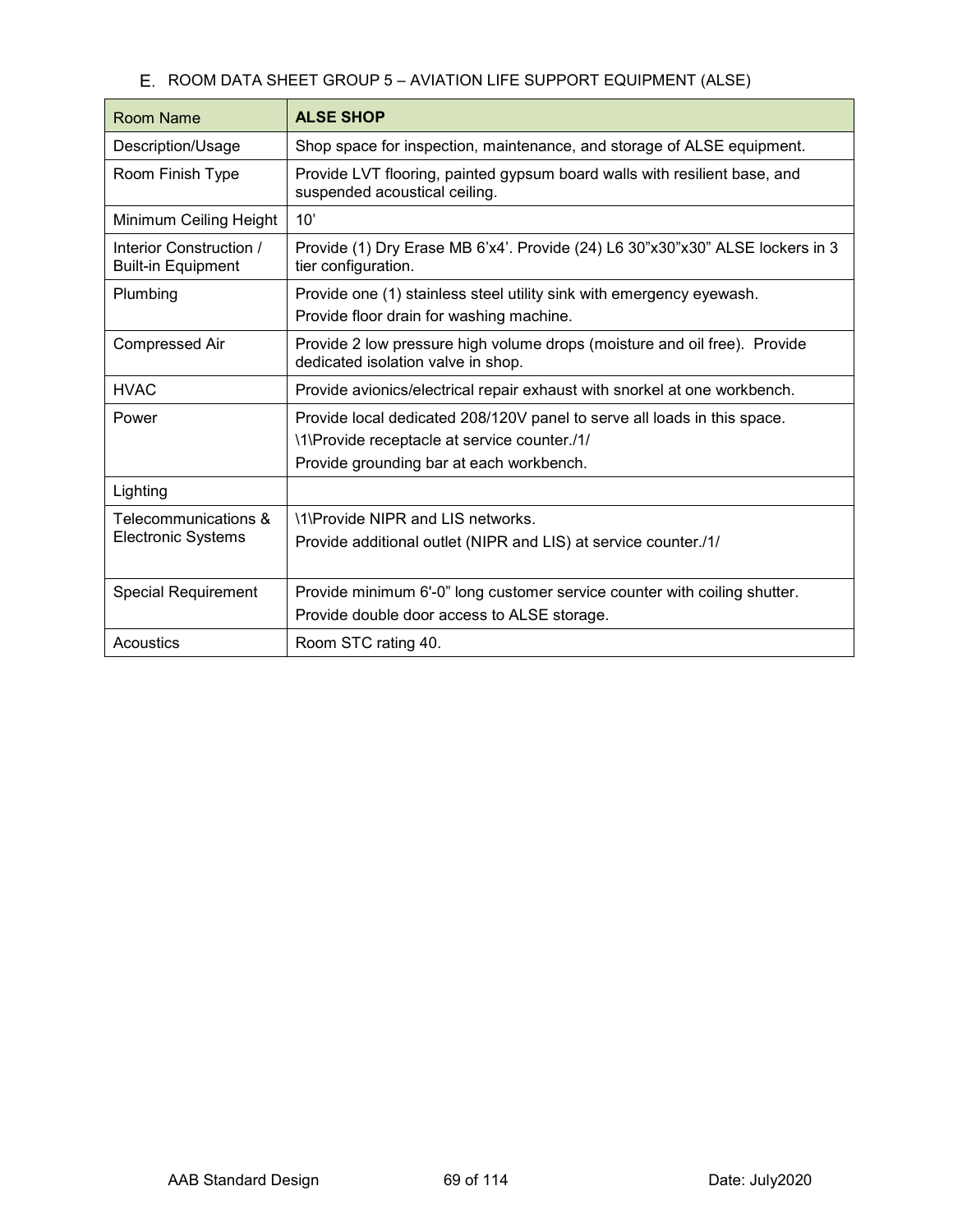| Room Name                                            | <b>ALSE STORAGE ROOM</b>                                                                                   |
|------------------------------------------------------|------------------------------------------------------------------------------------------------------------|
| Description/Usage                                    | Space for storage of ALSE equipment.                                                                       |
| Room Finish Type                                     | Provide LVT flooring, painted gypsum board walls with resilient base, and<br>suspended acoustical ceiling. |
| Minimum Ceiling Height                               | 10'                                                                                                        |
| Interior Construction /<br><b>Built-in Equipment</b> |                                                                                                            |
| Plumbing                                             |                                                                                                            |
| <b>HVAC</b>                                          |                                                                                                            |
| Power                                                |                                                                                                            |
| Lighting                                             |                                                                                                            |
| Telecommunications &<br><b>Electronic Systems</b>    |                                                                                                            |
| <b>Special Requirement</b>                           | Provide 6' W double door access from corridor.                                                             |
| Acoustics                                            | Room STC rating 40.                                                                                        |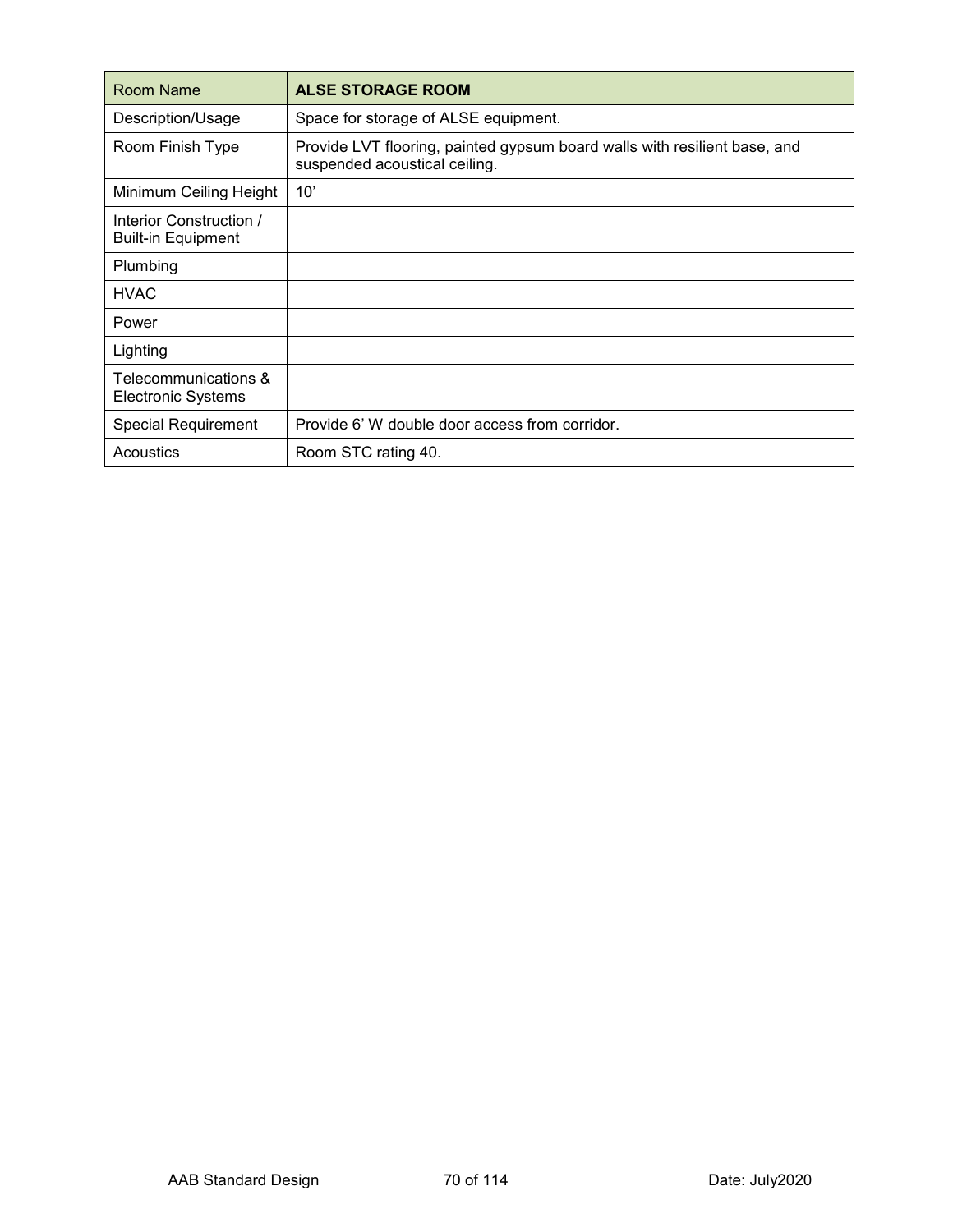## F. ROOM DATA SHEET GROUP 6 - SECURED STORAGE

| <b>Room Name</b>                                     | <b>ARMS VAULT – AIRCRAFT MOUNTED WEAPONS</b>                                                                                                     |
|------------------------------------------------------|--------------------------------------------------------------------------------------------------------------------------------------------------|
| Description/Usage                                    | Secure storage of aircraft mounted weapons components removed from aircraft<br>for maintenance or repair.                                        |
| Room Finish Type                                     | Match adjacent Systems Repair Shop flooring, painted concrete walls with<br>resilient base, and painted concrete ceiling. Use light color paint. |
| Minimum Ceiling Height                               | $11' - 4"$                                                                                                                                       |
| Interior Construction /<br><b>Built-in Equipment</b> |                                                                                                                                                  |
| Plumbing                                             |                                                                                                                                                  |
| <b>Compressed Air</b>                                |                                                                                                                                                  |
| <b>HVAC</b>                                          | Provide humidity control in accordance with UFC 4-215-01, Table 4-12.                                                                            |
| Power                                                | \1\ /1/Provide grounding bar at workbench if required.                                                                                           |
| Lighting                                             | \1\Provide ceiling lamp protection (Wire Guards)./1/                                                                                             |
| Telecommunications &<br><b>Electronic Systems</b>    | \1\Provide NIPR and LIS networks /1/                                                                                                             |
|                                                      | Provide intrusion detection system (IDS).                                                                                                        |
| <b>Special Requirement</b>                           | Construct to AR 190-11 paragraph 4-4 and Appendix G requirements.                                                                                |
|                                                      | Provide GSA approved Class 5 Armory vault door with day gate.                                                                                    |
| Acoustics                                            | <b>NA</b>                                                                                                                                        |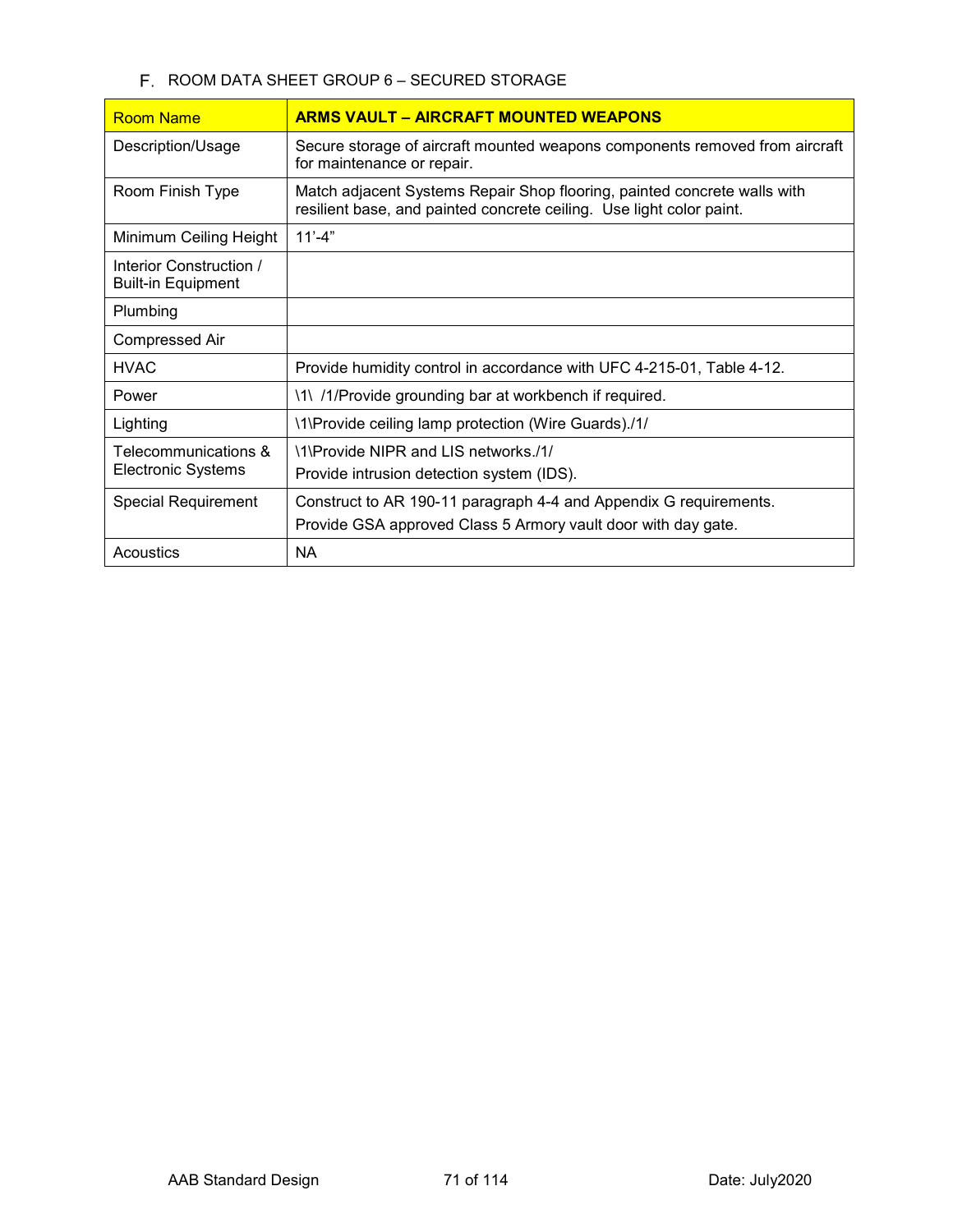| <b>Room Name</b>                                     | <b>AVIATION OPERATIONS SECURE STORAGE</b>                                                                                    |
|------------------------------------------------------|------------------------------------------------------------------------------------------------------------------------------|
| Description/Usage                                    | Secure storage for non-sensitive high value items for flight operations including<br>NVG and flight radios.                  |
| Room Finish Type                                     | Match adjacent Flight Operations flooring, painted walls with resilient base, and<br>painted ceiling. Use light color paint. |
| Minimum Ceiling Height                               | 9'                                                                                                                           |
| Interior Construction /<br><b>Built-in Equipment</b> |                                                                                                                              |
| Plumbing                                             |                                                                                                                              |
| <b>HVAC</b>                                          |                                                                                                                              |
| Power                                                |                                                                                                                              |
| Lighting                                             |                                                                                                                              |
| Telecommunications &<br>Electronic Systems           | Provide intrusion detection system (IDS).                                                                                    |
| <b>Special Requirement</b>                           | Comply with AR 190-51 and AR 190-13                                                                                          |
| Acoustics                                            | <b>NA</b>                                                                                                                    |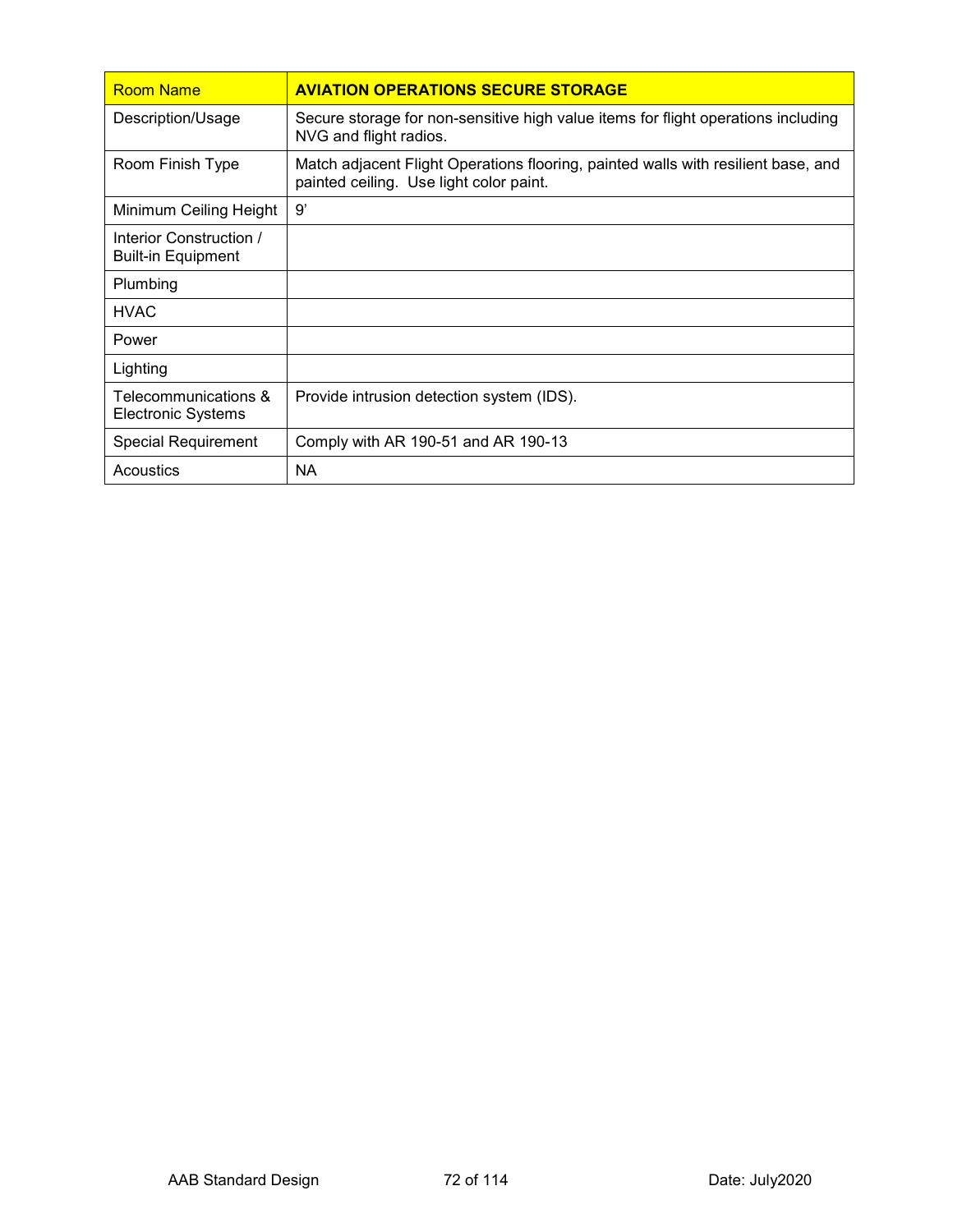| <b>Room Name</b>                                     | <b>COMSEC SECURE STORAGE</b>                                                                                                   |
|------------------------------------------------------|--------------------------------------------------------------------------------------------------------------------------------|
| Description/Usage                                    | Storage of aircraft communication equipment/components temporarily removed<br>from the aircraft.                               |
| Room Finish Type                                     | Match adjacent Systems Repair Shop flooring, painted walls with resilient base,<br>and painted ceiling. Use light color paint. |
| Minimum Ceiling Height                               | 9'                                                                                                                             |
| Interior Construction /<br><b>Built-in Equipment</b> |                                                                                                                                |
| Plumbing                                             |                                                                                                                                |
| <b>HVAC</b>                                          |                                                                                                                                |
| Power                                                |                                                                                                                                |
| Lighting                                             |                                                                                                                                |
| Telecommunications &<br>Electronic Systems           | Provide intrusion detection system (IDS).                                                                                      |
| <b>Special Requirement</b>                           | Construct to AR 190-51, Para 3-6, and appendix B, Risk Level II requirements.                                                  |
| Acoustics                                            | <b>NA</b>                                                                                                                      |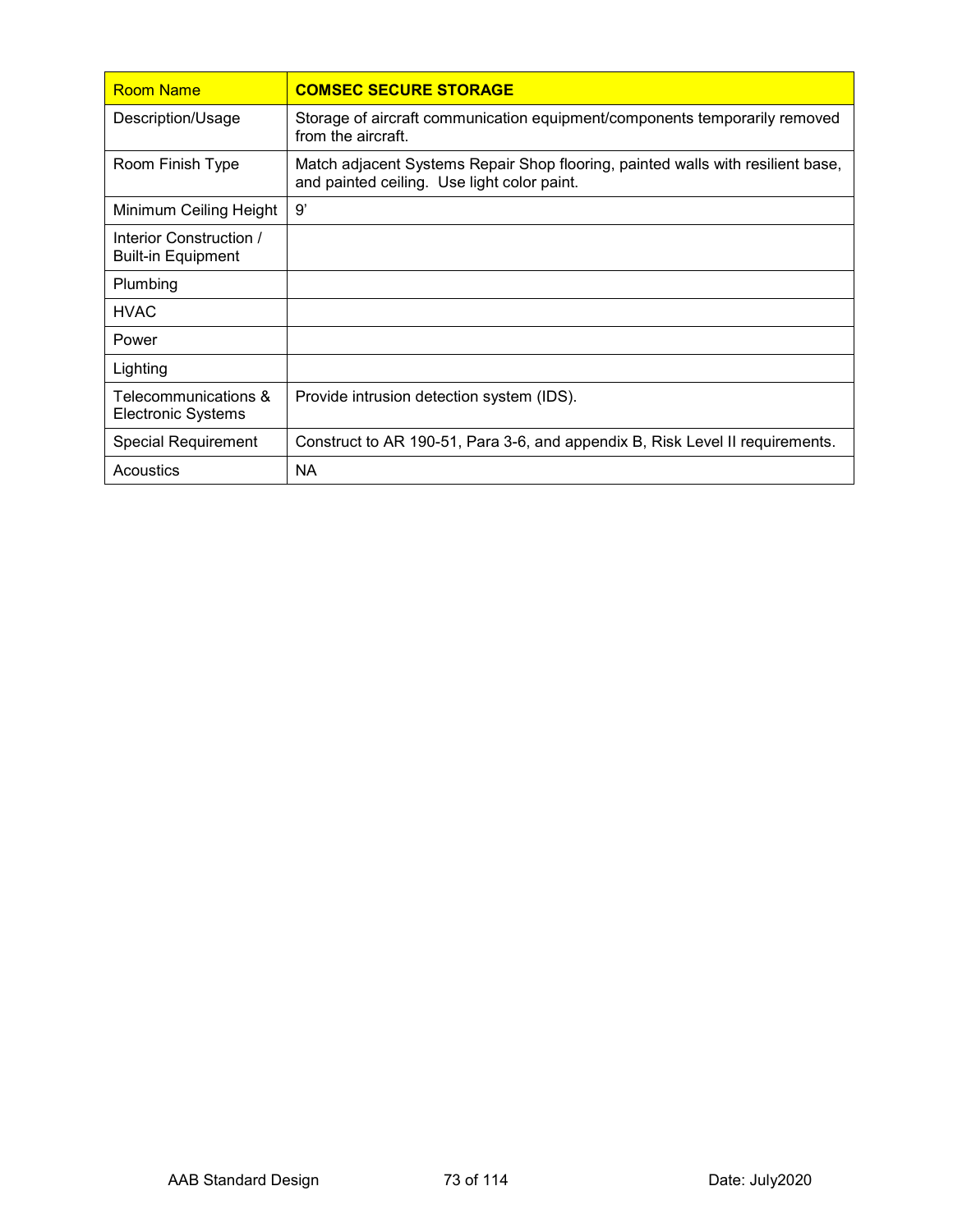### G. ROOM DATA SHEET GROUP 7 - AIRCRAFT PARTS SUPPLY

| Room Name                                            | <b>AIRCRAFT PARTS SUPPLY OFFICE</b>                                                                                                                                                                                   |
|------------------------------------------------------|-----------------------------------------------------------------------------------------------------------------------------------------------------------------------------------------------------------------------|
| Description/Usage                                    | The parts supply office is used for distribution of supply and aircraft<br>replacement parts. The office contains storage space for small frequently<br>requested controlled aircraft replacement parts and supplies. |
| Room Finish Type                                     | Provide LVT flooring, painted walls with resilient base, and suspended<br>acoustical ceiling.                                                                                                                         |
| Minimum Ceiling Height                               | 10'                                                                                                                                                                                                                   |
| Interior Construction /<br><b>Built-in Equipment</b> | Provide (1) Dry Erase MB 6'x4'.                                                                                                                                                                                       |
| Plumbing                                             |                                                                                                                                                                                                                       |
| <b>HVAC</b>                                          |                                                                                                                                                                                                                       |
| Power                                                |                                                                                                                                                                                                                       |
| Lighting                                             |                                                                                                                                                                                                                       |
| Telecommunications &<br><b>Electronic Systems</b>    | \1\Provide NIPR and LIS networks./1/                                                                                                                                                                                  |
| <b>Special Requirement</b>                           | Provide 8'-0" long Customer Service countertop.                                                                                                                                                                       |
|                                                      | Provide 36" access door from Aircraft Parts Supply and maintenance bay.                                                                                                                                               |
| Acoustics                                            | Room STC rating 40.                                                                                                                                                                                                   |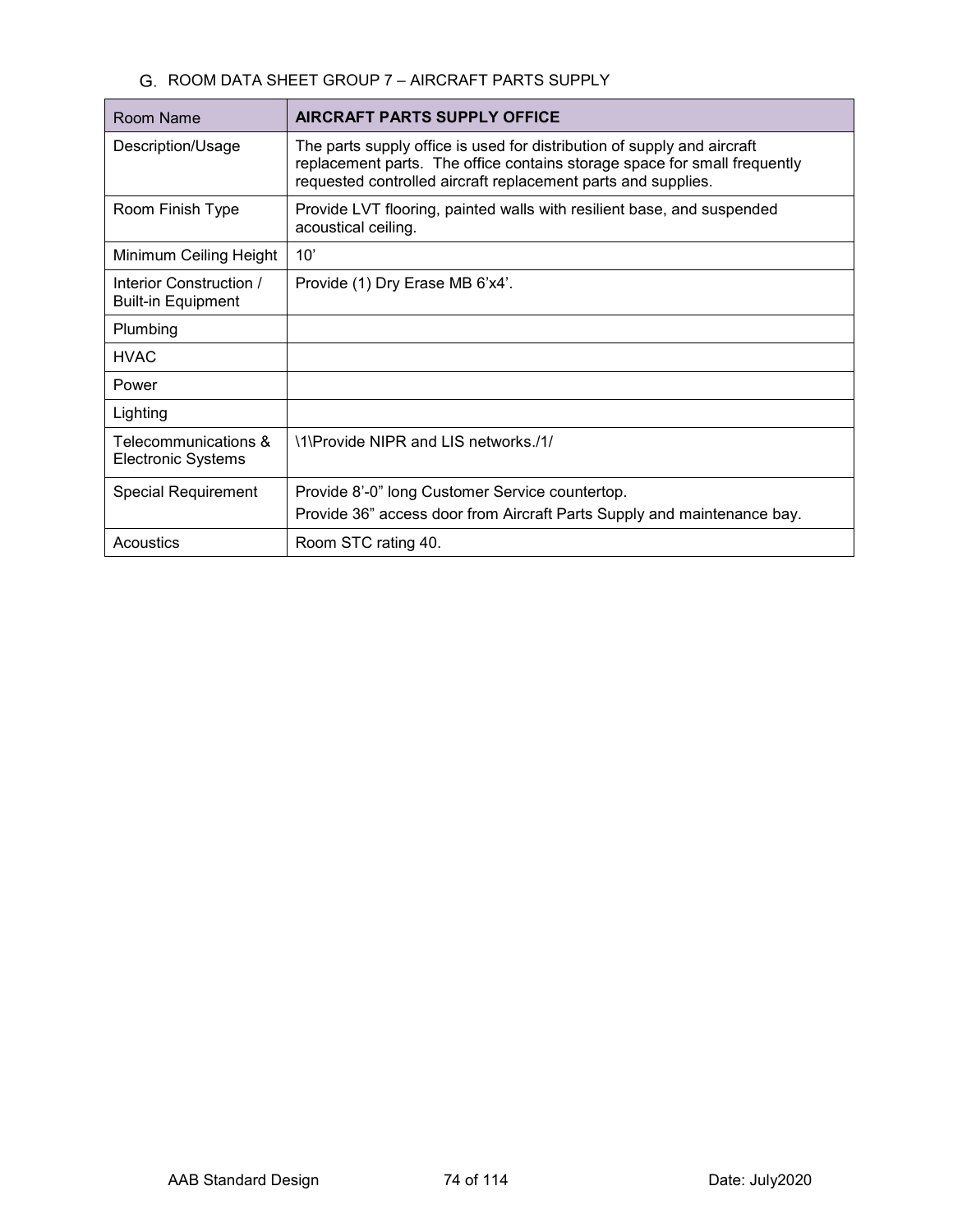| Room Name                                            | <b>AIRCRAFT PARTS SUPPLY</b>                                                                                                                                                         |
|------------------------------------------------------|--------------------------------------------------------------------------------------------------------------------------------------------------------------------------------------|
| Description/Usage                                    | Parts Supply is used for requisition, receiving, storing, and issuing of Class IX<br>(air), PLL, bench stock, and shop stock.                                                        |
| Room Finish Type                                     | Provide sealed concrete floor, painted concrete or CMU walls (10' H minimum)<br>with resilient base, and exposed painted structure above.                                            |
| Minimum Ceiling Height                               | 16'                                                                                                                                                                                  |
| Interior Construction /<br><b>Built-in Equipment</b> |                                                                                                                                                                                      |
| Plumbing                                             | Exterior hose bib near access door.                                                                                                                                                  |
| <b>Compressed Air</b>                                | Provide (1) compressed air drop. Coordinate location with unit. Provide<br>dedicated isolation valve within the space.                                                               |
| <b>HVAC</b>                                          |                                                                                                                                                                                      |
| Power                                                | \1\Provide receptacle at service counter.                                                                                                                                            |
|                                                      | Provide one (1) 240/3/30A receptacle for forklift charging./1/                                                                                                                       |
| Lighting                                             |                                                                                                                                                                                      |
| Telecommunications &                                 | \1\Provide NIPR and LIS networks.                                                                                                                                                    |
| <b>Electronic Systems</b>                            | Additional outlet (NIPR and LIS) at service counter./1/                                                                                                                              |
|                                                      | Provide one (1) voice drop near exterior entrance.                                                                                                                                   |
| <b>Special Requirement</b>                           | Provide a 10'W x \1\12'H/1/ insulated motorized overhead door at exterior wall<br>and one at maintenance bay wall when direct access to the Aircraft<br>Maintenance Bay is possible. |
|                                                      | Provide 36" wide access door to Parts Office.                                                                                                                                        |
|                                                      | Provide single personnel door to exterior, adjacent to rollup door.                                                                                                                  |
| Acoustics                                            |                                                                                                                                                                                      |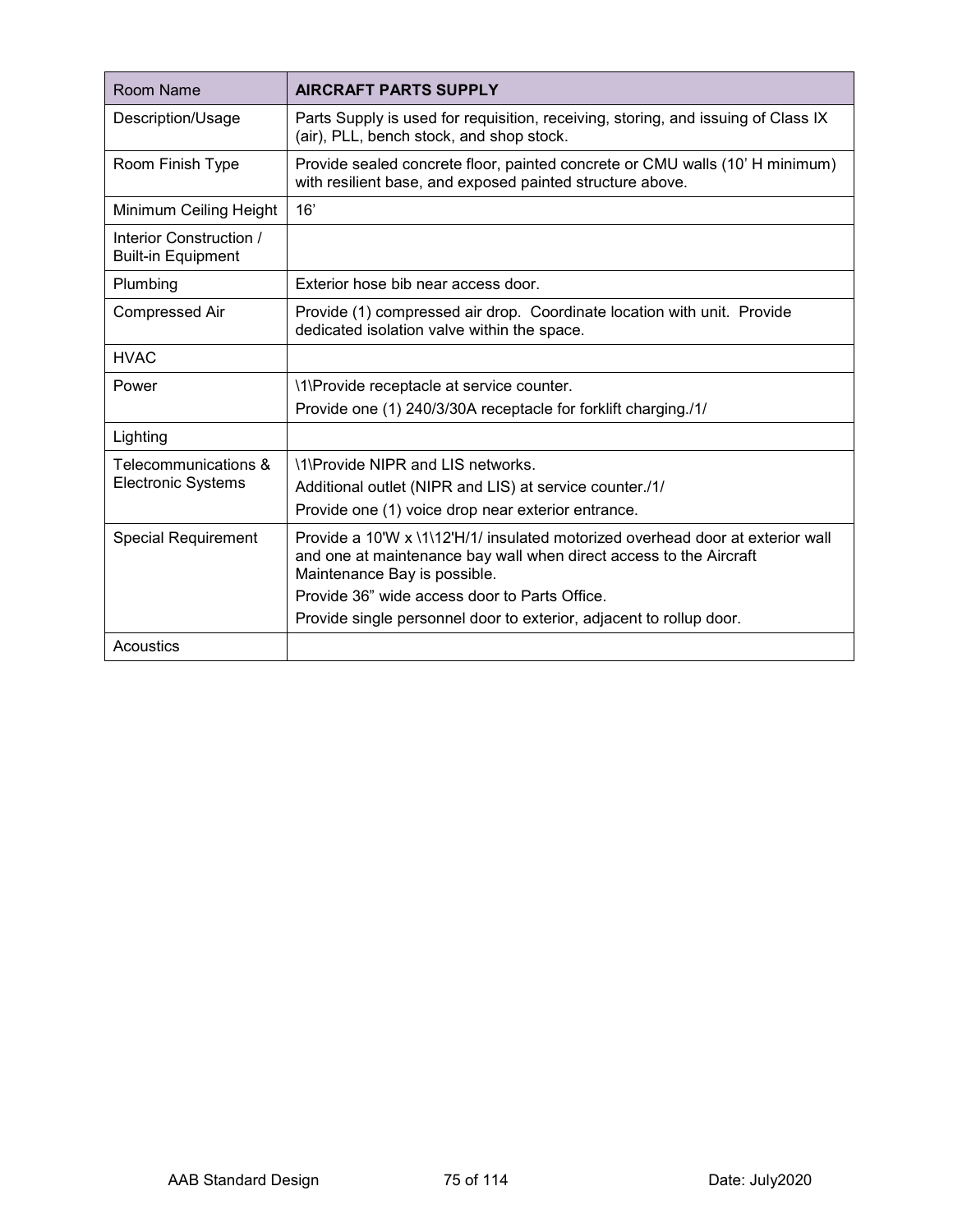# H. ROOM DATA SHEET GROUP 8 - CONTRACTOR LOGISTICS SUPPORT (CLS)

| Room Name                                            | <b>CONTRACTOR LOGISTICS SUPPORT</b>                                                                        |
|------------------------------------------------------|------------------------------------------------------------------------------------------------------------|
| Description/Usage                                    | Administrative workspace and limited storage space for civilian contract<br>maintenance representatives.   |
| Room Finish Type                                     | Provide LVT flooring, painted gypsum board walls with resilient base, and<br>suspended acoustical ceiling. |
| Minimum Ceiling Height                               | 9'                                                                                                         |
| Interior Construction /<br><b>Built-in Equipment</b> |                                                                                                            |
| Plumbing                                             |                                                                                                            |
| <b>HVAC</b>                                          |                                                                                                            |
| Power                                                |                                                                                                            |
| Lighting                                             |                                                                                                            |
| Telecommunications &<br><b>Electronic Systems</b>    | \1\Provide NIPR network only./1/                                                                           |
| <b>Special Requirement</b>                           |                                                                                                            |
| Acoustics                                            | Room STC rating 40.                                                                                        |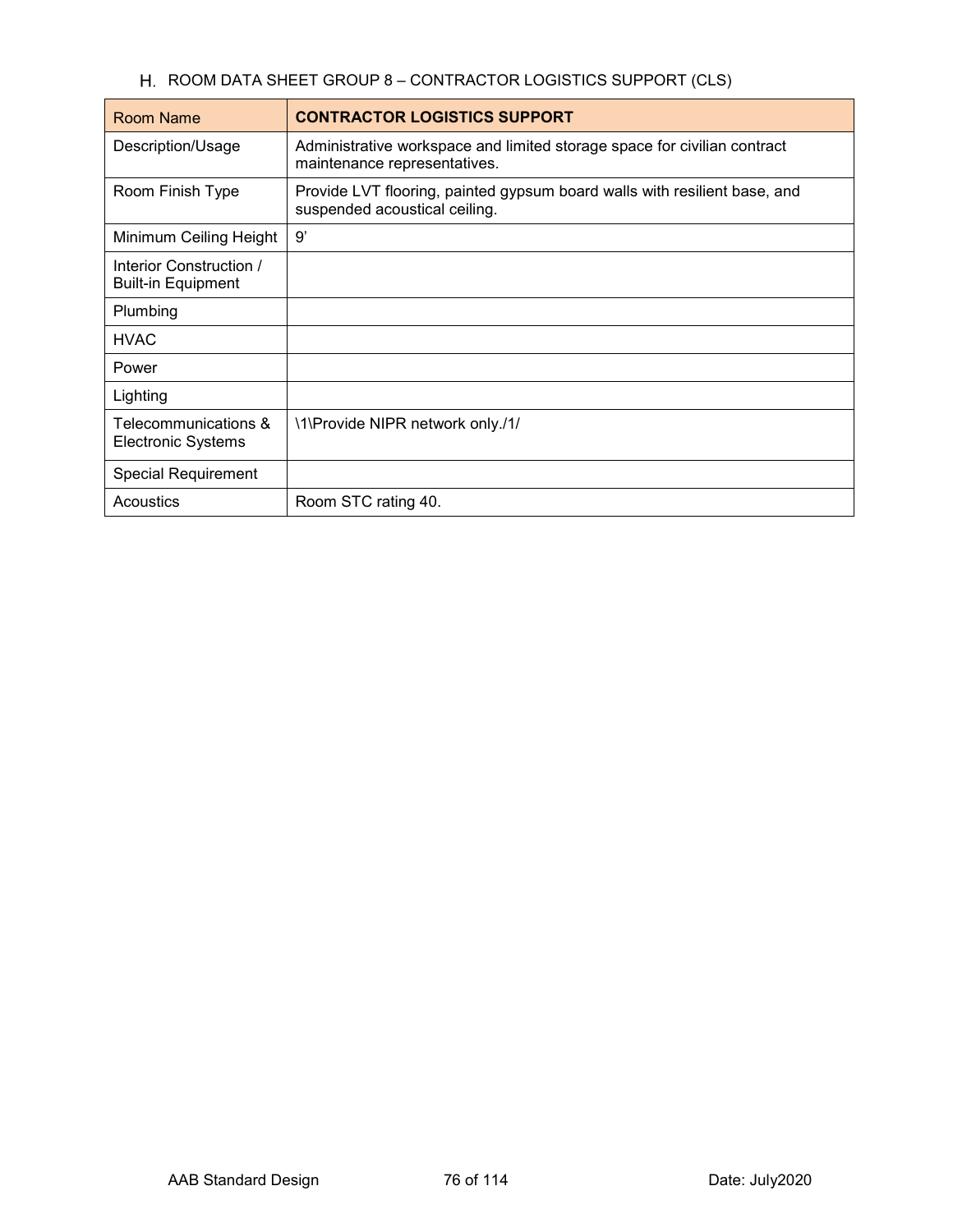### I. ROOM DATA SHEET GROUP 9 - FLIGHT OPERATIONS

| <b>Room Name</b>                                     | <b>FLIGHT PLANNING</b>                                                                                                                                                                                                                                                             |
|------------------------------------------------------|------------------------------------------------------------------------------------------------------------------------------------------------------------------------------------------------------------------------------------------------------------------------------------|
| Description/Usage                                    | Battalion level flight planning area.                                                                                                                                                                                                                                              |
| Room Finish Type                                     | Provide carpet tile flooring, painted gypsum board walls with resilient base, and<br>suspended acoustical ceiling.                                                                                                                                                                 |
| Minimum Ceiling Height                               | 9'                                                                                                                                                                                                                                                                                 |
| Interior Construction /<br><b>Built-in Equipment</b> | Provide one (1) bulletin board (5'x3'), (4) Dry erase marker boards (6'x4'), and<br>(1) Wall Map board (16'x8'). Coordinate locations with unit.                                                                                                                                   |
| Plumbing                                             |                                                                                                                                                                                                                                                                                    |
| <b>HVAC</b>                                          |                                                                                                                                                                                                                                                                                    |
| Power                                                | Provide dual outlets every 3 LF feet of pilot countertop work surface. Provide<br>outlets above countertop.                                                                                                                                                                        |
| Lighting                                             | \1\Dimmable Lighting/1/                                                                                                                                                                                                                                                            |
| Telecommunications &<br><b>Electronic Systems</b>    | \1\Provide NIPR, LIS, and SIPR networks.<br>Provide additional outlet (NIPR and LIS) for every 3 feet of countertop length.<br>Provide one (1) SIPR drop near AV workstation./1/<br>Coordinate requirement for two CATV flat screen monitor mounts with power<br>and data outlets. |
| <b>Special Requirement</b>                           | Provide minimum of 22 LF of 24" deep continuous built-in countertop pilot work<br>surface with seating for 7.                                                                                                                                                                      |
| Acoustics                                            | Room STC rating 40.                                                                                                                                                                                                                                                                |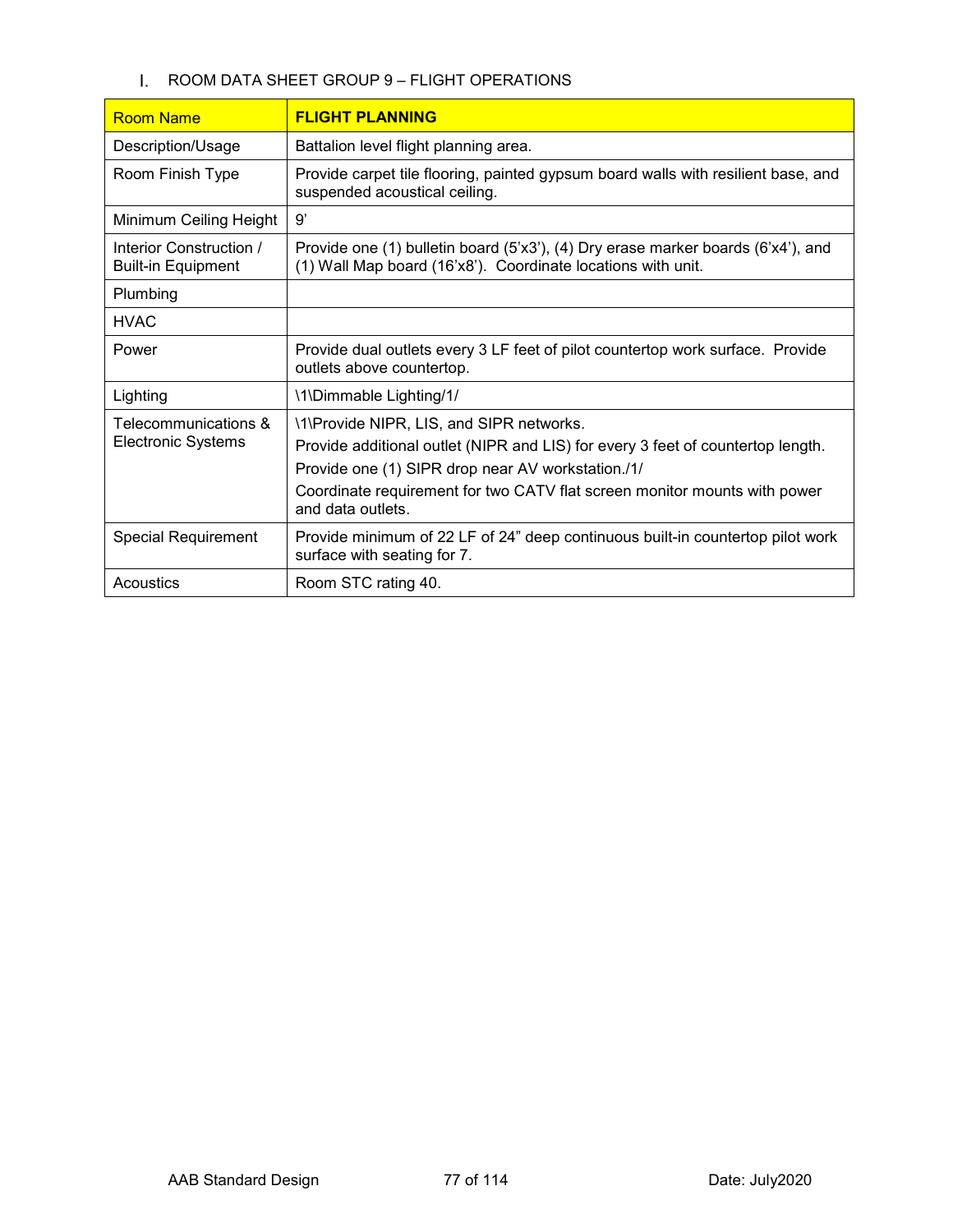| <b>Room Name</b>                                     | <b>SECURE PLANNING ROOM</b>                                                                                                                                                                                                               |
|------------------------------------------------------|-------------------------------------------------------------------------------------------------------------------------------------------------------------------------------------------------------------------------------------------|
| Description/Usage                                    | Secure planning room.                                                                                                                                                                                                                     |
| Room Finish Type                                     | Provide carpet tile flooring, painted gypsum board walls with resilient base, and<br>suspended acoustical ceiling.                                                                                                                        |
| Minimum Ceiling Height                               | 9'                                                                                                                                                                                                                                        |
| Interior Construction /<br><b>Built-in Equipment</b> | Provide one (1) bulletin board (5'x3') and (1) Dry erase marker board (6'x4').                                                                                                                                                            |
| Plumbing                                             |                                                                                                                                                                                                                                           |
| <b>HVAC</b>                                          |                                                                                                                                                                                                                                           |
| Power                                                |                                                                                                                                                                                                                                           |
| Lighting                                             | \1\Dimmable Lighting./1/                                                                                                                                                                                                                  |
| Telecommunications &<br><b>Electronic Systems</b>    | \1\Provide NIPR, LIS, and SIPR networks.<br>Provide additional outlet (NIPR and LIS) near AV workstation.<br>Provide one (1) SIPR drop near AV workstation./1/<br>Provide one CATV flat screen monitor mount with power and data outlets. |
| <b>Special Requirement</b>                           | Provide security lock set.                                                                                                                                                                                                                |
| Acoustics                                            | Room STC rating 50.                                                                                                                                                                                                                       |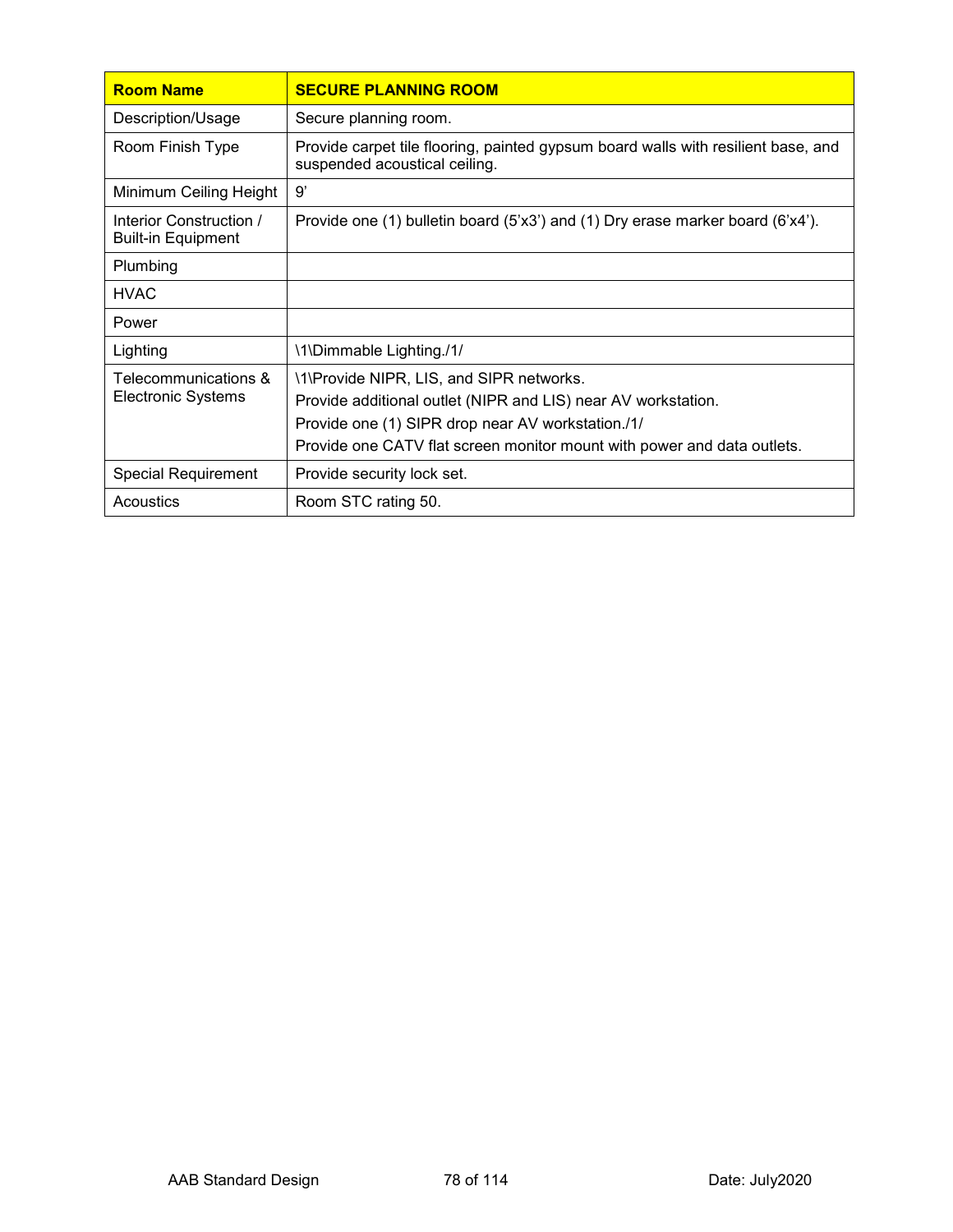| <b>Room Name</b>                                     | <b>FLIGHT OPERATIONS</b>                                                                                                                                                                                                                          |
|------------------------------------------------------|---------------------------------------------------------------------------------------------------------------------------------------------------------------------------------------------------------------------------------------------------|
| Description/Usage                                    | Battalion level flight operations center. Radio communication station and<br>weather monitoring station included. Store and issue flight publications, night<br>vision goggles (NVG), radios, and other flight-related gear prior to all flights. |
| Room Finish Type                                     | Provide carpet tile flooring, painted gypsum board walls with resilient base, and<br>suspended acoustical ceiling.                                                                                                                                |
| Minimum Ceiling Height                               | g'                                                                                                                                                                                                                                                |
| Interior Construction /<br><b>Built-in Equipment</b> | Provide one (1) Dry erase marker board (6'x4').                                                                                                                                                                                                   |
| Plumbing                                             |                                                                                                                                                                                                                                                   |
| <b>HVAC</b>                                          |                                                                                                                                                                                                                                                   |
| Power                                                | \1\Provide receptacle at service counter./1/                                                                                                                                                                                                      |
|                                                      | Coordinate location and power outlet requirements for communication radios,<br>CATV monitors, and weather monitors.                                                                                                                               |
|                                                      | Coordinate location and power requirement of portable radio charging station.                                                                                                                                                                     |
| Lighting                                             |                                                                                                                                                                                                                                                   |
| Telecommunications &                                 | \1\Provide NIPR, LIS, and SIPR networks.                                                                                                                                                                                                          |
| <b>Electronic Systems</b>                            | Provide additional outlet (NIPR and LIS) at service counter.                                                                                                                                                                                      |
|                                                      | Provide one (1) SIPR drop near AV workstation./1/                                                                                                                                                                                                 |
|                                                      | Provide CCTV flight line monitoring capability. Verify need with unit.                                                                                                                                                                            |
|                                                      | Provide one CATV flat screen monitor mount with power and data outlets.                                                                                                                                                                           |
|                                                      | Provide two (2) 4" conduit pathways to rooftop antenna platform.                                                                                                                                                                                  |
| <b>Special Requirement</b>                           | Provide minimum 8' long Service counter with integrated base cabinet.                                                                                                                                                                             |
| Acoustics                                            | Room STC rating 40.                                                                                                                                                                                                                               |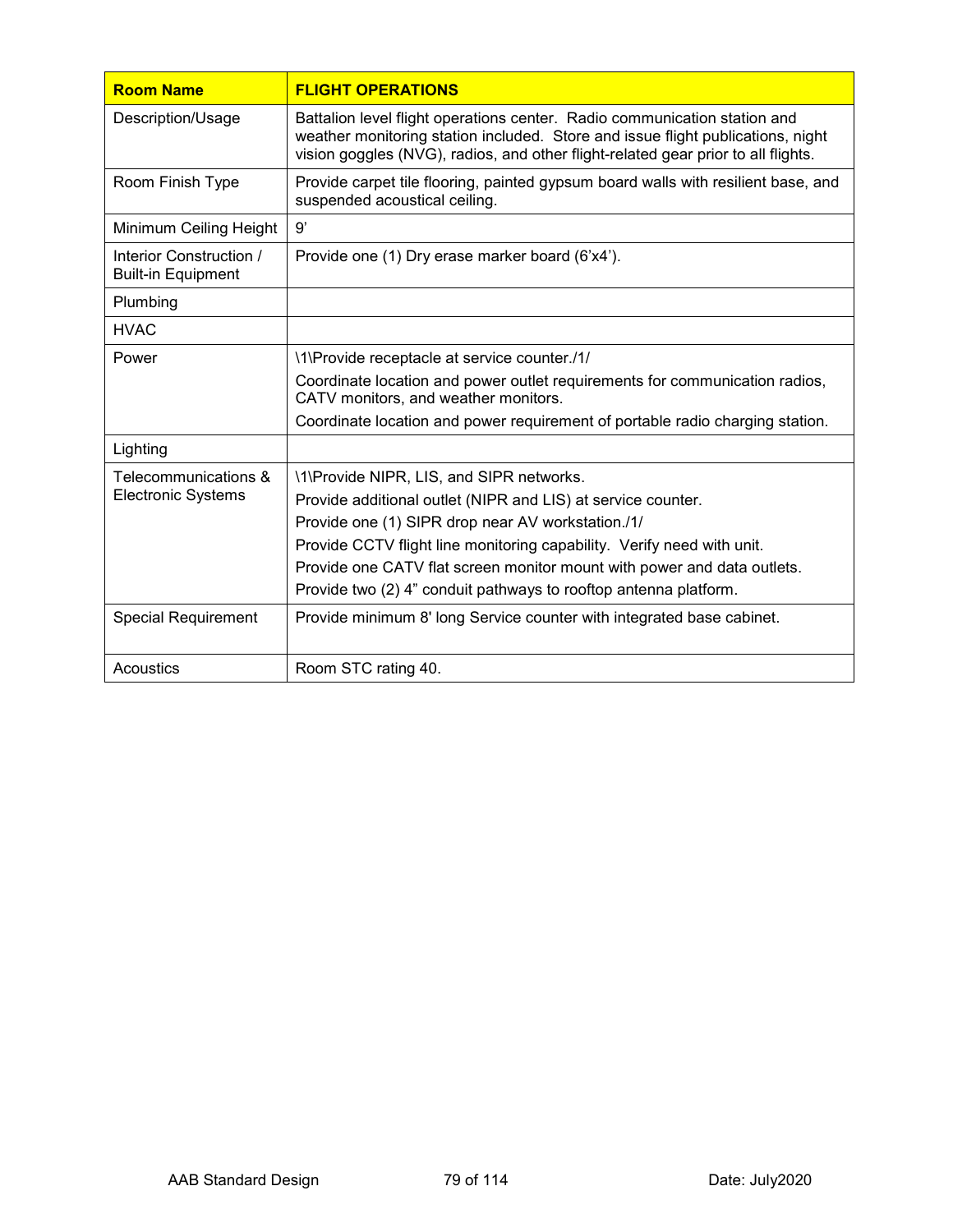| <b>Room Name</b>                                   | <b>FLIGHT OPERATIONS OFFICE</b>                                                                                    |
|----------------------------------------------------|--------------------------------------------------------------------------------------------------------------------|
| Description/Usage                                  | Private office for Flight Operations Leader                                                                        |
| Room Finish Type                                   | Provide carpet tile flooring, painted gypsum board walls with resilient base, and<br>suspended acoustical ceiling. |
| Minimum Ceiling Height                             | 9'                                                                                                                 |
| Interior Construction<br><b>Built-in Equipment</b> | Provide one (1) Dry erase marker board (6'x4').                                                                    |
| Plumbing                                           |                                                                                                                    |
| <b>HVAC</b>                                        |                                                                                                                    |
| Power                                              |                                                                                                                    |
| Lighting                                           |                                                                                                                    |
| Telecommunications &<br><b>Electronic Systems</b>  | \1\Provide NIPR and LIS networks./1/                                                                               |
| <b>Special Requirements</b>                        |                                                                                                                    |
| Acoustics                                          | Room STC rating 45                                                                                                 |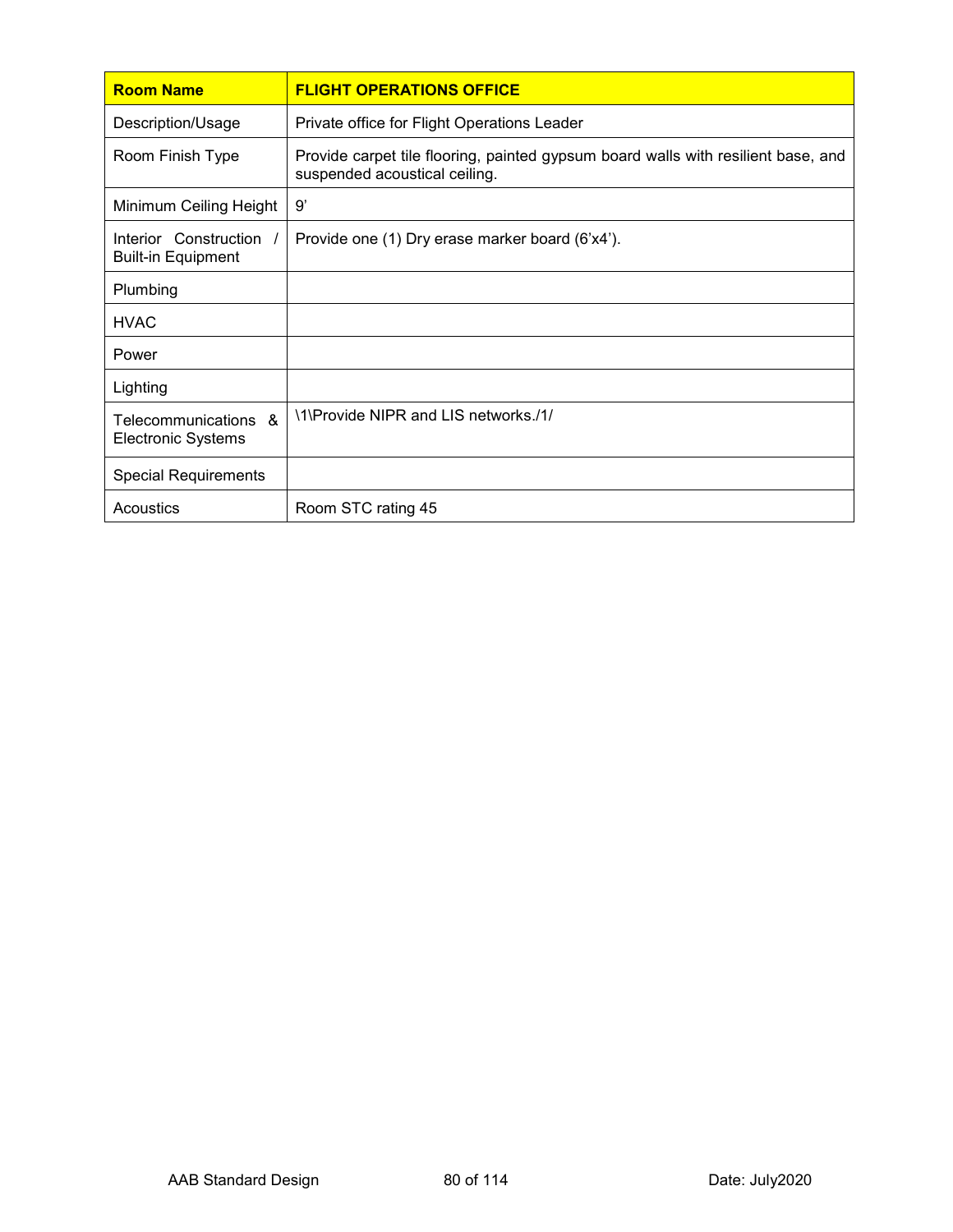| <b>Room Name</b>                                     | <b>PILOT BRIEFING ROOM</b>                                                                                                                                                                                                                                                                                                                                                           |
|------------------------------------------------------|--------------------------------------------------------------------------------------------------------------------------------------------------------------------------------------------------------------------------------------------------------------------------------------------------------------------------------------------------------------------------------------|
| Description/Usage                                    | The safety, briefing, and examination room should be designed as a seminar-<br>type meeting room for mission briefings, instructional classes, meetings and<br>group or individual testing.                                                                                                                                                                                          |
| Room Finish Type                                     | Provide carpet tile flooring, painted gypsum board walls with resilient base, and<br>suspended acoustical ceiling or painted overhead structure.                                                                                                                                                                                                                                     |
| Minimum Ceiling Height                               | 10'                                                                                                                                                                                                                                                                                                                                                                                  |
| Interior Construction /<br><b>Built-in Equipment</b> | Provide (4) Dry erase marker boards (8'x4').<br>Provide (1) motorized projector screen (10'W x 8'H minimum). Provide (1)<br>projector mount.                                                                                                                                                                                                                                         |
| Plumbing                                             |                                                                                                                                                                                                                                                                                                                                                                                      |
| <b>HVAC</b>                                          |                                                                                                                                                                                                                                                                                                                                                                                      |
| Power                                                | \1\Provide outlet for wall mounted digital clock./1/                                                                                                                                                                                                                                                                                                                                 |
| Lighting                                             | Dimmable lighting.                                                                                                                                                                                                                                                                                                                                                                   |
| Telecommunications &<br><b>Electronic Systems</b>    | \1\Provide NIPR, LIS, and SIPR networks.<br>Provide additional outlets (NIPR and LIS) along perimeter walls and near the<br>lectern.<br>Provide one (1) SIPR drop near lectern. /1/<br>Provide Audio Visual system with control console.<br>Provide Audio Visual connectivity at lectern.<br>Coordinate location and quantity of flat screen monitors to be provided by the<br>unit. |
| <b>Special Requirement</b>                           | Provide table seating for 50 persons and individual seating for 100 persons<br>(minimum).                                                                                                                                                                                                                                                                                            |
| Acoustics                                            | Room STC rating 45                                                                                                                                                                                                                                                                                                                                                                   |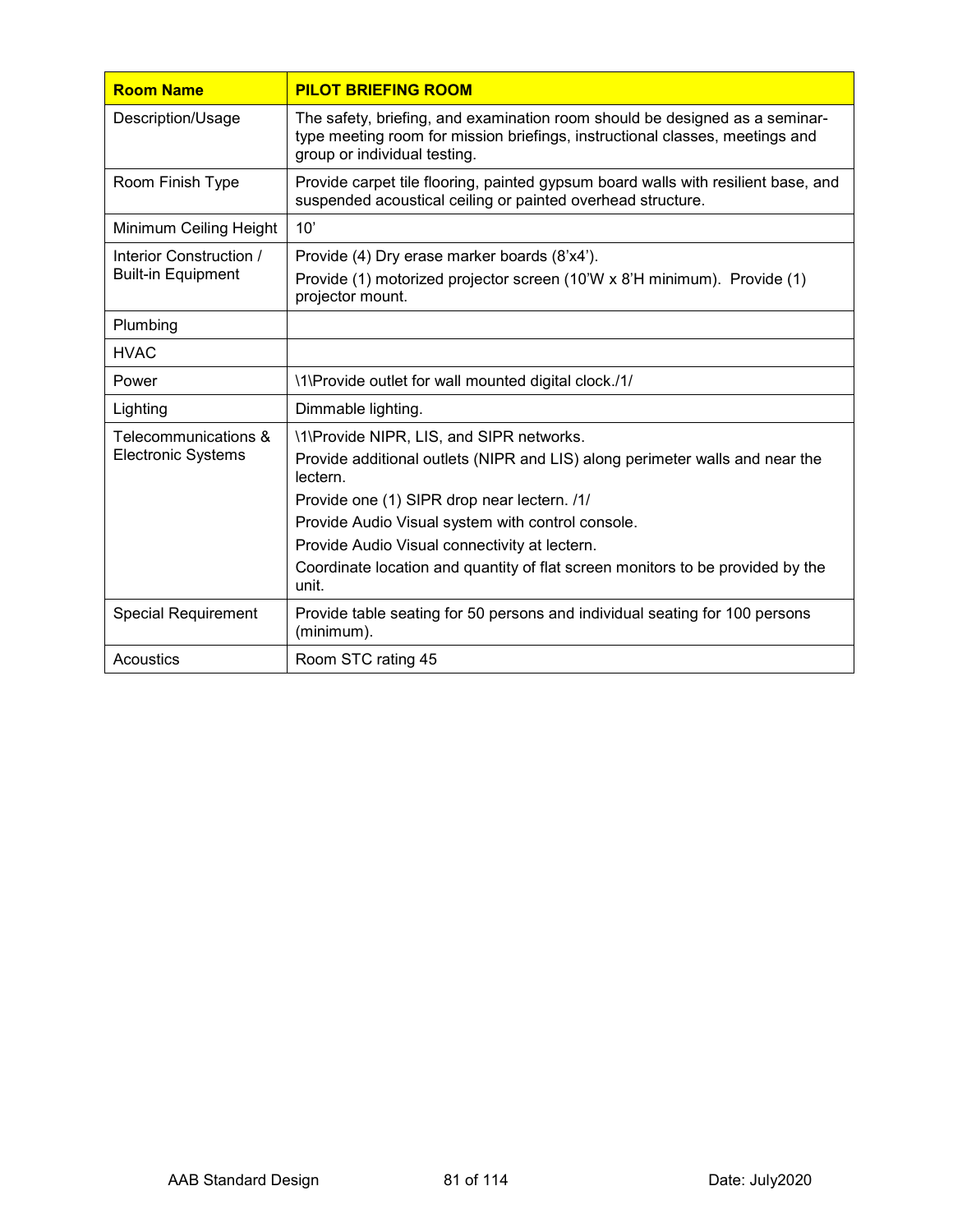| <b>Room Name</b>                                     | <b>PILOT BRIEFING STORAGE ROOM</b>                                                                                                               |
|------------------------------------------------------|--------------------------------------------------------------------------------------------------------------------------------------------------|
| Description/Usage                                    | Storage room for folding tables and stackable chairs.                                                                                            |
| Room Finish Type                                     | Provide carpet tile flooring, painted gypsum board walls with resilient base, and<br>suspended acoustical ceiling or painted overhead structure. |
| Minimum Ceiling Height                               | 9'                                                                                                                                               |
| Interior Construction /<br><b>Built-in Equipment</b> |                                                                                                                                                  |
| Plumbing                                             |                                                                                                                                                  |
| <b>HVAC</b>                                          |                                                                                                                                                  |
| Power                                                |                                                                                                                                                  |
| Lighting                                             |                                                                                                                                                  |
| Telecommunications &<br><b>Electronic Systems</b>    |                                                                                                                                                  |
| <b>Special Requirements</b>                          |                                                                                                                                                  |
| Acoustics                                            | Room STC rating 40                                                                                                                               |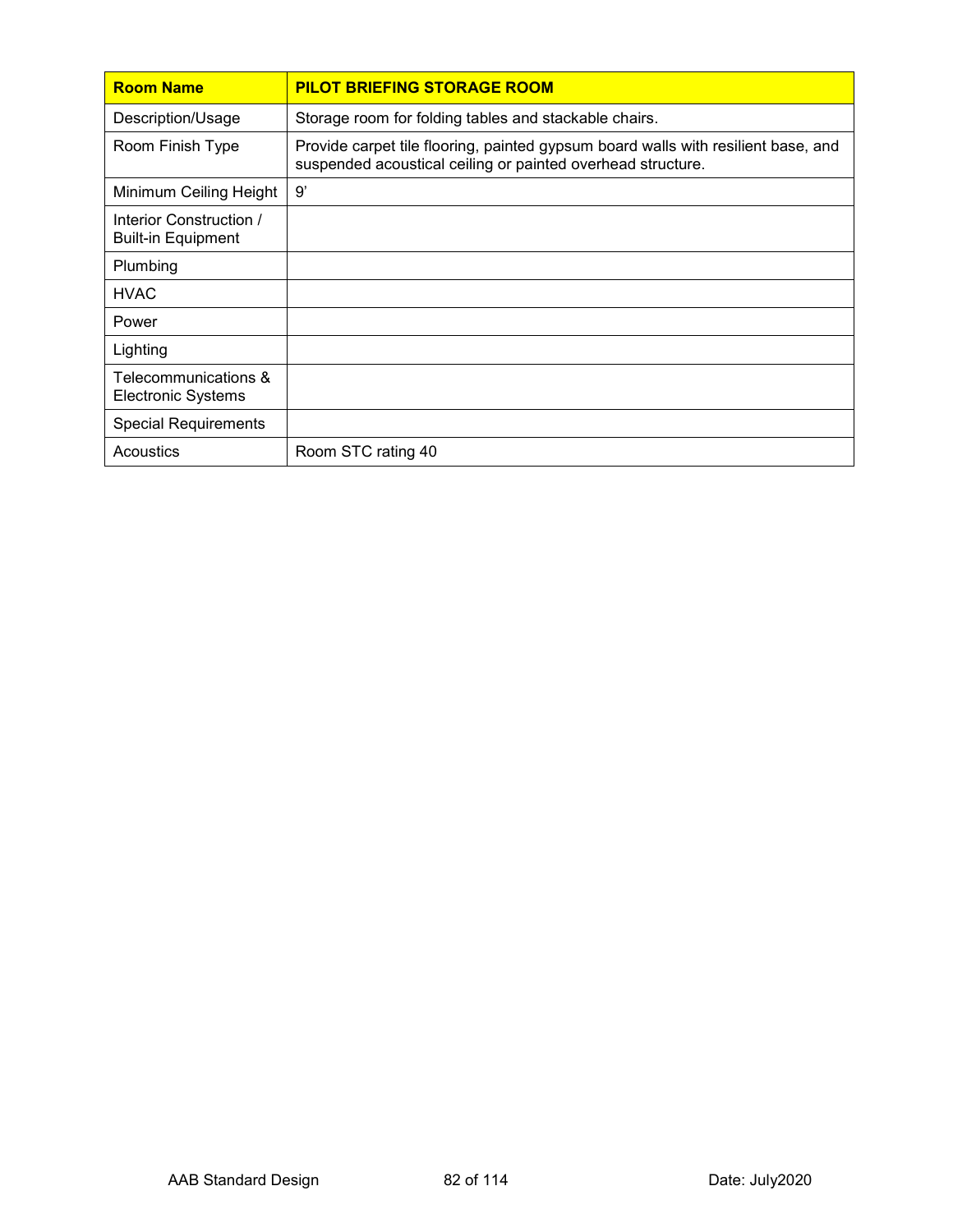| <b>Room Name</b>                                     | <b>PILOT LOCKER ROOM</b>                                                                                                                            |
|------------------------------------------------------|-----------------------------------------------------------------------------------------------------------------------------------------------------|
| Description/Usage                                    | Lockers for pilot flight gear storage.                                                                                                              |
| Room Finish Type                                     | Provide polished concrete floor, painted gypsum board walls with resilient base,<br>and suspended acoustical ceiling or painted overhead structure. |
| Minimum Ceiling Height                               | 9'                                                                                                                                                  |
| Interior Construction /<br><b>Built-in Equipment</b> |                                                                                                                                                     |
| Plumbing                                             |                                                                                                                                                     |
| <b>HVAC</b>                                          |                                                                                                                                                     |
| Power                                                |                                                                                                                                                     |
| Lighting                                             |                                                                                                                                                     |
| Telecommunications &<br><b>Electronic Systems</b>    |                                                                                                                                                     |
| <b>Special Requirements</b>                          |                                                                                                                                                     |
| Acoustics                                            | Room STC rating 40                                                                                                                                  |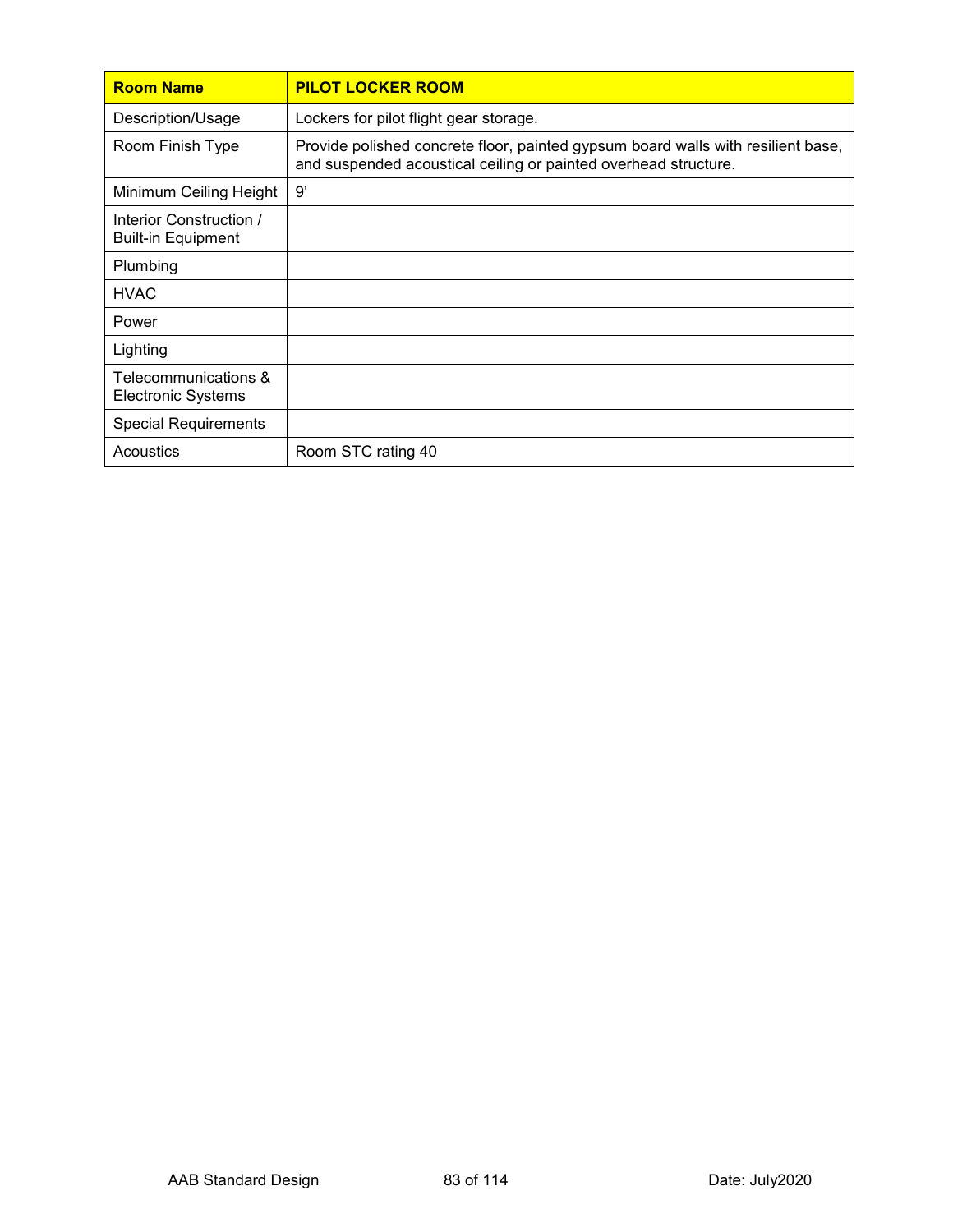# J. ROOM DATA SHEET GROUP 10 - AVIATION COMPANY (AC) ADMINISTRATION

| <b>Room Name</b>                                     | <b>AC PILOT WORKROOM</b>                                                                                                                                                                                              |
|------------------------------------------------------|-----------------------------------------------------------------------------------------------------------------------------------------------------------------------------------------------------------------------|
| Description/Usage                                    | Company level pilot training/flight planning workspace.                                                                                                                                                               |
| Room Finish Type                                     | Provide carpet tile flooring, painted gypsum board walls, and suspended<br>acoustical ceiling.                                                                                                                        |
| Minimum Ceiling Height                               | 9'                                                                                                                                                                                                                    |
| Interior Construction /<br><b>Built-in Equipment</b> | Provide (2) Dry erase marker boards $(6'x4')$ and (2) Wall Map boards $(8'x4')$ .                                                                                                                                     |
| Plumbing                                             |                                                                                                                                                                                                                       |
| <b>HVAC</b>                                          |                                                                                                                                                                                                                       |
| Power                                                | Provide quad outlets every 3 LF feet of pilot countertop work surface. Provide<br>outlets above countertop.                                                                                                           |
| Lighting                                             |                                                                                                                                                                                                                       |
| Telecommunications &<br><b>Electronic Systems</b>    | 11 Provide NIPR and LIS networks.<br>Provide additional outlet (NIPR and LIS) for every 3 feet of countertop length./1/                                                                                               |
| <b>Special Requirement</b>                           | Provide minimum of 30 LF of 24" deep continuous built-in countertop work<br>surface around room perimeter with seating for 9. Provide 12'x3' work table<br>with seating for 10 for unit training/planning activities. |
| Acoustics                                            | Room STC rating 40.                                                                                                                                                                                                   |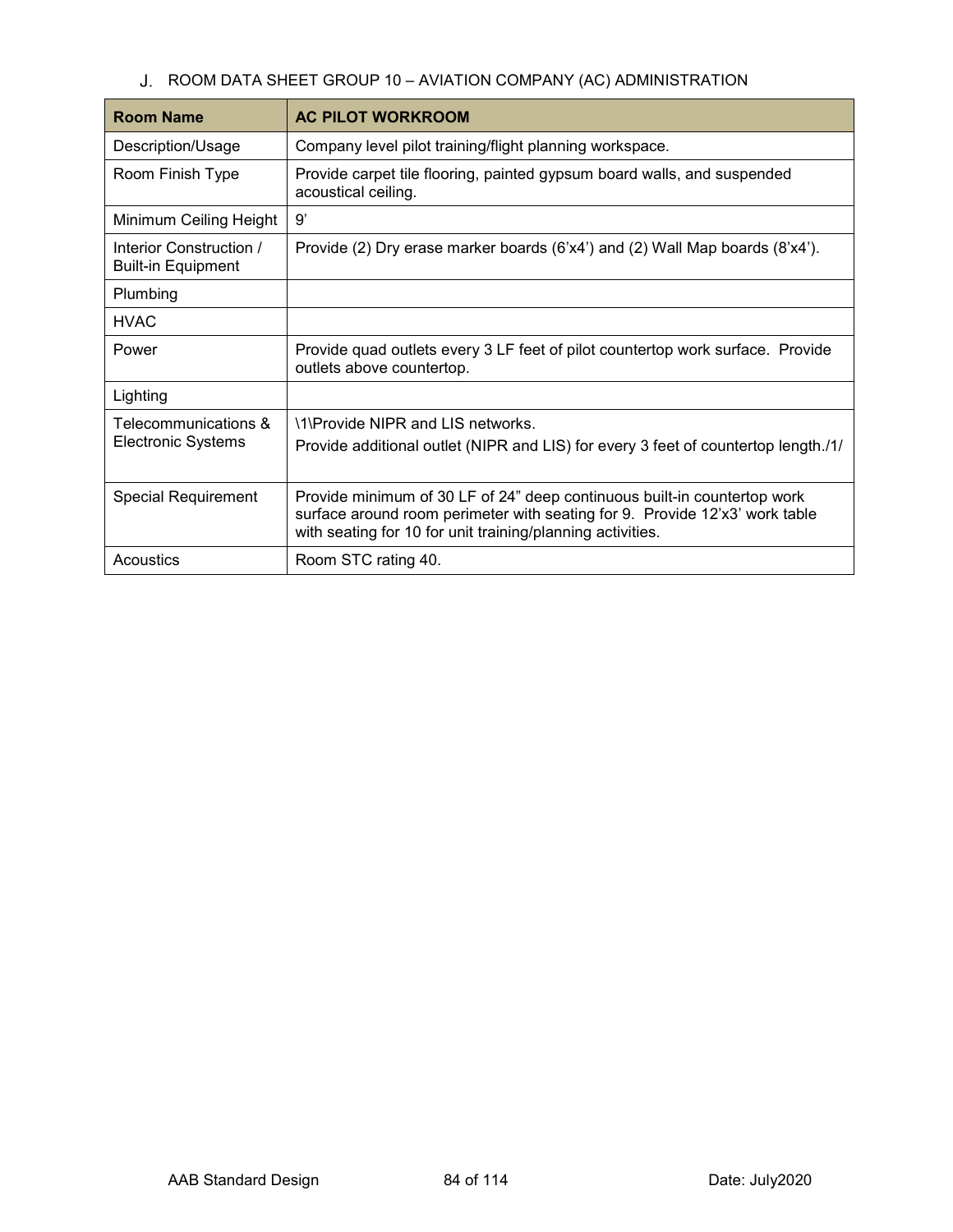| Room Name                                            | <b>AC ORDERLY ROOM</b>                                                                         |
|------------------------------------------------------|------------------------------------------------------------------------------------------------|
| Description/Usage                                    | Company open office space for unit administrative functions.                                   |
| Room Finish Type                                     | Provide carpet tile flooring, painted gypsum board walls, and suspended<br>acoustical ceiling. |
| Minimum Ceiling Height                               | 9'                                                                                             |
| Interior Construction /<br><b>Built-in Equipment</b> | Provide (1) Dry erase marker board (6'x4').                                                    |
| Plumbing                                             |                                                                                                |
| <b>HVAC</b>                                          |                                                                                                |
| Power                                                |                                                                                                |
| Lighting                                             |                                                                                                |
| Telecommunications &<br><b>Electronic Systems</b>    | \1\Provide NIPR and LIS networks./1/                                                           |
| <b>Special Requirement</b>                           | Provide Mail Center with 18 mail slots.                                                        |
| Acoustics                                            | Room STC rating 40.                                                                            |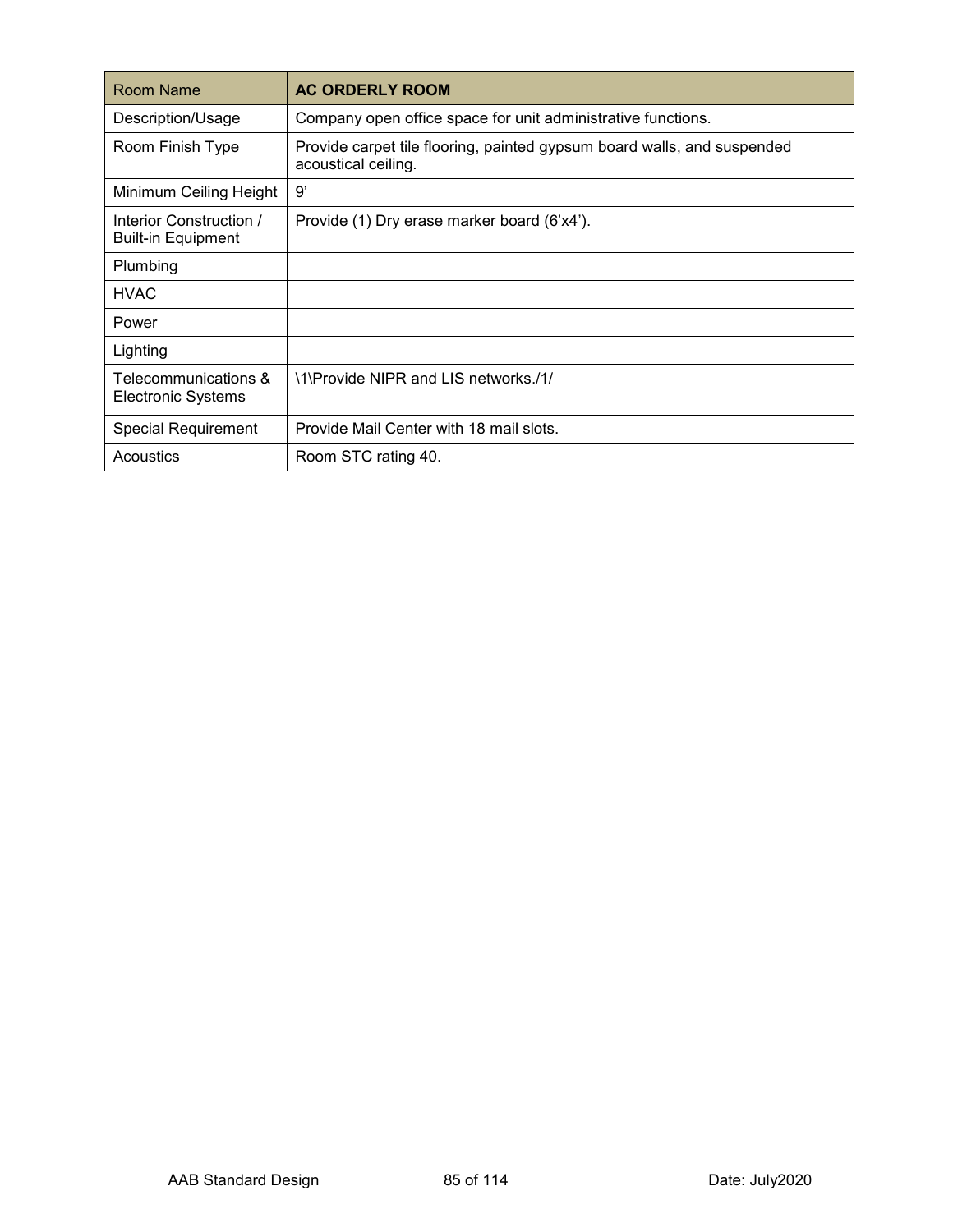| <b>Room Name</b>                                     | AC TACTICAL OPERATIONS OFFICE                                                                  |
|------------------------------------------------------|------------------------------------------------------------------------------------------------|
| Description/Usage                                    | Semi-private office for TACOPS Officer and Mission Planner.                                    |
| Room Finish Type                                     | Provide carpet tile flooring, painted gypsum board walls, and suspended<br>acoustical ceiling. |
| Minimum Ceiling Height                               | 9'                                                                                             |
| Interior Construction /<br><b>Built-in Equipment</b> |                                                                                                |
| Plumbing                                             |                                                                                                |
| <b>HVAC</b>                                          |                                                                                                |
| Power                                                |                                                                                                |
| Lighting                                             |                                                                                                |
| Telecommunications &<br>Electronic Systems           | \1\Provide NIPR and LIS networks./1/                                                           |
| <b>Special Requirement</b>                           | Provide Flight Lockers (24"x24"x72") for each pilot or crewmember.                             |
| Acoustics                                            | Room STC rating 45.                                                                            |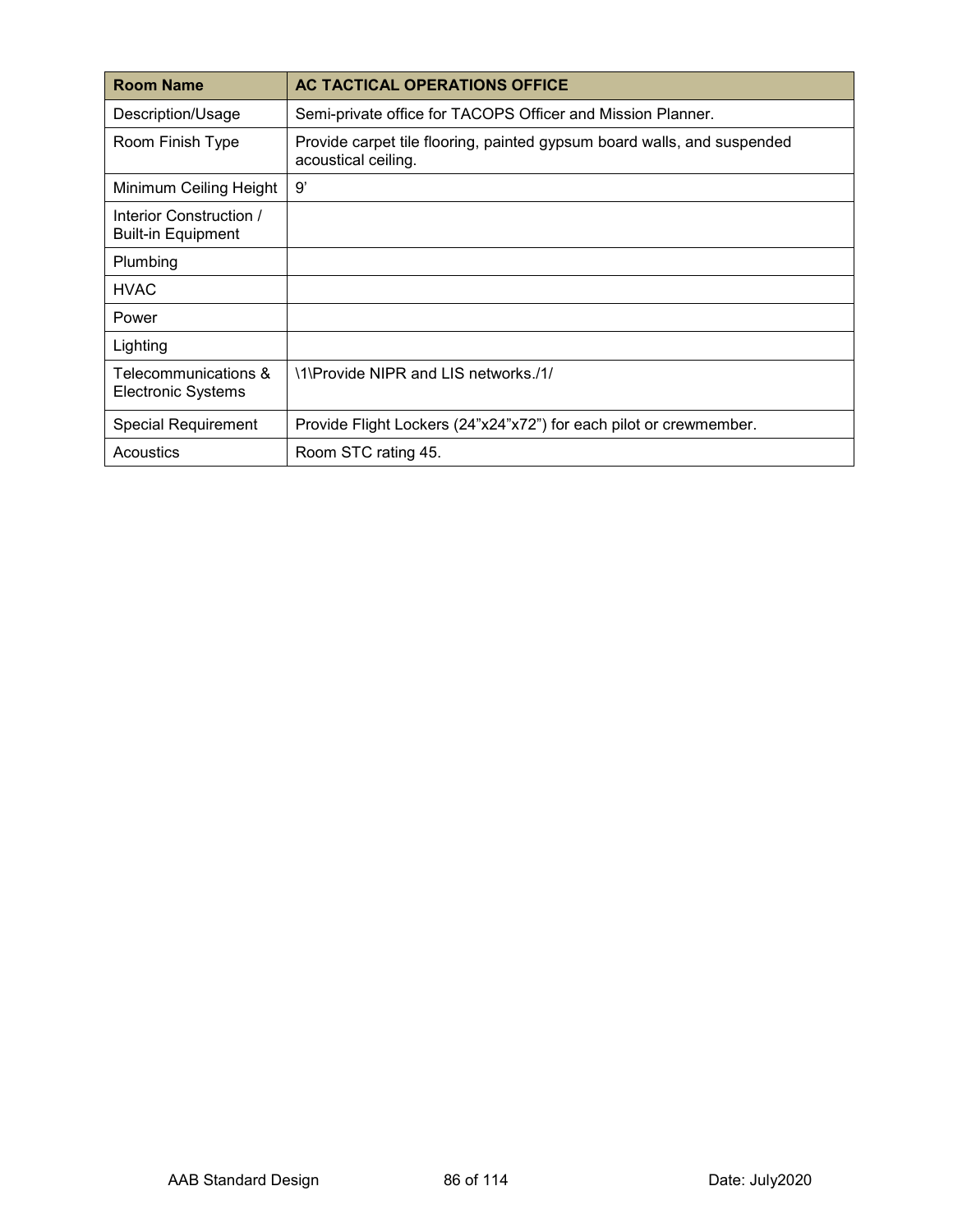| <b>Room Name</b>                                     | <b>AC AVIATION SAFETY OFFICE</b>                                                               |
|------------------------------------------------------|------------------------------------------------------------------------------------------------|
| Description/Usage                                    | Semi-private office for Aviation Safety Officer and Safety Crewmember.                         |
| Room Finish Type                                     | Provide carpet tile flooring, painted gypsum board walls, and suspended<br>acoustical ceiling. |
| Minimum Ceiling Height                               | 9'                                                                                             |
| Interior Construction /<br><b>Built-in Equipment</b> |                                                                                                |
| Plumbing                                             |                                                                                                |
| <b>HVAC</b>                                          |                                                                                                |
| Power                                                |                                                                                                |
| Lighting                                             |                                                                                                |
| Telecommunications &<br>Electronic Systems           | \1\Provide NIPR and LIS networks./1/                                                           |
| <b>Special Requirement</b>                           | Provide Flight Lockers (24"x24"x72") for each pilot or crewmember.                             |
| Acoustics                                            | Room STC rating 45.                                                                            |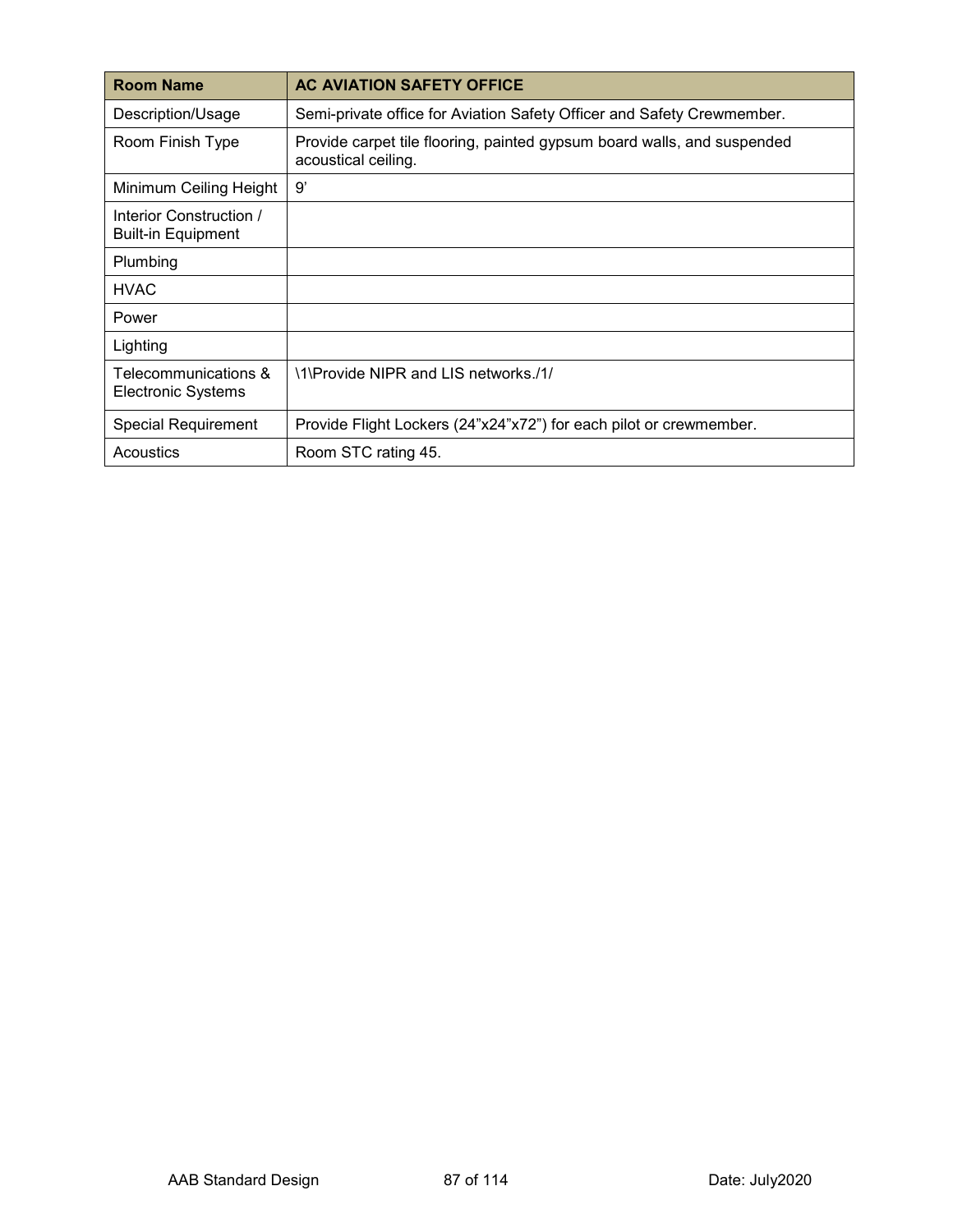| <b>Room Name</b>                                     | <b>AC PLATOON OFFICE</b>                                                                       |
|------------------------------------------------------|------------------------------------------------------------------------------------------------|
| Description/Usage                                    | Semi-private office for (2) Platoon Leaders and (2) Platoon Sergeants.                         |
| Room Finish Type                                     | Provide carpet tile flooring, painted gypsum board walls, and suspended<br>acoustical ceiling. |
| Minimum Ceiling Height                               | 9'                                                                                             |
| Interior Construction /<br><b>Built-in Equipment</b> |                                                                                                |
| Plumbing                                             |                                                                                                |
| <b>HVAC</b>                                          |                                                                                                |
| Power                                                |                                                                                                |
| Lighting                                             |                                                                                                |
| Telecommunications &<br>Electronic Systems           | \1\Provide NIPR and LIS networks./1/                                                           |
| Special Requirement                                  | Provide Flight Lockers (24"x24"x72") for each pilot or crewmember.                             |
| Acoustics                                            | Room STC rating 45.                                                                            |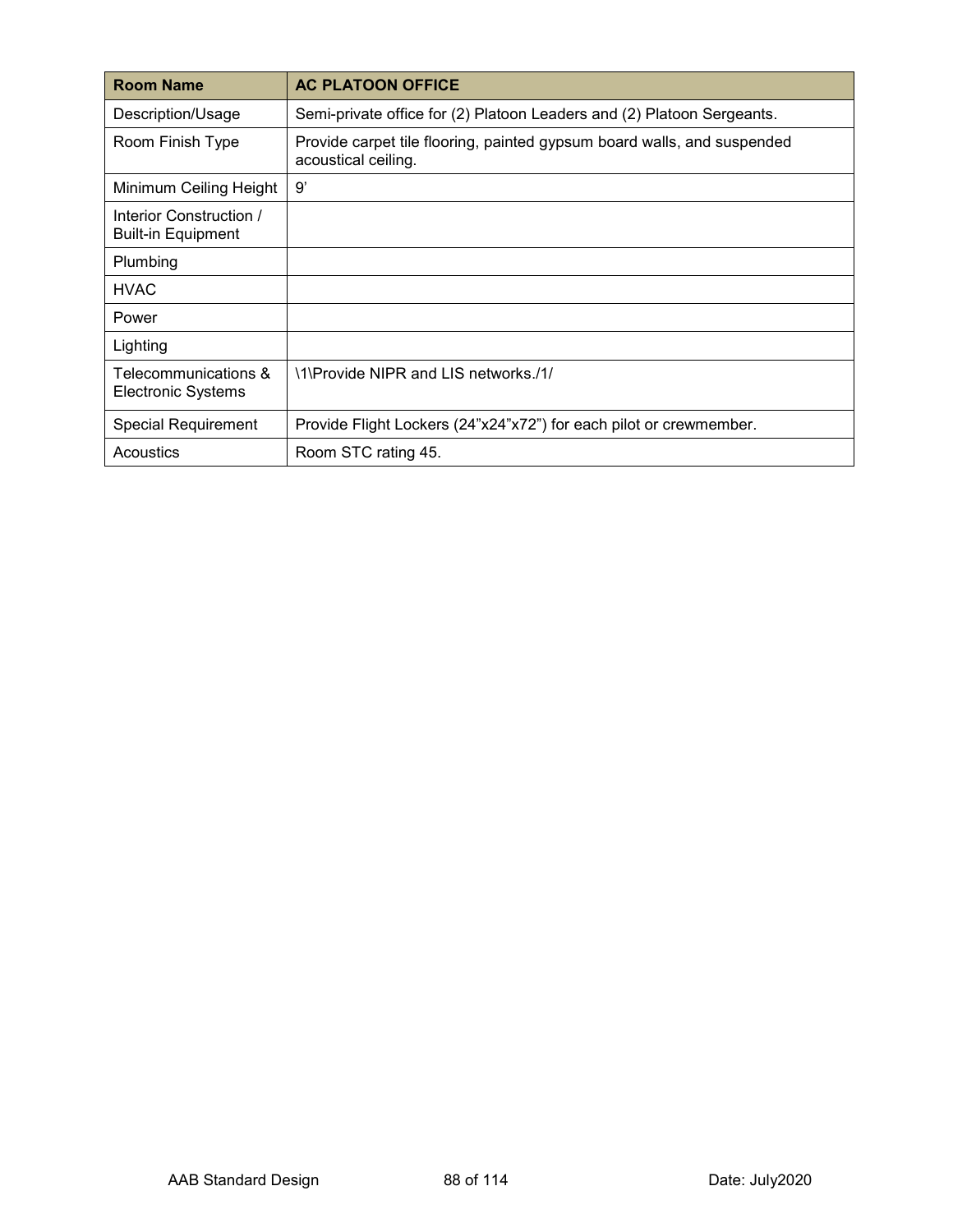| <b>Room Name</b>                                     | <b>AC STANDARDIZATION OFFICE</b>                                                               |
|------------------------------------------------------|------------------------------------------------------------------------------------------------|
| Description/Usage                                    | Semi-private office for Senior Instructor Pilot, (2) Instructor Pilots, and a Crew<br>Chief.   |
| Room Finish Type                                     | Provide carpet tile flooring, painted gypsum board walls, and suspended<br>acoustical ceiling. |
| Minimum Ceiling Height                               | 9'                                                                                             |
| Interior Construction /<br><b>Built-in Equipment</b> |                                                                                                |
| Plumbing                                             |                                                                                                |
| <b>HVAC</b>                                          |                                                                                                |
| Power                                                |                                                                                                |
| Lighting                                             |                                                                                                |
| Telecommunications &<br><b>Electronic Systems</b>    | \1\Provide NIPR and LIS networks./1/                                                           |
| <b>Special Requirement</b>                           | Provide Flight Lockers (24"x24"x72") for each pilot or crewmember.                             |
| Acoustics                                            | Room STC rating 45.                                                                            |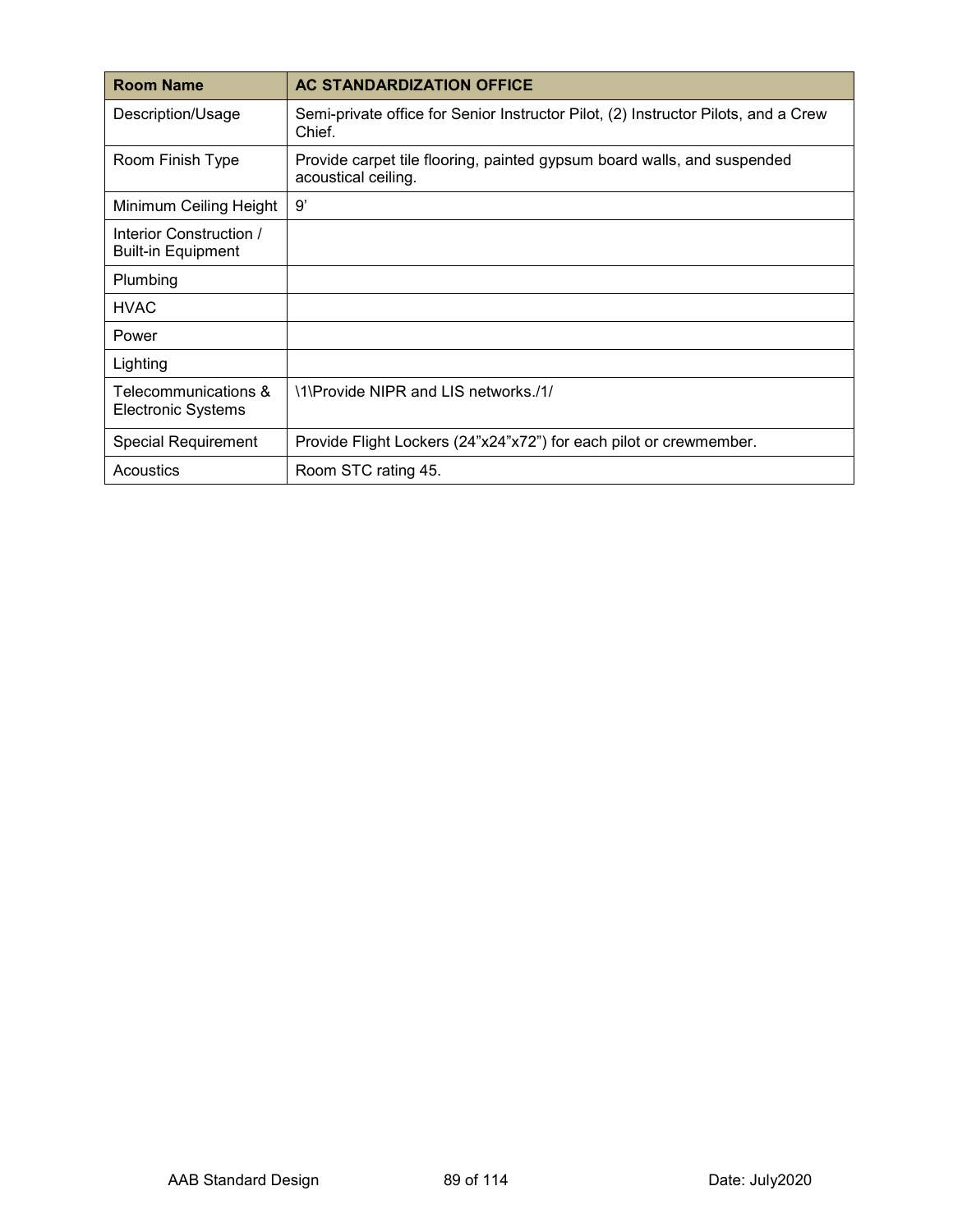| <b>Room Name</b>                                     | <b>AC 1ST SERGEANT OFFICE</b>                                                                  |
|------------------------------------------------------|------------------------------------------------------------------------------------------------|
| Description/Usage                                    | 1 <sup>st</sup> Sergeant Private Office                                                        |
| Room Finish Type                                     | Provide carpet tile flooring, painted gypsum board walls, and suspended<br>acoustical ceiling. |
| Minimum Ceiling Height                               | 9'                                                                                             |
| Interior Construction /<br><b>Built-in Equipment</b> | Provide (1) Dry erase marker board (6'x4').                                                    |
| Plumbing                                             |                                                                                                |
| <b>HVAC</b>                                          |                                                                                                |
| Power                                                |                                                                                                |
| Lighting                                             |                                                                                                |
| Telecommunications &<br>Electronic Systems           | \1\Provide NIPR and LIS networks./1/                                                           |
| <b>Special Requirements</b>                          | Provide Flight Locker (24"x24"x72").                                                           |
| Acoustics                                            | Room STC rating 45.                                                                            |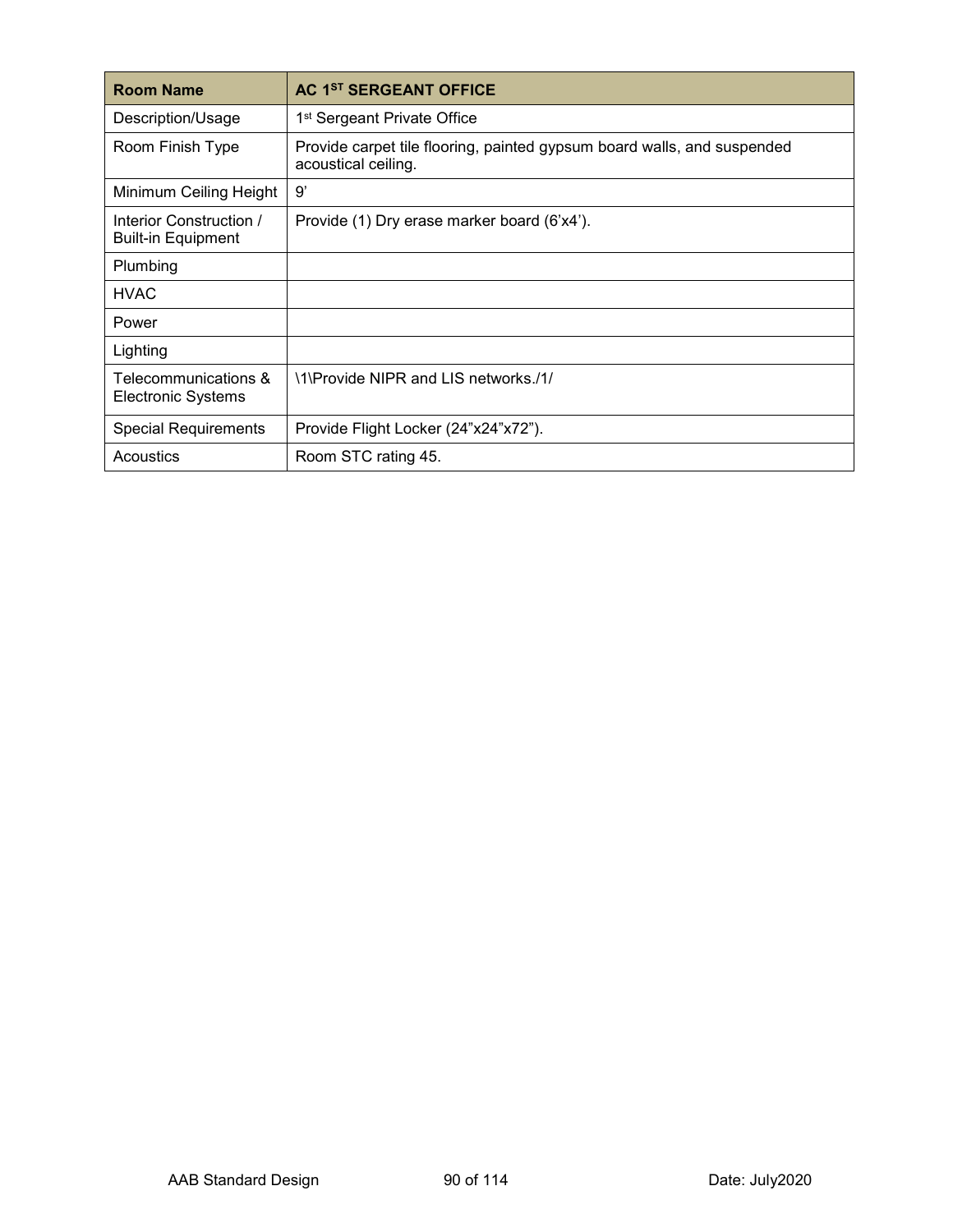| <b>Room Name</b>                                     | <b>AC COMMANDER OFFICE</b>                                                                     |
|------------------------------------------------------|------------------------------------------------------------------------------------------------|
| Description/Usage                                    | AC Commander Private Office                                                                    |
| Room Finish Type                                     | Provide carpet tile flooring, painted gypsum board walls, and suspended<br>acoustical ceiling. |
| Minimum Ceiling Height                               | 9'                                                                                             |
| Interior Construction /<br><b>Built-in Equipment</b> | Provide (1) Dry erase marker board (6'x4').                                                    |
| Plumbing                                             |                                                                                                |
| <b>HVAC</b>                                          |                                                                                                |
| Power                                                |                                                                                                |
| Lighting                                             |                                                                                                |
| Telecommunications &<br>Electronic Systems           | \1\Provide NIPR and LIS networks./1/                                                           |
| <b>Special Requirements</b>                          | Provide Flight Locker (24"x24"x72").                                                           |
| Acoustics                                            | Room STC rating 45.                                                                            |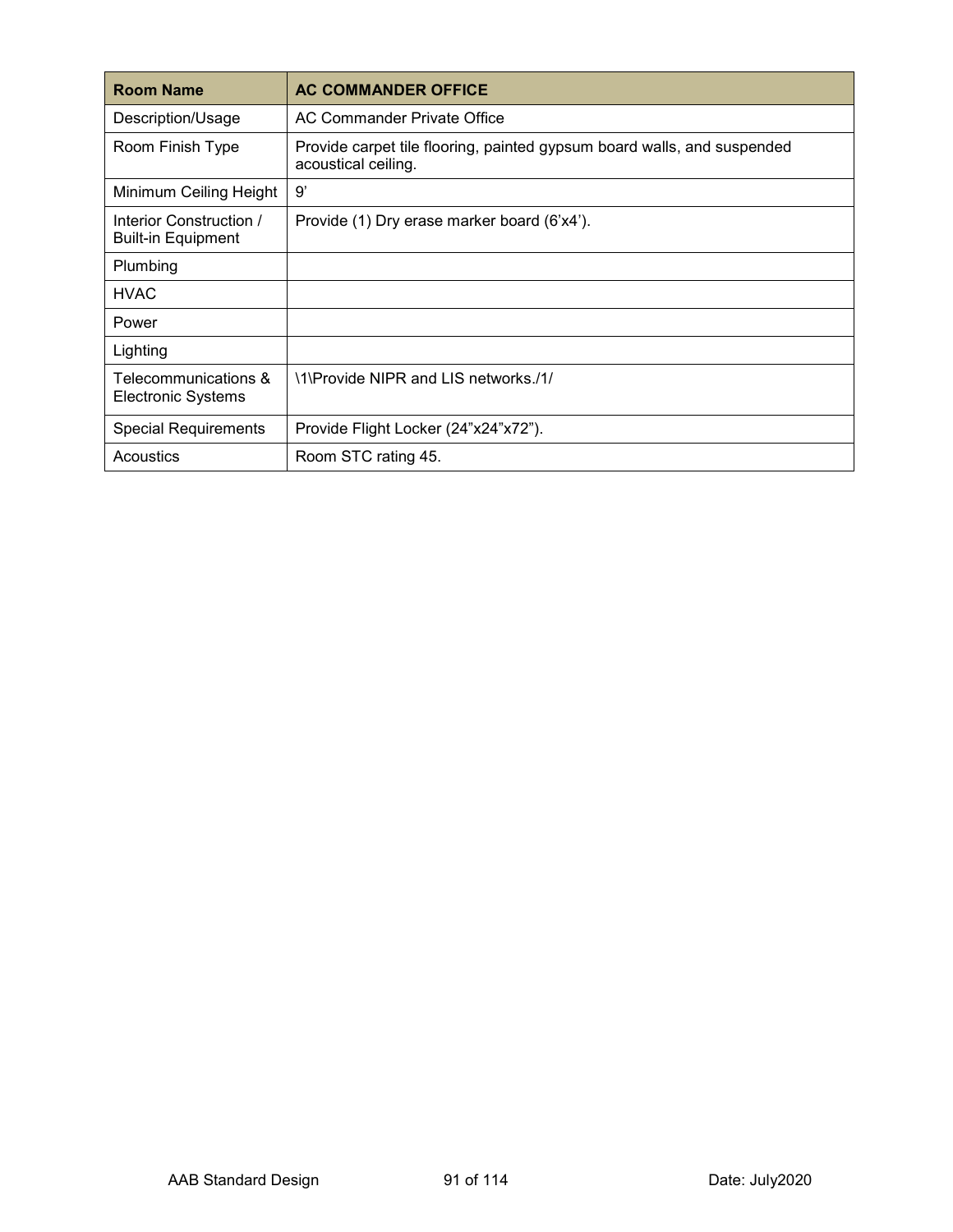K. ROOM DATA SHEET GROUP 11 - MAINTENANCE COMPANY (MC) ADMINISTRATION

| <b>Room Name</b>                                     | <b>MC ORDERLY ROOM</b>                                                                 |
|------------------------------------------------------|----------------------------------------------------------------------------------------|
| Description/Usage                                    | Company open office space for unit administrative functions.                           |
| Room Finish Type                                     | Provide LVT flooring, painted gypsum board walls, and suspended acoustical<br>ceiling. |
| Minimum Ceiling Height                               | 9'                                                                                     |
| Interior Construction /<br><b>Built-in Equipment</b> | Provide (1) Dry erase marker board (6'x4').                                            |
| Plumbing                                             |                                                                                        |
| <b>HVAC</b>                                          |                                                                                        |
| Power                                                |                                                                                        |
| Lighting                                             |                                                                                        |
| Telecommunications &<br><b>Electronic Systems</b>    | \1\Provide NIPR and LIS networks./1/                                                   |
| <b>Special Requirement</b>                           | Provide Mail Center with 18 mail slots.                                                |
| Acoustics                                            | Room STC rating 40.                                                                    |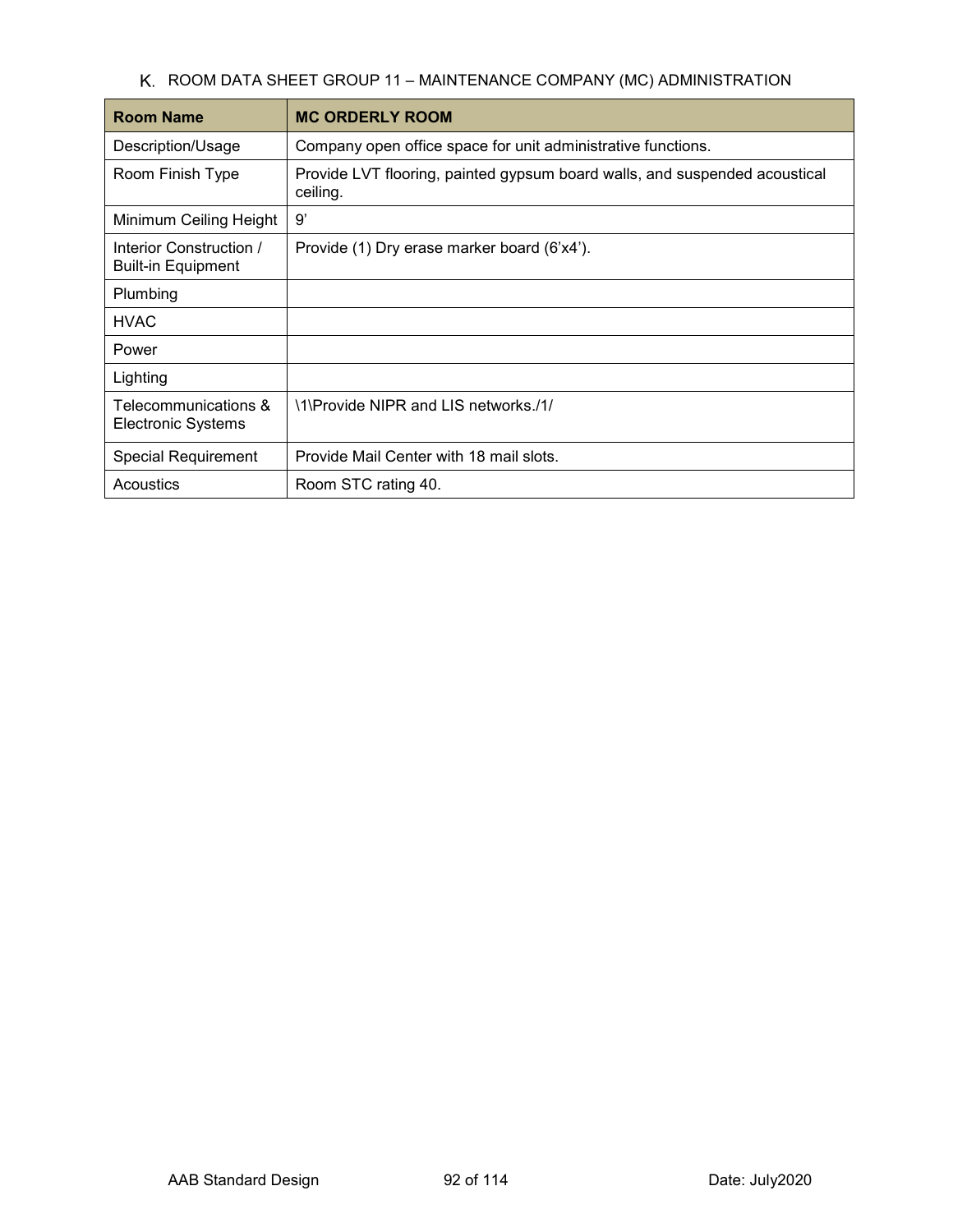| <b>Room Name</b>                                     | <b>MC COMPONENT REPAIR PLATOON OFFICE</b>                                              |
|------------------------------------------------------|----------------------------------------------------------------------------------------|
| Description/Usage                                    | Semi-private office for Platoon Leader and Aviation Maintenance Tech.                  |
| Room Finish Type                                     | Provide LVT flooring, painted gypsum board walls, and suspended acoustical<br>ceiling. |
| Minimum Ceiling Height                               | 9'                                                                                     |
| Interior Construction /<br><b>Built-in Equipment</b> |                                                                                        |
| Plumbing                                             |                                                                                        |
| <b>HVAC</b>                                          |                                                                                        |
| Power                                                |                                                                                        |
| Lighting                                             |                                                                                        |
| Telecommunications &<br><b>Electronic Systems</b>    | \1\Provide NIPR and LIS networks./1/                                                   |
| <b>Special Requirement</b>                           | Provide Flight Lockers (24"x24"x72") for each pilot.                                   |
| Acoustics                                            | Room STC rating 45.                                                                    |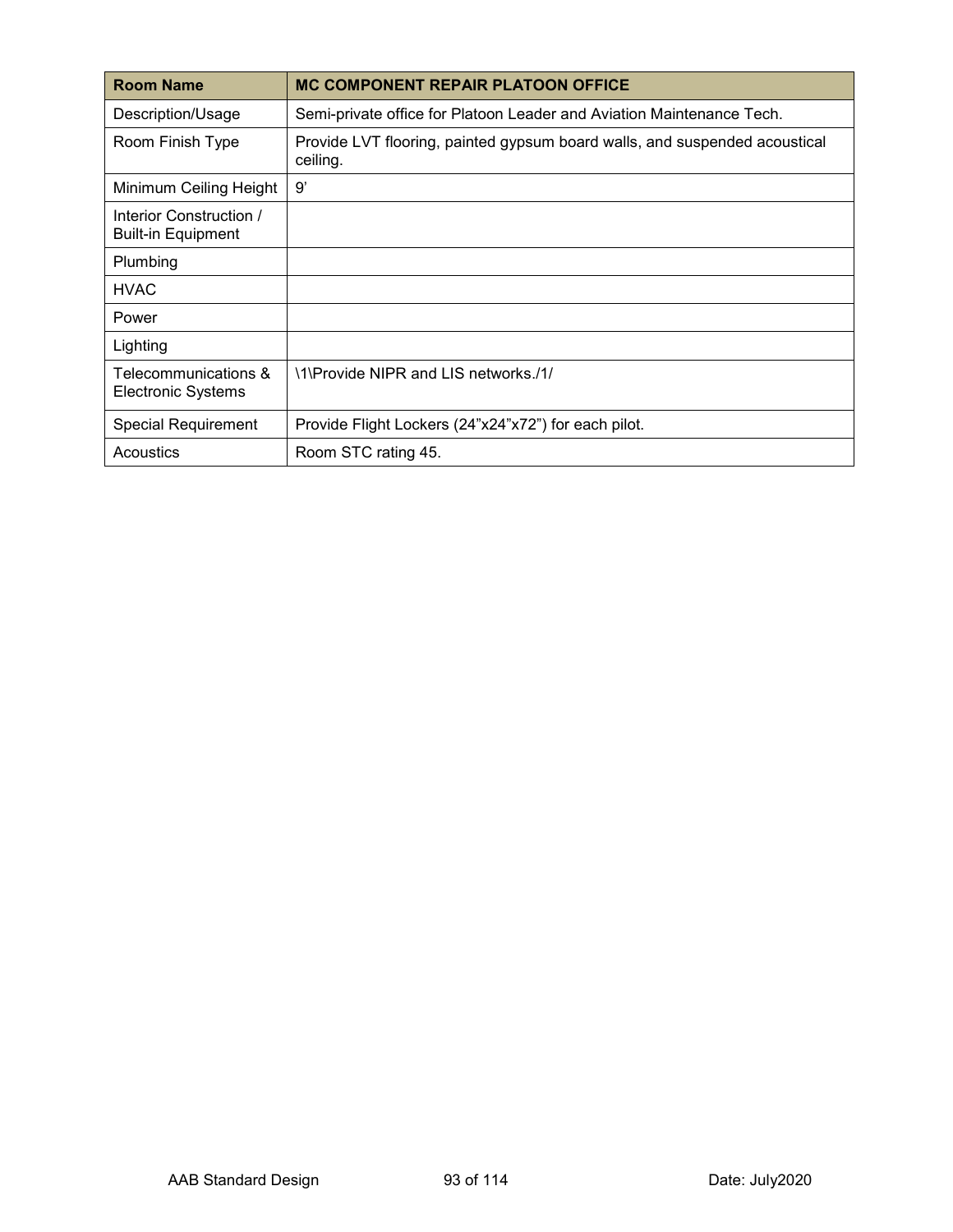| <b>Room Name</b>                                     | <b>MC AIRFRAME REPAIR PLATOON OFFICE</b>                                               |
|------------------------------------------------------|----------------------------------------------------------------------------------------|
| Description/Usage                                    | Semi-private office for Platoon Leader and Aviation Maintenance Officer.               |
| Room Finish Type                                     | Provide LVT flooring, painted gypsum board walls, and suspended acoustical<br>ceiling. |
| Minimum Ceiling Height                               | 9'                                                                                     |
| Interior Construction /<br><b>Built-in Equipment</b> |                                                                                        |
| Plumbing                                             |                                                                                        |
| <b>HVAC</b>                                          |                                                                                        |
| Power                                                |                                                                                        |
| Lighting                                             |                                                                                        |
| Telecommunications &<br><b>Electronic Systems</b>    | \1\Provide NIPR and LIS networks./1/                                                   |
| <b>Special Requirement</b>                           | Provide Flight Lockers (24"x24"x72") for each pilot.                                   |
| Acoustics                                            | Room STC rating 45.                                                                    |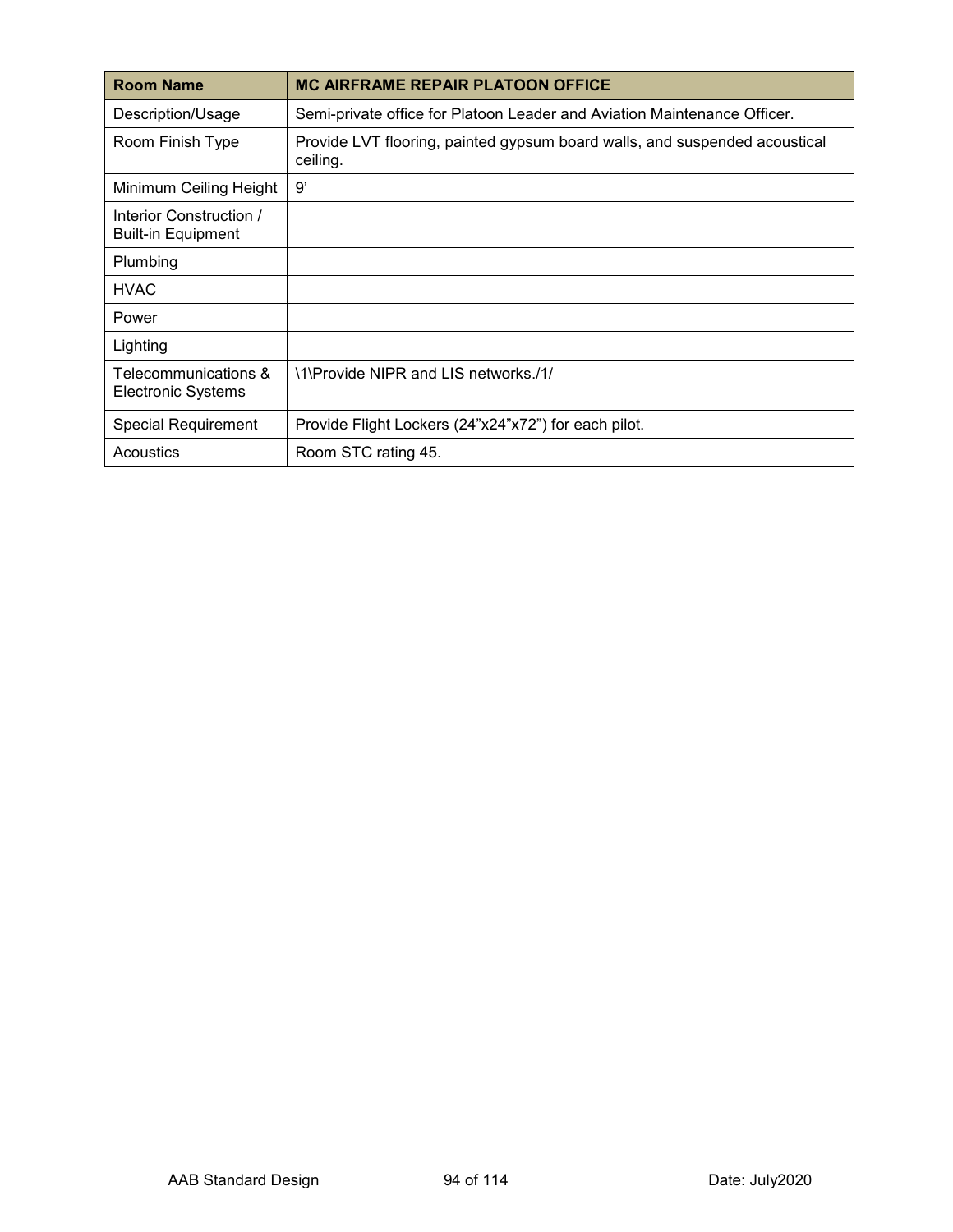| <b>Room Name</b>                                     | <b>MC 1ST SERGEANT OFFICE</b>                                                          |
|------------------------------------------------------|----------------------------------------------------------------------------------------|
| Description/Usage                                    | 1 <sup>st</sup> Sergeant Private Office                                                |
| Room Finish Type                                     | Provide LVT flooring, painted gypsum board walls, and suspended acoustical<br>ceiling. |
| Minimum Ceiling Height                               | 9'                                                                                     |
| Interior Construction /<br><b>Built-in Equipment</b> | Provide (1) Dry erase marker board (6'x4').                                            |
| Plumbing                                             |                                                                                        |
| <b>HVAC</b>                                          |                                                                                        |
| Power                                                |                                                                                        |
| Lighting                                             |                                                                                        |
| Telecommunications &<br>Electronic Systems           | \1\Provide NIPR and LIS networks./1/                                                   |
| <b>Special Requirements</b>                          |                                                                                        |
| Acoustics                                            | Room STC rating 45.                                                                    |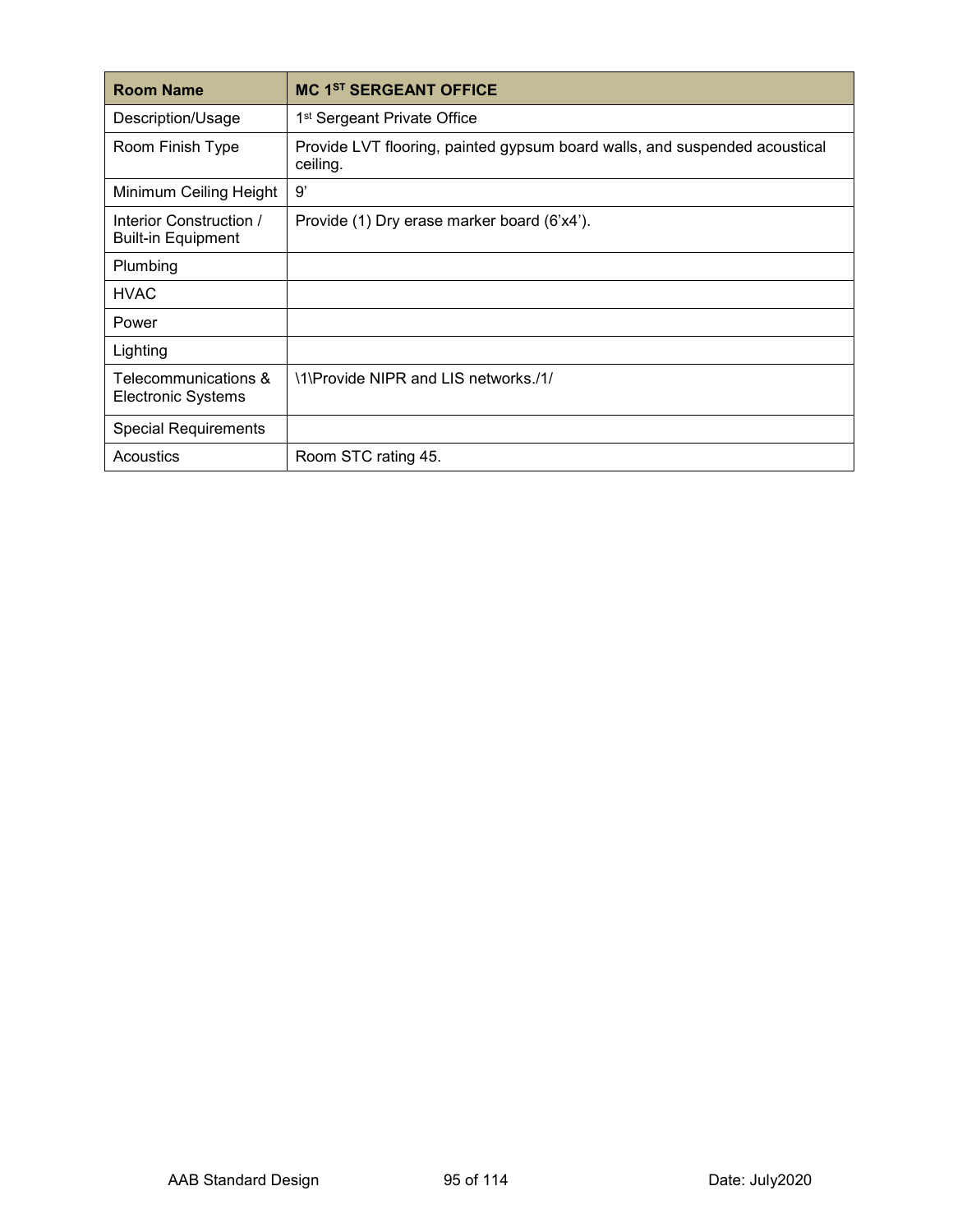| <b>Room Name</b>                                     | <b>MC COMMANDER OFFICE</b>                                                             |
|------------------------------------------------------|----------------------------------------------------------------------------------------|
| Description/Usage                                    | MC Commander Private Office                                                            |
| Room Finish Type                                     | Provide LVT flooring, painted gypsum board walls, and suspended acoustical<br>ceiling. |
| Minimum Ceiling Height                               | 9'                                                                                     |
| Interior Construction /<br><b>Built-in Equipment</b> | Provide (1) Dry erase marker board (6'x4').                                            |
| Plumbing                                             |                                                                                        |
| <b>HVAC</b>                                          |                                                                                        |
| Power                                                |                                                                                        |
| Lighting                                             |                                                                                        |
| Telecommunications &<br>Electronic Systems           | \1\Provide NIPR and LIS networks./1/                                                   |
| <b>Special Requirements</b>                          | Provide Flight Locker (24"x24"x72").                                                   |
| Acoustics                                            | Room STC rating 45.                                                                    |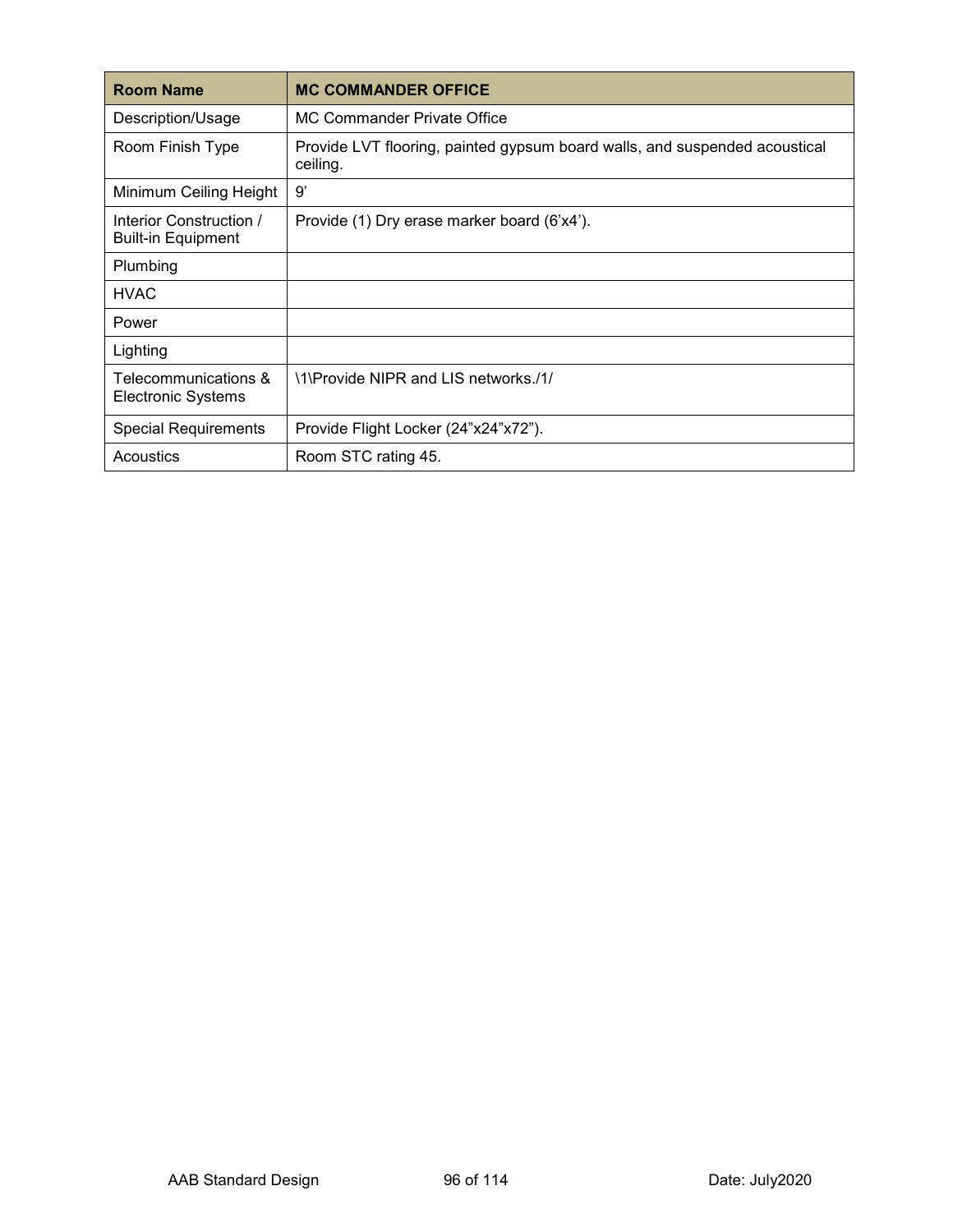## L. ROOM DATA SHEET GROUP 12 - COMPANY STORAGE

| Room Name                                            | <b>UNIT STORAGE</b>                                                                                                    |
|------------------------------------------------------|------------------------------------------------------------------------------------------------------------------------|
| Description/Usage                                    | Consumable unit storage.                                                                                               |
| Room Finish Type                                     | Provide sealed concrete floor, painted gypsum board walls with resilient base,<br>and exposed painted structure above. |
| Minimum Ceiling Height                               | 10'                                                                                                                    |
| Interior Construction /<br><b>Built-in Equipment</b> |                                                                                                                        |
| Plumbing                                             |                                                                                                                        |
| <b>HVAC</b>                                          |                                                                                                                        |
| Power                                                |                                                                                                                        |
| Lighting                                             |                                                                                                                        |
| Telecommunications &<br><b>Electronic Systems</b>    | \1\Provide NIPR and LIS networks./1/                                                                                   |
| <b>Special Requirement</b>                           | Room construction shall comply with AR-190-51 and 190-13.                                                              |
|                                                      | Provide wire mesh partitions to separate NBC and communication storage from<br>general unit storage area.              |
|                                                      | Provide hard wall construction for secured storage.                                                                    |
| Acoustics                                            | <b>NA</b>                                                                                                              |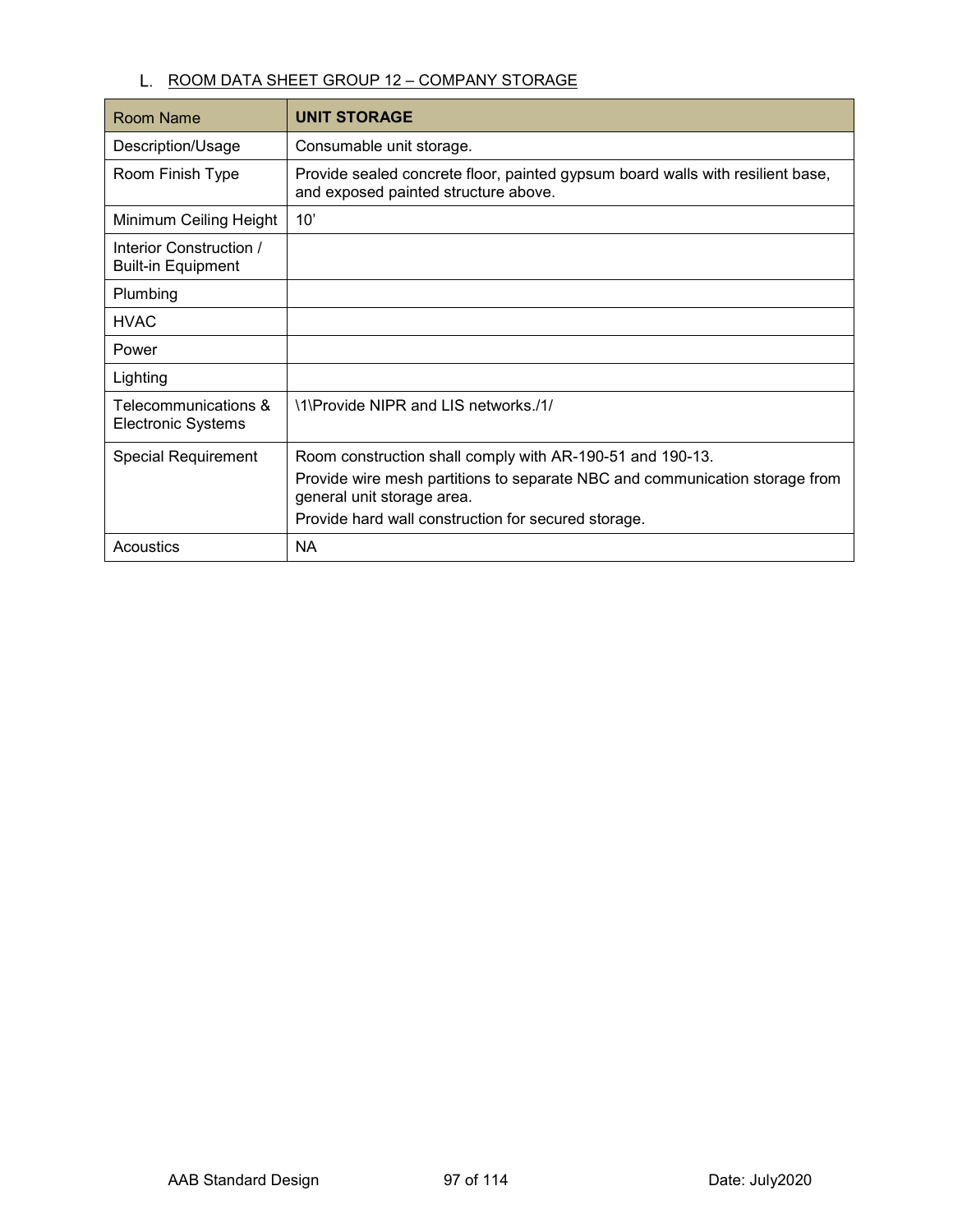| <b>Room Name</b>                                     | <b>NON-SENSITIVE SECURE STORAGE</b>                                                                                                                                                                                                          |
|------------------------------------------------------|----------------------------------------------------------------------------------------------------------------------------------------------------------------------------------------------------------------------------------------------|
| Description/Usage                                    | Secure storage room for non-sensitive high value items.                                                                                                                                                                                      |
| Room Finish Type                                     | Provide sealed concrete floor, painted gypsum board walls with resilient base,<br>and painted gypsum ceiling.                                                                                                                                |
| Minimum Ceiling Height                               | 10'                                                                                                                                                                                                                                          |
| Interior Construction /<br><b>Built-in Equipment</b> |                                                                                                                                                                                                                                              |
| Plumbing                                             |                                                                                                                                                                                                                                              |
| <b>HVAC</b>                                          |                                                                                                                                                                                                                                              |
| Power                                                |                                                                                                                                                                                                                                              |
| Lighting                                             |                                                                                                                                                                                                                                              |
| Telecommunications &<br><b>Electronic Systems</b>    |                                                                                                                                                                                                                                              |
| <b>Special Requirement</b>                           | Room construction shall comply with AR-190-51 and 190-13. Door, as a<br>minimum, should be constructed of sheet metal material not less than 16 gauge<br>in thickness and be equipped with a hasp to accommodate a high security<br>padlock. |
| Acoustics                                            | <b>NA</b>                                                                                                                                                                                                                                    |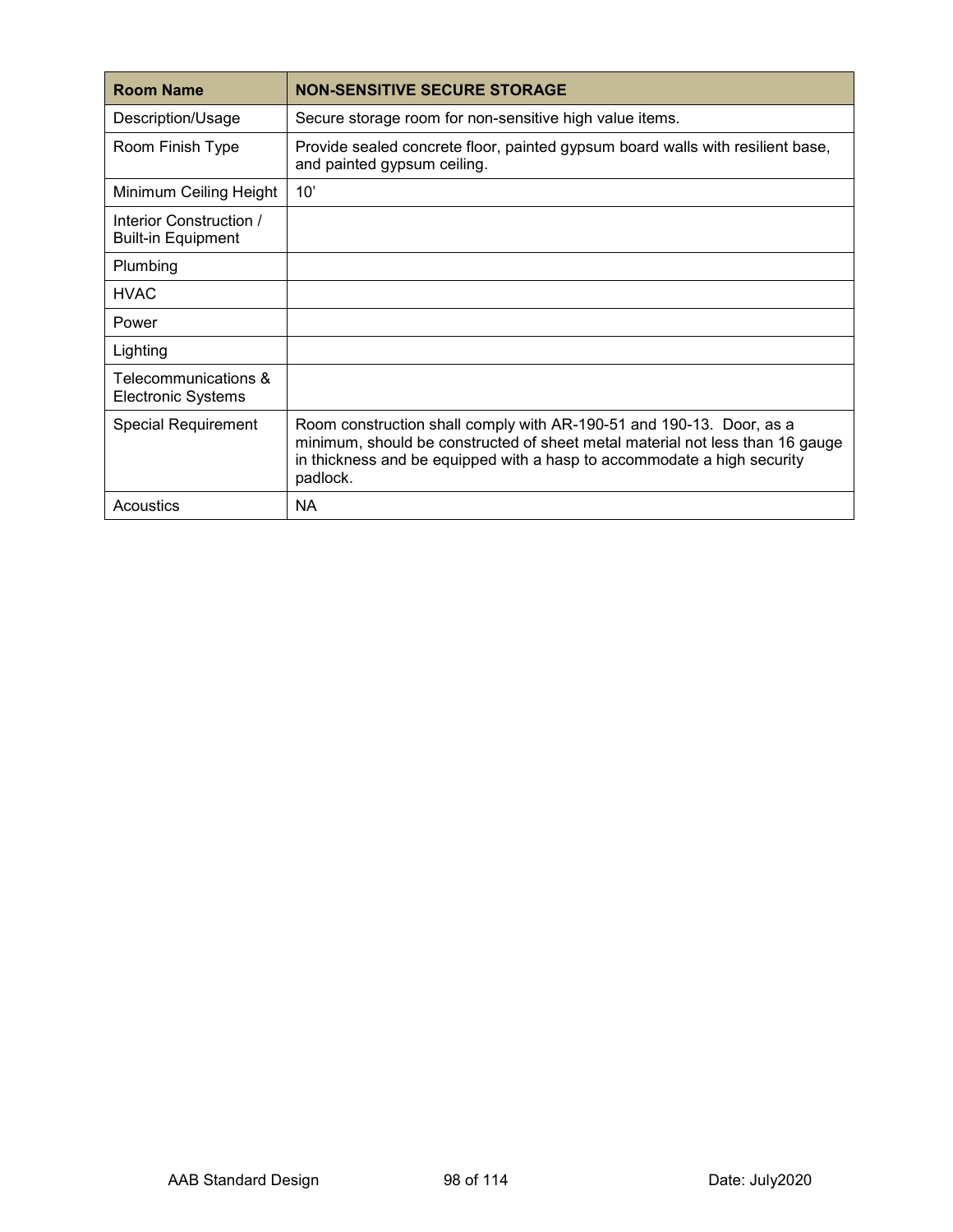| <b>Room Name</b>                                     | <b>NBC STORAGE</b>                                                                                                     |
|------------------------------------------------------|------------------------------------------------------------------------------------------------------------------------|
| Description/Usage                                    | Nuclear, biological, and chemical (NBC) equipment storage.                                                             |
| Room Finish Type                                     | Provide sealed concrete floor, painted gypsum board walls with resilient base,<br>and exposed painted structure above. |
| Minimum Ceiling Height                               | 10'                                                                                                                    |
| Interior Construction /<br><b>Built-in Equipment</b> |                                                                                                                        |
| Plumbing                                             |                                                                                                                        |
| <b>HVAC</b>                                          |                                                                                                                        |
| Power                                                |                                                                                                                        |
| Lighting                                             |                                                                                                                        |
| Telecommunications &<br><b>Electronic Systems</b>    |                                                                                                                        |
| <b>Special Requirement</b>                           | Provide wire mesh partition to separate from consumable storage area.                                                  |
| Acoustics                                            | ΝA                                                                                                                     |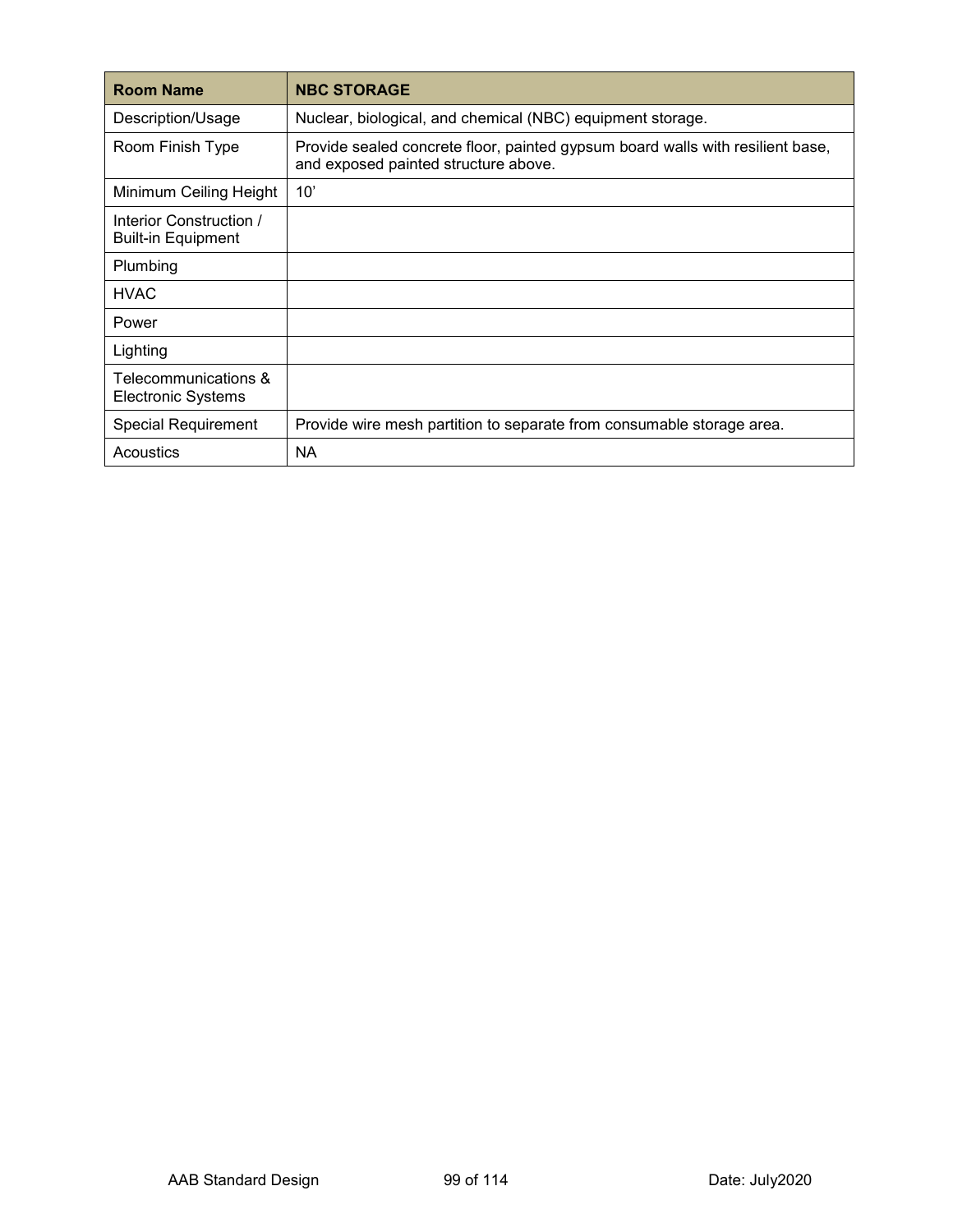| <b>Room Name</b>                                     | <b>COMMUNICATIONS STORAGE</b>                                                                                          |
|------------------------------------------------------|------------------------------------------------------------------------------------------------------------------------|
| Description/Usage                                    | Communications equipment storage.                                                                                      |
| Room Finish Type                                     | Provide sealed concrete floor, painted gypsum board walls with resilient base,<br>and exposed painted structure above. |
| Minimum Ceiling Height                               | 10'                                                                                                                    |
| Interior Construction /<br><b>Built-in Equipment</b> |                                                                                                                        |
| Plumbing                                             |                                                                                                                        |
| <b>HVAC</b>                                          |                                                                                                                        |
| Power                                                |                                                                                                                        |
| Lighting                                             |                                                                                                                        |
| Telecommunications &<br>Electronic Systems           |                                                                                                                        |
| <b>Special Requirement</b>                           | Provide wire mesh partition to separate from consumable storage area.                                                  |
| Acoustics                                            | ΝA                                                                                                                     |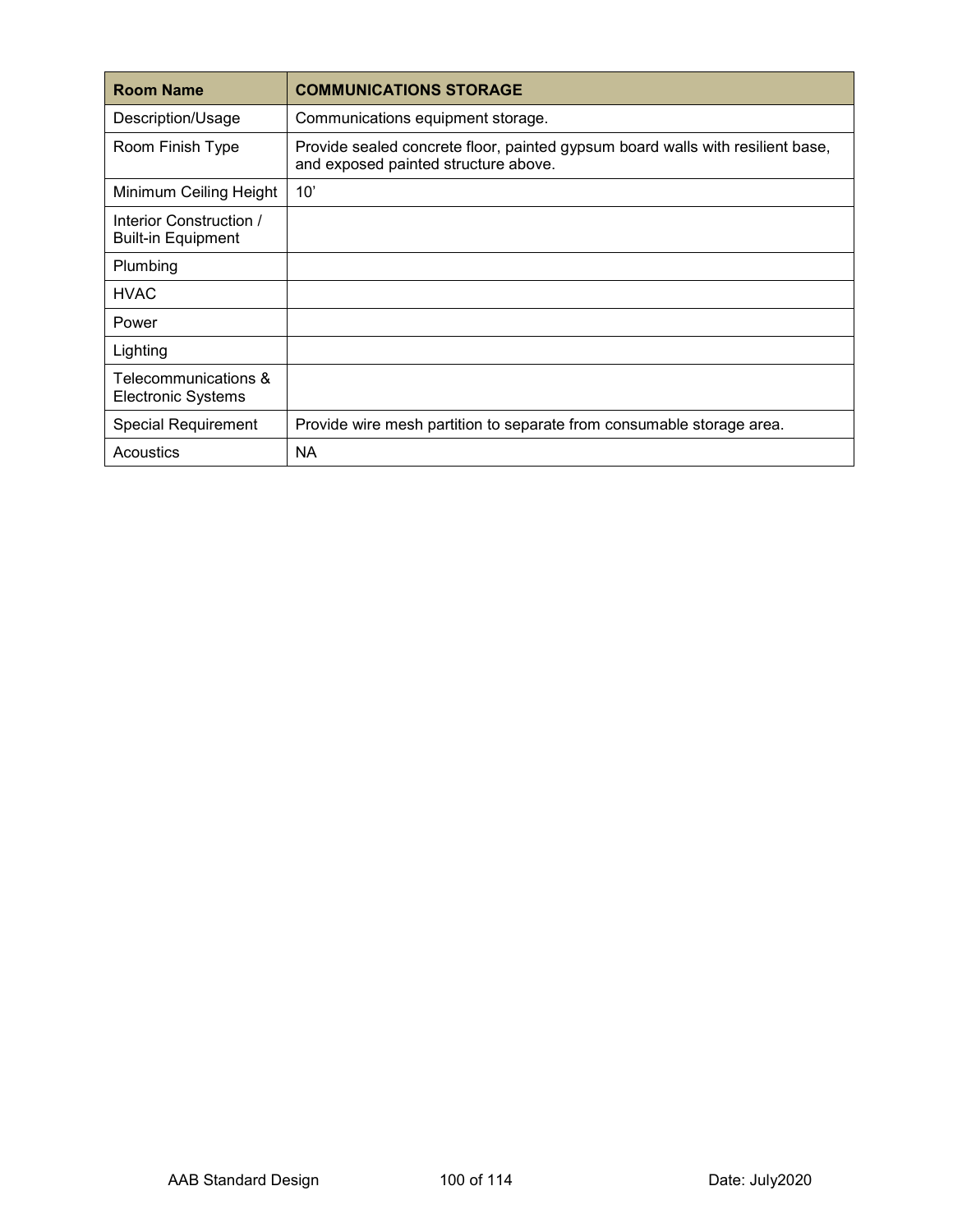| <b>Room Name</b>                                     | <b>ARMS VAULT</b>                                                                                                                    |
|------------------------------------------------------|--------------------------------------------------------------------------------------------------------------------------------------|
| Description/Usage                                    | Secure storage of company individual arms, ammunition and explosives<br>(AA&E).                                                      |
| Room Finish Type                                     | Provide sealed concrete floor, painted concrete walls with resilient base, and<br>painted concrete ceiling. Use light color paint.   |
| Minimum Ceiling Height                               | $11' - 4"$                                                                                                                           |
| Interior Construction /<br><b>Built-in Equipment</b> |                                                                                                                                      |
| Plumbing                                             | 11/11                                                                                                                                |
| <b>Compressed Air</b>                                | 11/11/                                                                                                                               |
| <b>HVAC</b>                                          | Provide humidity control in accordance with UFC 4-215-01, Table 4-12.                                                                |
| Power                                                |                                                                                                                                      |
| Lighting                                             |                                                                                                                                      |
| Telecommunications &                                 | \1\Provide NIPR network only./1/                                                                                                     |
| <b>Electronic Systems</b>                            | Provide intrusion detection system (IDS).                                                                                            |
| <b>Special Requirement</b>                           | Construct in compliance with UFC 4-215-01 and AR 190-11, paragraph 4-4 and<br>Appendix G requirements.                               |
|                                                      | Provide GSA approved Class 5 Armory door per GSA Federal Specification AA-<br>D-600D(4) with a Dutch-style day gate with issue port. |
| Acoustics                                            | <b>NA</b>                                                                                                                            |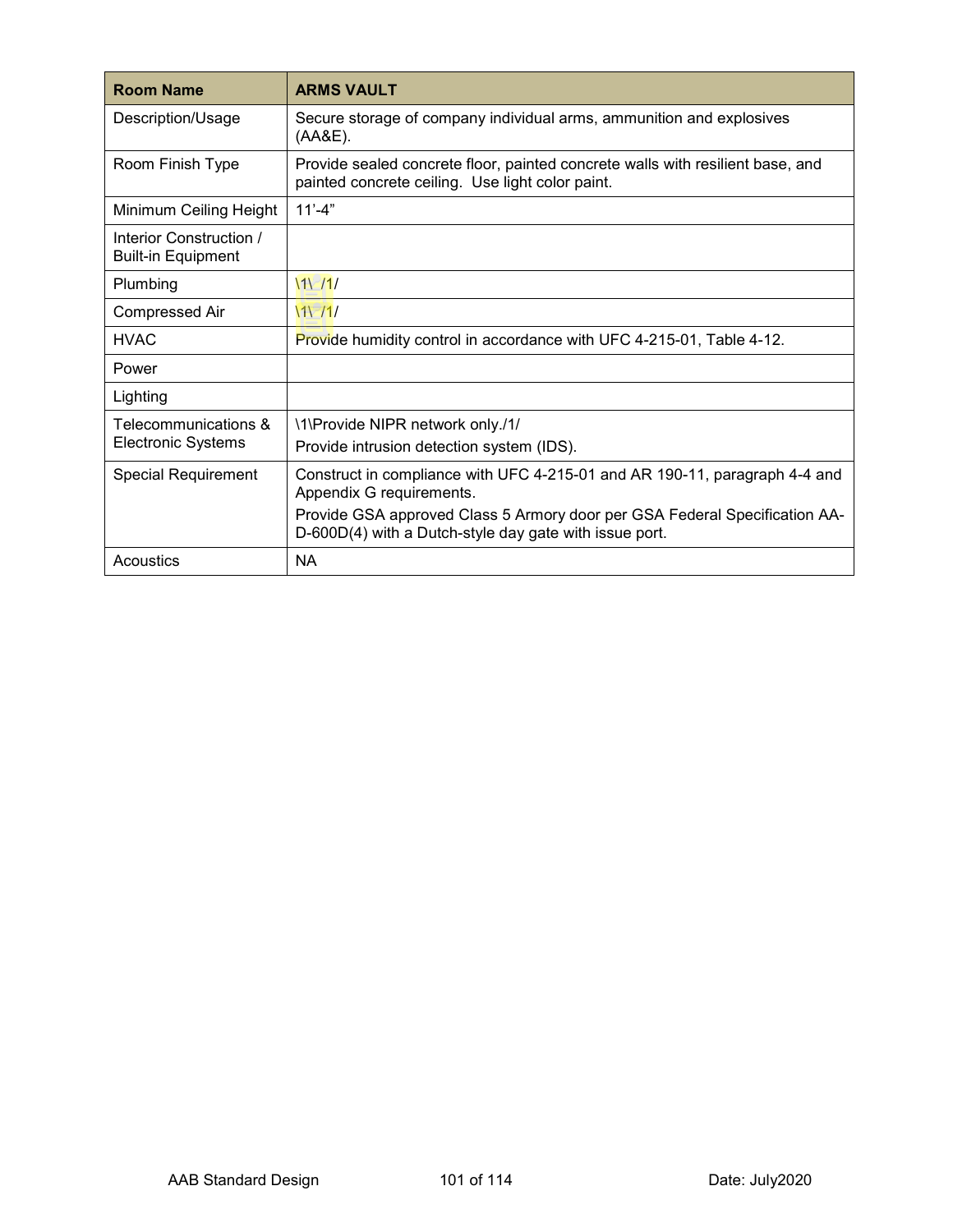#### M. ROOM DATA SHEET GROUP 13 - READINESS (TA-50) STORAGE

| Room Name                                            | TA-50 LOCKER ROOM (MC)                                                                                                                                                                                                                                                             |
|------------------------------------------------------|------------------------------------------------------------------------------------------------------------------------------------------------------------------------------------------------------------------------------------------------------------------------------------|
| Description/Usage                                    | Open area to accommodate TA-50 Lockers (CFCI) for assigned aviation<br>maintenance company.                                                                                                                                                                                        |
| Room Finish Type                                     | Provide polished concrete floor, painted gypsum board walls with resilient base,<br>and suspended acoustical ceiling or painted overhead structure.                                                                                                                                |
| Minimum Ceiling Height                               | 10'                                                                                                                                                                                                                                                                                |
| Interior Construction /<br><b>Built-in Equipment</b> | For attack reconnaissance battalion, provide (115) TA-50 lockers<br>For assault battalion, provide (91) TA-50 lockers                                                                                                                                                              |
| Plumbing                                             |                                                                                                                                                                                                                                                                                    |
| <b>HVAC</b>                                          |                                                                                                                                                                                                                                                                                    |
| Power                                                |                                                                                                                                                                                                                                                                                    |
| Lighting                                             |                                                                                                                                                                                                                                                                                    |
| Telecommunications &<br>Electronic Systems           | Provide one (1) voice drop near the room entrance.                                                                                                                                                                                                                                 |
| <b>Special Requirement</b>                           | Provide permanently installed, individual steel lockable lockers sized 42" (w) x<br>24" (d) x 78" (h) for 100% of company personnel. The areas should be<br>separated with expanded metal fencing from floor to deck above and should be<br>adjusted to fit the number of lockers. |
| Acoustics                                            | Room STC rating 35.                                                                                                                                                                                                                                                                |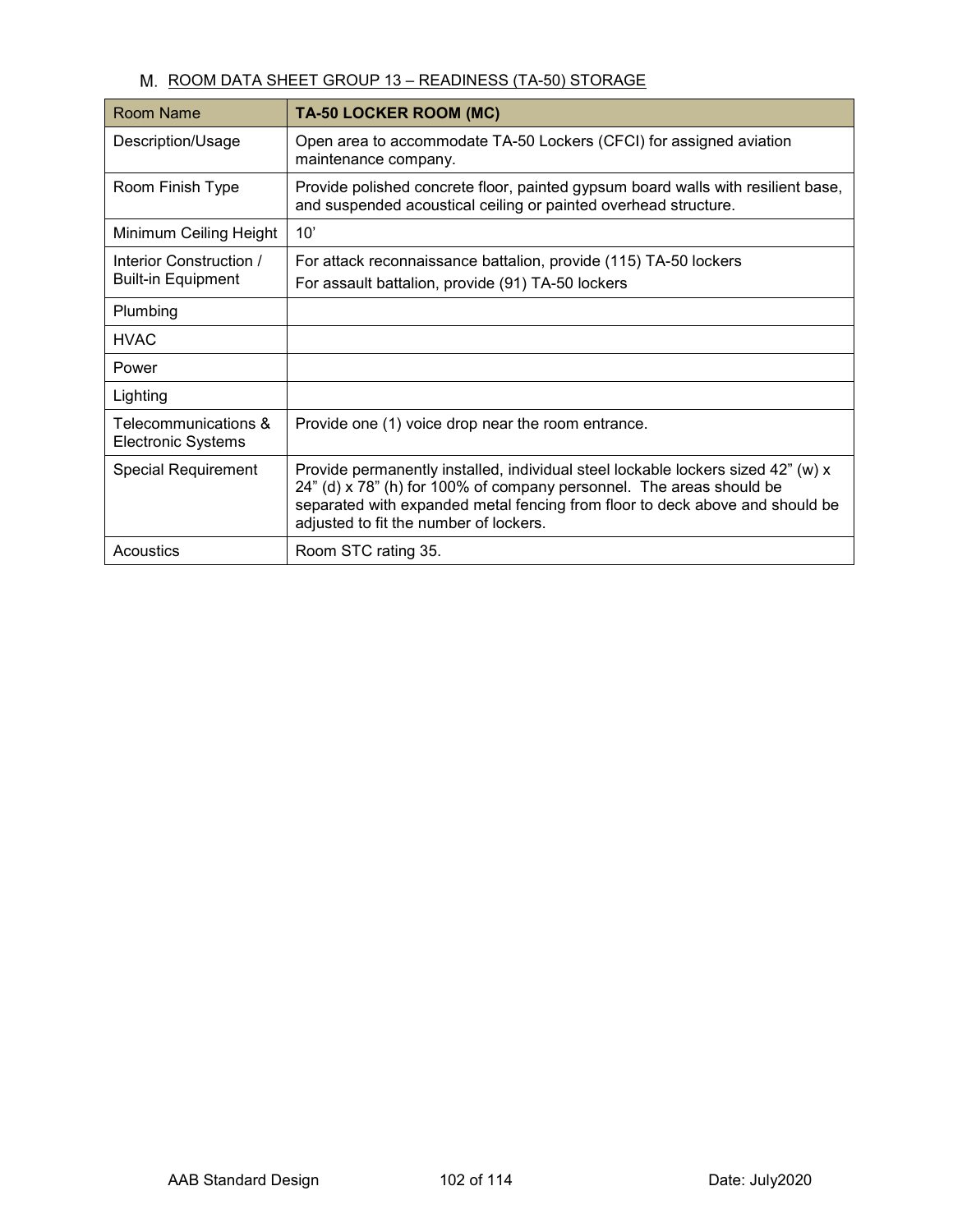| <b>Room Name</b>                                     | TA-50 LOCKER ROOMS (AC)                                                                                                                                                                                                                                                                                                            |
|------------------------------------------------------|------------------------------------------------------------------------------------------------------------------------------------------------------------------------------------------------------------------------------------------------------------------------------------------------------------------------------------|
| Description/Usage                                    | Open area to accommodate TA-50 Lockers (CFCI) for each assigned aviation<br>company.                                                                                                                                                                                                                                               |
| Room Finish Type                                     | Provide polished concrete floor, painted gypsum board walls with resilient base,<br>and suspended acoustical ceiling or painted overhead structure.                                                                                                                                                                                |
| Minimum Ceiling Height                               | 10'                                                                                                                                                                                                                                                                                                                                |
| Interior Construction /<br><b>Built-in Equipment</b> | For attack reconnaissance battalion, provide (35) TA-50 lockers per aviation<br>company<br>For assault battalion, provide (43) TA-50 lockers per aviation company                                                                                                                                                                  |
| Plumbing                                             |                                                                                                                                                                                                                                                                                                                                    |
| <b>HVAC</b>                                          |                                                                                                                                                                                                                                                                                                                                    |
| Power                                                |                                                                                                                                                                                                                                                                                                                                    |
| Lighting                                             |                                                                                                                                                                                                                                                                                                                                    |
| Telecommunications &<br><b>Electronic Systems</b>    | Provide one (1) voice drop near the room entrance.                                                                                                                                                                                                                                                                                 |
| <b>Special Requirement</b>                           | Provide permanently installed, individual steel lockable lockers sized 42" (w) x<br>24" (d) x 78" (h) for 100% of company personnel. Provide separate company<br>TA-50 locker areas. The areas should be separated with expanded metal<br>fencing from floor to deck above and should be adjusted to fit the number of<br>lockers. |
| Acoustics                                            | Room STC rating 35.                                                                                                                                                                                                                                                                                                                |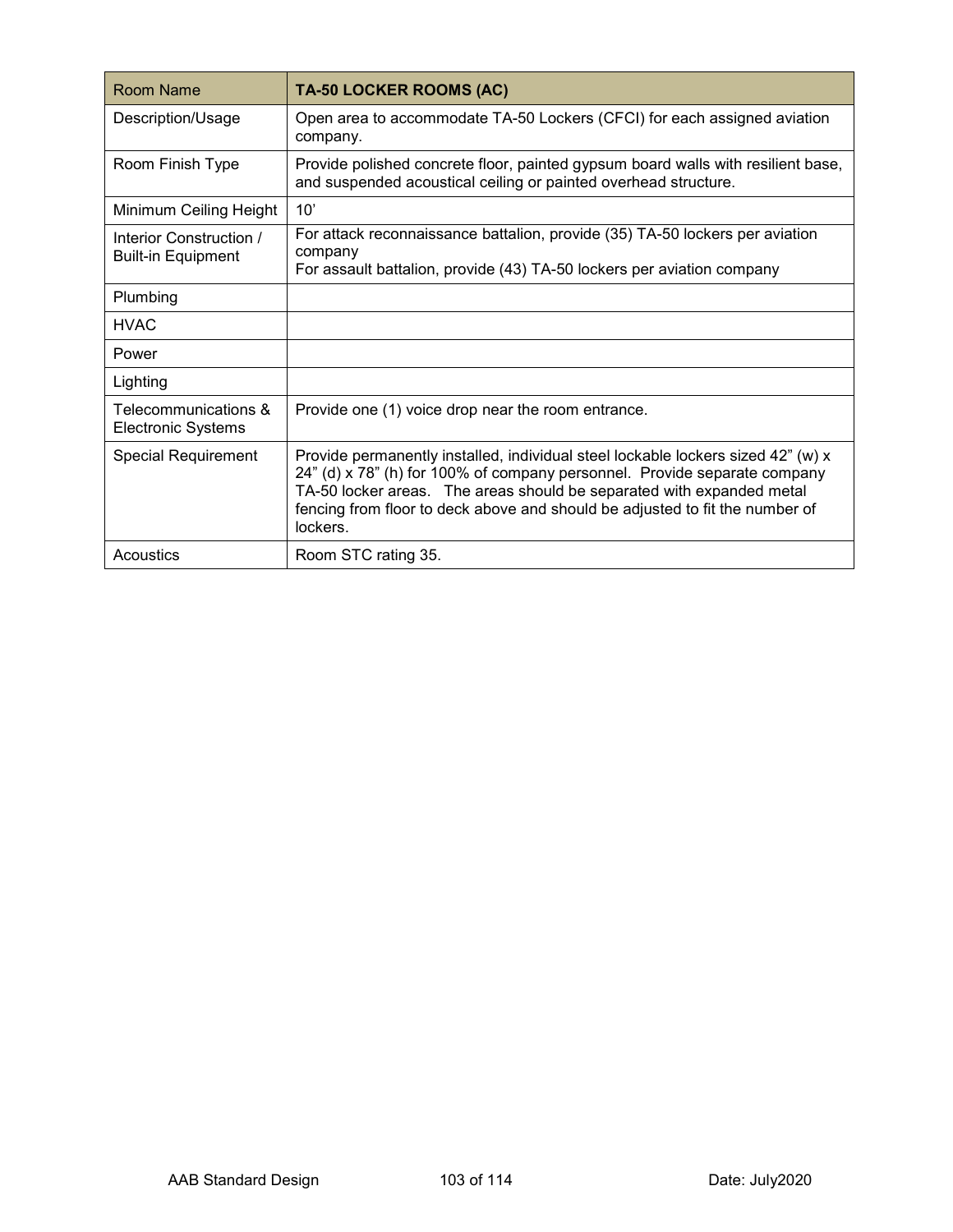# N. ROOM DATA SHEET GROUP 14 - CONFERENCE/TRAINING AREAS

| <b>Room Name</b>                                     | <b>CONFERENCE/TRAINING ROOM(S)</b>                                                                                 |
|------------------------------------------------------|--------------------------------------------------------------------------------------------------------------------|
| Description/Usage                                    | Dedicated conference/training room.                                                                                |
| Room Finish Type                                     | Provide carpet tile flooring, painted gypsum board walls with resilient base, and<br>suspended acoustical ceiling. |
| Minimum Ceiling Height                               | 9'                                                                                                                 |
| Interior Construction /<br><b>Built-in Equipment</b> | Provide (2) Dry erase marker board (8'x4').                                                                        |
| Plumbing                                             |                                                                                                                    |
| <b>HVAC</b>                                          |                                                                                                                    |
| Power                                                |                                                                                                                    |
| Lighting                                             | Dimmable lighting.                                                                                                 |
| Telecommunications &<br>Electronic Systems           | \1\Provide NIPR and LIS networks.                                                                                  |
|                                                      | Provide additional outlet (NIPR and LIS) at conference table./1/                                                   |
| <b>Special Requirement</b>                           |                                                                                                                    |
| Acoustics                                            | Room STC rating 40.                                                                                                |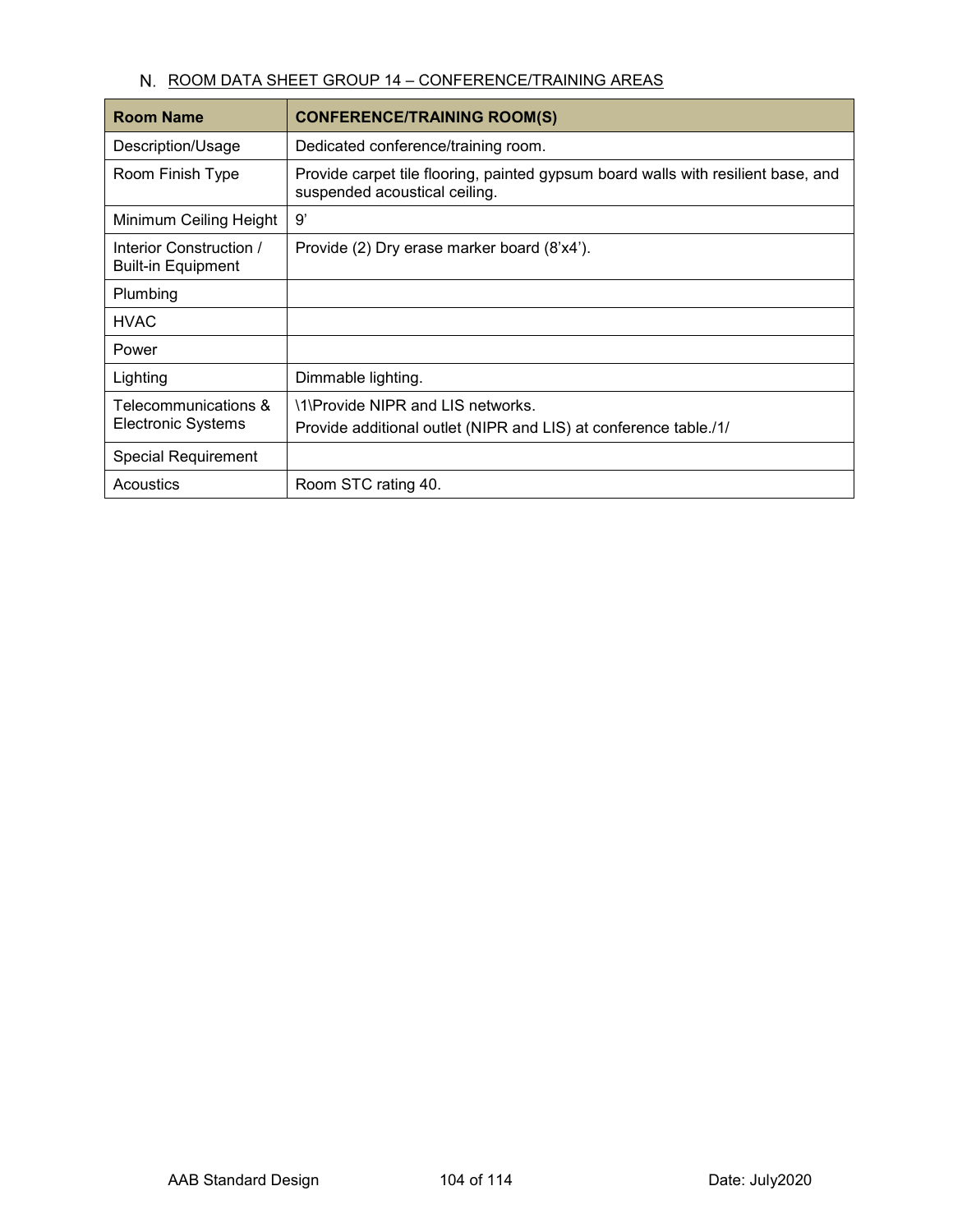| <b>Room Name</b>                                  | DISTRIBUTED/COMPUTER-BASED TRAINING (DT/CBT) ROOM                                                                  |
|---------------------------------------------------|--------------------------------------------------------------------------------------------------------------------|
| Description/Usage                                 | Dedicated training room for distributed computer based Army mandated<br>training.                                  |
| Room Finish Type                                  | Provide carpet tile flooring, painted gypsum board walls with resilient base, and<br>suspended acoustical ceiling. |
| Minimum Ceiling Height                            | g,                                                                                                                 |
| Interior Construction /                           | Provide (1) Dry erase marker boards (6'x4').                                                                       |
| <b>Built-in Equipment</b>                         | Provide (1) Bulletin Board (5'x3')                                                                                 |
|                                                   | Provide (1) motorized projector screen (8'W x 8'H minimum). Provide (1)<br>projector mount.                        |
| Plumbing                                          |                                                                                                                    |
| <b>HVAC</b>                                       |                                                                                                                    |
| Power                                             |                                                                                                                    |
| Lighting                                          | Dimmable lighting.                                                                                                 |
| Telecommunications &<br><b>Electronic Systems</b> | \1\Provide NIPR and LIS networks.                                                                                  |
|                                                   | Provide additional outlet (NIPR and LIS) at each training position./1/                                             |
| <b>Special Requirement</b>                        | Provide minimum of 14 individual training positions. Individual prewired study<br>carrels for training preferred.  |
| Acoustics                                         | Room STC rating 40.                                                                                                |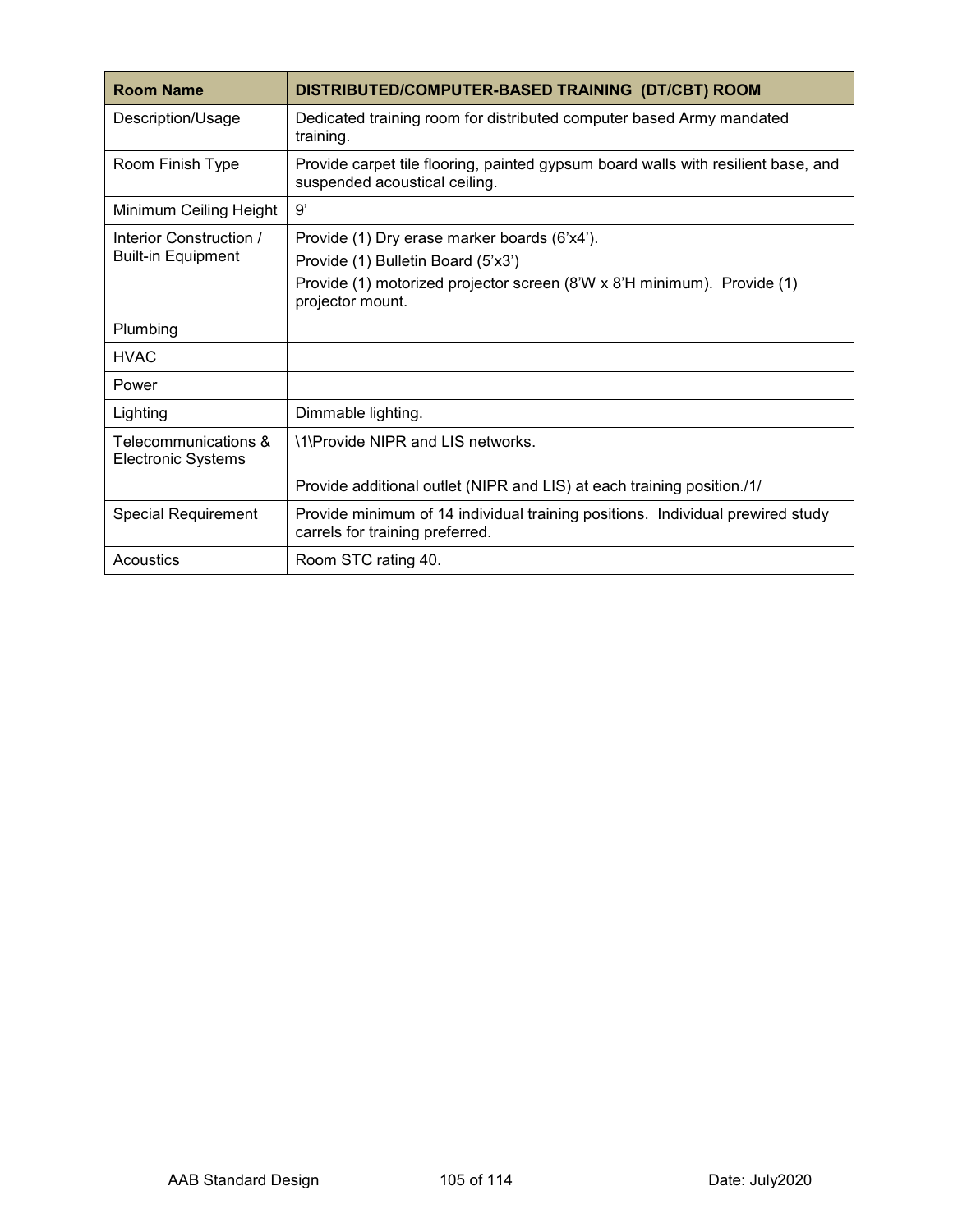#### O. ROOM DATA SHEET GROUP 15 - COMMON AREAS

| <b>Room Name</b>                                     | 1 <sup>st</sup> FLOOR BREAK ROOM                                                                                                         |
|------------------------------------------------------|------------------------------------------------------------------------------------------------------------------------------------------|
| Description/Usage                                    | <b>Break Room</b>                                                                                                                        |
| Room Finish Type                                     | Provide polished concrete floor, painted gypsum board walls with resilient base,<br>and suspended acoustical ceiling.                    |
| Minimum Ceiling Height                               | g,                                                                                                                                       |
| Interior Construction /<br><b>Built-in Equipment</b> | Provide 12 LF (minimum) of countertop with base and wall cabinets. Provide<br>one (1) bulletin board (5'x3') outside of break room.      |
| Plumbing                                             | Provide two compartment stainless steel sink and water supply for<br>refrigerator(s) ice maker.                                          |
| <b>HVAC</b>                                          |                                                                                                                                          |
| Power                                                | Provide (3) dual electrical outlets for countertop appliances. Provide (4)<br>electrical outlets for vending machines and refrigerators. |
| Lighting                                             |                                                                                                                                          |
| Telecommunications &<br><b>Electronic Systems</b>    | Provide one CATV flat screen monitor mount with power and data outlets.                                                                  |
| <b>Special Requirements</b>                          |                                                                                                                                          |
| Acoustics                                            | Room STC rating 40.                                                                                                                      |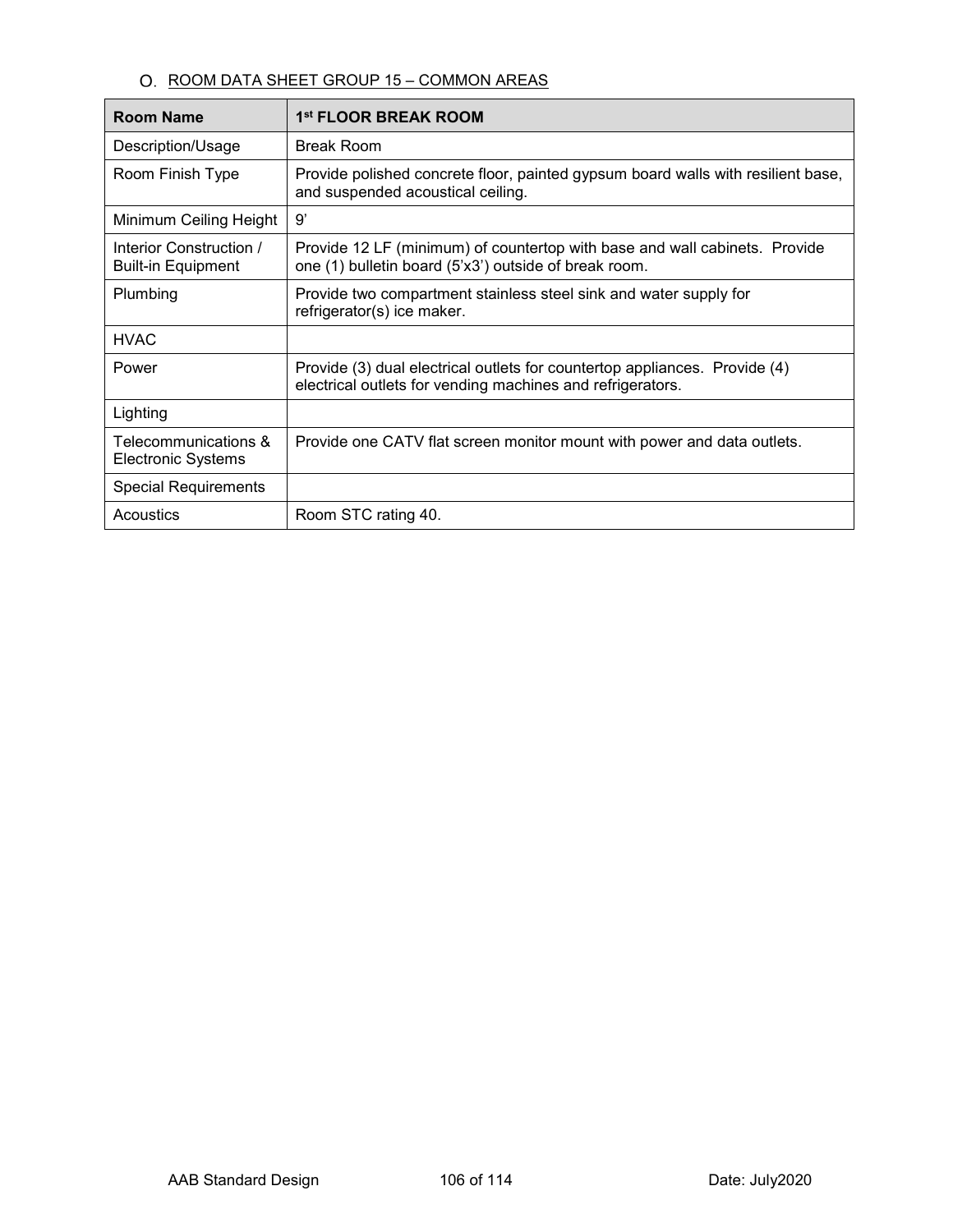| <b>Room Name</b>                                     | 2 <sup>nd</sup> FLOOR BREAK ROOM                                                                                                                                                      |
|------------------------------------------------------|---------------------------------------------------------------------------------------------------------------------------------------------------------------------------------------|
| Description/Usage                                    | <b>Break Room</b>                                                                                                                                                                     |
| Room Finish Type                                     | Provide polished concrete floor, painted gypsum board walls with resilient base,<br>and suspended acoustical ceiling.                                                                 |
| Minimum Ceiling Height                               | 9'                                                                                                                                                                                    |
| Interior Construction /<br><b>Built-in Equipment</b> | Provide 12 LF of countertop with base and wall cabinets. Provide 12 LF of 24"<br>countertop (42" high) seating area. Provide one (1) bulletin board (5'x3')<br>outside of break room. |
| Plumbing                                             | Provide two compartment stainless steel sink and water supply for<br>refrigerator(s) ice maker.                                                                                       |
| <b>HVAC</b>                                          |                                                                                                                                                                                       |
| Power                                                | Provide (3) dual electrical outlets for countertop appliances. Provide (2)<br>electrical outlets for refrigerators.                                                                   |
| Lighting                                             |                                                                                                                                                                                       |
| Telecommunications &<br>Electronic Systems           | \1\NIPR network only./1/                                                                                                                                                              |
|                                                      | Provide electrical and NIPR outlets above countertop seating for up to three (3)<br>persons.                                                                                          |
|                                                      | Provide one CATV flat screen monitor mount with power and data outlets.                                                                                                               |
| <b>Special Requirement</b>                           |                                                                                                                                                                                       |
| Acoustics                                            | Room STC rating 40.                                                                                                                                                                   |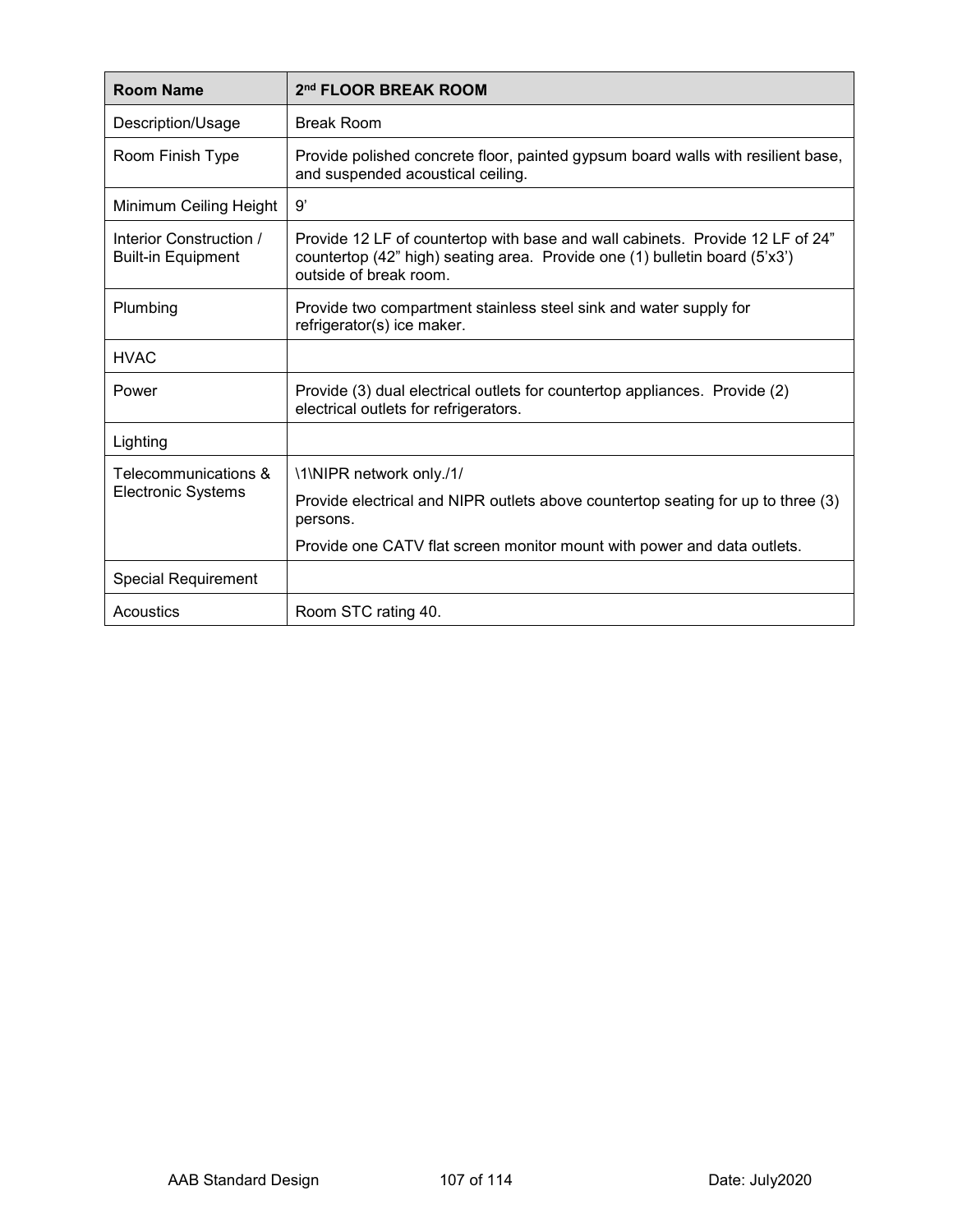| <b>Room Name</b>                                     | 1st FLOOR RESTROOM SHOWER & LOCKER ROOMS                                                                                                                                                                                       |
|------------------------------------------------------|--------------------------------------------------------------------------------------------------------------------------------------------------------------------------------------------------------------------------------|
| Description/Usage                                    | Restroom, shower and locker rooms                                                                                                                                                                                              |
| Room Finish Type                                     | See UFC 4-211-01, Section 3-3.4, Personnel Support space.                                                                                                                                                                      |
| Minimum Ceiling Height                               | g'                                                                                                                                                                                                                             |
| Interior Construction /<br><b>Built-in Equipment</b> | Provide 3 personnel lockers per shower. Lockers shall have raised base and<br>sloped top. Provide single tier (12"Wx18"Dx72"H) lockers for female soldiers.<br>Provide double tier (12"Wx18"Dx72"H) lockers for male soldiers. |
| Plumbing                                             | Provide 8 male and 3 female showers. Provide 3 male urinals. Provide 3 water<br>closets each in male and female areas. Provide 2 lavatories each in male and<br>female areas.                                                  |
| <b>HVAC</b>                                          |                                                                                                                                                                                                                                |
| Power                                                |                                                                                                                                                                                                                                |
| Lighting                                             |                                                                                                                                                                                                                                |
| Telecommunications &<br><b>Electronic Systems</b>    |                                                                                                                                                                                                                                |
| <b>Special Requirements</b>                          |                                                                                                                                                                                                                                |
| Acoustics                                            | Room STC rating 40.                                                                                                                                                                                                            |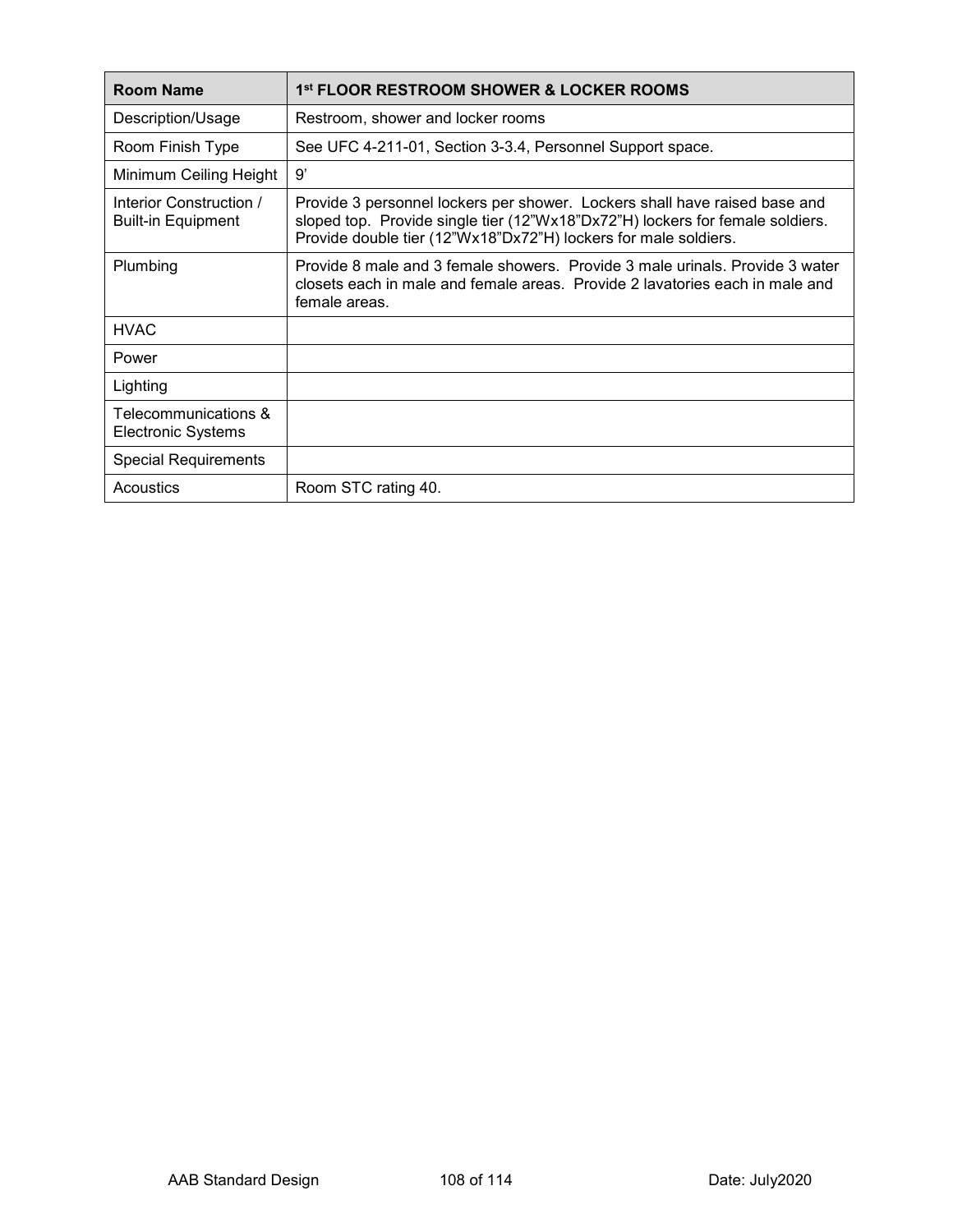| <b>Room Name</b>                                     | 1 <sup>st</sup> FLOOR RESTROOMS                                                                                                                                                  |
|------------------------------------------------------|----------------------------------------------------------------------------------------------------------------------------------------------------------------------------------|
| Description/Usage                                    |                                                                                                                                                                                  |
| Room Finish Type                                     | See UFC 4-211-01, Section 3-3.4, Personnel Support space.                                                                                                                        |
| Minimum Ceiling Height                               | 9'                                                                                                                                                                               |
| Interior Construction /<br><b>Built-in Equipment</b> |                                                                                                                                                                                  |
| Plumbing                                             | Provide 1 male urinal. Provide 2 water closets each in male and female areas.<br>Provide 2 lavatories each in male and female areas. Provide water fountain in<br>entrance area. |
| <b>HVAC</b>                                          |                                                                                                                                                                                  |
| Power                                                |                                                                                                                                                                                  |
| Lighting                                             |                                                                                                                                                                                  |
| Telecommunications &<br><b>Electronic Systems</b>    |                                                                                                                                                                                  |
| <b>Special Requirements</b>                          |                                                                                                                                                                                  |
| Acoustics                                            | Room STC rating 40.                                                                                                                                                              |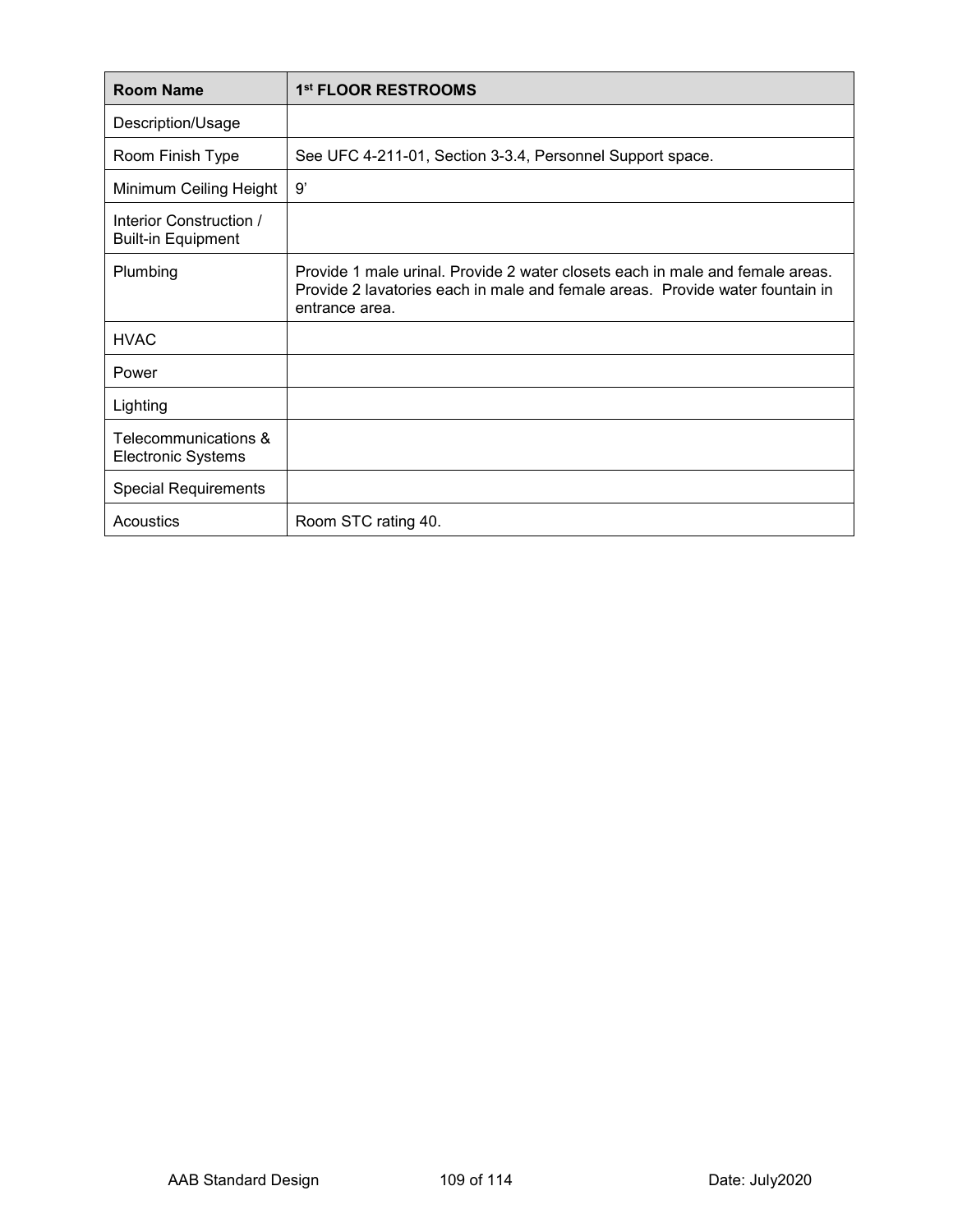| <b>Room Name</b>                                     | 2nd FLOOR RESTROOMS                                                                                                                                                               |
|------------------------------------------------------|-----------------------------------------------------------------------------------------------------------------------------------------------------------------------------------|
| Description/Usage                                    |                                                                                                                                                                                   |
| Room Finish Type                                     | See UFC 4-211-01, Section 3-3.4, Personnel Support space.                                                                                                                         |
| Minimum Ceiling Height                               | 9'                                                                                                                                                                                |
| Interior Construction /<br><b>Built-in Equipment</b> |                                                                                                                                                                                   |
| Plumbing                                             | Provide 2 male urinals. Provide 2 water closets each in male and female areas.<br>Provide 2 lavatories each in male and female areas. Provide water fountain in<br>entrance area. |
| <b>HVAC</b>                                          |                                                                                                                                                                                   |
| Power                                                |                                                                                                                                                                                   |
| Lighting                                             |                                                                                                                                                                                   |
| Telecommunications &<br><b>Electronic Systems</b>    |                                                                                                                                                                                   |
| <b>Special Requirements</b>                          | Locate rooms near aviation company operations area.                                                                                                                               |
| Acoustics                                            | Room STC rating 40.                                                                                                                                                               |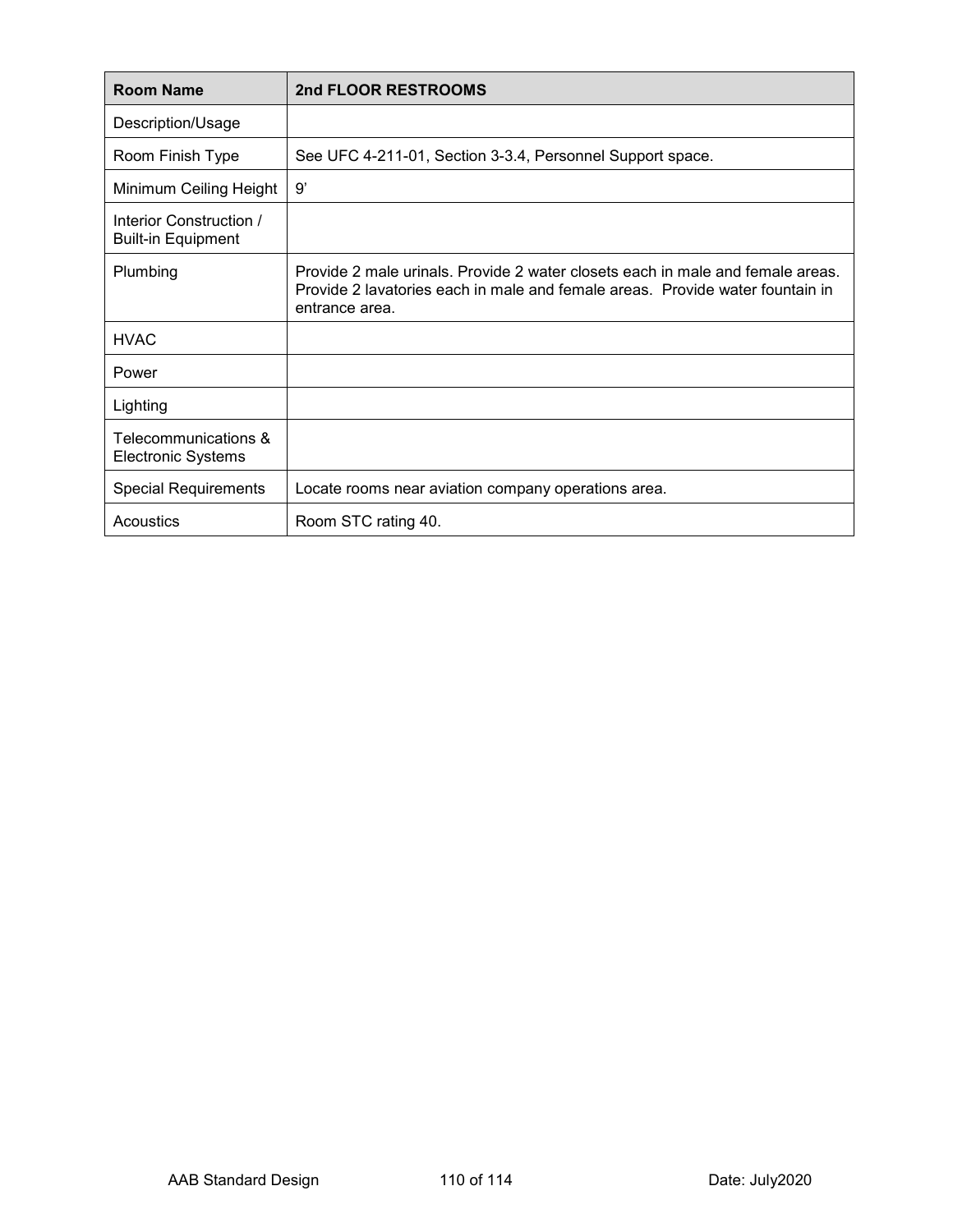| <b>Room Name</b>                                     | 2nd FLOOR UNISEX RESTROOM                                 |
|------------------------------------------------------|-----------------------------------------------------------|
| Description/Usage                                    |                                                           |
| Room Finish Type                                     | See UFC 4-211-01, Section 3-3.4, Personnel Support space. |
| Minimum Ceiling Height                               | 9'                                                        |
| Interior Construction /<br><b>Built-in Equipment</b> |                                                           |
| Plumbing                                             | Provide 1 toilet and 1 lavatory in each restroom.         |
| <b>HVAC</b>                                          |                                                           |
| Power                                                |                                                           |
| Lighting                                             |                                                           |
| Telecommunications &<br><b>Electronic Systems</b>    |                                                           |
| <b>Special Requirements</b>                          | Locate rooms near flight operations area.                 |
| Acoustics                                            | Room STC rating 40.                                       |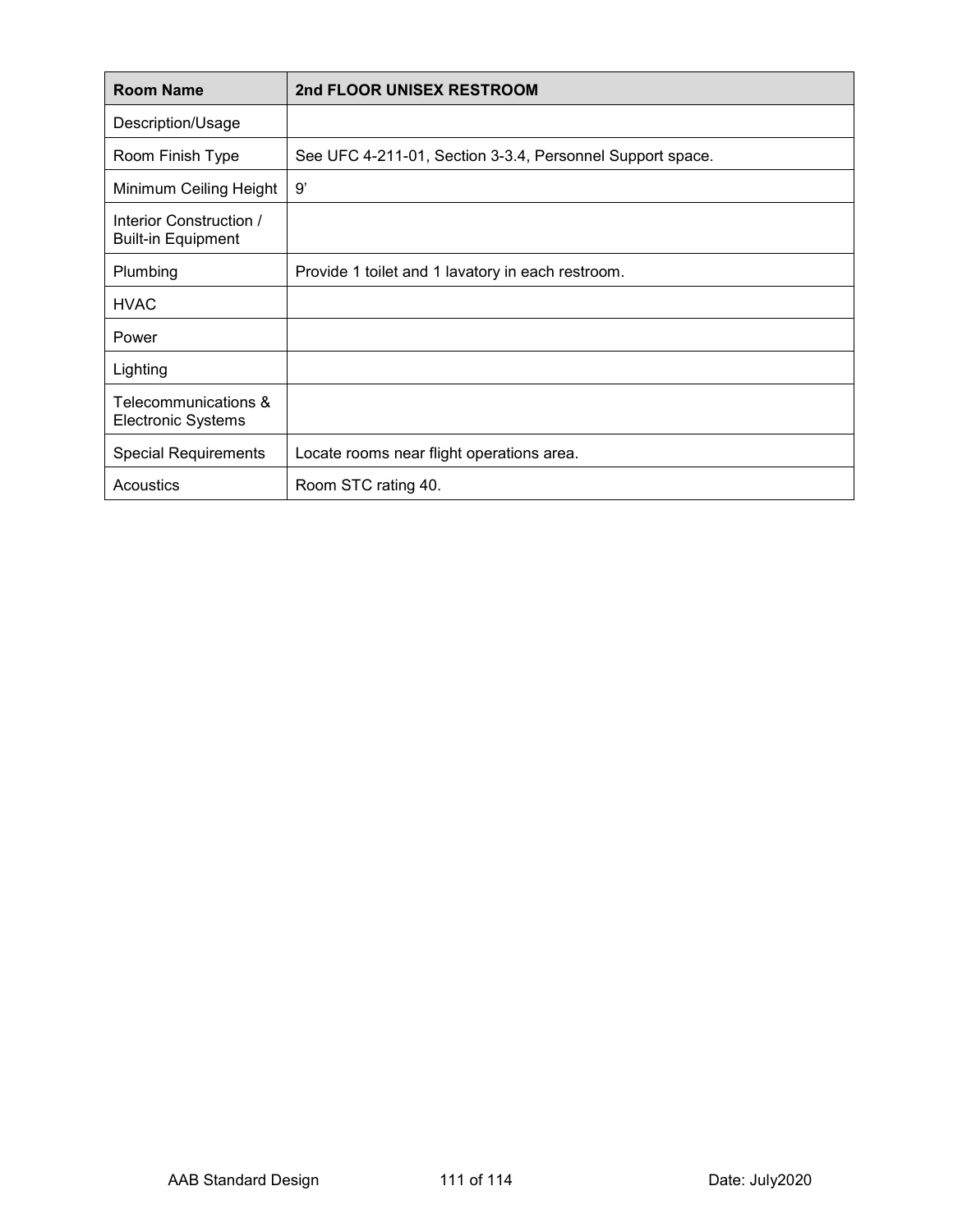| <b>Room Name</b>                                     | <b>MOTHER'S ROOM</b>                                                                                                    |
|------------------------------------------------------|-------------------------------------------------------------------------------------------------------------------------|
| Description/Usage                                    | Private room for soldier breastfeeding and lactation support.                                                           |
| Room Finish Type                                     | Provide LVT flooring, painted gypsum board walls with resilient base, and<br>suspended acoustical ceiling.              |
| Minimum Ceiling Height                               | 9'                                                                                                                      |
| Interior Construction /<br><b>Built-in Equipment</b> | 6 LF (minimum) of countertop. Coordinate size and location of under-counter<br>refrigerator to be provided by the unit. |
| Plumbing                                             | Provide single stainless steel sink.                                                                                    |
| <b>HVAC</b>                                          |                                                                                                                         |
| Power                                                | Provide (2) dual electrical outlets for countertop appliances.                                                          |
| Lighting                                             |                                                                                                                         |
| Telecommunications &<br><b>Electronic Systems</b>    |                                                                                                                         |
| <b>Special Requirement</b>                           | Room door shall be lockable from the inside.                                                                            |
| Acoustics                                            | Room STC rating 40.                                                                                                     |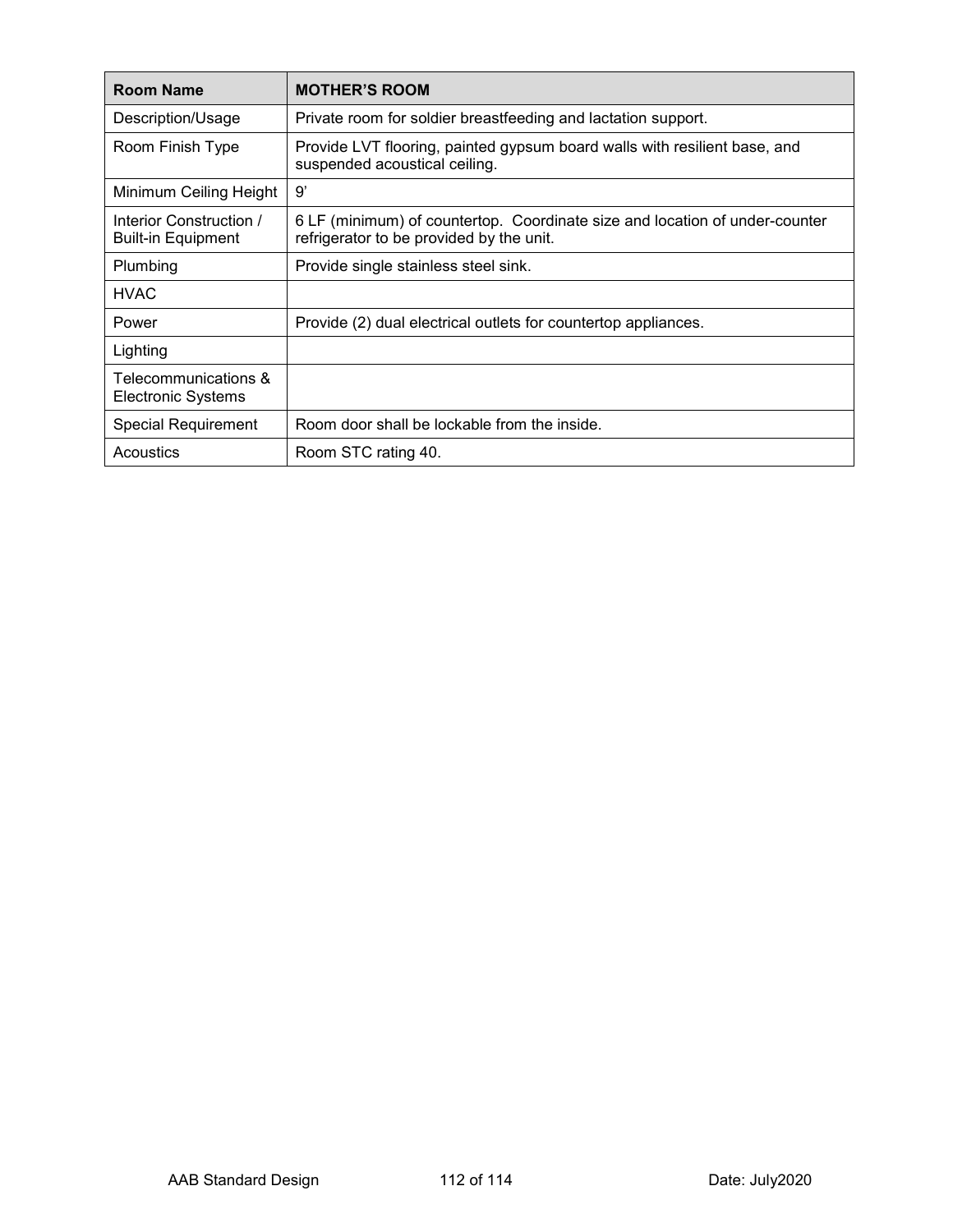| <b>Room Name</b>                                     | <b>FACILITY STORAGE</b>                                                                        |
|------------------------------------------------------|------------------------------------------------------------------------------------------------|
| Description/Usage                                    | Janitor Rooms and Facility Storage                                                             |
| Room Finish Type                                     | Provide sealed concrete, painted walls with resilient base, and exposed<br>construction above. |
| Minimum Ceiling Height                               | <b>NA</b>                                                                                      |
| Interior Construction /<br><b>Built-in Equipment</b> | Provide mop holder rack above mop sink in Janitor Rooms.                                       |
| Plumbing                                             | Provide mop sink and floor drain in Janitor Rooms.                                             |
| <b>HVAC</b>                                          |                                                                                                |
| Power                                                |                                                                                                |
| Lighting                                             |                                                                                                |
| Telecommunications &<br><b>Electronic Systems</b>    |                                                                                                |
| <b>Special Requirement</b>                           |                                                                                                |
| Acoustics                                            | NА                                                                                             |